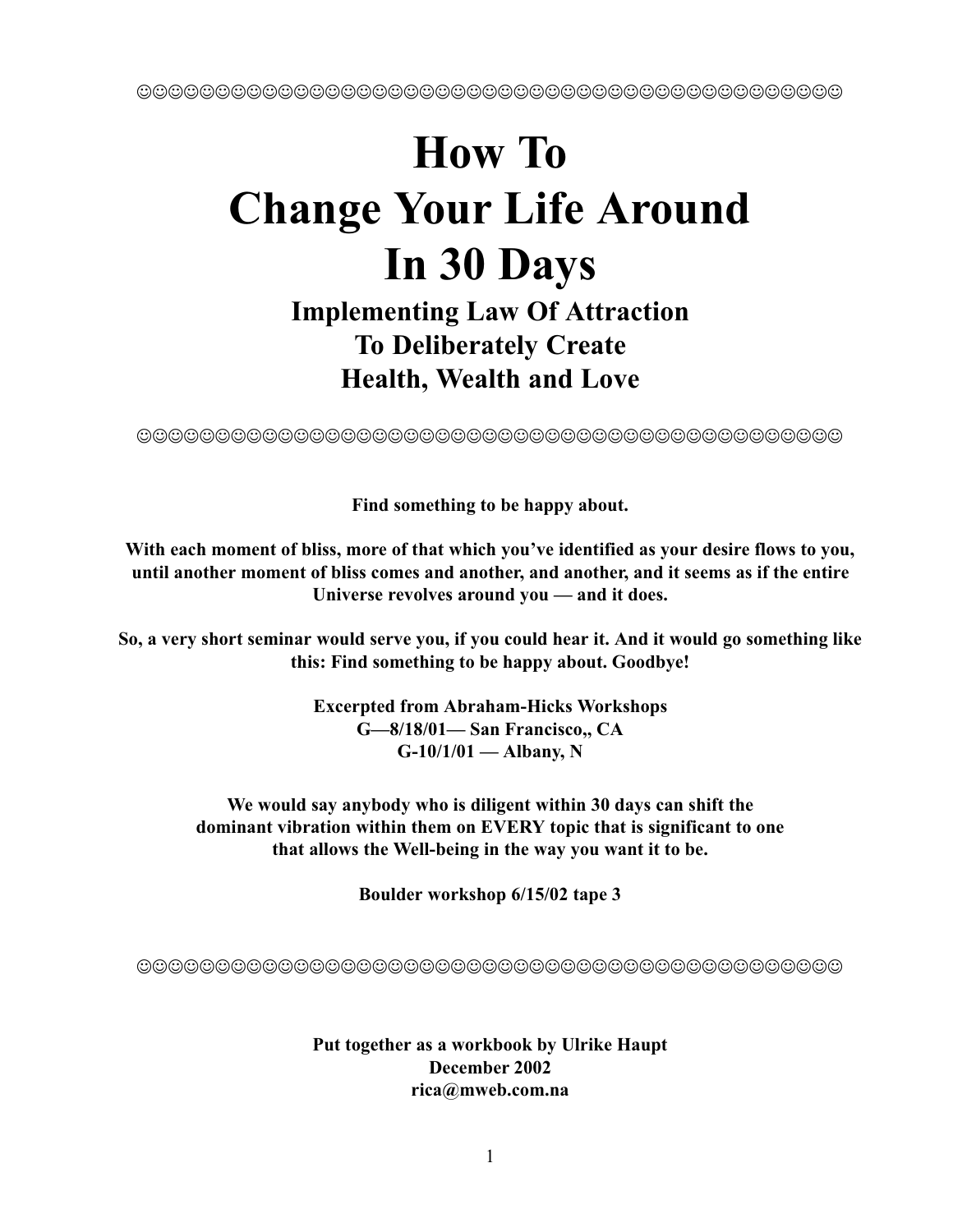# The Purpose

We want you to feel ease where you stand.

We want you to feel unlimited where you stand.

We want you to know that anything that you desire can be yours.

We want you to adore yourselves and love yourselves, and know your deservability—to understand your worthiness.

We want you to stand in your now and allow the source that is you to flow through you.

We want you to define yourself as someone who is eager and full of life and free and fun and easy.

We want life to be good for you.

We want you to live the lives that you promised yourself you would live.

And if it were not for this cloud of belief that mutes that and hinders that you'd be there right now. And that's what virtual reality will do for you. It will, YOU will, use it to decide what vibration within you is dominant—about everything.

So that, when some smart-alec dead guy like Abraham says to you, later on, "So what's dominant in your vibration about your body?

You will say, "I feel good. I feel surefooted. I feel clear-minded. I feel eager. I feel adventure. I love my body. It serves me so well. I feel steady, and confident and beautiful and adventurous and eager. I feel ready."

"Well, how do you feel about your dollars?"

"I feel fantastic. I feel sure. I feel full. I feel unlimited."

And we say, "Well how's your life?

And you'll say, "My life is fantastic— never finished—always unfolding."

We'll say, "Well, how are the people around you?"

"They are adorable. They are a variety of such a mix—they give me so much pleasure as I pick from among them the aspects that I use to serve me in my now to feel good.

"Well, what's your family life now?"

Oh, it is divine! My family is world-wide. My family comes from all races and all nature of people. My family comes to be by law of attraction.

Well, what is your circle of friends like?

Oh, they are as unlimited as I am. They are eager and full.

"Well, what's life on planet earth like?"

"It is fantastic. It has never been better."

"Well, what's the state of your economy?"

"It is growing and fabulous—anything that I want at my fingertips at any time."

Well, how does your mind work?

Oh, it is amazing! Anything that I want to know, I just focus and the information comes.

"Well, how do you feel?"

"Well, I'm intuitive and eager. I'm free..."

"Well, what is your personality like?"

"I am a funny, funny person. Life strikes me as so full of fun and fancy."

Well, how does your imagination work?

It works endlessly. As I stand in my now, I can entertain myself neverendedly with ideas and things to think about.

"Well, what's television like for you?"

What?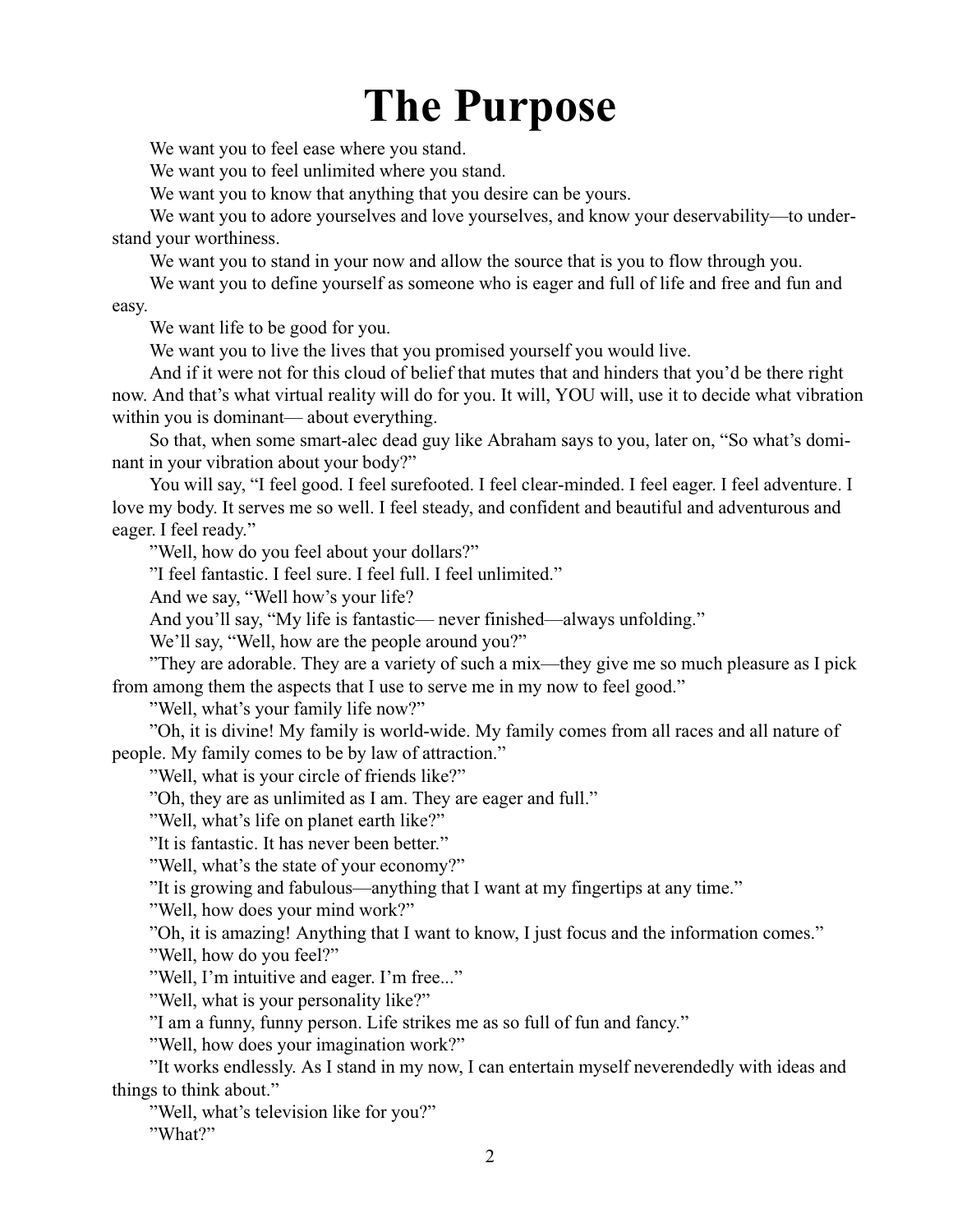"You know television, that thing that people watch?"

"What? I don't need outside stimulation. My own life experience brings me all that I need. And I'm in such a perfect vibrational connection that every now and again I do get the impulse to turn on the television and what I see enhances the thought that I've been thinking. But I don't sit there endlessly hour after hour just hoping that something will go by that will be of value. I'm inspired to turn it on. I pluck from it the beneficial things just like I pluck from life the beneficial things.

Ahh. You are in the most glorious position of any creator we have ever known—on a platform of such exaggerated contrast with so much potential for pleasing experience. It's just as you knew it would be. And so, here you are, making deliberate decision to offer your vibration purposefully. And it is our absolute promise to you that you will live eternally happily ever after.

Abe-Portland, OR 7-13-02

### [Snips from Abraham's 5/11/02 Silver Spring, MD:]

Practice scenarios that feel good... scenarios that feel good... scenarios that feel good. And never mind reality, reality is only a brief moment in time that you keep repeating."

"We never cease to be and we never cease to expand, that's not in question, the only thing in question is, in THIS moment of expansion, is THIS consciousness having a joyful moment or not. Because you ARE having an expansive moment, that never stops, but are you having a joyful moment, that's the only thing in question. And that is the goal... in other words, that's what it's all about."

~~~~~~~~~~~~~~~~~~~~~~~~~~~~~~~~~

~~~~~~~~~~~~~~~~~~~~~~~~~~~~~~~~~~~~

Everything about all life that exists is about minding the details for a joyful moment. In other words, all existence is about that. Even the cells in your body are finding preferences... Everything exists for the purpose of finding preference."

~~~~~~~~~~~~~~~~~~~~~~~~~~~~~~~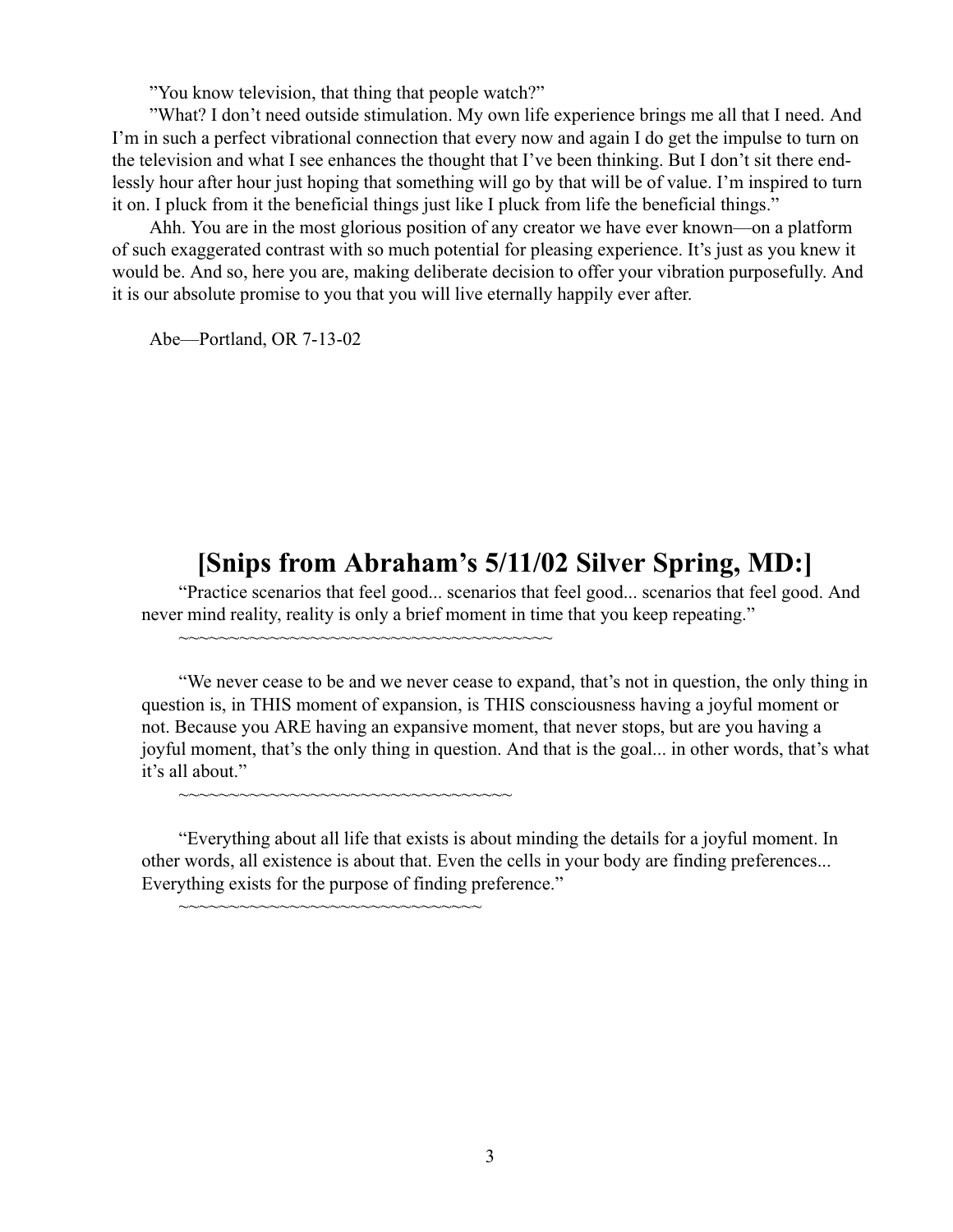# Introduction to Deliberate Creation and Virtual Realities

From Intro Indianapolis, IN, 5-28-02

Good morning. We are extremely pleased that you are here. It is good to come together for the purpose of co-creating, do you agree? You are knowing what you are wanting? It changes ... eternally evolving. You are enjoying the evolution of your desire? You like that feeling of a fresh new awareness, a new desire coming into your consciousness? That feeling of adventure and wonder, delight with a new idea? Yes? Not so much?

If the new idea or desire breathes life into you, then we suspect that you have reconnected with your inner knowing. But if the new desire tortures you a little, antagonizes you, if when you have a desire that isn't fulfilled you feel uncomfortable in its not-yet manifestation, then you still have not remembered that you are leading-edge creators and that you will never get it done, that there will always be a fresh new desire. When you realize that you are leading-edge creators and that the new desire that is born within you is literally what summons life to you, then you no longer feel frustration about what is not yet manifested. Instead you feel appreciation for the life-giving desire that still summons through you.

But we understand how when you have not consciously addressed the subject of resistance within your own vibration how new desires could sometimes not feel so good. Because when you really want something and you cannot for the life of you figure out how to bring it about, if youve got something that is plaguing you, something that you'd dearly love to get rid of and just can't seem to rid yourself of, we understand how you might be out of balance with the idea of desire, so much so that you might even begin to condemn it, begin to say that desire is inappropriate which is odd since the entire Universe is based upon this attraction-based effect where desire is born and it has the summoning capability that literally summon life force forward which keeps us all moving forward. It is so much more comfortable when you get in synch with the laws of the Universe. It doesn't work too well when you jump off the cliff determined to defy gravity, and it doesn't work too well when you go against the stream, or flow, of Source.

That's what resistance is. *Resistance is not going with the flow of your own well-being*. Most clear statement we've ever made. Resistance is not going with the flow of your own natural wellbeing. Well-being flows, and when you are in alignment with it you feel wonderful. And when you are not in alignment with it, you don't feel so good. So anger is you not going with the flow of wellbeing. Frustration is you not going with the flow of well-being. Fear is you not going with the flow of well-being.

So you say "How can I stand in this condition, knowing what I know and observing what I observe, and not feel these negative emotions?" And we say you have to practice. You have to decide that \*you're\* going to be in charge of how you vibrate, \*you're\* going to be in charge of how you feel. You're not going to be buffeted about like a cork on a raging sea. You're going to practice your vibration so that \*you\* can determine how you vibrate, how you flow, how you attract.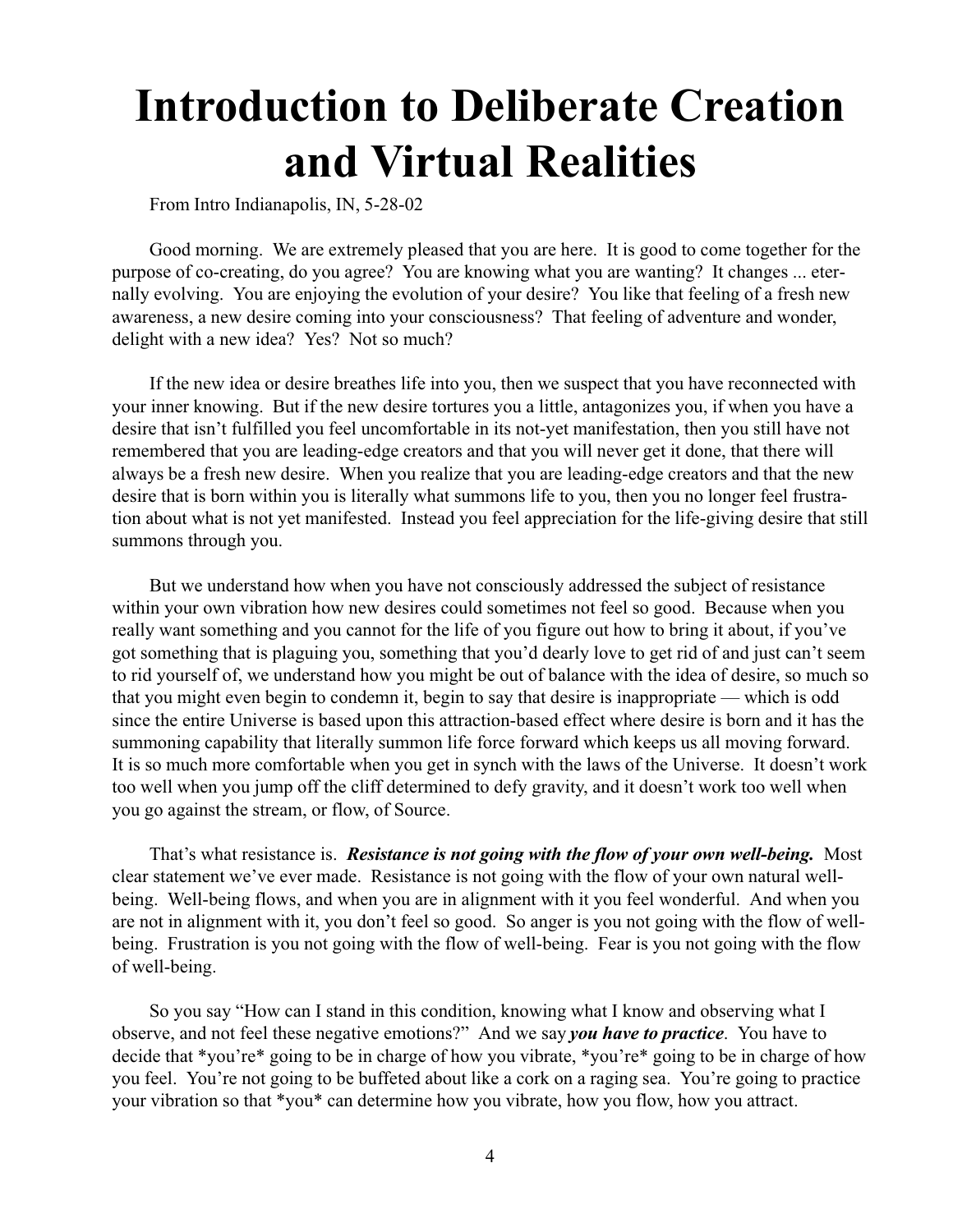Through time, as you've been interacting with one another, as you've been responding to the circumstances that surround you, you have developed some vibrational patterns. And many of them serve you. Many of your vibrational patterns are vibrational patterns of positive expectation. We look at those of you who are in this environment and we notice how magnificently you expect.

Your standard of living is superb. You expect life to go well, to a certain extent. And what we're wanting to assist you in doing is expecting it to go well in all regards. We want you to get so good at thinking thoughts deliberately, at setting your own tone, that \*you\* get to decide what your dominant vibration is about the subjects that are important to you, rather than having let something when you were three set the tone and you just keep doing it or something that mass consciousness is thinking about set the tone. We want you to get so good at choosing what your dominant vibration is that under all conditions you offer it.

That's a key word that we are offering you here - *dominant vibration* - because you all have dominant vibrations relative to major subjects in your experience, and some of your dominant vibrations are serving you and some of your dominant vibrations are not serving you.

For example, when you think about the subject of dollars or financial abundance, do you feel adventurous and eager and unlimited or do you feel worried and uncertain and limited? You know! Some of you may say 'well I feel some of all of that' and we say yes, you do, but you know which is dominant. You can tell which way that leans. You know.

When you think about your major relationship, the most significant relationship, the one that you think about the most or the one you interact with the most, does that relationship feel like fun and life-giving, or does it feel like struggle and hard work. You know.

When you think about your physical body, does it feel flexible and strong, and sure-footed, or do you feel tentative and uncertain. You know.

Relative to every subject that you ponder, and especially those major subjects, you have little by little by little by little by little developed vibrational patterns - you could call them 'beliefs' - we don't want to give them too much weight - habits of thought that you keep thinking. And the reason that you keep thinking them is because you haven't decided to think otherwise and so the thought that you think you think which attracts to it so you think it some more which attracts to it so you think it some more which attracts to it so you think it some more.

IOW, when you have an expectation, you've got a dominant thought going on and LOA is going to deliver that to you again and again and again.

And you say "The reason that I believe this is because it is true!"

And we say the reason that you belive it is because you've practiced the thought, because all that a belief is is a thought that you keep practicing.

And you say "But the reason I belive it is because it is true!"

And we say "And why is it true?" It is because you think it. It is because somewhere you got the thought, you held the thought, you let it become dominant in your vibration, LOA responded to that vibration and made it evidential in your experience.

And so you say "It's true!"

And what we are wanting you to come to realize is you can make well-being "true".

Or you can make not-well-being true. Cancer is "true". It's just not usually wanted. Violence is "true", it's just not usually wanted.

And we want you to begin to realize that "facing the facts" because they are "true" only per-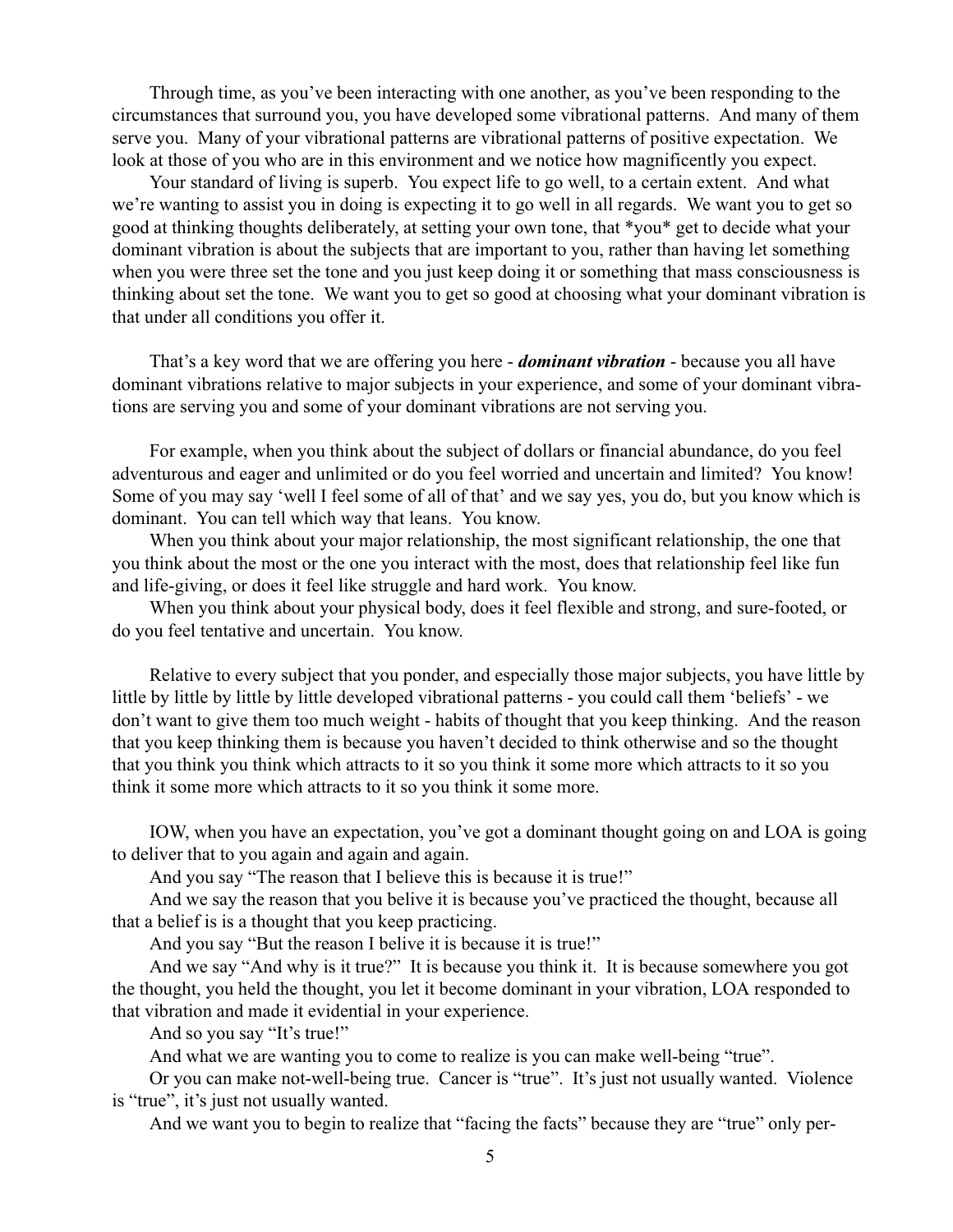petuates the "truth" you would not choose for yourself.

So when you begin to think about the dominant thoughts that you have, and more importantly, you begin to think about \*choosing\* thoughts that you want to make dominant, we have a process for you that will work if you will work it. And we call it "*the process of Virtual Reality*". You've played this game under other titles. We've called it "creative visualization". We've called it "using your imagination".

Virtual Reality is a game where, like a director of a movie, you set the scene - you know what you want your audience to feel, and so you set them up for it.

You make it winter or you make it summer. You put it in the mountains or you put it on the ocean or you put it on the beach. You put it outdoors or you put it indoors. You make it daytime. You make it nighttime. IOW, you set the scene. It has one intent only, and that is the intent of your practicing a vibration with the singular purpose of making it a dominant vibration.

Sometimes people will use visualization to try to fix something that is broken.

And we want you to use Virtual Reality for one reason only - to make the vibration that \*you\* choose dominant. Let's say that your nation is really worried about something, and it's hard for you not to give it thought because when you turn on the television it is there, you hear others talking about it, your teachers are talking about it in the classrooms of your children, people are having discussions about it all around you. But when you think about it, you know its not a thought that you want to make dominant within you because you feel fear when it crosses your mind, or anger, or frustration, or worry. So you say "OK. I will choose another thought and make it dominant." The feeling is I need to deactivate the thought that already \*is\* dominant.

But the trouble with that is when you decide that you're going to deactivate a thought, you don't deactivate it, you activate it. When you say "I'm not going to think about that", you're thinking about that which you're not going to think about. Even when you say "I don't want to be sick, I'm going to think about wellness", when you approach the subject of your physical body when your dominant thought about it has been sickness, even though you try to do a Virtual Reality about wellness, you usually activate the thought of illness because that's the dominant thought relative to that subject. You see how it works?

So there's a temptation when you apply these processes to say "Oh Abraham is giving me a process where I can fix this thing that's broken", and all it does is activate the thing that's broken. So, without meaning to, you just practice making the dominant thought that isn't serving you remain dominant.

This process of Virtual Reality will change that for you if you will understand this one very important thing. The process of Virtual Reality is where you practice your dominant thought. It's where you practice the thought that you want to be dominant until it is dominant. Virtual Reality is the place where you practice the thought that you want to be dominant and make it dominant.

Virtual Reality is the place where you practice the thought that you want to be dominant and you make it dominant. And the reason that we're repeating this into the ridiculous is because at first you're not going to want to do that.

Even Esther as she's been practicing this for a few weeks now finds herself sometimes right in the middle of a delicious Virtual Reality and all of a sudden she realizes she's trying to reform some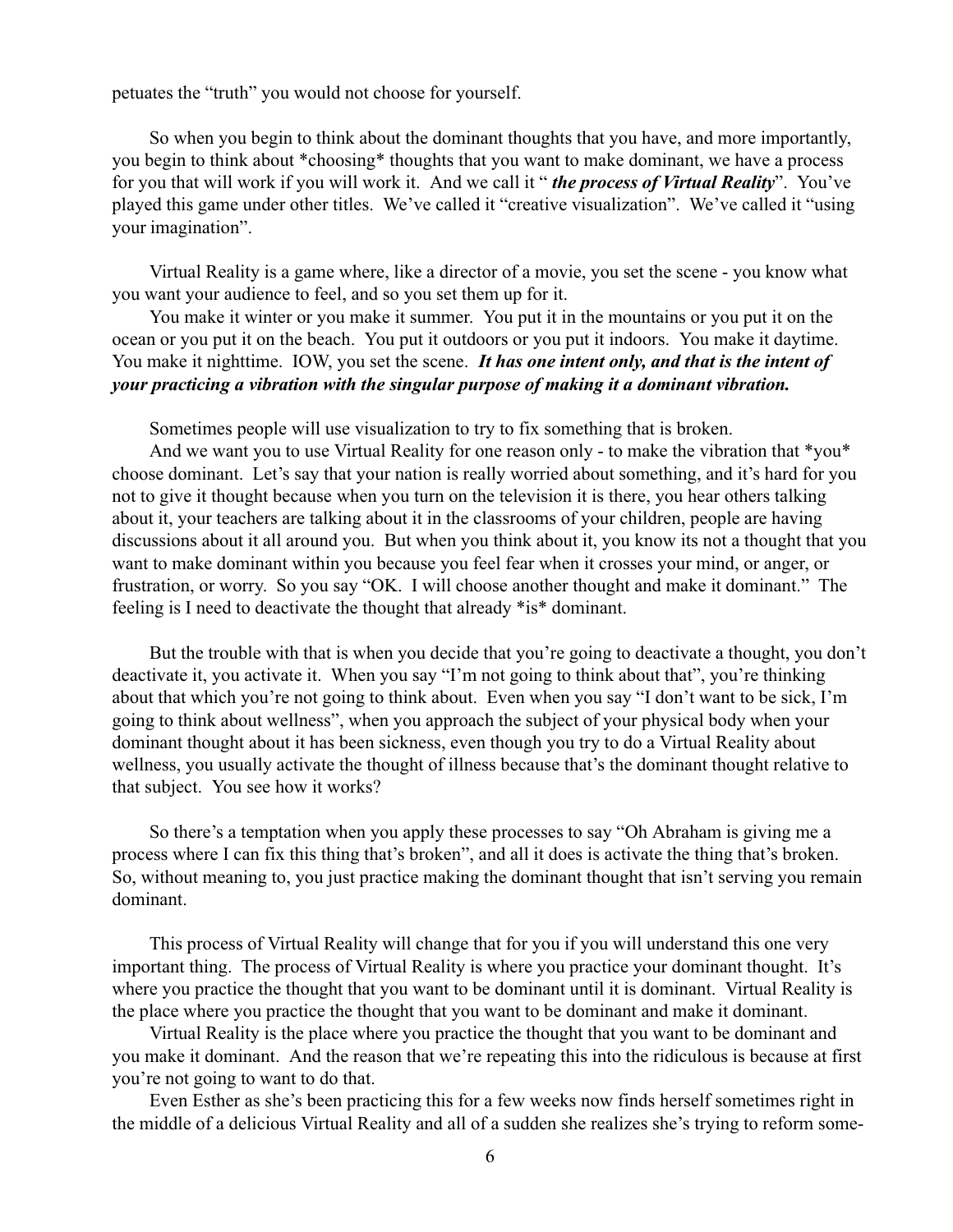one, either herself or someone else.

IOW, she'll be going along swimmingly doing very very well and then she'll stumble into something and without even meaning to she'll active something that is broken so to speak.

#### So, Virtual Reality really works best if its short. Get in, feel good, get out.

Get in, feel good, get out. So, you set the scene. What time of year is it? What time of day is it? Where is it, outside, inside? You get to choose.

There is no right and wrong in that. What you're reaching for are good-feeling moments. You know those moments when your heart is just singing so strong and you just think "I wish I could stay here forever!"? Does that usually happen to you when you're outdoors or indoors? If it's more often outdoors, then pick a scene that's outside. If it's more often indoors, then pick a scene that's indoors. Esther, quite often in her Virtual Reality, she's walking into a new place that is very beautiful and often it's indoors. Sometimes she finds herself discovering a magnificent vista, and that moment of exhilaration is there. That's what you're reaching for.

So you set the place and the time of year and the time of day, and then you talk to yourself about how it smells and looks and feels. You're sort of bring yourself along little by little into this higher higher better better good good feeling place. And then you decide who else is with you. Sometimes, in the beginning, better to be alone, but not always. You get to decide that. Who else is there? And what's their mood? And, of course, you get to choose it so don't bring someone who's in a bad mood and then work them into a good mood.

Bring good mood people. And then exchange a few words — and off you go.

And what will happen is, as you do this for 30 seconds, you set a tone in your vibration. Does it immediately become your dominant tone or your dominant vibration? No. But it begins to dilute what is. So then you do it again and you do it again and you do it again and you do it again, and you \*don't\* do it because there's something broken that you want to fix because if you do it because there's something broken that you want to fix, you just practice the one that's already dominant. This is \*only\* to feel good, \*only\* to feel good. And with a few weeks of dabbling at this, you will readjust what is dominant within your vibration.

You see, the creative process is three steps.

The first step is you have to identify what is wanted and you can't help but do that. Preferences are born within you all day every day. Contrast helps you to conclude. When you know what you don't want, what you do want shoots out of you like a rocket. Whenever you know what you do not want, clarity about what you do want comes forth in very vivid terms. So, Step 1 is happening all over the place.

Step 2's not your work. Source Energy will answer. Step 2 is the answering of what is being asked and that is not you work.

Step 3 \*is\* your work. You \*must\* be in the receiving mode, you \*must\* be a vibrational match, you \*must\* be vibrationally equivalent, you must \*not\* be vibrationally different, you must \*not\* be vibrationally resistant, you \*must\* be vibrationally harmonious with that which you are asking for. That's what "being in the receiving mode" is. You've got to line up with your own desire.

So, when you realize that Step 1 and Step 3 are not the same step, and you realize that you can't help but offer Step 1 - it's happening all over the place - then we think it would be a good idea for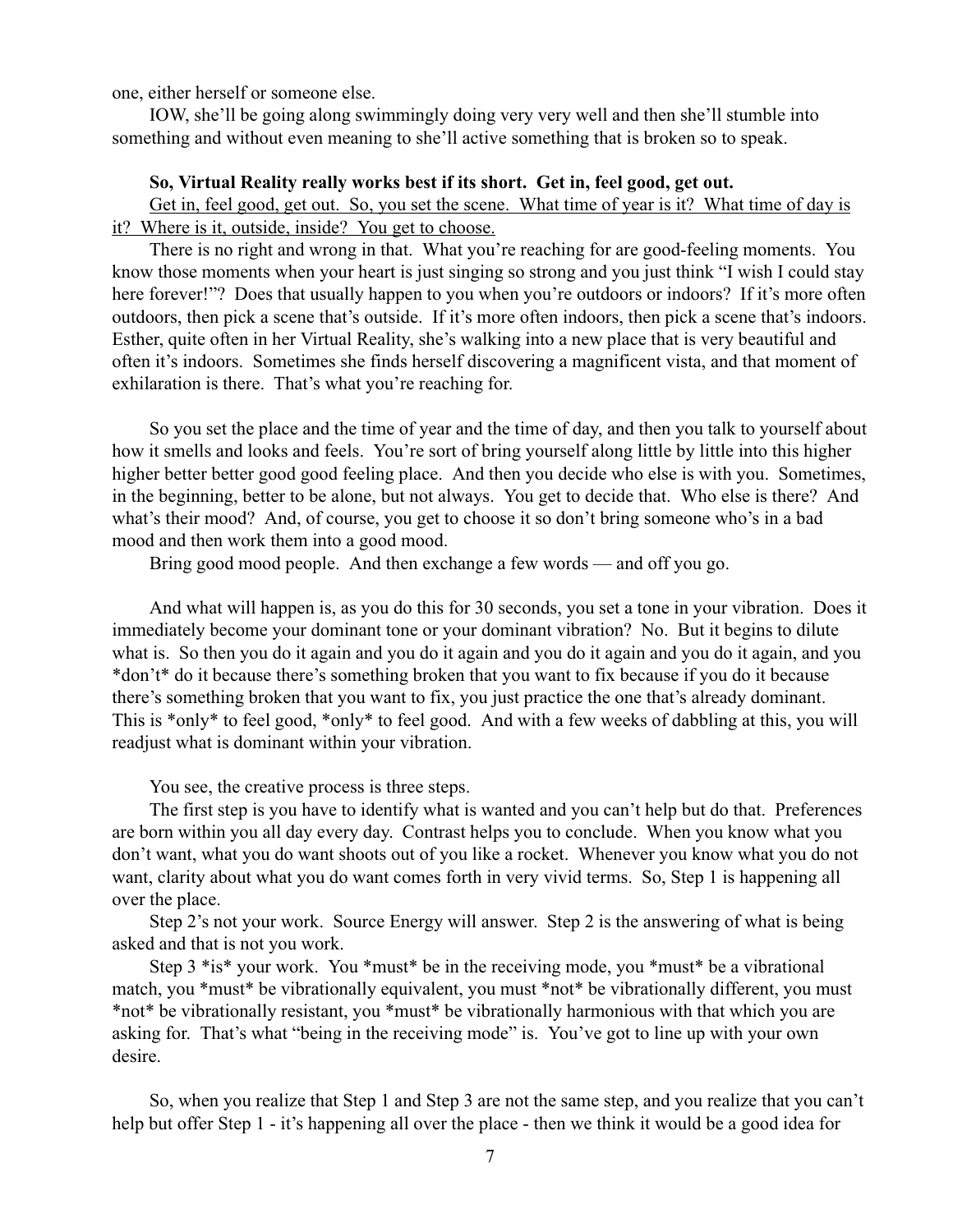\*you\* to make your dominant priority be being in Step 3, which means nothing is more important to you that to be in the receiving mode of well-being. And that's where this Virtual Reality comes in. It will help you train \*you\* back into vibrational harmony with allowing the well-being that is natural to you.

You see a confusing point that so many human friends have is that there is this source of bad and this source of good and that I've got to really focus hard upon everything that I want and I have to keep talking about what I want and if I want something that I don't have I have to be focused upon it realy really really really steadily in order to bring it about. IOW, I've got to set a goal and I've got to keep fixated on that goal or I won't bring it about. And that's just not true. You launched those goals. Source Energy is answering those goals or those desires, and what you've got to do is just be in a place where you're not is the way, where you're not vibrationally in the way. You hear in your physical environment "Let go and let God". And what they are talking about is relaxing that resistance and allowing the well-being that is natural to flow into your experience. And so this Virtual Reality game is a really good game to help you deliberately change your vibration.

Now, do you need to do something like a Virtual Reality game in order to do that? No. You could get into modes of appreciation. You could be someone who is always looking for positive aspects. IOW, there are lots of tools that we and others have offered that help you become a vibrational match to well-being, that allow the well-being flow into your experience.

We've just noticed that so many of you have these things that you really really really really really want and you can't figure out why you're not getting them.

And we want you to know that it only can be that you are offering a vibration that is different from what you're asking for. And the reason that that must be happening is that at an unconscious level you've got some patterns of thought going on that you don't even know you've got going on. And so by deliberately offering thought, two things will happen. It will get easier for you to discover the thoughts that \*allow\* what you want and you will be \*more\* aware of when you are doing opposite.

The other day Esther said to Jerry "You know, what I'm worried about is....", and Jerry said "That's a whopper of a Virtual Reality!" Because when you say "You know, I really worry about something", think about it. You've set the scene, you've identified your mood, you've decided who else will be there, you've exchanged words .... IOW, you're practicing a Virtual Reality that is not serving you every time you say "I worry about this".

Or "I remember". When you remember you're doing a Virtual Reality because you are reactivating everything that happened in that memory and making it a vibrational part of now. So what \*are\* you remembering? The thing about trying to change memories or trying to sift through memories is that they are what they are, and when you tap back into one of them it activates! IOW, when you think about some of those memories, your mood comes over you all at once, doesn't it?

Have you ever had something unpleasant happen while a particular song was playing? And now if you ever hear that song, you almost without knowing it immediately go back to that mood that you felt there. Fragrances do that to you too. There are a lot of different things that happen in your day to day experience that activate vibrations within you that do not serve you.

Well, no longer are you a 'victim' to the circumstances or to what somebody else can activate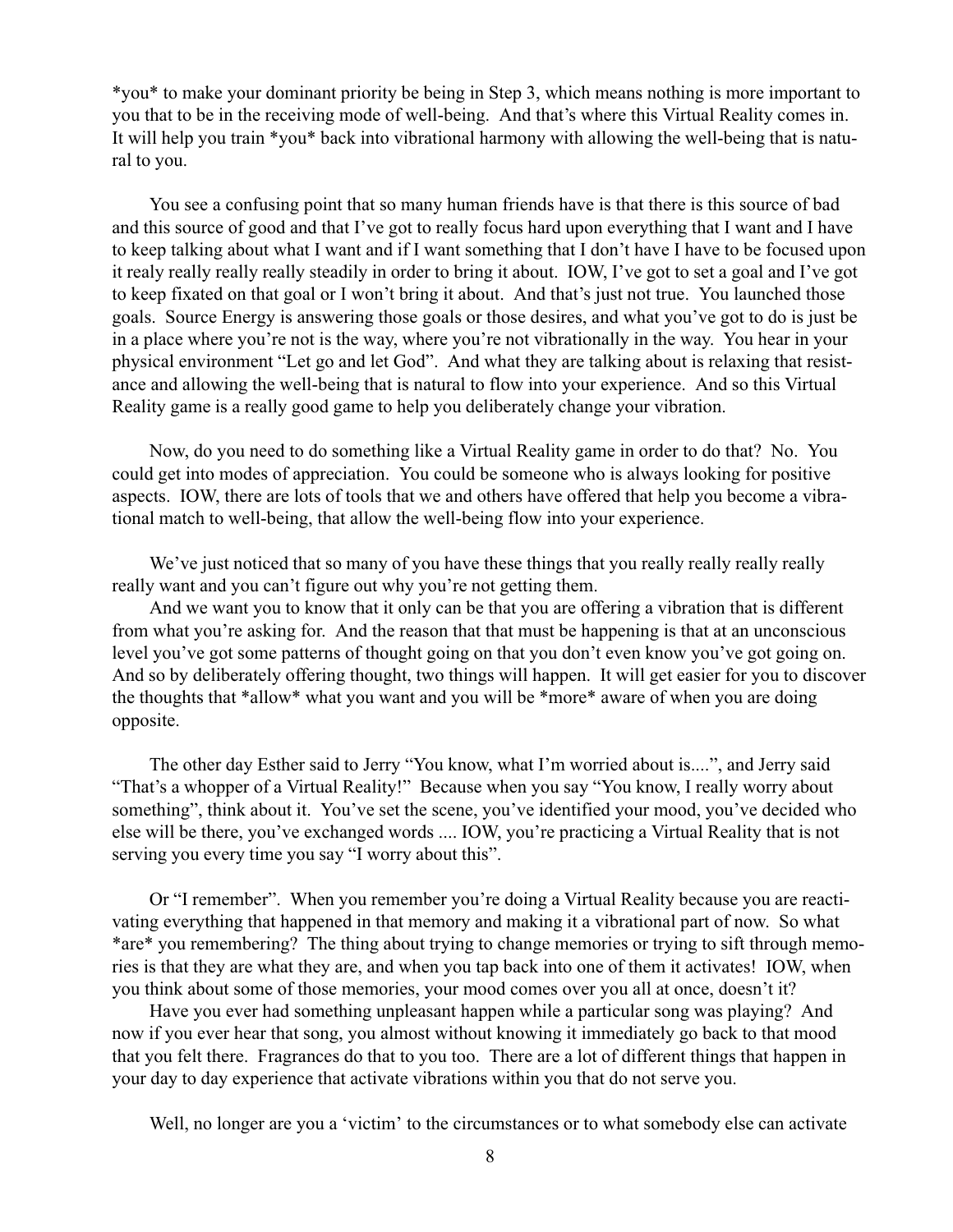around you, because now you have a tool where you can practice activating vibrations that serve you and with thirty days of practicing activating vibrations, you will be \*free\* of all vibrations that have not been serving you. It is our absolute promise to you.

So we're not going to deactivate anything. Why? Because it is not possible. Because when you look at that thing that you want to deactivate, it activates.

Instead we're going to *practice activating on purpose*. And when you activate vibrations on purpose, you change your point of attraction. And when you change your point of attraction, you change what happens to you. So the reason that this is a very easy, comfortable, joyful, really good process to begin getting good at is because as you practice the Virtual Reality, you win, win, win, win, win, because you feel good while you're doing it, your vibration shifts which means your point of attraction shifts, which means the things that start coming to you change which is fun as they come, and it gets easier and easier and easier, because as you practice something that feels good more good things come and before you know it now you can practice a little and observe a lot and practice a little and observe a lot. You find yourself just saying things like "Ooh, that's beautiful" and "Isn't this fun" and "Wasn't that a nice comment\* and "Don't you just love this" and "Don't I have a good life" and "Aren't I doing good" and "Aren't we having a glorious time" and "Isn't this a wonderful thing". IOW, it just gets better and better and better and better and better.

And easier and easier and easier and easier and easier.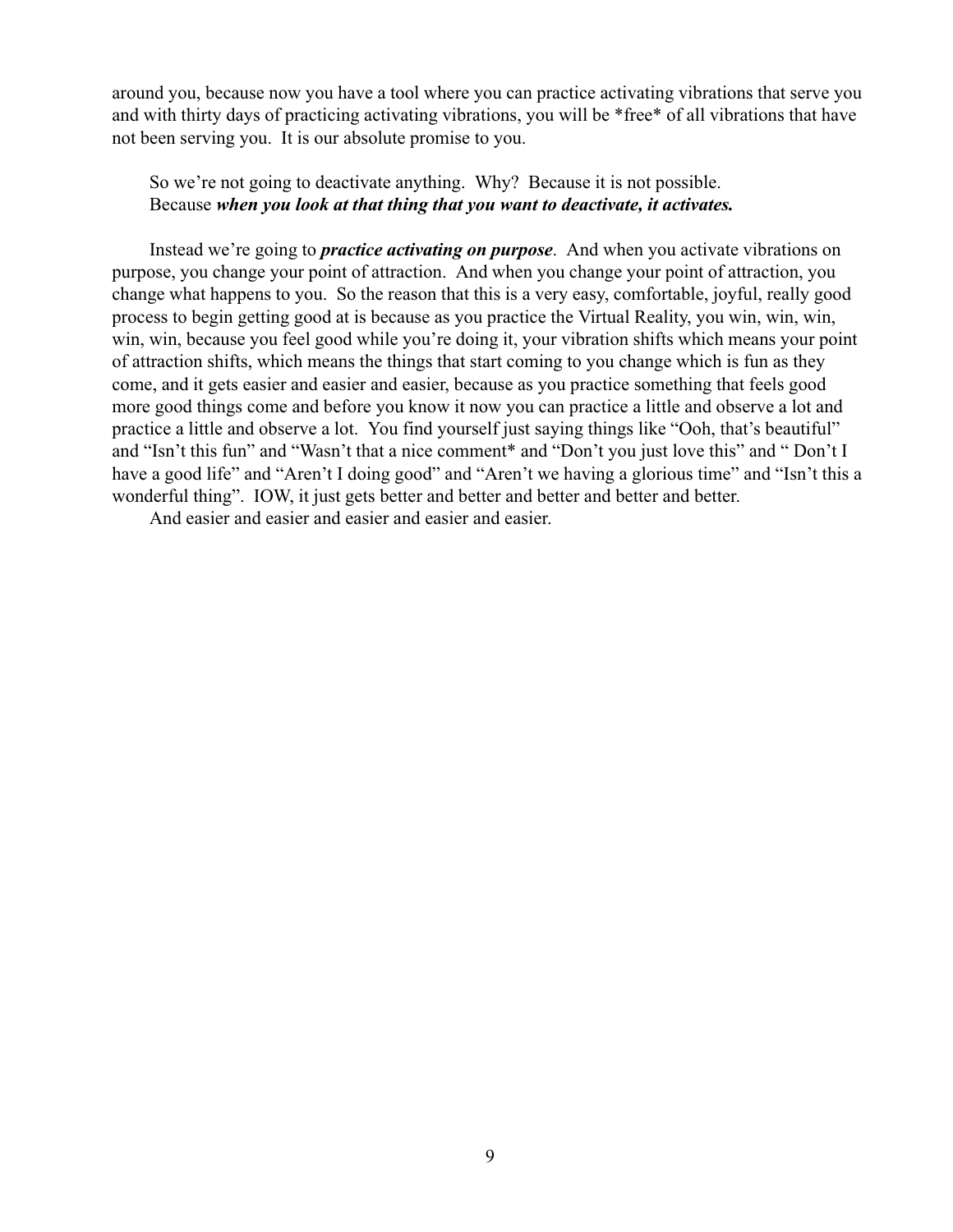# Breathing

 Deep breathing is a big part of your Well-being, because with that deep breath, there is activation on a cellular level. In other words, it is the current that carries the vitality to the extremities of the cells. And so, the more you are breathing, the more you are thriving.

Some say it is the way the Spirit moves. We would say it is the way life moves most efficiently through your physical body. And, fortunately, it is something that is not left to your conscious mind. You don't have to prompt yourself to breathe. It happens. But, you can prompt yourself to breathe more.

We encourage that you deliberately take some air in. And then before you let it out, take some more air in. And before you let it out....And you say, "I can't take any more in, because there's no place for it to go." And we say, yes there is, take some more in.

Expand your capacity. Your lungs, like balloons, can be all shriveled up, or expanded fully. As you move on a regular basis, they expand somewhat, but they don't expand fully. As you deliberately breathe deeper, it becomes more natural for them to get fuller—and before you know it, it will be an involuntary thing. You will naturally breathe more deeply.

.....and you bodies will thrive. It's even more important than drinking water. It's right up there with life itself.

When concentrating on your breathing, you are not concentrating on other things. And in that absence of resistance, you are also allowing an alignment of Energy. So you get a double whammy with it: You're aligning with Source Energy. You are literally feeding the cells of your body, allowing oxygen to reach the extremities of your cells. Everybody comes alive—and everything works better. Metabolism works better, elimination works better, clarity works better, blood flows better. Thriving comes from this.

Excerpted from Abe workshop....11/25/00 ps...This "Value of Conscious Breathing" is on the last page of "Sara, Book 3"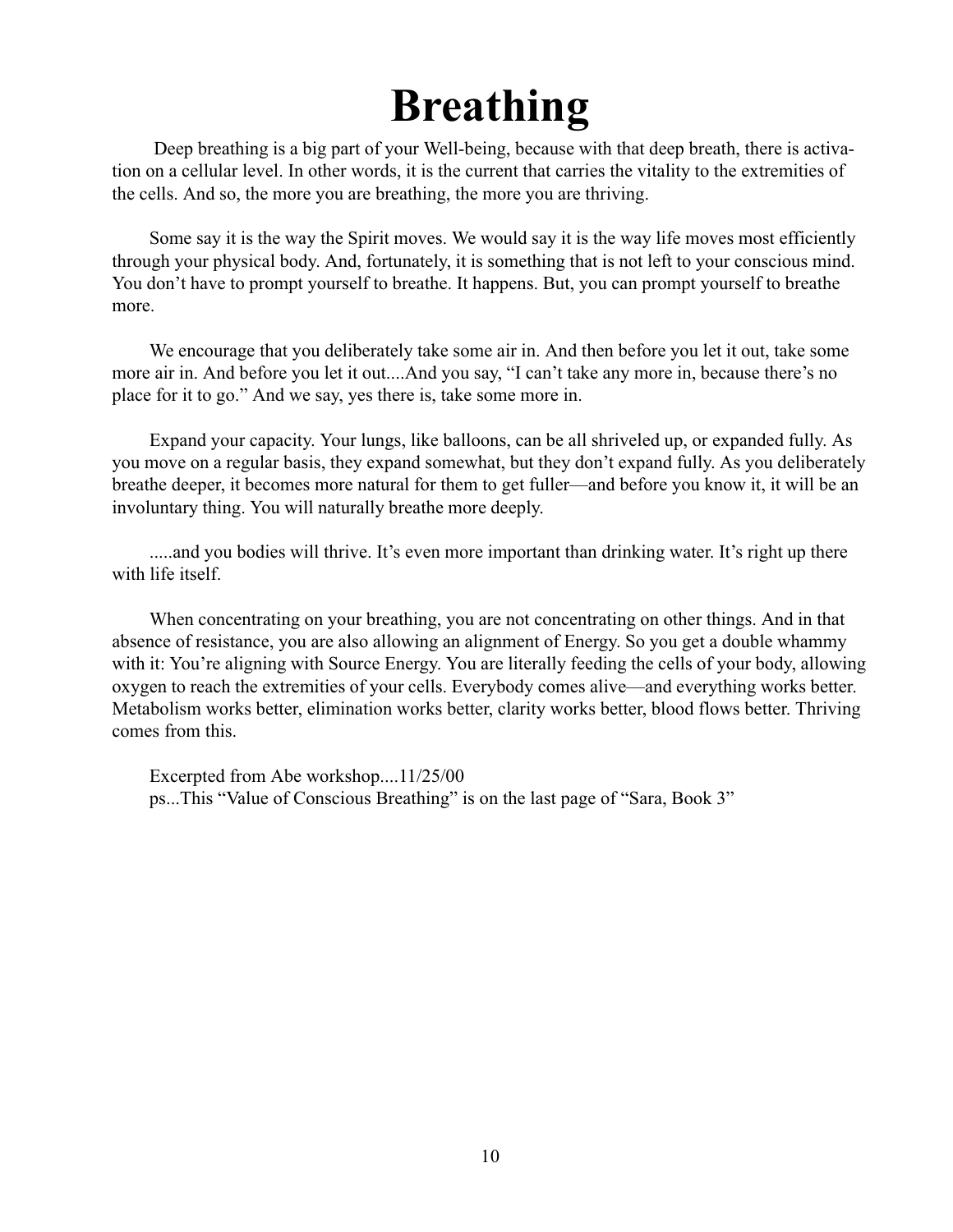## Have a nice day

Abe........In the attitude of appreciation, right before you slumber, you will get tomorrow off on the best possible foot, so that when you awaken you will be in that Energy of connection.

We would awaken and do whatever you need to do first thing in the morning in terms of brushing your teeth and tending to your comfort  $-$  even eating.

And then we would go to a comfortable quiet spot and we would sit with a piece of paper before us and we would draw a line down the center of the page and we would write as the heading on the left side "Things I Really Intend To Do Today". We would just sit there and write the things that first come to mind. What is it I most need to do today? What do I plan to do today? They will come easily if you are in that framework of Well-being.

And then we would sit there for another three or four minutes and just ponder the things that we would like the Universe to work on. things that we want, like a baby or like a family that is more in harmony with self, or like world peace....Anything that you want that you are not ready to take action on, we would write it on the Universe's side of the Place Mat. In other words, we would turn the Universe loose on those things, while we would assign ourselves to these things on the left side of our page.

And then we would go about our day.

Now, throughout this day, we would be intimately aware of the way that we feel  $-$  and we would do our very best to guide our thoughts to the things that are vibrational matches with what feels good. So through the day, our intent would be to be sensitive to the way we feel. And if we found ourselves feeling ornery or aggravated or irritable or disappointed about something, we would stop right in the middle of that feeling, as soon as we identified it, and we would say, "Hum, what is it that I am making a vibrational match with right now? This ornery feeling is a match with things going wrong. It's a match with not getting what I want. It's a match..." And within about thirty seconds, you would be laughing about the silliness of this vibrational match.

Now, sometime during the day, maybe on a segment of refreshment that you call lunch or maybe when you get home from work or maybe even while you're sitting at your desk at work — two or three times during the day, we would take some time to actually doodle some things in the Creation  $Box$  and at all times during the day we would be observing things that we would like to put in the Creation Box. In other words, the day would be a day...and one of you said it beautifully in your earlier statement when you said "I've been collecting a lot of data." That really is the function of your day. It's the collection of data. Now friends, you all thought that it was the work that you did that equaled your life's success. You all thought that it was the asking of the people to join you in relationships that was the action of your success. What we're wanting you to hear from us — and we're wanting to put it in a framework that you can really hear — the whole point of your day-to-day action experience is one singular thing: To collect data for your Box. Your Box represents your point of vibrational attraction. So the whole point of the day is to just look for good stuff to bring to the Box. That's the whole point of the day. That's the point of work. That's the point of relationships. That's the point of television. That's the point of everything that exists upon your planet. It is there for your data collection. Look for the good stuff and bring it to your Box.

Extract from Abraham-Hicks Jul/Aug/Sep 1996 newsletter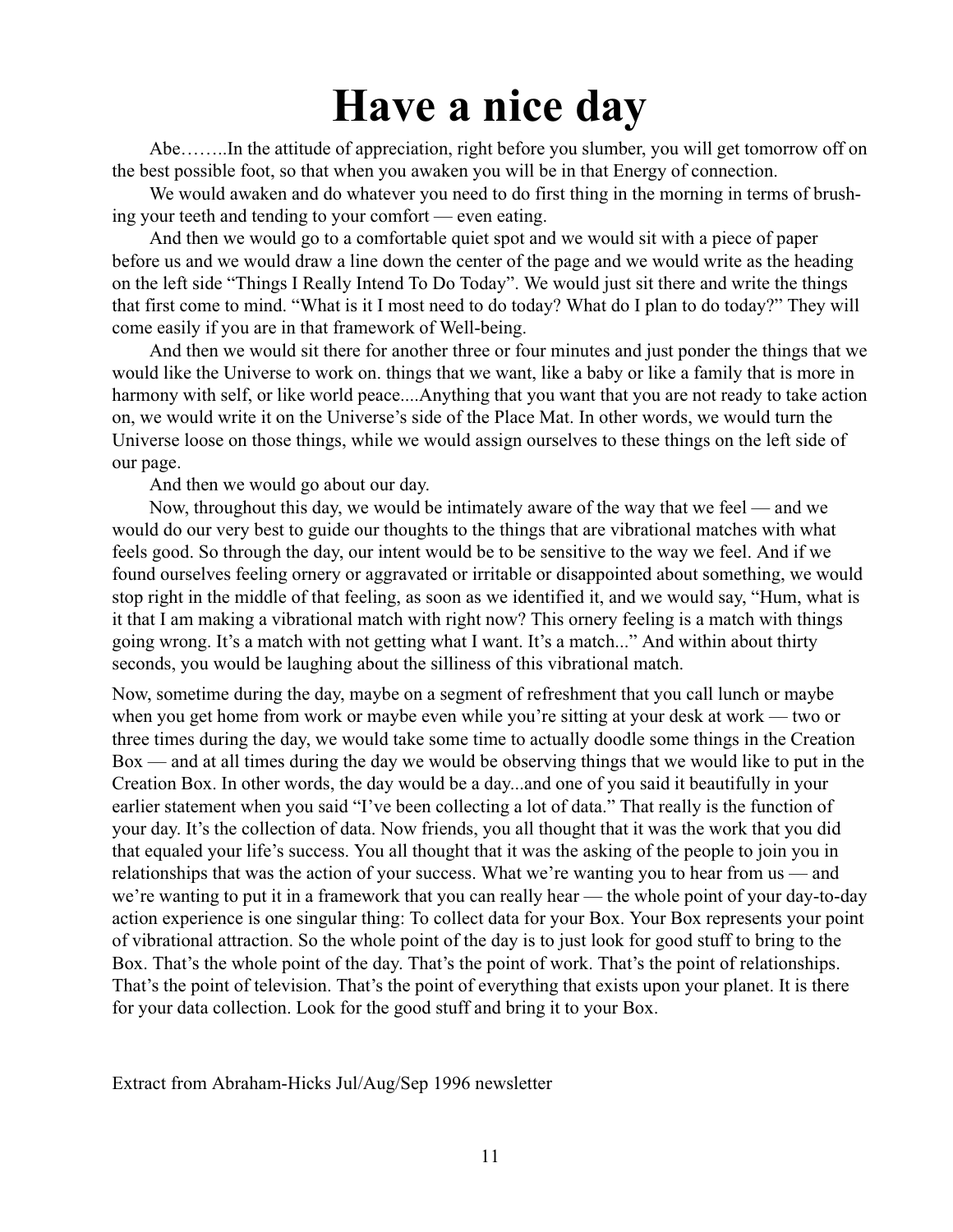# About this book and how to use it

We are vibrational interpreters of a vibrational based Universe filled with unlimited Energy which we mould into experiences by our focus of attention and then call it reality.

Law of Attraction is the Primary Law upon which all creation is based. It says: Like attracts like.

As moulders of energy we can either create by default when we observe what is and react in preset learned ways.

Deliberate creators set their own tone unconditioally.

There are three steps to creation.

1) From availbale contrast we formulate a desire

2) The Universe answers

3) According to our vibrational set up manifestation occurs.

Creation by default:

1) We observe conditions and formulate a desire often in terms of exclusion - I do not want ...

2) The Universe answers

3) According to our vibrational set up of fear, worry, anxiety, doubt or other form of resistance and limiting beliefs we experience unwanted manifestations

Deliberate Creation:

1) We observe conditions and formulate desires of inclusion - I want ...

2) The Universe answers

3) According to our vibrational set up of appreciation, joy, eager anticipation, acceptance and love we experience wanted manifestations.

About step 2 we need to remember that the Universe has unlimited ways and means to orchestrate the answers. How the desire is answered is not our work. Our work is to formulate positive desires and to get out of our own way to open up for life force to flow through us and manifestations to occur.

During the next 30 days we are going to use whatever tools and techniques we can apply to reduce our resistances to and increase our allowing of the flow of universal live giving energy through us.

Each day there is a morning ritual, some day time exercises and an evening ritual. All together the time spend on these rituals and exercises should not exceed one hour. 15 Minutes for the morning ritual, 15 minutes for the evening ritual and about 30 minutes throughout the day for daytime exercises.

The basic plan comes from Abraham's teachings on how to have a perfect day.

Since Health, Wealth and Love are the three main themes of our lives the exercises and quotes each day will have one of these themes as basis.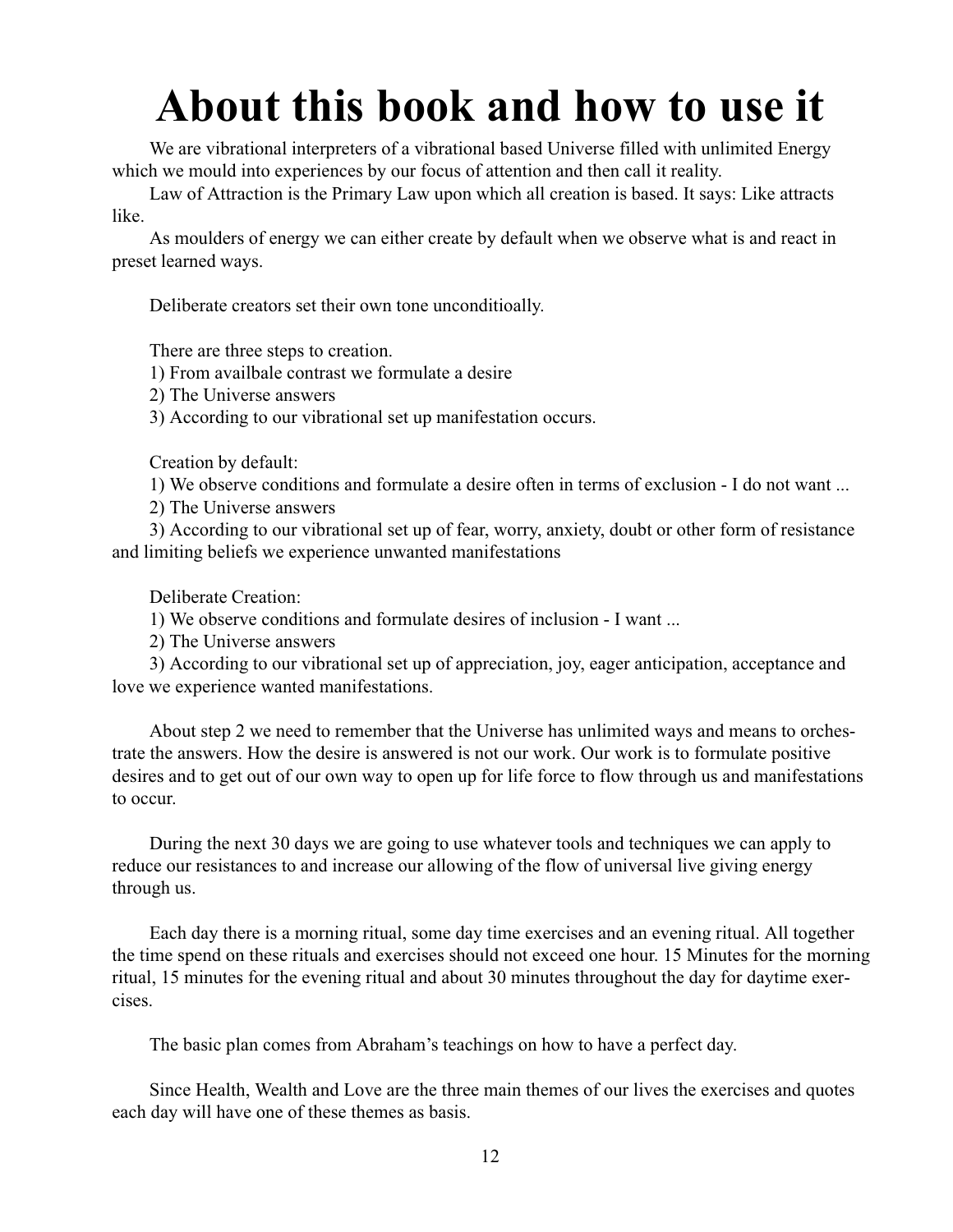I'm printing these pages and putting them into a ring binder with lots of extra paper for lists and notes and doodles and scribbles added.

The structure of each day is as follows:

#### Morning Ritual:

As you wake up you should read the quote for the day and ponder how this applies to you while you do your first things - bathroom, breakfast etc. As you ponder the quote ask yourself "What does this mean about me?"

JJJJJJJJJJJJJJJJJJJJJJJJJJJJJJJJJJJJJJJJJJJJJ

Smile for one Minute - this increases the seratonin levels in your ssystem and is a powerful antidepressant.

Meditate for 5 Minutes- various techniques will be offered

For Health: In awareness of your breathing in and breathing out count off 60 breaths.

For Wealth: Repeat for five minutes: "The sun is shining and the grass is green." or something similar.

For Love: Pet a cat or listen to your favourite music - be aware of all sensations while you do this.

Do the Placemat Exercise for 5 minutes in the space provided

Do Segment Intending for 4 minutes, 4 segments will be provided. You can intend different segments each day.

Remember your daily prosperity virtual spendning amount. This amount is based on the Prosperity Game and will increase by 1000 units of your currency each day for your to virtually spend each day.

JJJJJJJJJJJJJJJJJJJJJJJJJJJJJJJJJJJJJJJJJJJJJ

#### During the Day:

According to the theme of the day implement the tools and techniques

1) Become aware of your vibrational meter

2) Doodle Dreams for your Creation Box

3) Do Virtual Realities - 30 seconds scenes of joy

4) Spend your daily virtual prosperity allowance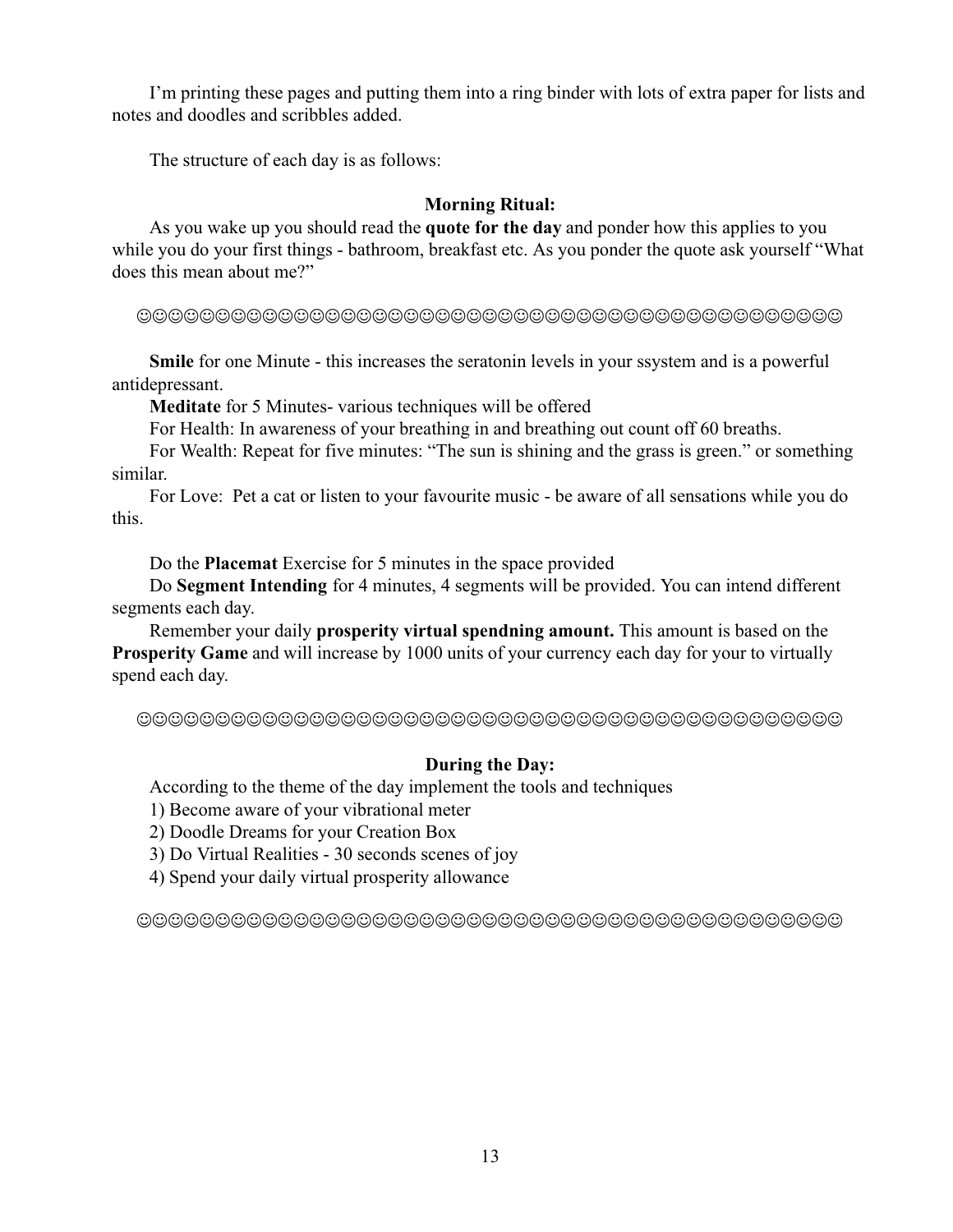#### Evening ritual:

Read and ponder the Quote for the night also asking yourself, "What does this mean about me?"

JJJJJJJJJJJJJJJJJJJJJJJJJJJJJJJJJJJJJJJJJJJJJ

Remember the good things of the day, space for your list of success is provided Do BOPA for yourself and other people and things Segment intend the sleep and dream period.

Have fun and don't try too hard.

All quotes are copyright Abraham-Hicks Publications. Visit the official Abraham site at: www.abraham-hicks.com/ Abraham-Hicks Publications P.O. Box 690070 San Antonio, TX 78269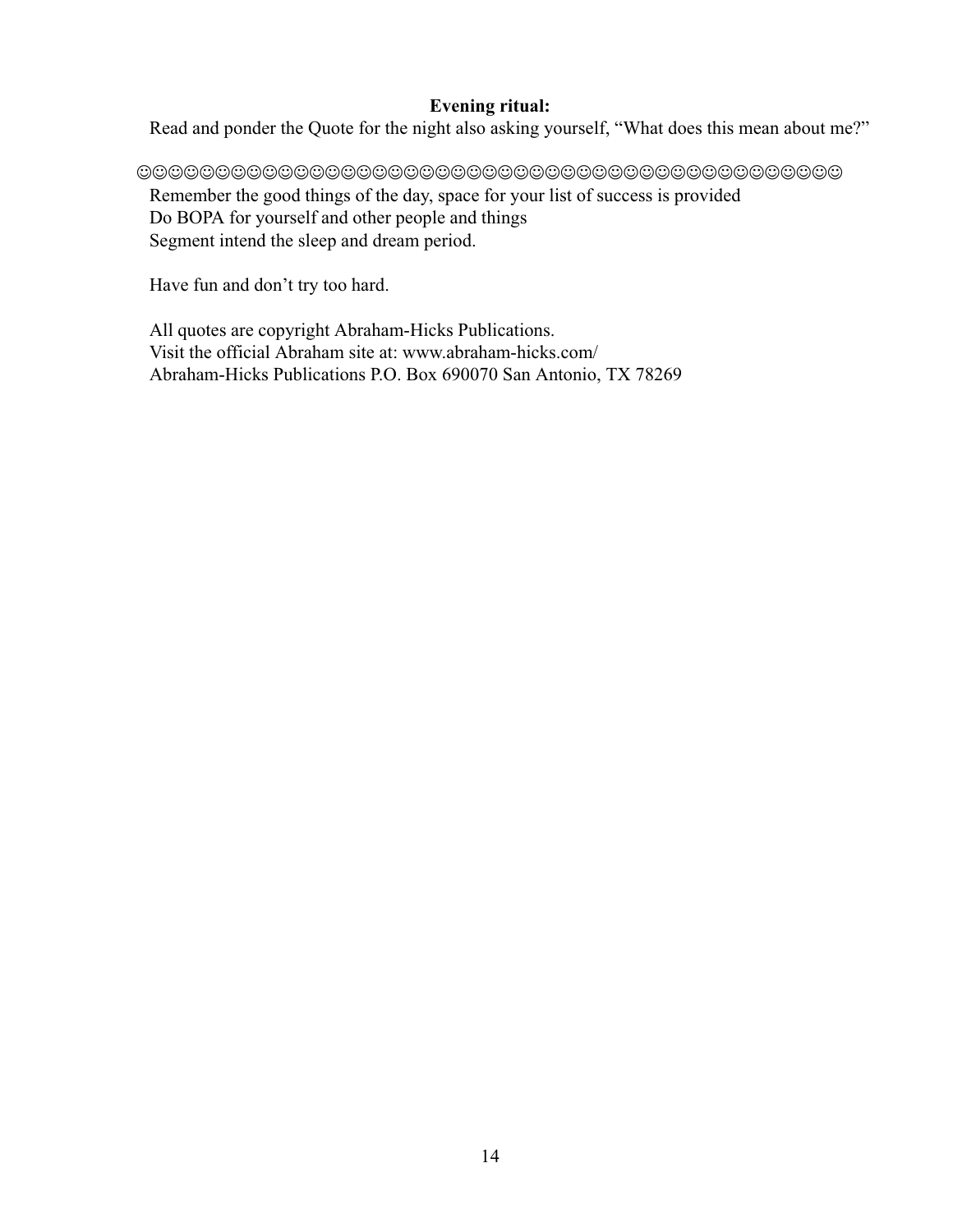## Day One - Health

### Morning Ritual:

Quote for the day:

.......every one of you who stands in your body, continues to enhance the experience of the physical body. This is an evolution of a species that is extraordinary. Your bodies are not to be feared. Your bodies are to be revered. Your bodies are to be applauded. Your bodies are to be maybe even amazed at. But they are never to be feared. Your bodies are not vulnerable. They're not fragile. They are resilient. They are flexible. You have the ability to come into alignment again and again and again, and if anyone in the Universe understands that, it's the cells of your body. Befriending your body is the only way we know of coming to understand that your body is resilient and that it knows what to do, and that it will be whatever you ask it to be. But you have to ask it to be that in a place of nonresistance. It's the most significant information that we have ever expressed relative to your physical body and food. You must love your body, and then lovingly give it the food. And when you love your body and lovingly give it the food, it matters not what food you give it.

From Abraham-Hicks Workshop Asheville, NC - 10/29/00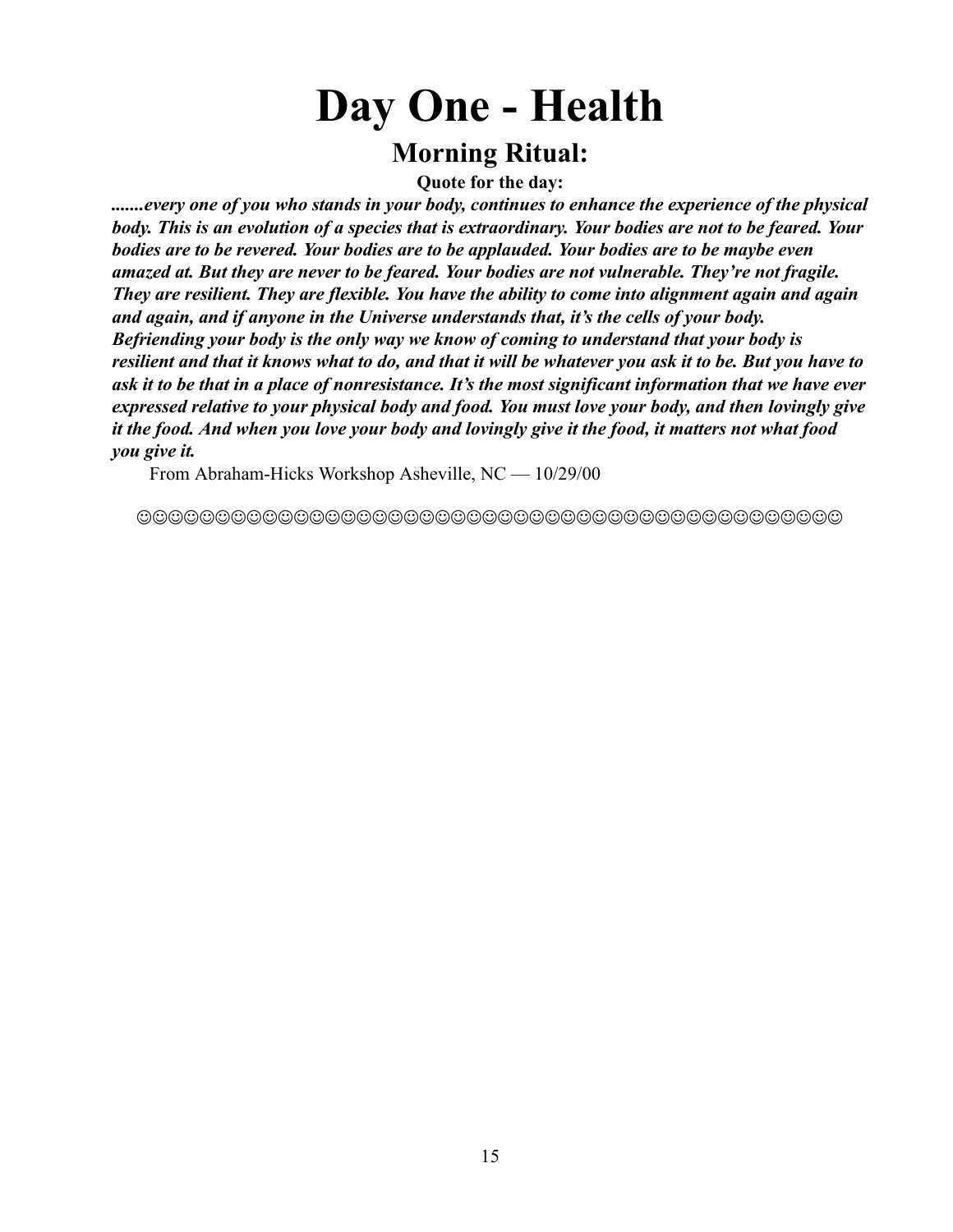#### **Smile for one Minute**

- this increases the seratonin levels in your system and is a powerful antidepressant. - smile while counting to 60

#### **Meditate for 5 Minutes**

todays technique: In awareness of your breathing in and breathing out count off 60 breaths.

#### Do the Placemat Exercise for 5 minutes

#### Do Segment intending for 4 minutes:

#### Your virtual daily prosperity spending amount is 1000 units of your currency.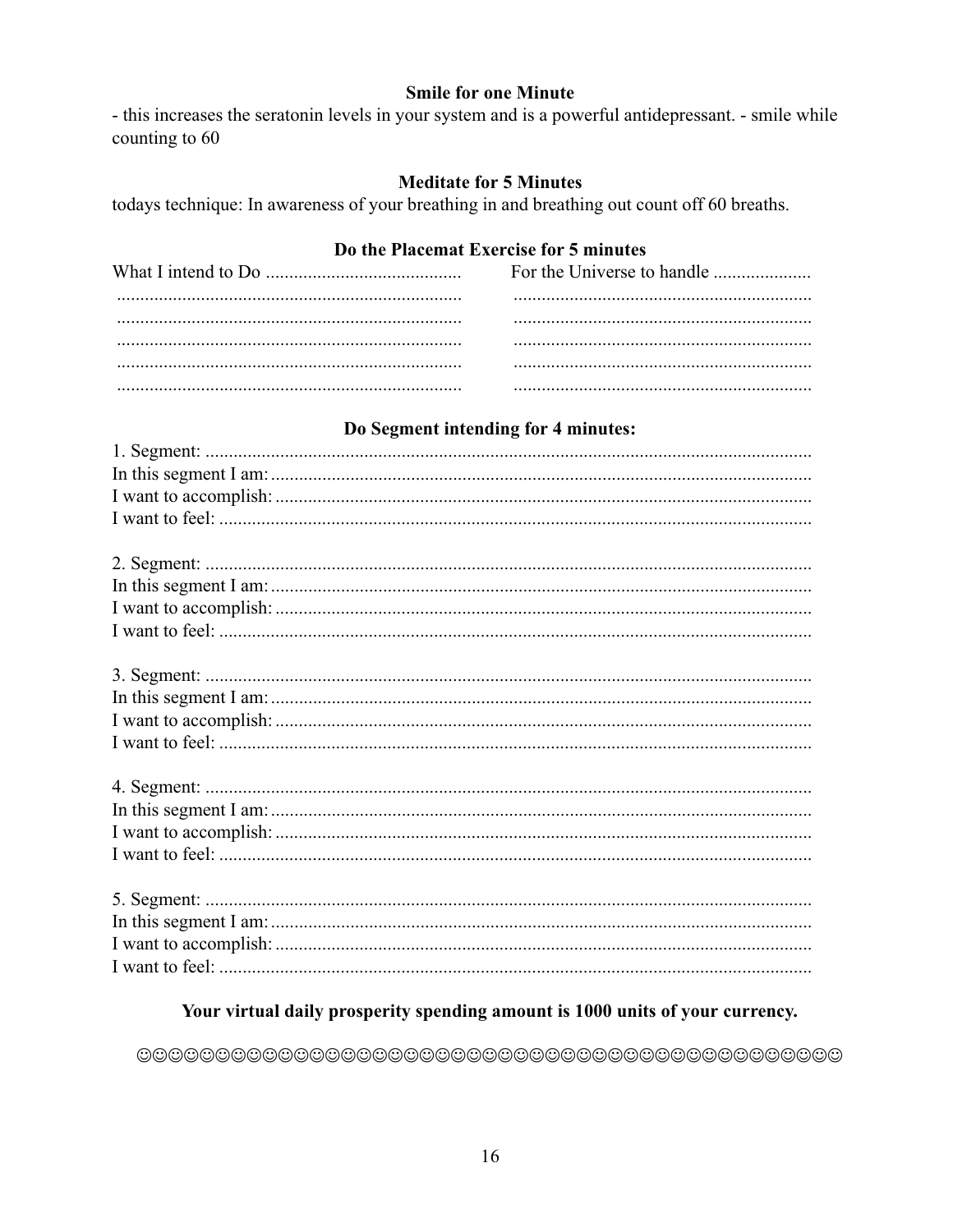## During the Day:

According to the theme of the day of Health implement the tools and techniques

#### 1) Become aware of your vibrational meter

todays technique: On any symptoms you may experience ask yourself, "What is bothering me?" This brings you to the heart of your resistance. Then ask yourself, "How do I want to feel?" and ponder that.

#### 2) Doodle Dreams for your Creation Box

On your anwer to "How do I want to feel?" put your answer to" What do I want to have?" into your Creation box.

#### 3) Do Virtual Realities - 30 seconds scenes of joy

What time of year? What time of day? Where? (inside or outside) Which good mood people are present? What do you see, hear, smell, taste, feel, do? Get in. Get to feel good. Get out.

4) Spend your daily virtual prosperity allowance on: .................................................................. ...........................................................................................................................................................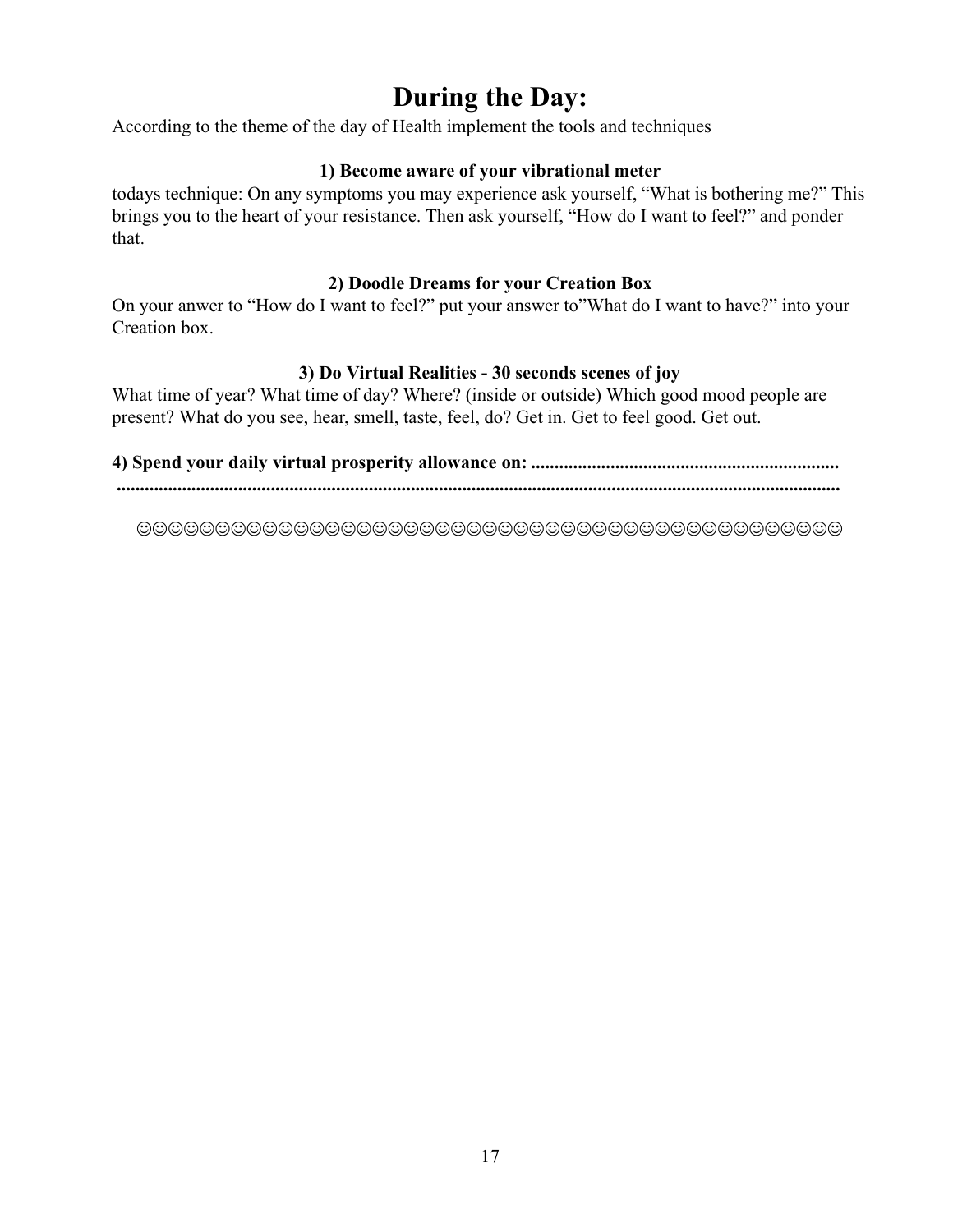### Evening ritual:

Quote for the night:

Abe: ...What we want to assist you in doing is coming in vibration to ALLOW the energy to flow. And YES when you allow the energy to flow the manifestations are going to happen and thats wonderful. But the reason we want to teach you to allow the energy to flow is because it feels SO GOOD when the energy is flowing. And we dont know of anything that you want or ever wanted, whether its a relationship, or a material object, or a state of being, we have never seen any of you want anything for any other reason that you thought in the experiencing of it you feel good.

Some would say "Well if I could just get over there I would feel better." And we say well we know that but you have to feel better before you get over there. And you say "But I cant feel better because Im over here! I need to be over there to feel better." And we say well talk about whats over there and you will feel better right away. But many of you are SO STUBBORN, you say "No! When i get over there i will talk about over there, while i am over HERE i want to talk about over HERE!" And we say well tell us something good about whats over here. And they say "Theres" nothing good about over here. I want to be over there." (laughter) And we say well you cant get over there until you feel good about being over there. And they say "I cant feel good about over there until im over there. I have to talk about HERE. And ive been here a really long time and I dont mind telling you I dont like being over here, its not pleasent here. Im not finding things i want here, they are mean to me here or they are disrepectful to me here or I dont like what I weigh here or how i look here or how i feel here, I dont have enough money here! (laughter) Ive been here a really long time. I would like to be over there. BUT here is where I am, Im over here, Im over here, and Im not the only one over here either! (laughter) There are lots of us over here and none of us like it over here. We have many clubs that we have joined (laughter) about not liking being over here and of all the time it took us to get here. I think I was born here! I think its  $my$  mother fault that  $I$  am here!" (laughter)

And we say in the moment that you get it that if you can let whats here produce the desire about being over there and then you can turn your attention to over there- the UNIVERSE DOES NOT KNOW IF THE WAY YOU ARE OFFERING YOUR VIBRATION IS BECAUSE OF WHAT YOU ARE LIVING OR BECAUSE OF WHAT YOU ARE IMAGINING IN EITHER CASE THE UNIVERSE MATCHES IT!

Abraham-Hicks G - 2/15/00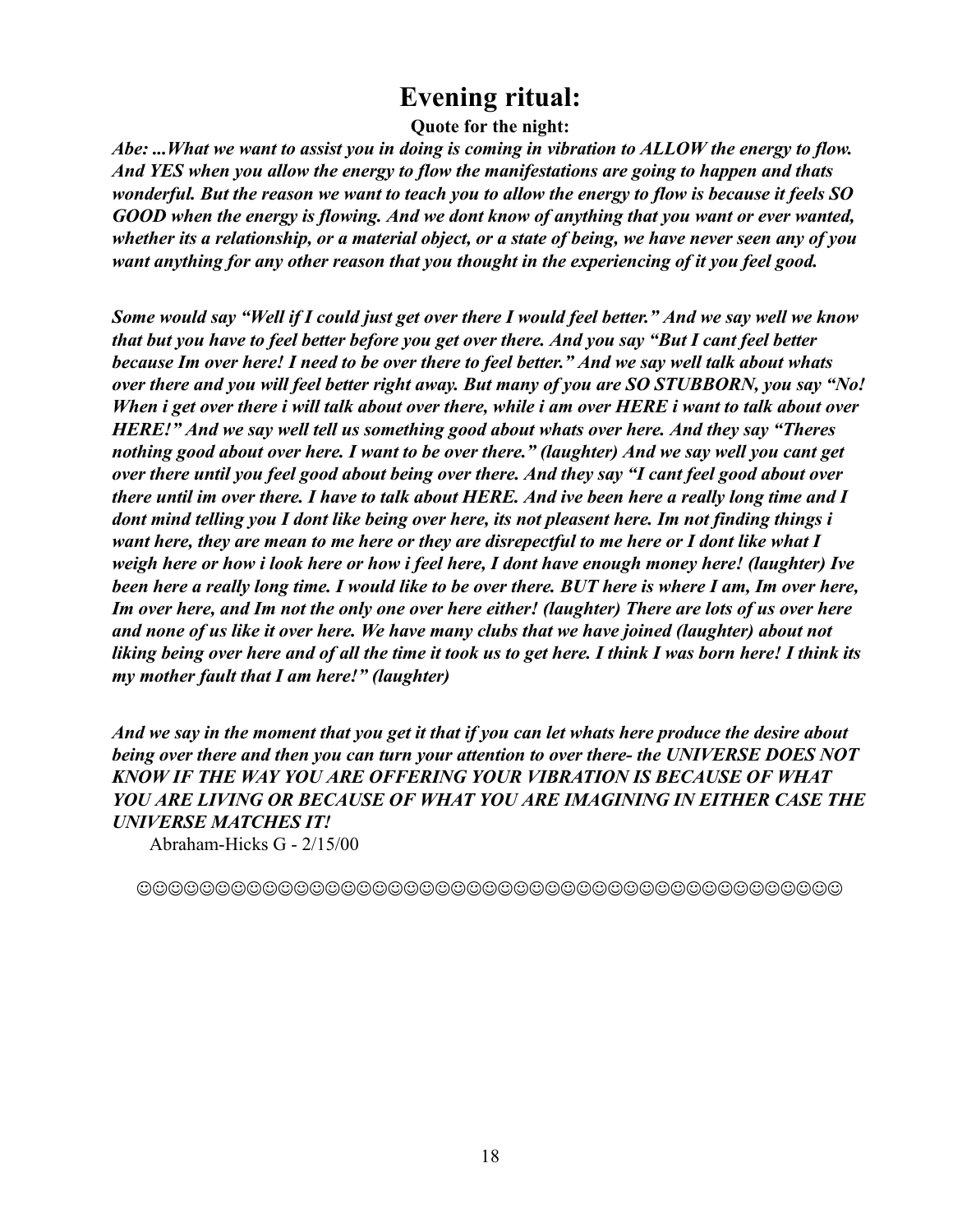#### Remember the good things of the day, list of success

#### BOPA for yourself and other people and things

Segment intend the sleep and dream period.

"Here is the way we would utilize our dreams most effectively. Before we go to sleep we would  $sav:$ 

'I believe I will dream tonight. I will manifest while I sleep' - so to speak. 'And if there is anything significant, I intend to recall it when I awaken.'

And then in the morning, the first thing that you do as soon as you are aware that you are back into physical consciousness, ask yourself: 'Did I dream?'

And if you did dream, then ask yourself even if it's vague: 'Well, how did the dream feel?' Because there's much more information coming to you in the way the dream feels than in the way *it plays out.*"

Abraham - San Antonio, TX 4/20/02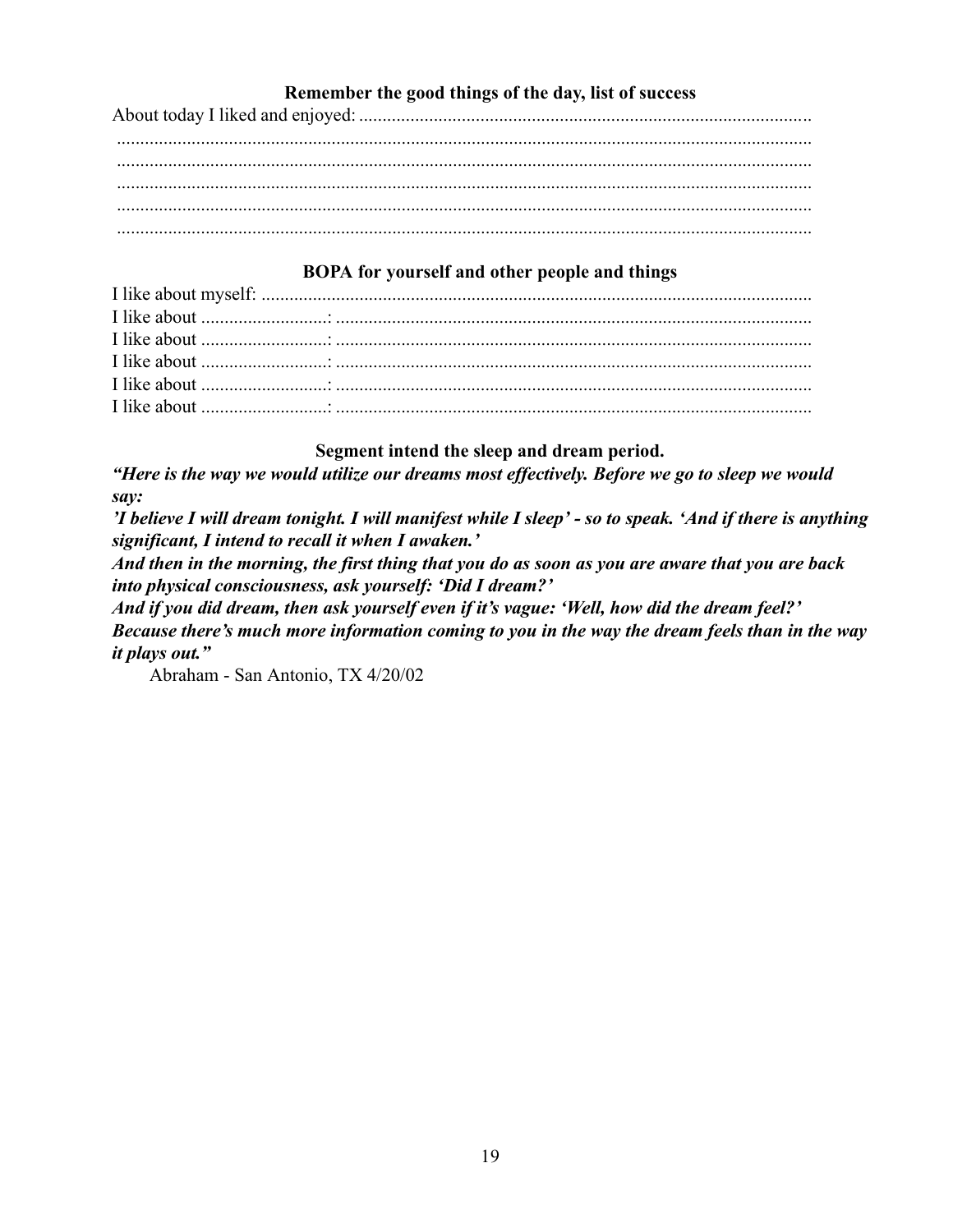# Day Two - Wealth

### Morning Ritual:

Quote for the day:

Questioner has just graduated from college and says she doesn't know what to do with her life.

Abraham: When we hear someone say they don't know what they want... which is a little different... or "I don't know what I want to do", we want to argue with you just a little bit and say: well we think you know what you want. We think that you know that you want it to be stimulating. You want to be fascinated. You want to be of value. You want to contribute, you want to make a difference. You want to move forward. You want financial remuneration. You want to be interested in what you're doing... we're repeating but that's a big part of it. You want it to be something that is satisfying.

So what we're really hearing from you is: "I must surely know what I want, but I don't know where to get it. I don't know how to go about it. I don't know how to orchestrate it. And we say that's not your job. Remember step one is the asking, step two is the answering, and step three is the letting it in.

So, you are far better off... sort of chilling out, reminding yourself that everything's all right, that you're on schedule, that you'll know it when you see it, that everything's gonna be all right, that perfect things are coming to you.. than if you were out clambering around in a state of frustration trying to bang something into place or trying to make something happen.

Questioner: So I shouldn't like go apply for jobs and do action oriented things?

Abraham: Well you can if you want to because that can be fun also. In other words, sometimes by beginning something even though it's not your dream job, in the process your desire is stimulated further. Our friend was talking about being in a 7 year law suit that she can actually acknowledge has left her in a better place because the experience itself has helped to clarify. So, we do not mean that you should do absolutely nothing. But one thing we would really clearly advise.. and that is that you try your best to follow your bliss. That you don't do something because you 'should', or you don't do something because somebody else thinks you should. You do it because it feels like it might be fun, or it feels like it might be a good idea.

Questioner: Well when I do something like that.. .. for example, I was taking voice lessons and in the beginning it was fun and now it isn't fun any more. And I don't know if it's not fun because I'm afraid that I'm not any good or it's because....

Abraham: Well from what we can feel from you about that.... in the beginning your vibration was pure because you were hopeful, you were anticipating fun things, you were anticipating wonderful things, and in the pro... always, when we're watching someone... whether they're building an empire or a relationship or anything really... the majority of the energy flows while it's still in the dreaming stages. Because there's a tendency once you get in the action stages to get bogged down in the parts of it that you do not like. And so we would say that all that's happened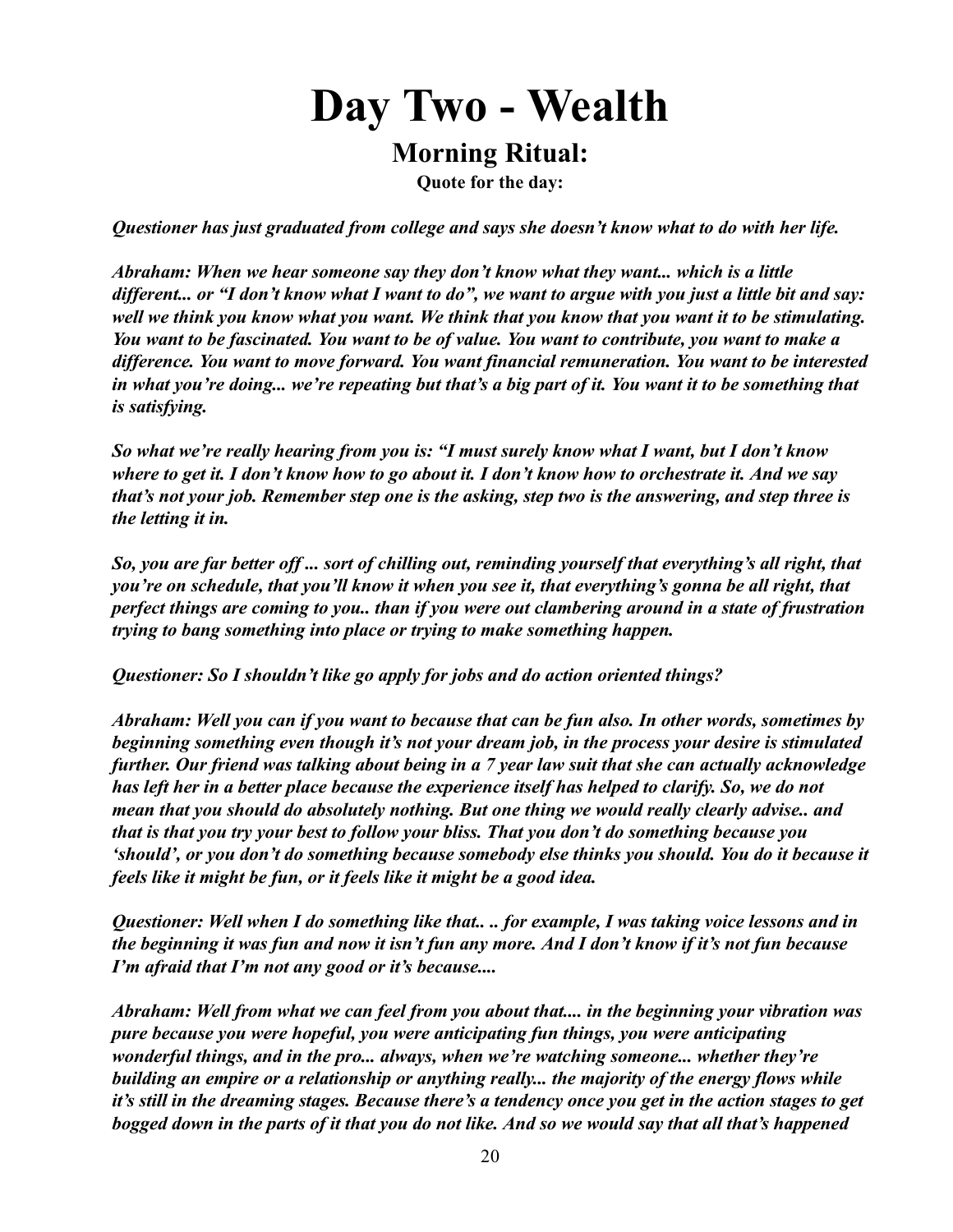with your new music is that you've got thought focused upon where you are, instead of on where you're going.

Questioner: So where I'm going on me getting better or where I'm going with my music in the future?

Abraham: Either one. In other words, what you're wanting to do is keep reminding yourself of \*why\* you're doing it... not the nitty gritty of \*what\* you're doing.

We've noticed as we've watched all of you that your energy is always pure when you're thinking about what you want and WHY you want it than it is when you're thinking about what you want and how you're gonna get it and where it's gonna come from or whose gonna help you because you don't have answers to those questions. And so all it does is activate the vibration of doubt and worry. Where if you're thinking about what you want and WHY you want it, it's usually a vibration of allowing that allows the Universe to open more doors for you.

Transcribed from Salt Lake City 6/29/02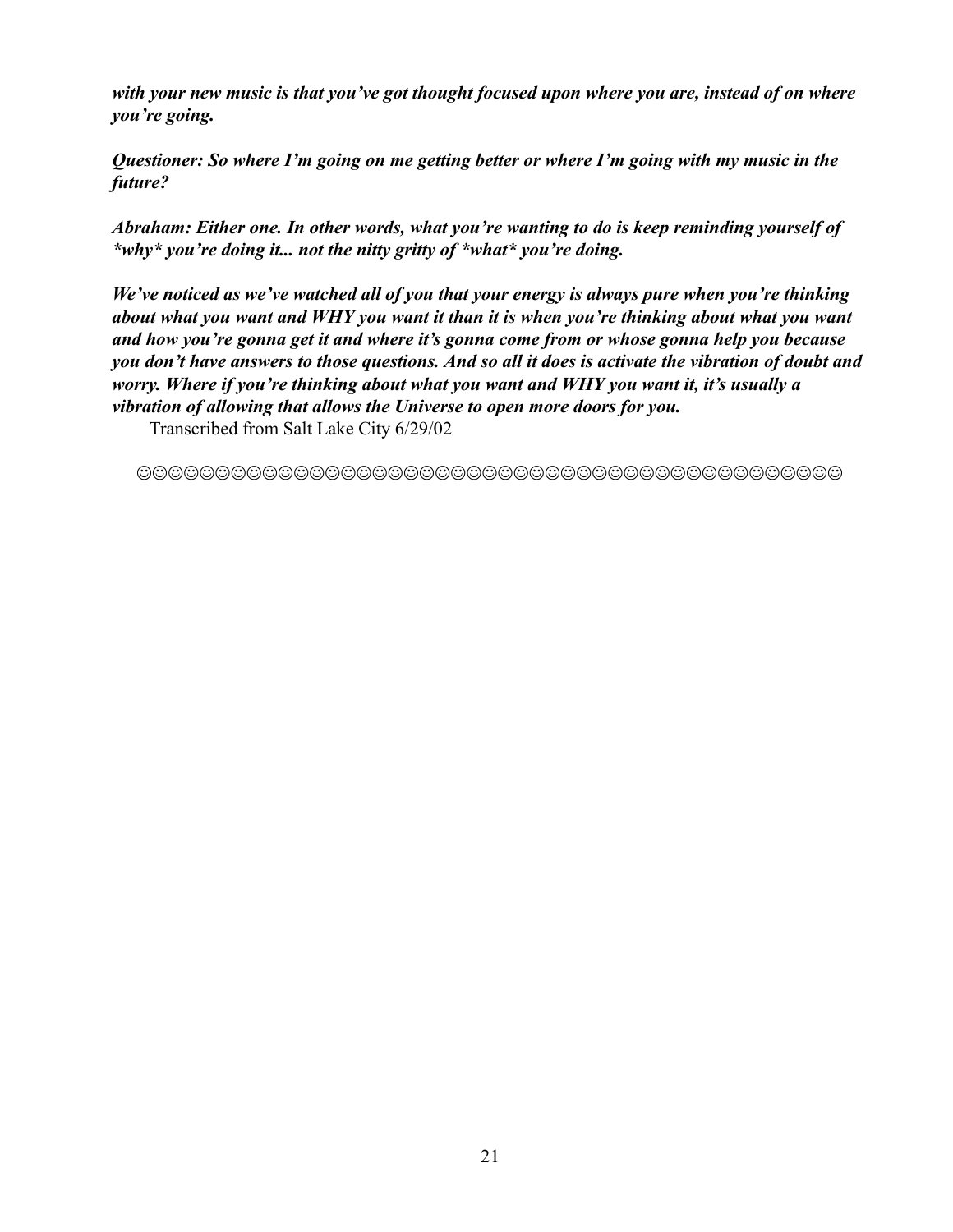#### **Smile for one Minute**

- this increases the seratonin levels in your system and is a powerful antidepressant.

#### **Meditate for 5 Minutes**

todays technique: Repeat for five minutes: "The sun is shining and the grass is green."

#### Do the Placemat Exercise for 5 minutes

#### Do Segment intending for 4 minutes:

| I want to feel: |
|-----------------|

#### Your virtual daily prosperity spending amount is 2000 units of your currency.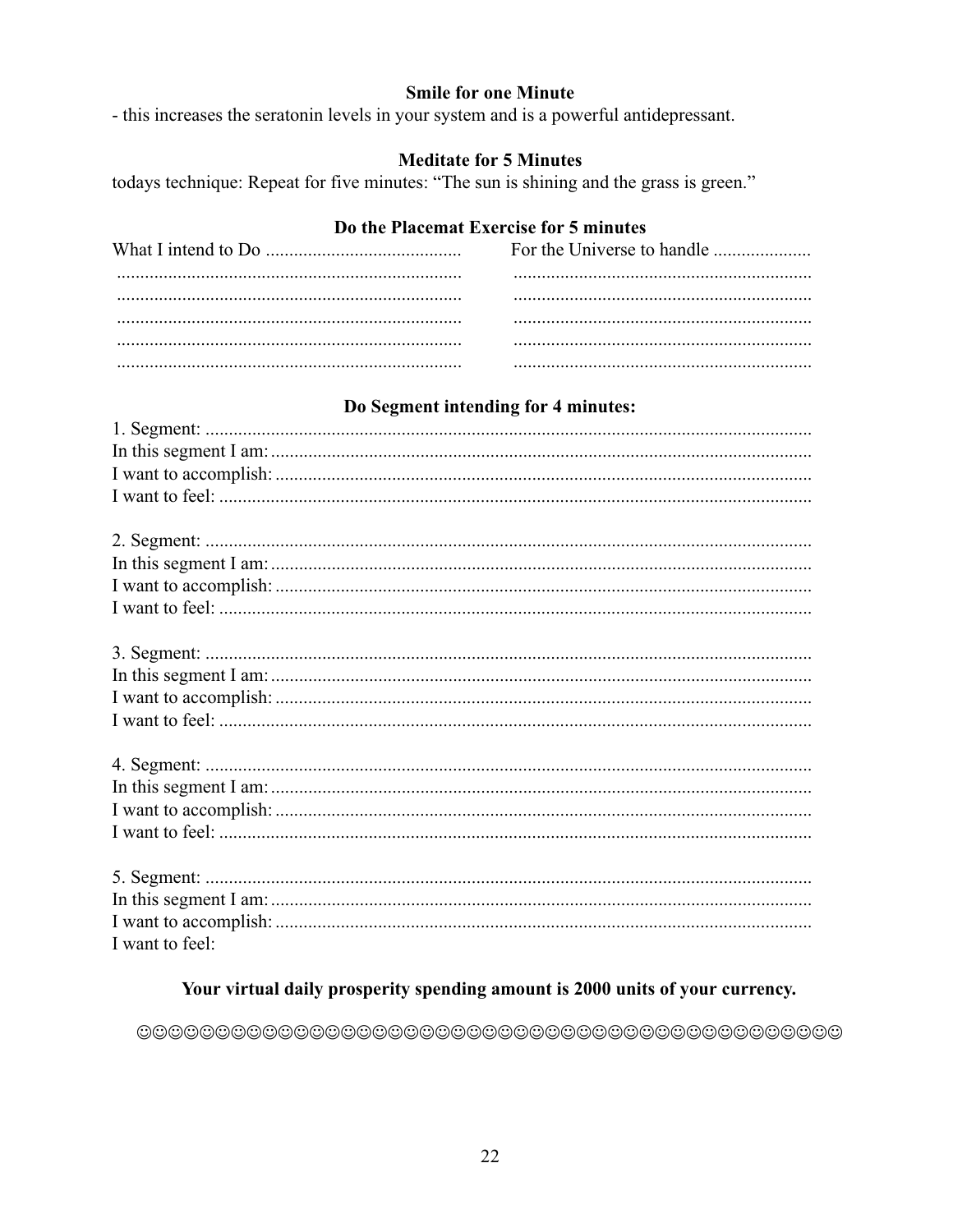## During the Day:

According to the theme of the day of Wealth implement the tools and techniques

#### 1) Become aware of your vibrational meter

todays technique: Relative to the conditions around you how do you feel? If the reality you observe is not to your liking ponder a few moments "How do I want to feel" and then "What do i want to have?"

#### 2) Doodle Dreams for your Creation Box

How do I want to feel? What do I want to have? - If you have the time to spare do a little script on any subject for your Creation box.

#### 3) Do Virtual Realities - 30 seconds scenes of joy

What time of year? What time of day? Where? (inside or outside) Which good mood people are present? What do you see, hear, smell, taste, feel, do? Get in. Get to feel good. Get out.

4) Spend your daily virtual prosperity allowance on: .................................................................. ...........................................................................................................................................................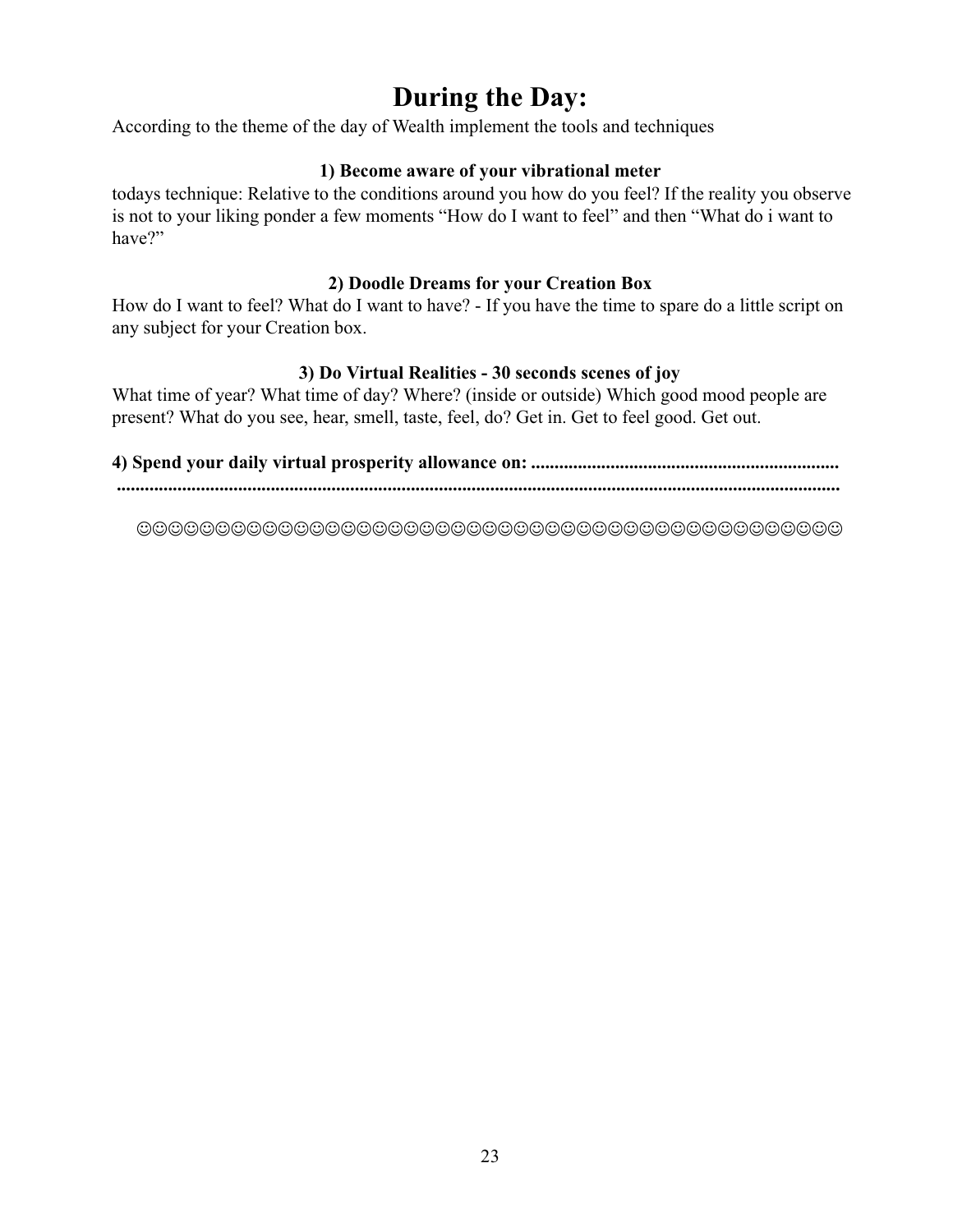## Evening ritual:

Quote for the night:

Setting goals.

As we've watched so many people who are really practicing deliberate creation what we notice is: when they really get tenacious and start hitting things really head on they, almost without exception, begin falling into the category of 'trying too hard.' <snip> So as you are thinking in terms of goals, that's more like step one and there's not anything wrong with it. But, we would put more emphasis on step three.  $\langle \sinh A \rangle$  and so, what you're wanting to do is deliberately look for things that allow the well-being. And we think it is a more productive utilization of your time, than setting goals or focusing on goals ALTHOUGH - focusing on things that you want, and watching your progress toward them is a very satisfying experience.

So what are we saying here? It sounds like we are saying focus - don't focus. It sounds like we are saying set goals - but don't set goals, instead allow. It sounds like Abraham is all over the place. And what we're saying to you is.. feel your way through it. Set a goal and as long as it feels good, focus on the goal. But if you start noticing you're worried about the goal then don't think about the goal. Think about something else and trust that the goal has already been established, the universal forces are working on it, and you work to get yourself into the receiving mode.

Physical humans are so accustomed to paying a price for your receiving, that it's hard for you to hear, that for the most part, paying a price is what puts it off longer. Because in your struggle, you're not in the receiving mode, you see.

So. Would we set goals? Yes, we would. Would we talk about them a lot after we've set them? No. We would sort of release them to the universe. Direct your thought and let it be. You get to choose. But you have a staff... an endless staff.. other humans, others who are willing to assist you. But you've gotta be in the place of letting it in.

7/6/02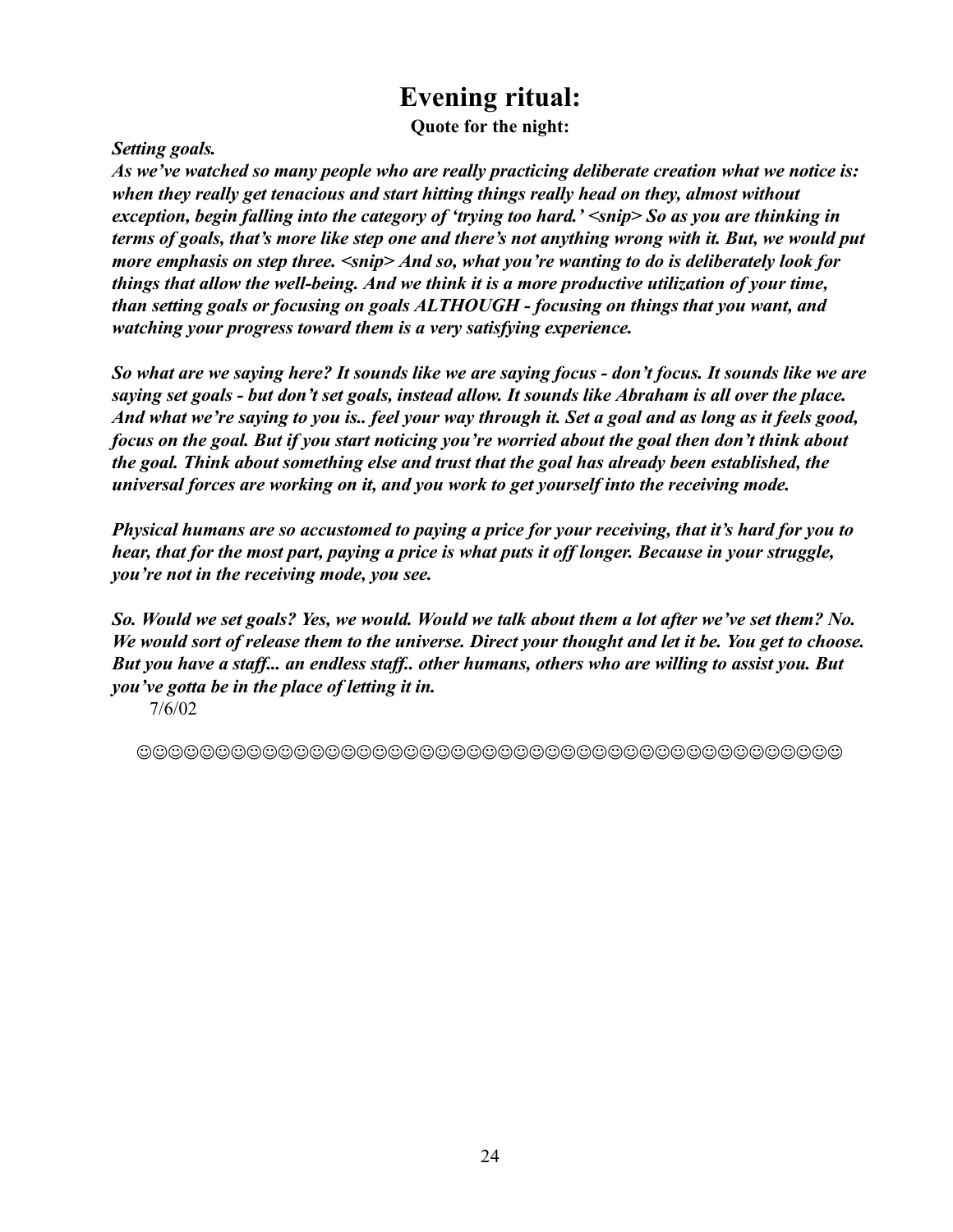#### Remember the good things of the day, list of success

#### BOPA for yourself and other people and things

Segment intend the sleep and dream period.

"Here is the way we would utilize our dreams most effectively. Before we go to sleep we would  $sav:$ 

'I believe I will dream tonight. I will manifest while I sleep' - so to speak. 'And if there is anything significant, I intend to recall it when I awaken.'

And then in the morning, the first thing that you do as soon as you are aware that you are back into physical consciousness, ask yourself: 'Did I dream?'

And if you did dream, then ask yourself even if it's vague: 'Well, how did the dream feel?' Because there's much more information coming to you in the way the dream feels than in the way it plays out."

Abraham - San Antonio, TX 4/20/02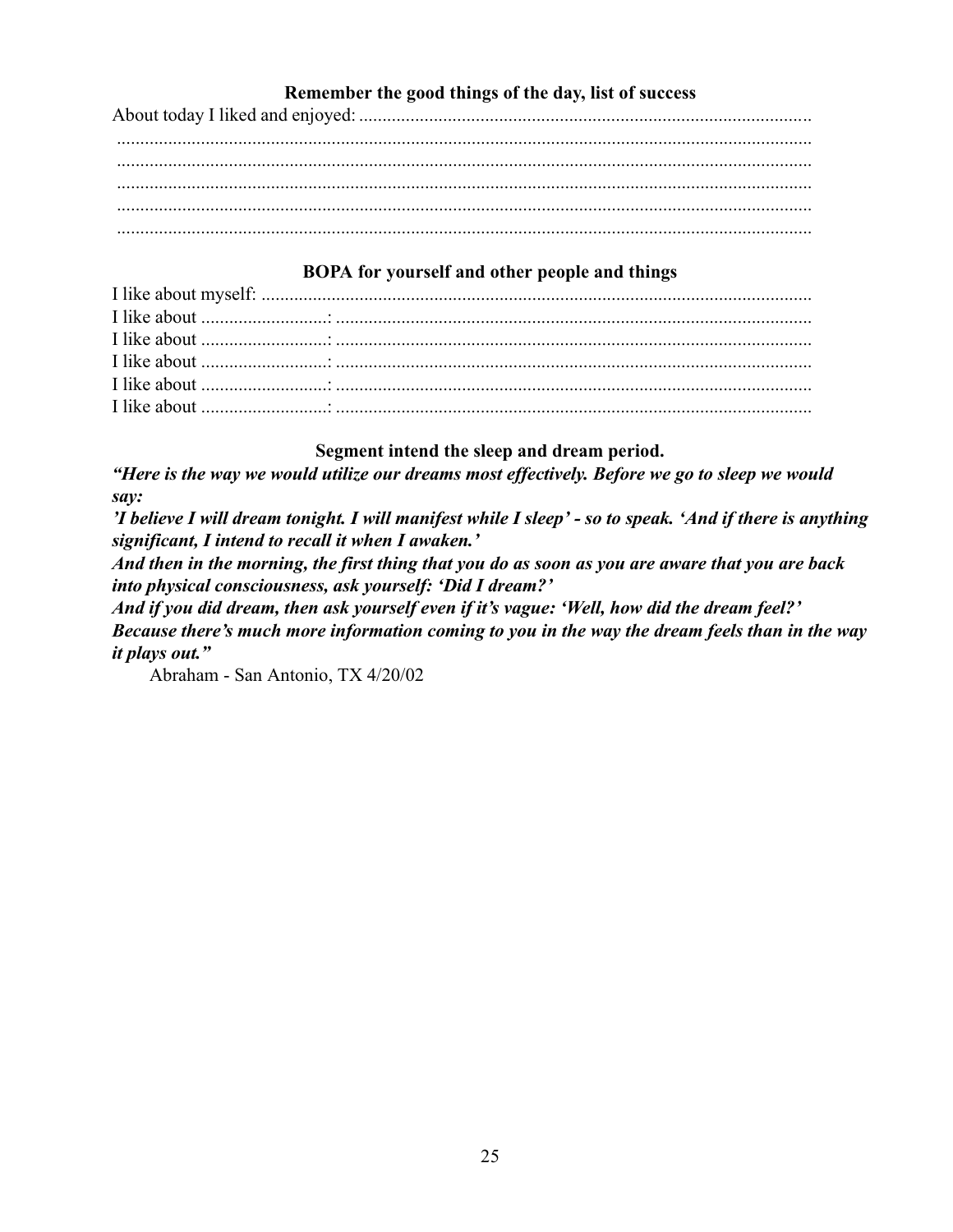## Day Three - Love

### Morning Ritual:

Quote for the day:

"What we're getting at is, the more connected to Source you become, the more stable you are, the more able you're able to roll with things and the more what others are doing or thinking or feeling becomes a non-issue to you. And then you are able to be the uplifter that you have come here to be.

"That's what bugs most of you about not feeling good  $-$ 

you know at the very core of your being that you are an uplifter, and when somebody has made you not feel good it is doubly terrible to you because not only were you not intending to come forth and be dependent on them to make you feel good, you planned on making them feel better. But it is so hard to make somebody feel better when they have just made you feel bad. (Laughter.) In other words, when you're out of that stability the last thing you want to do is uplift who's making you feel bad. So we say don't work too hard at this -- we make too much of all of this. In other words, we have to justify all the money you've spent and all the miles you've driven to be here. We talk on and on and on where really all you ever needed to know is: 'If I would look for something to appreciate and make that my dominant vibration, I would live happily ever after and fulfill my reason for being.'

We should have one minute seminars from now on. (Laughter.) Everyone can gather from far and wide  $\ddot{a}$  double the price, it will make them appreciate it more (more laughter)  $\ddot{a}$  and everyone will gather, and we will say, The secret to life is this: look for something to appreciate and practice it until it becomes easy and you will live happily ever after. There is great love here for you we are complete." (Laughter.)

 $-$  Abe  $-$  Fort Collins, CO,  $6/22/02$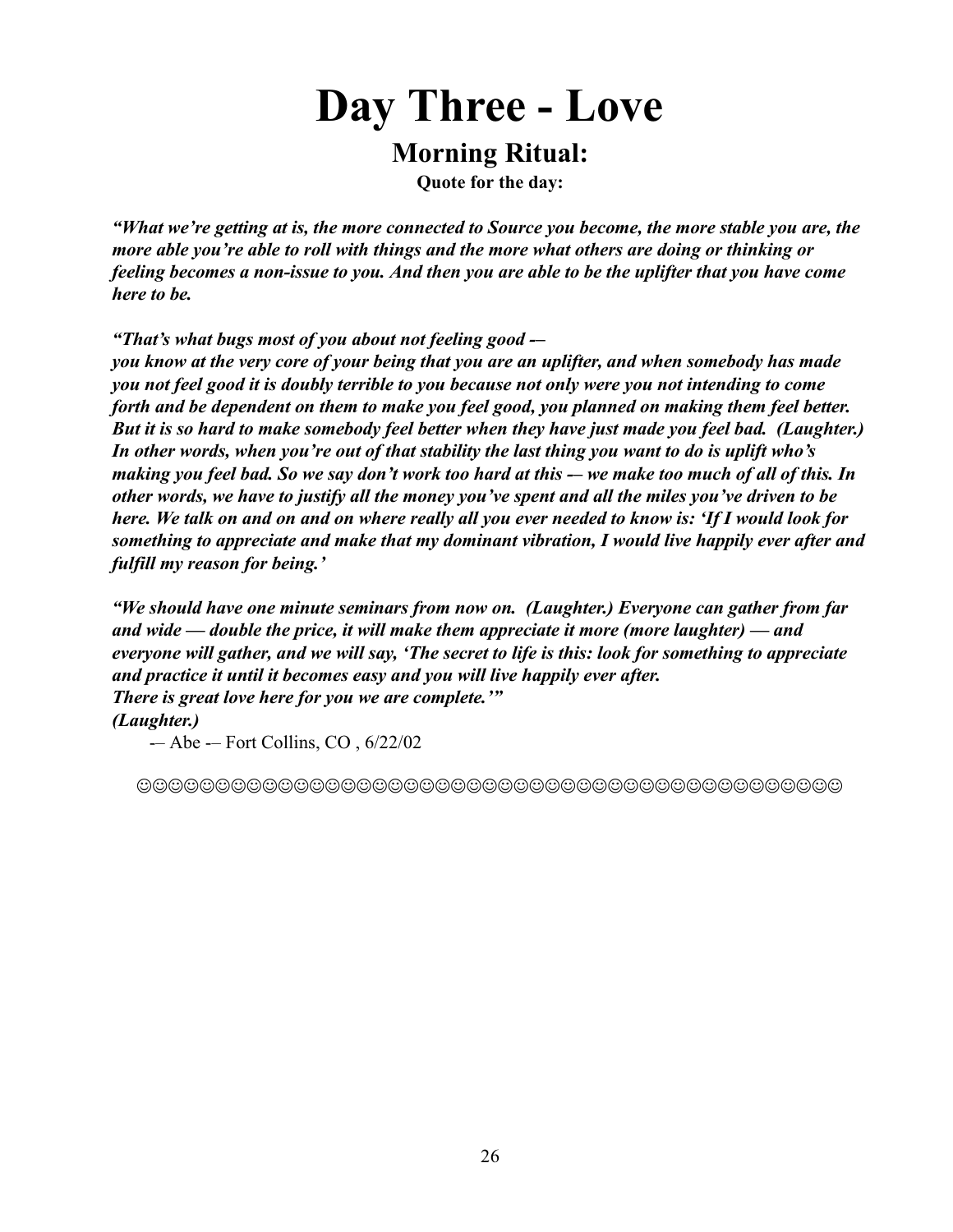#### **Smile for one Minute**

- this increases the seratonin levels in your system and is a powerful antidepressant.

#### **Meditate for 5 Minutes**

todays technique: Pet a cat or listen to your favourite music - be aware of all sensations while you do this.

#### Do the Placemat Exercise for 5 minutes

#### Do Segment intending for 4 minutes:

| I want to feel: |
|-----------------|

#### Your virtual daily prosperity spending amount is 3000 units of your currency.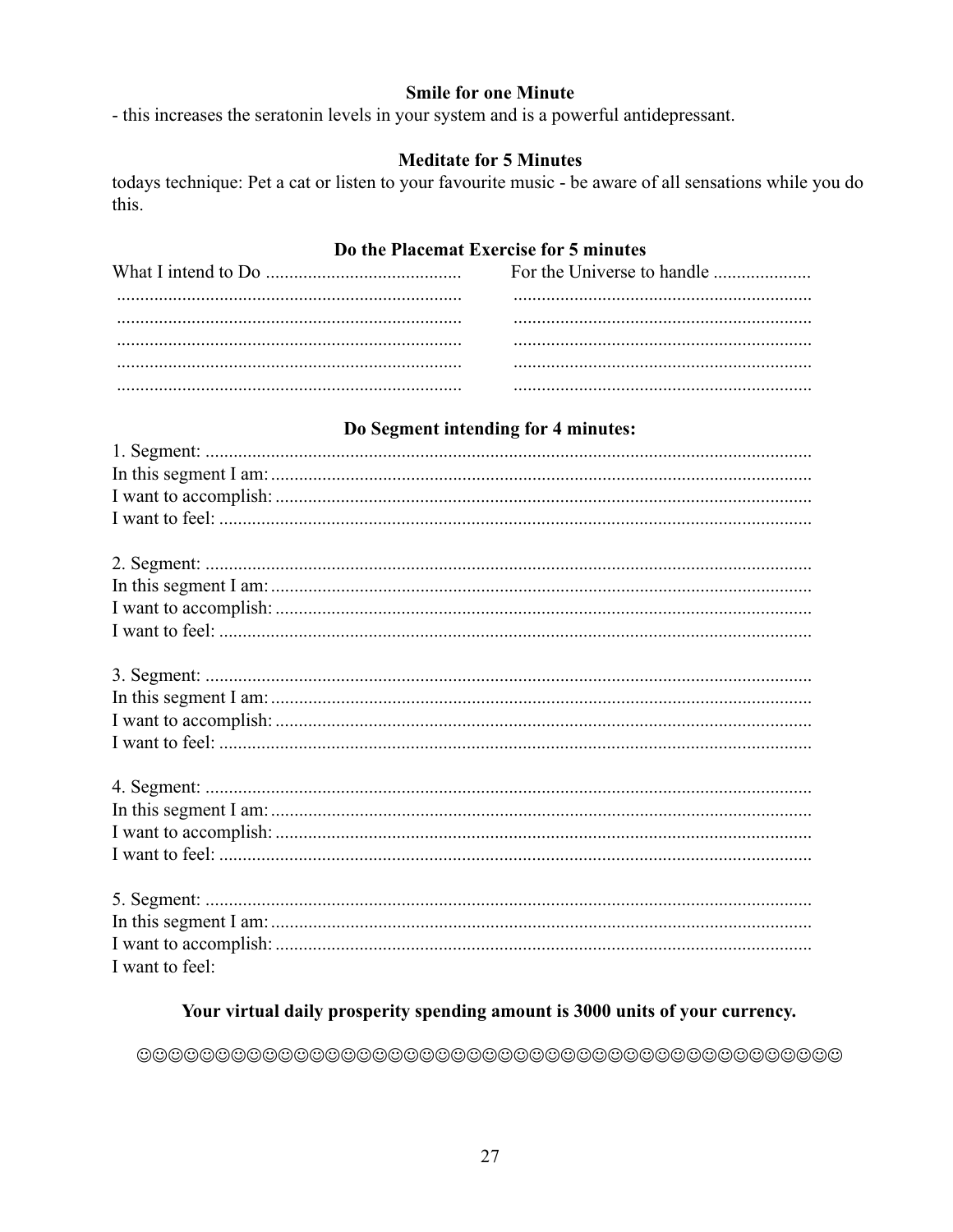## During the Day:

According to the theme of the day of Love and Relationships implement the tools and techniques

#### 1) Become aware of your vibrational meter

todays technique: As you meet people or have experiences during the day ask yourself, What do I like about this?" "What is good about this?"

#### 2) Doodle Dreams for your Creation Box

How do I want to feel? What do I want to have? - Add some notes on what you want to experience in relationships to your Creation box.

#### 3) Do Virtual Realities - 30 seconds scenes of joy

What time of year? What time of day? Where? (inside or outside) Which good mood people are present? What do you see, hear, smell, taste, feel, do? Get in. Get to feel good. Get out.

4) Spend your daily virtual prosperity allowance on: ..................................................................

...........................................................................................................................................................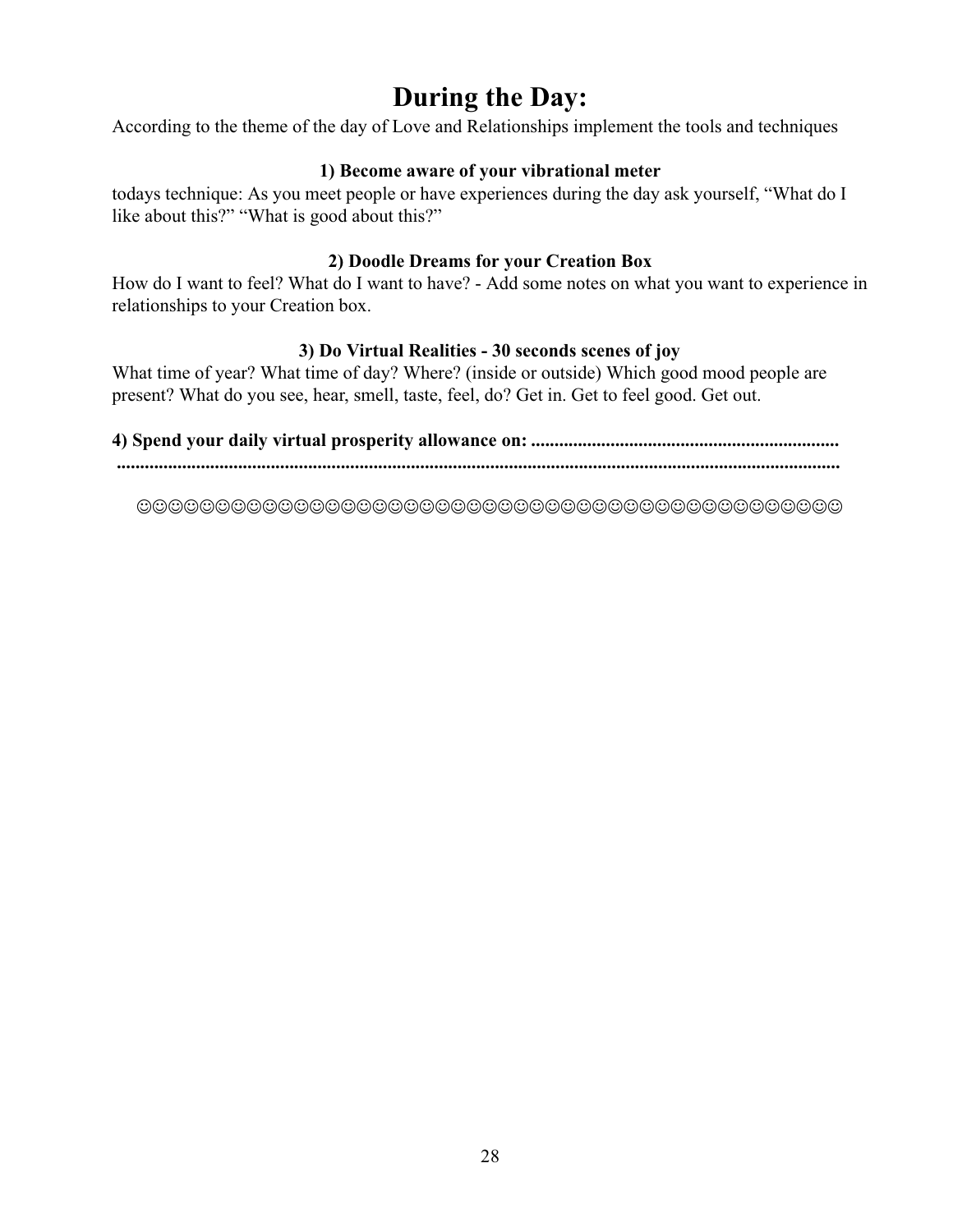## Evening ritual:

Quote for the night:

"So you're interacting with someone and you cannot help but observe how they be. And as you observe how they be, you offer a vibration within yourself that causes that to be a stronger and stronger part of your relationship.

It's why you come up with the expression that first impressions are lasting impressions. Because as you come together, you offer a vibration. And, that vibration is usually reactivated every time you come together. It's why we encourage the process we call Segment Intending.

Which is, as you recognize that you are moving into a new segment, that you stop and think about who you are, what you want to accmplish, how you want to feel. YOU SET YOUR OWN TONE SO THAT YOU GET TO CHOOSE THE TONE OF WHAT HAPPENS IN THE INTERACTION  $-$  rather than observing someone else's and becoming a part of that."

Abraham — San Antonia, TX 4/20/02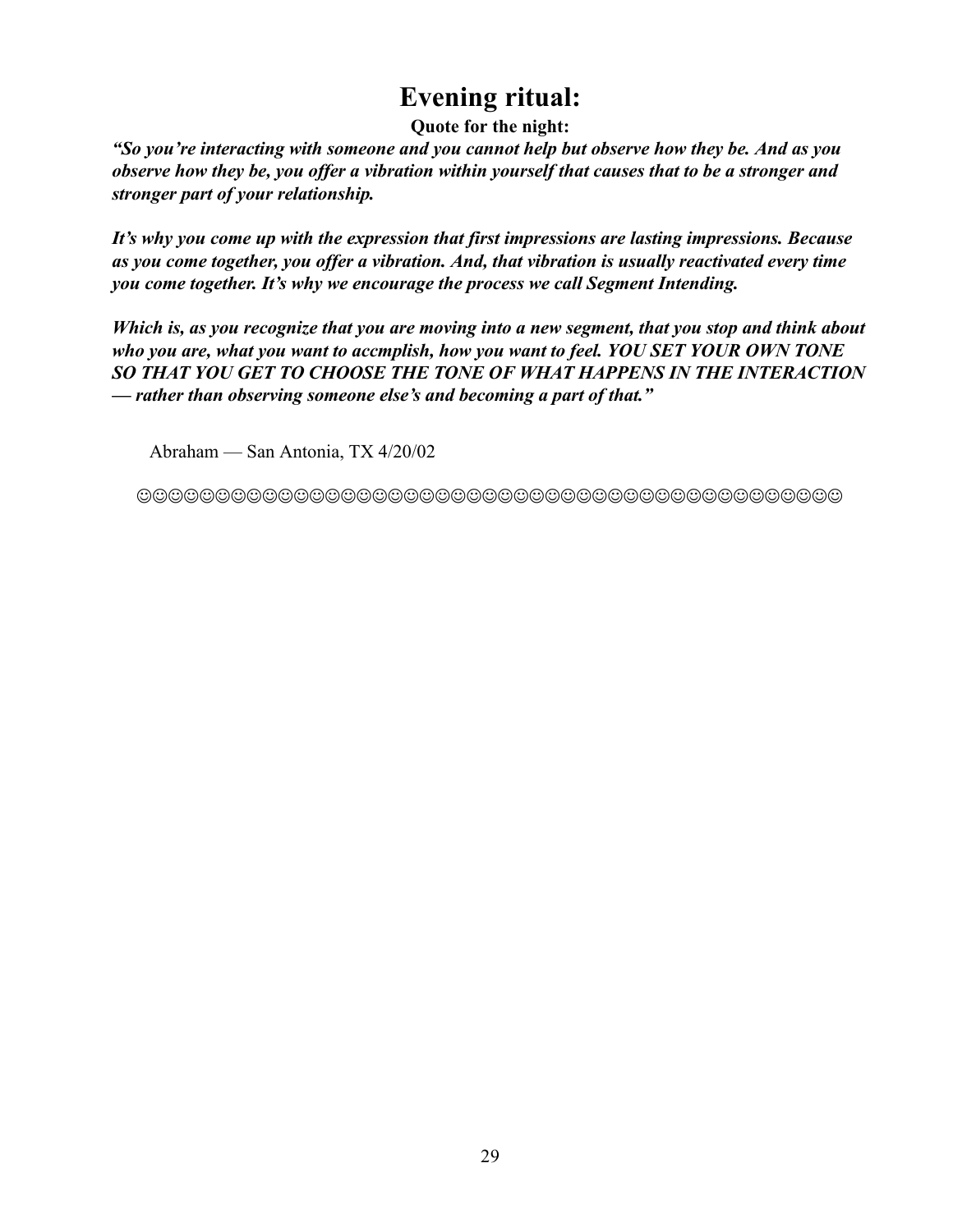#### Remember the good things of the day, list of success

#### BOPA for yourself and other people and things

Segment intend the sleep and dream period.

"Here is the way we would utilize our dreams most effectively. Before we go to sleep we would  $sav:$ 

'I believe I will dream tonight. I will manifest while I sleep' - so to speak. 'And if there is anything significant, I intend to recall it when I awaken.'

And then in the morning, the first thing that you do as soon as you are aware that you are back into physical consciousness, ask yourself: 'Did I dream?'

And if you did dream, then ask yourself even if it's vague: 'Well, how did the dream feel?' Because there's much more information coming to you in the way the dream feels than in the way it plays out."

Abraham - San Antonio, TX 4/20/02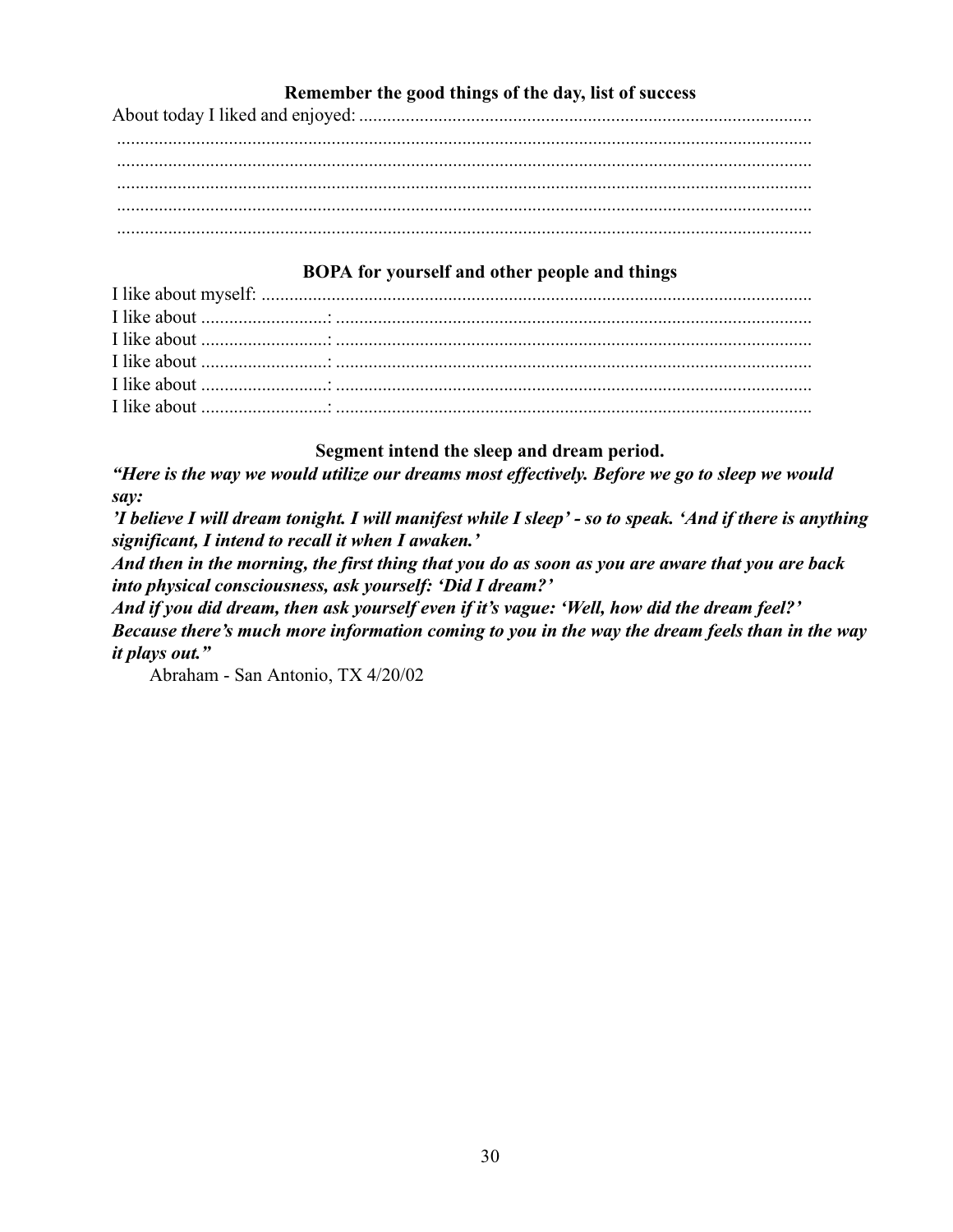## Day Four - Health

## Morning Ritual:

Quote for the day:

We want to help you today to realize what beliefs are most activated within you. And we want to help you to realize that you have SO much choice in what's activated. But you have to make the choice and that's the thing that we see with so many of our physical friends. They don't make the choice. Whatever has been activated just sort of stays activated. It's like "Well I believed this before so I guess I should believe it now." Or, "I thought this way before, and I haven't thought about thinking about it differently so I guess I'll just keep thinking about it this way." And we say, some of the things that you think don't serve you like physical decline, like shortage or lack of things, like - it's just the way I am or it's just the way things are. In other words, there are many thoughts that you've picked up along your physical trail, that are 'truthful' thoughts because there are many who think them often enough to manifest them and so then the statisticians record the data and then they say "This is a truth". But we say it's only a truth because people have been thnking them, people have been activating them. You can make any truths you choose, your truths.

Portland, OR 7/13/02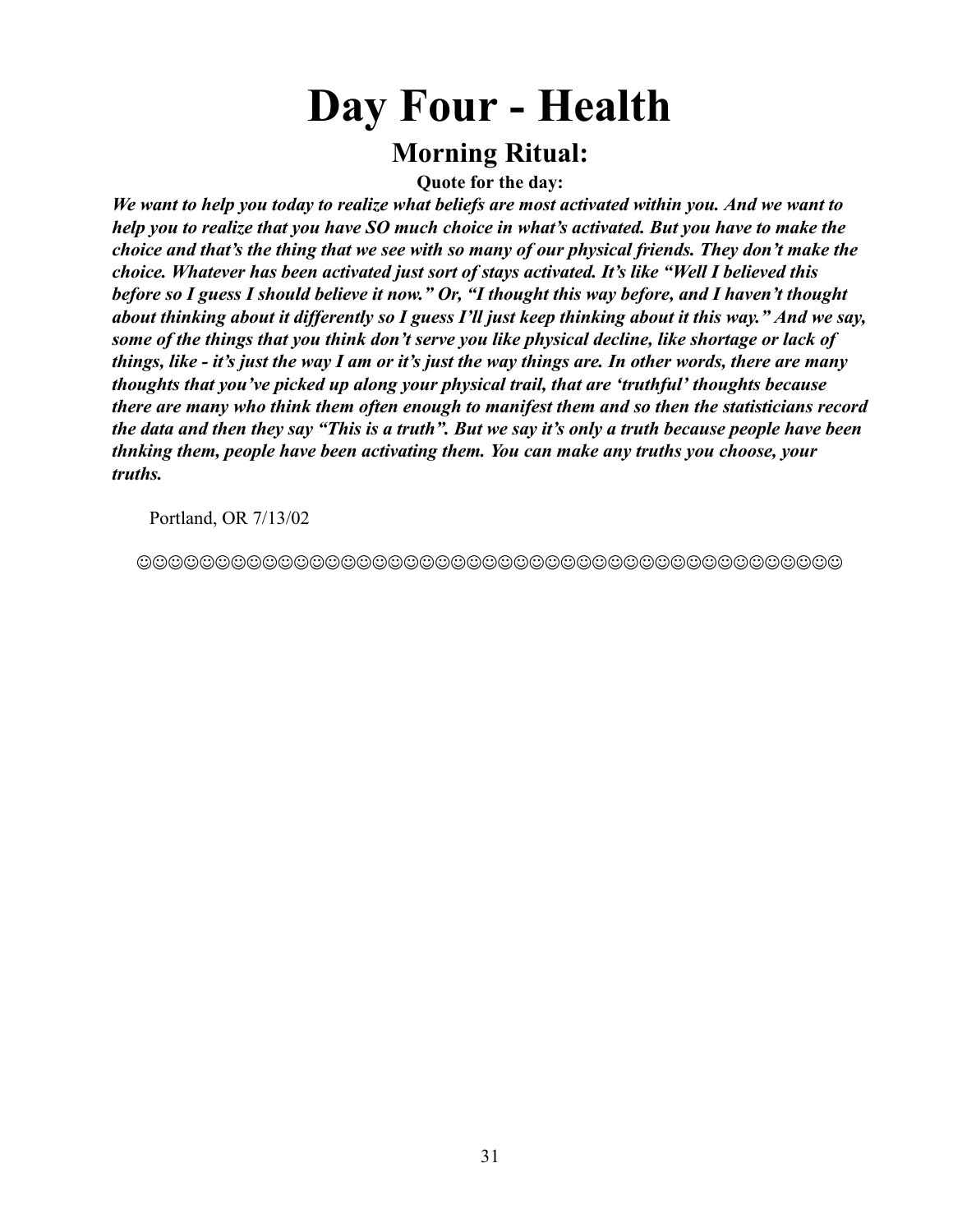#### **Smile for one Minute**

- this increases the seratonin levels in your system and is a powerful antidepressant.

#### **Meditate for 5 Minutes**

todays technique: In awareness of your breating in and breathing out count off 60 breaths..

#### Do the Placemat Exercise for 5 minutes

#### Do Segment intending for 4 minutes:

| I want to feel: |
|-----------------|

#### Your virtual daily prosperity spending amount is 4000 units of your currency.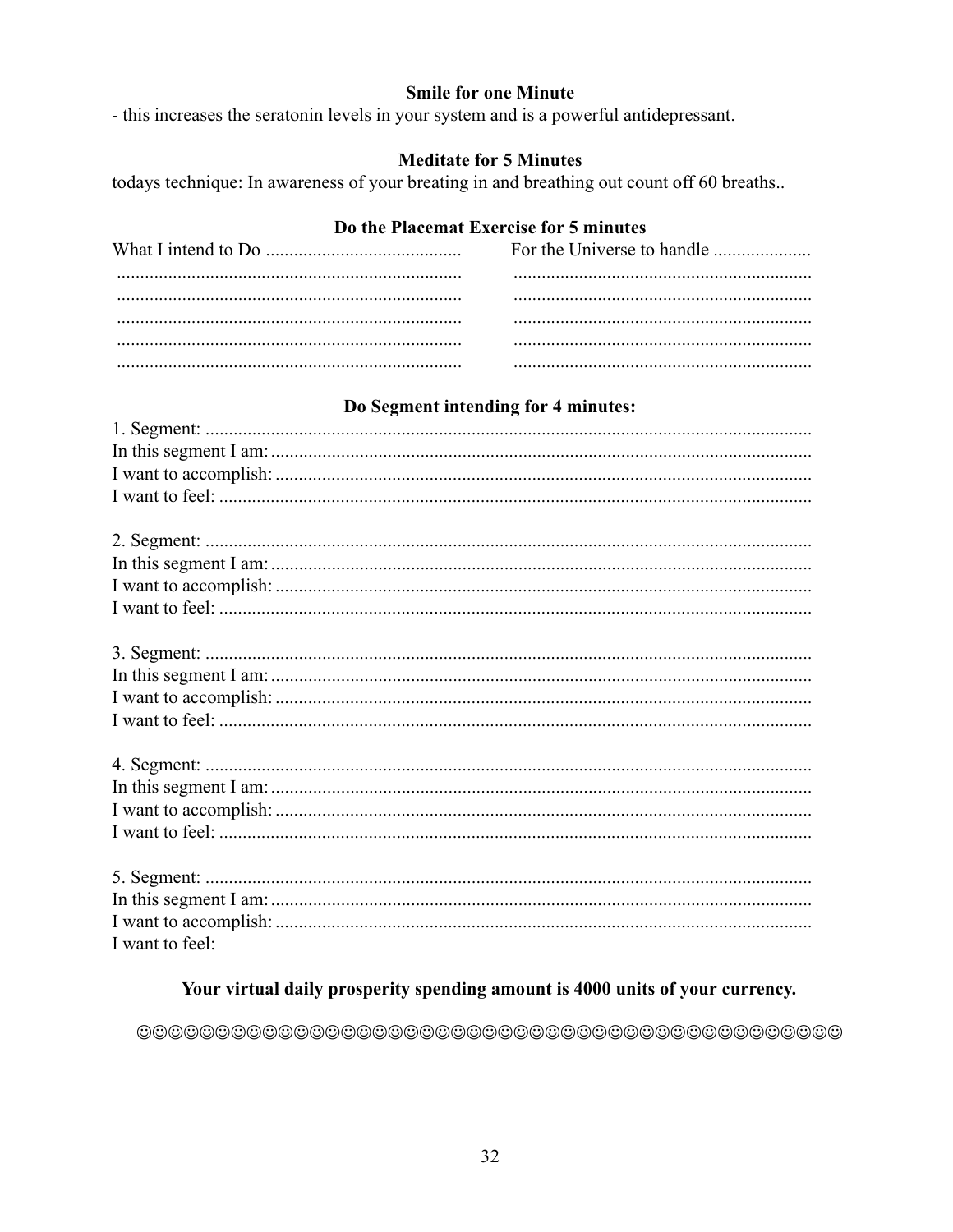## During the Day:

According to the theme of the day of Health implement the tools and techniques

#### 1) Become aware of your vibrational meter

todays technique: On any symptoms you may experience ask yourself, "What is bothering me?" This brings you to the heart of your resistance. Then ask yourself, "How do I want to feel?" and ponder that.

#### 2) Doodle Dreams for your Creation Box

On your anwer to "How do I want to feel?" put your answer to"What do I want to have?" into your Creation box.

#### 3) Do Virtual Realities - 30 seconds scenes of joy

What time of year? What time of day? Where? (inside or outside) Which good mood people are present? What do you see, hear, smell, taste, feel, do? Get in. Get to feel good. Get out.

4) Spend your daily virtual prosperity allowance on: .................................................................. ...........................................................................................................................................................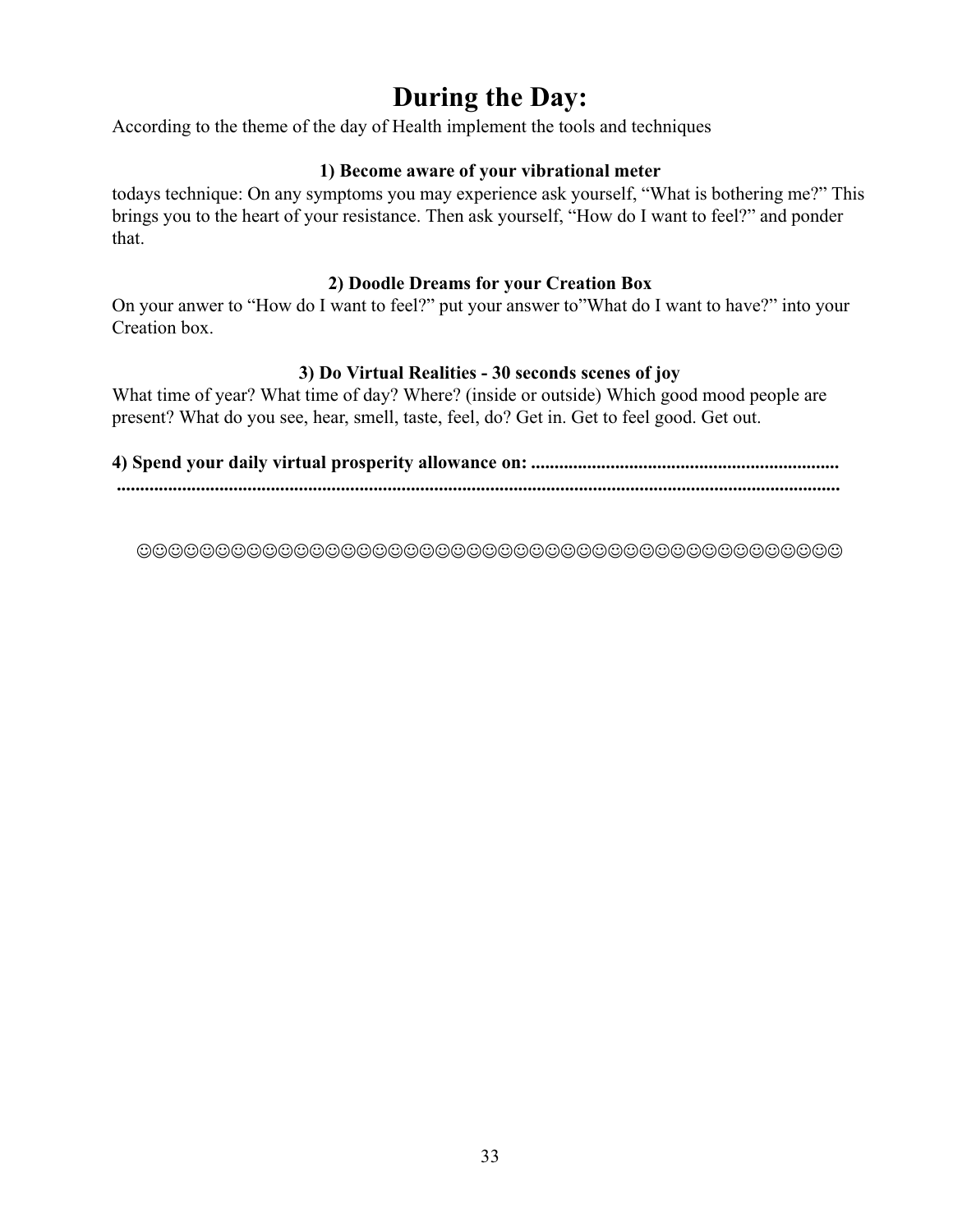## Evening ritual:

Quote for the night:

Oh bless your hearts, you live in this - such connected world where you have access to so many other things. You turn on the television and they have an agenda! They have an agenda that they want to activate within you. So when you turn it on and you just watch it, they make your virtual reality. They play the music, they show you the scenes. In other words, they conclude how you will feel. They make you feel vulnerable so you will want their service or product. They make you feel in need of what they have to offer  $\overline{\cdot}$  whether it's the newscast, or somebody that is selling something. And we are not saying that some of that does not serve you and some does not enhance your physical experience. But what we will say is, you're letting them program the vibrational nature of your being. So much so that if you do a poll across your nation and you say "Is it natural to decline as you move through time?", almost everyone says "yes" and it is NOT natural! So much so that if you do a poll across your nation and said Will you need financial assistance in taking care of your poor decrepit and broken body in the last days of your life?", almost everybody says "Yes." They are horrified if they don't have some plan to deal with the inevitable siege of disgusting decline. And we say "WHERE DO YOU GET THIS STUFF?" You get it from those who want to sell you remedies for disgusting decline. You don't get it from your source. Your source doesn't believe it. You don't get it from your beasts. Your beasts don't believe it. You get it from each other but you get it from those who've discovered that THEY can set the tone of your vibration. And you say "Go ahead, I'm too lazy to do it myself. It's easier for me to go to a movie and evoke mood within me, than it is for me to gaze off into never-never land for 30 seconds and choose a vibration of my own.

As you are an observer of life, whatever you are observing dictates the vibration that you practice. As you are a creator of life, you deliberately choose what you observe in order to affect the vibration. You deliberately choose what you think in order to deliberately affect the vibration. 7/13/02

 $\odot$ JO $\odot$ J $\odot$ J $\odot$ J $\odot$ J $\odot$ J $\odot$ J $\odot$ J $\odot$ J $\odot$ J $\odot$ J $\odot$ J $\odot$ J $\odot$ J $\odot$ J $\odot$ J $\odot$ J $\odot$ J $\odot$ J $\odot$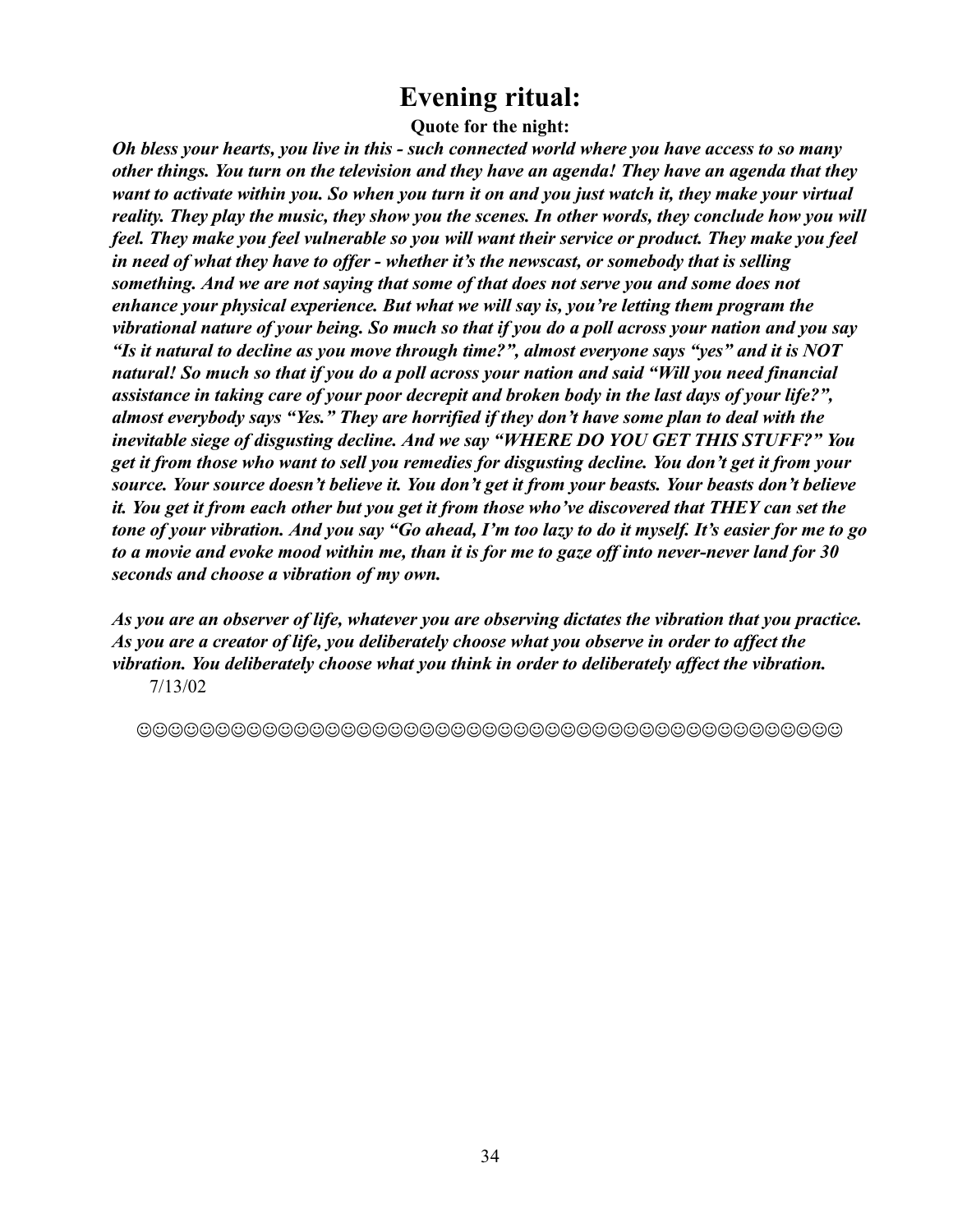#### Remember the good things of the day, list of success

#### BOPA for yourself and other people and things

Segment intend the sleep and dream period.

"Here is the way we would utilize our dreams most effectively. Before we go to sleep we would  $sav:$ 

'I believe I will dream tonight. I will manifest while I sleep' - so to speak. 'And if there is anything significant, I intend to recall it when I awaken.'

And then in the morning, the first thing that you do as soon as you are aware that you are back into physical consciousness, ask yourself: 'Did I dream?'

And if you did dream, then ask yourself even if it's vague: 'Well, how did the dream feel?' Because there's much more information coming to you in the way the dream feels than in the way *it plays out.*"

Abraham - San Antonio, TX 4/20/02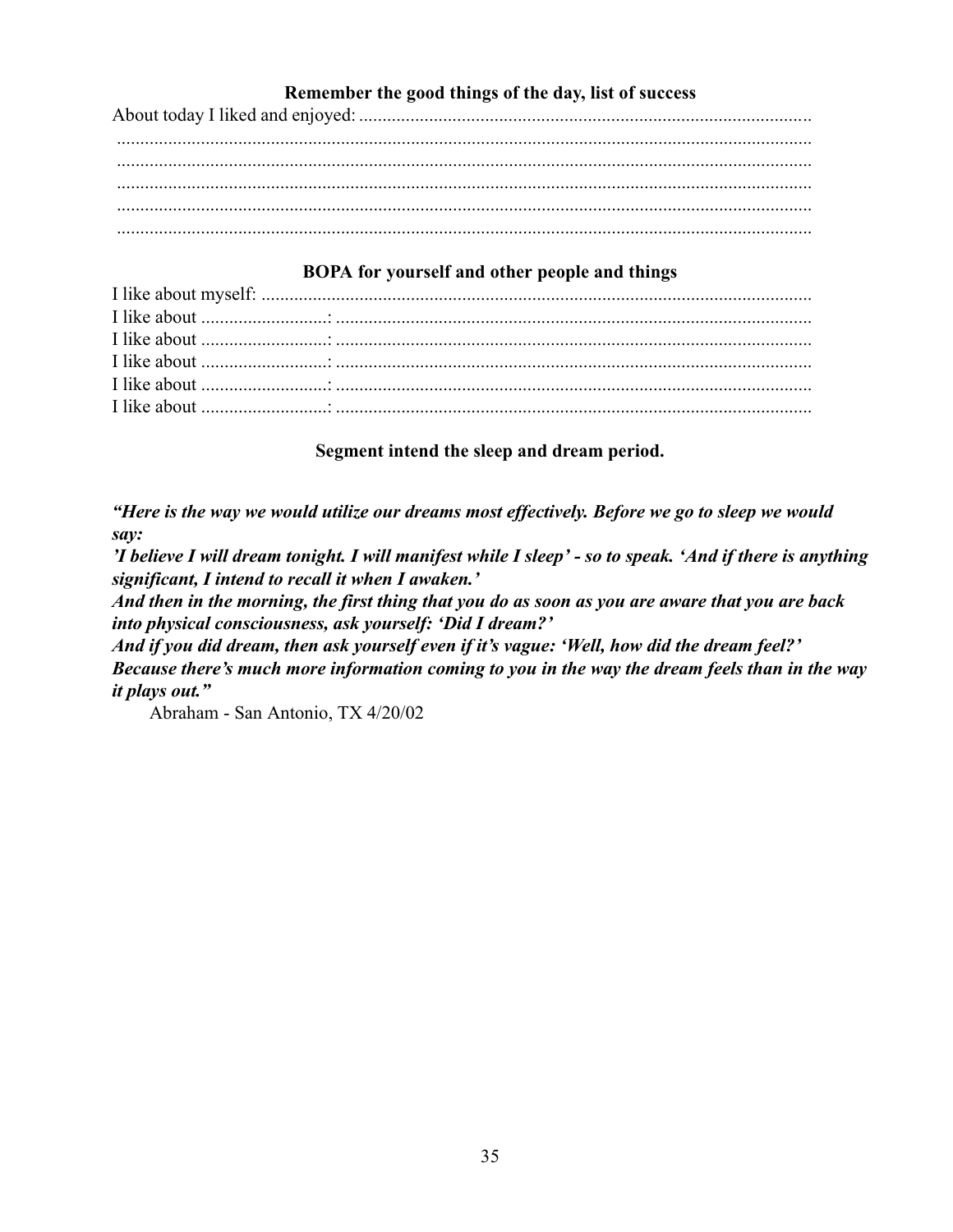## Day Five - Wealth

## Morning Ritual:

Quote for the day:

If you could focus upon what you are wanting to do, for all of the other reasons, the money would flow more easily than when you focus upon it for the reason of money.

We think it would be nice if you could take money out of the equation, because "money" is a word that for most of you smacks of vibrational resistance. So if you could just avoid the concept, then you could avoid the resistance and you would allow more of the abundance that is natural.

Any time you focus on anything, you vibrate with it. And what we've noticed is that most people who focus upon the word "money" or the word "abundance" or the word "finances", most of them are vibrationally lackful when they are focused there.

We tease that someday we think your Webster's Dictionary will define "money" as "not enough", because that is the usual feeling that we feel from most of you when you use the word. And so, if you are wanting to change that, what you are wanting to do is replace the word with a word that is less resistant in nature. Replace it with a word like "Energy" or make up a new word. Begin calling money "nachos" or something like that. "If I can gather enough nachos, I'll go to the ball game this weekend." Because usually there is not so much resistance. Make up some word that you have fun with. Some word that is fulfilling to you, you see. And as you are finding a new vibration that is less resistant, the money will flow to you.

Most of you are not short on wanting money, you are just tall on resisting it, and so, goosing up wanting only amplifies resistance. Sometimes we teach: "Well, just talk about what you'll do with the money. Imagine spending it. Imagine all of things that you'll do with it." But if you've already developed quite a bit of resistance about money, that can be a quite an aggravating, annoying game, and most of you don't stick with it very long.

Deliberately try to reduce your resistance around the word "money", and one way of doing it is to recognize that everything is flowing to you on this Energy Stream. We've watched Jerry and Esther who are, and have been for many years, very comfortable with dollars. The dollars that flow to them are abundant and flow easily, and what Esther is beginning to notice is that there are many things that are of a wonderful nature that are happening in their life that don't have anything to do with dollars.

The abundance flows in many more avenues than dollars. And so, if you could focus upon the gifts that the Universe gives you: When you say "abundance", think about it in the abundance of health, the abundance of vitality, the abundance of clarity, the abundance of enthusiasm, the abundance of delicious people in your life, the abundance of loving letters in your life. The abundance of free- flowing traffic in your life. The abundance of wonderful experiences in your life... As you start thinking in terms of this abundance that doesn't have anything to do with  $dollars$   $-$  the abundance relative to the dollars starts flowing, too.

Most people think that good flows to them only through the avenue of dollars. Someone will say,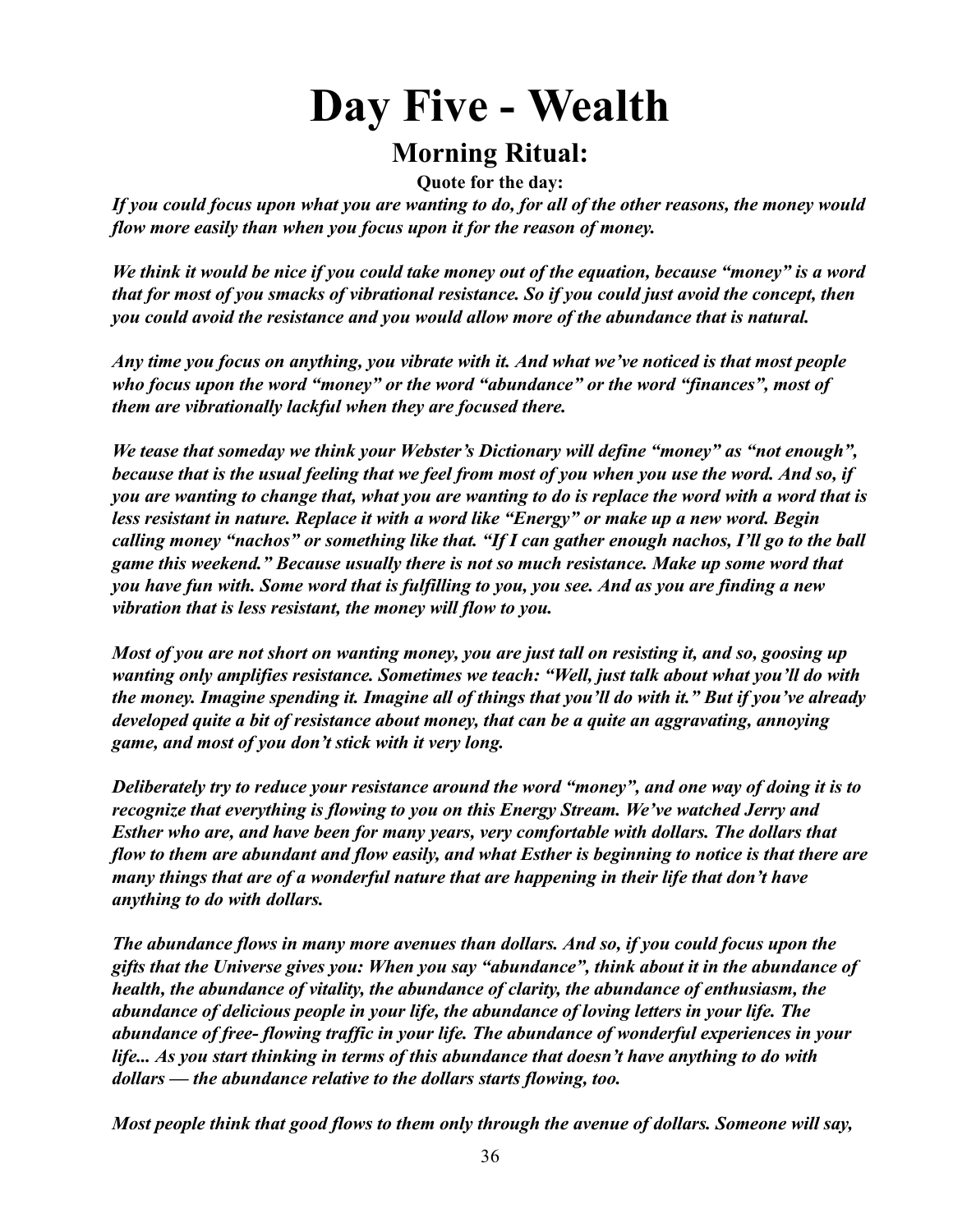"Well, she lives a very good life," and someone else will say, "Well, of course she does, she's rich." as if the answer to a good life is just having more money. And we say, the answer to a good life is in not resisting a good life, because a good life is natural to you. It's your legacy. It is your inheritance. It is flowing to all of you.

And so, you just have to play those mind games with yourself, getting yourself more and more in the place of allowing the extreme abundance that is natural to you, so that you start rendezvousing with more of the good things.

Quarterly Journal, April/May/June 1996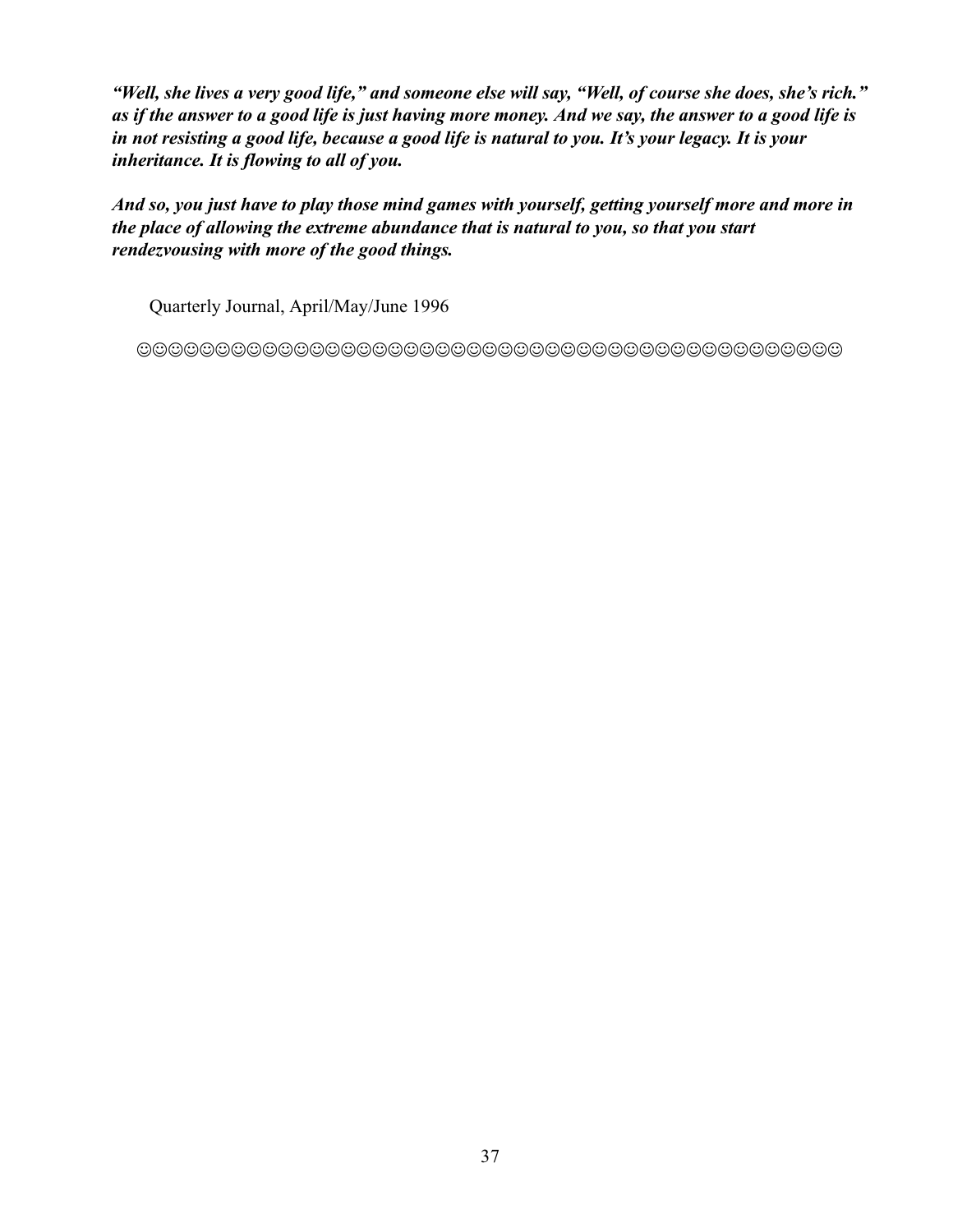### **Smile for one Minute**

- this increases the seratonin levels in your system and is a powerful antidepressant.

### **Meditate for 5 Minutes**

todays technique: Repeat for five minutes: "The sun is shining and the grass is green."

### Do the Placemat Exercise for 5 minutes

### Do Segment intending for 4 minutes:

### Your virtual daily prosperity spending amount is 5000 units of your currency.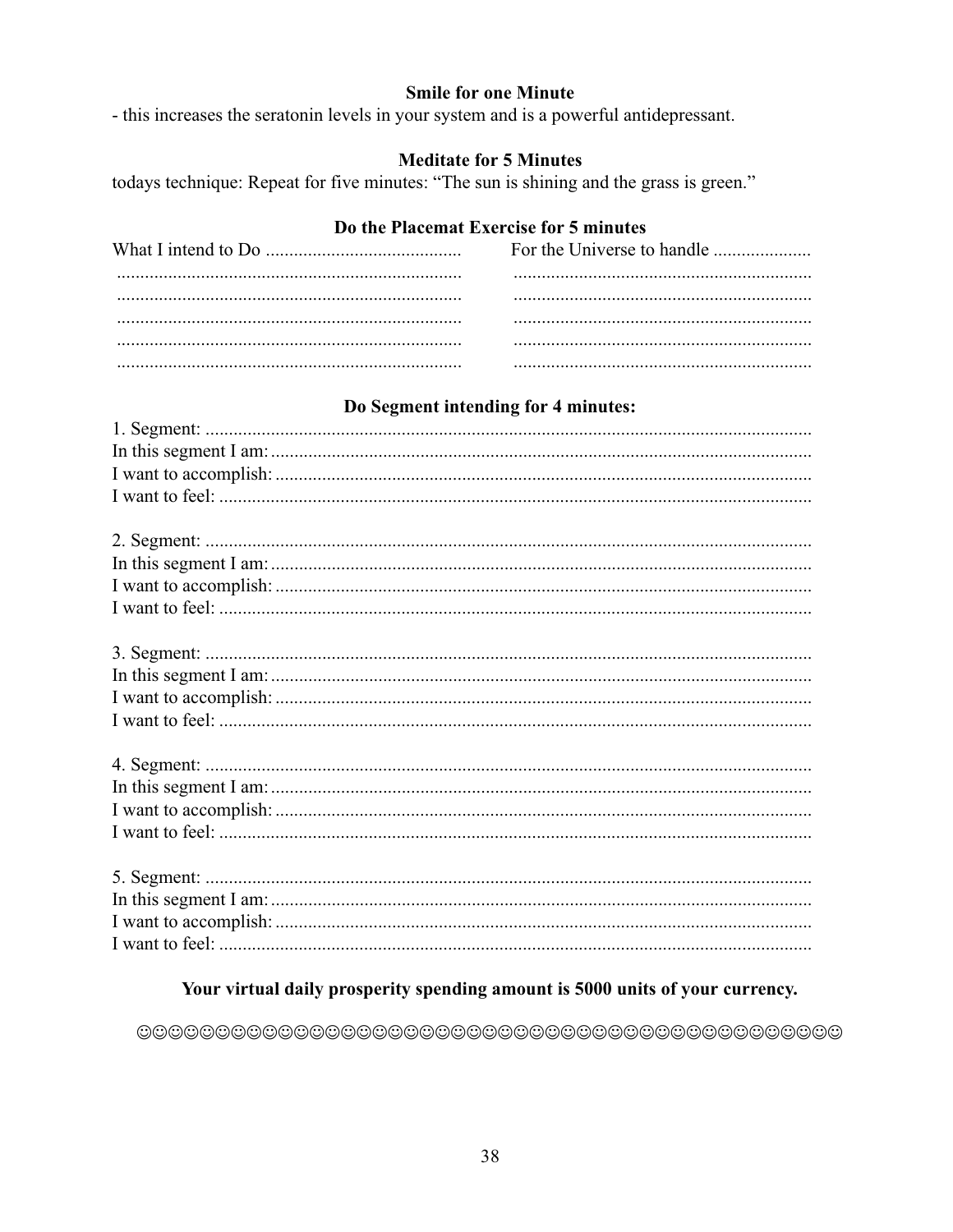## During the Day:

According to the theme of the day of Wealth implement the tools and techniques

### 1) Become aware of your vibrational meter

todays technique: Relative to the conditions around you how do you feel? If the reality you observe is not to your liking ponder a few moments "How do I want to feel" and then "What do i want to have?"

### 2) Doodle Dreams for your Creation Box

How do I want to feel? What do I want to have? - If you have the time to spare do a little script on any subject for your Creation box.

### 3) Do Virtual Realities - 30 seconds scenes of joy

What time of year? What time of day? Where? (inside or outside) Which good mood people are present? What do you see, hear, smell, taste, feel, do? Get in. Get to feel good. Get out.

4) Spend your daily virtual prosperity allowance on: .................................................................. ...........................................................................................................................................................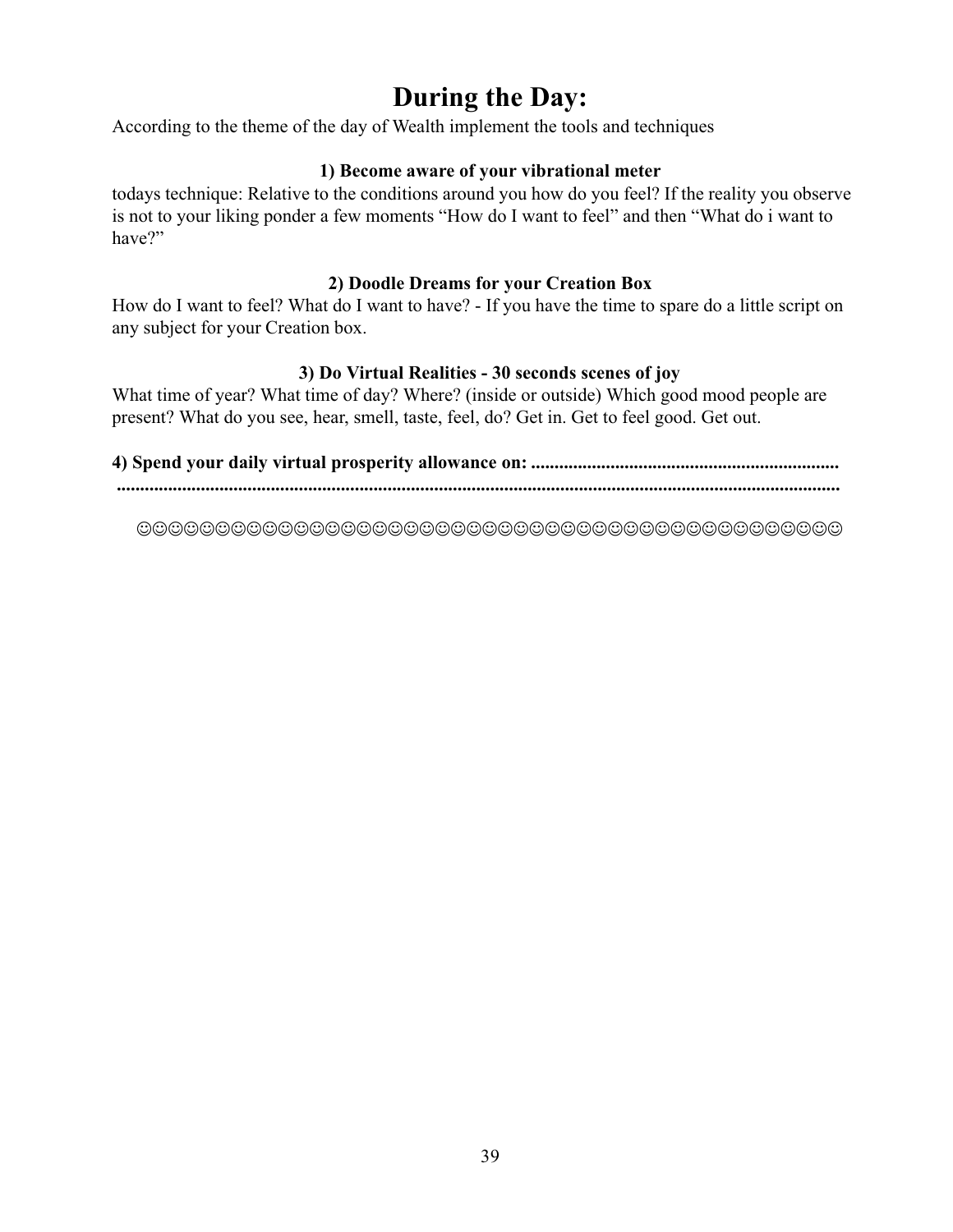## Evening ritual:

Quote for the night:

...Imagine that you are the owner of a huge corporation. There are a hundred thousand people who work at various stages and places in this corporation, and you are the one who created it. You imagined it. You saw the need for it. You dreamed it. You found vibrational harmony with your dream. And now it's yours.

And there are a thousands who don't know how to use their computers, they don't know how to file very well, they are learning at different stages, it's a constant turnover of people, they're in and out, they're squabbling over parking places, some have windows, some don't. It's an immense organization.

And you have a manager that is just incredible. Because this manager takes care of all of this, you don't have to deal with anything. You get an idea, and you express it softly. And the manager says, "Consider it done." You get another idea and you envision it, and your manager says, "Consider it done." You have such an extraordinary manager that you are free. You're not dealing with the nitty gritty in the parking lot, not dealing with raises or vacations, you're not worried about any of this stuff. You are the visionary. And you have a manager that deals with it effectively and perfectly. And you count your lucky stars, every day, that you found this manager.

And now, we're saying to you, you have such a manager — and it's called Law of Attraction. But most of you do not know that you have that manager. And so, you keep thinking that you need to step into those many roles, and be the facilitator. And then you get bogged down in all that nitpicking, nitty gritty stuff that doesn't have anything to do with who you really are or with your vision.

Our message to you is: You are a visionary. And of course it is lovely to be an actionary too. But if you will let your vision be real and full and you find full alignment with it before you take action  $t$  then the effort that you offer is always joyful, fulfilling, satisfying effort.

And so, keep telling the "manager" what you want. Not because the manager (called Law of Attraction) needs to hear it, but because every time you talk about it, and every time you come into vibrational harmony with your own desire  $\frac{1}{2}$  you open your vortex of allowing so that the Universe can yield to you a little bit more of what it already knows you want.

You are all working much too hard at all of this. It goes like this: You are wonderful beings. You are blessed beings. You are deserving of Well-being. Well-being is on its way to you. Chill out and let it in.

Extracted from Abraham-Hicks Jan/Feb/Mar 2001 newsletter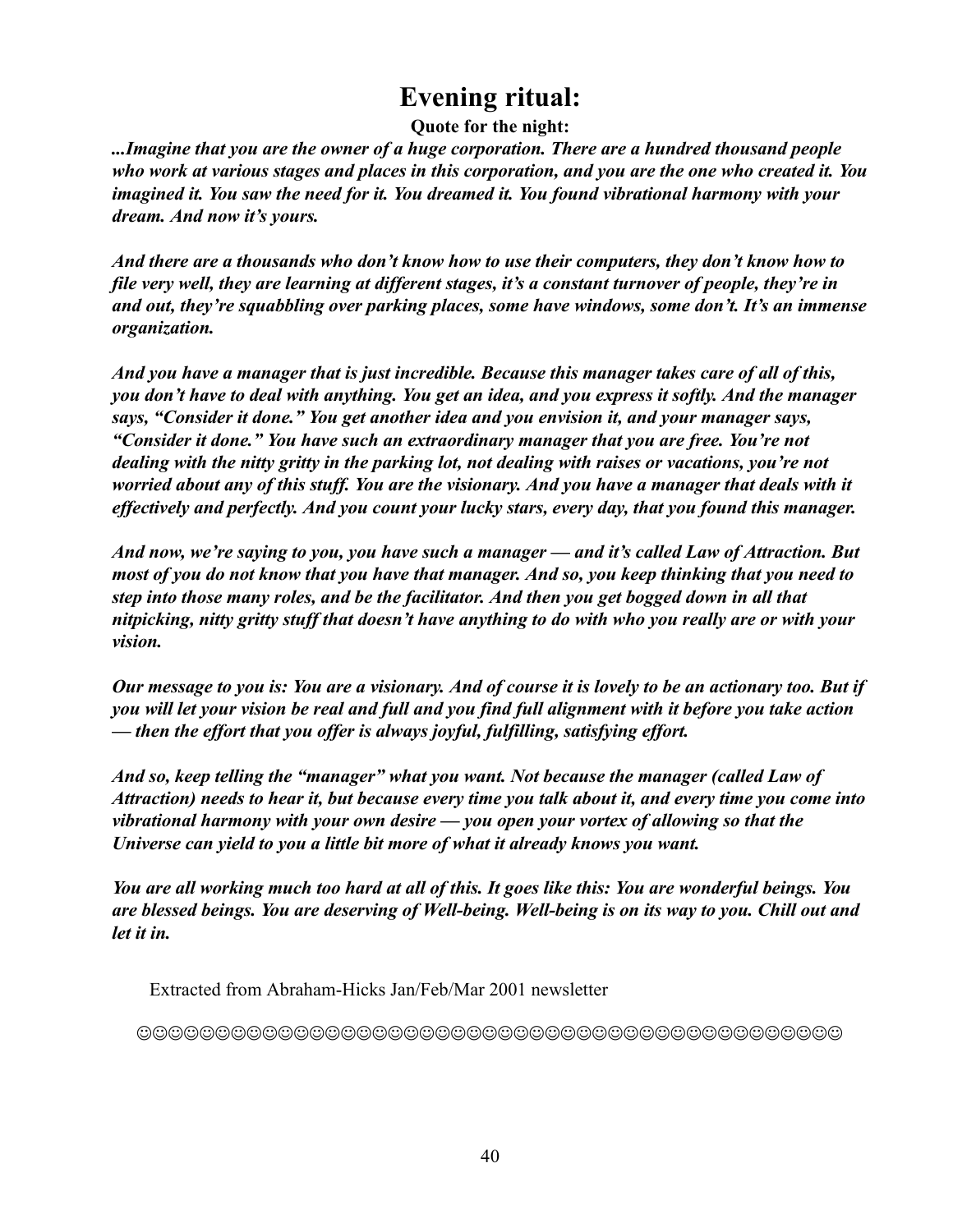### Remember the good things of the day, list of success

### BOPA for yourself and other people and things

Segment intend the sleep and dream period.

"Here is the way we would utilize our dreams most effectively. Before we go to sleep we would  $sav:$ 

'I believe I will dream tonight. I will manifest while I sleep' - so to speak. 'And if there is anything significant, I intend to recall it when I awaken.'

And then in the morning, the first thing that you do as soon as you are aware that you are back into physical consciousness, ask yourself: 'Did I dream?'

And if you did dream, then ask yourself even if it's vague: 'Well, how did the dream feel?' Because there's much more information coming to you in the way the dream feels than in the way it plays out."

Abraham - San Antonio, TX 4/20/02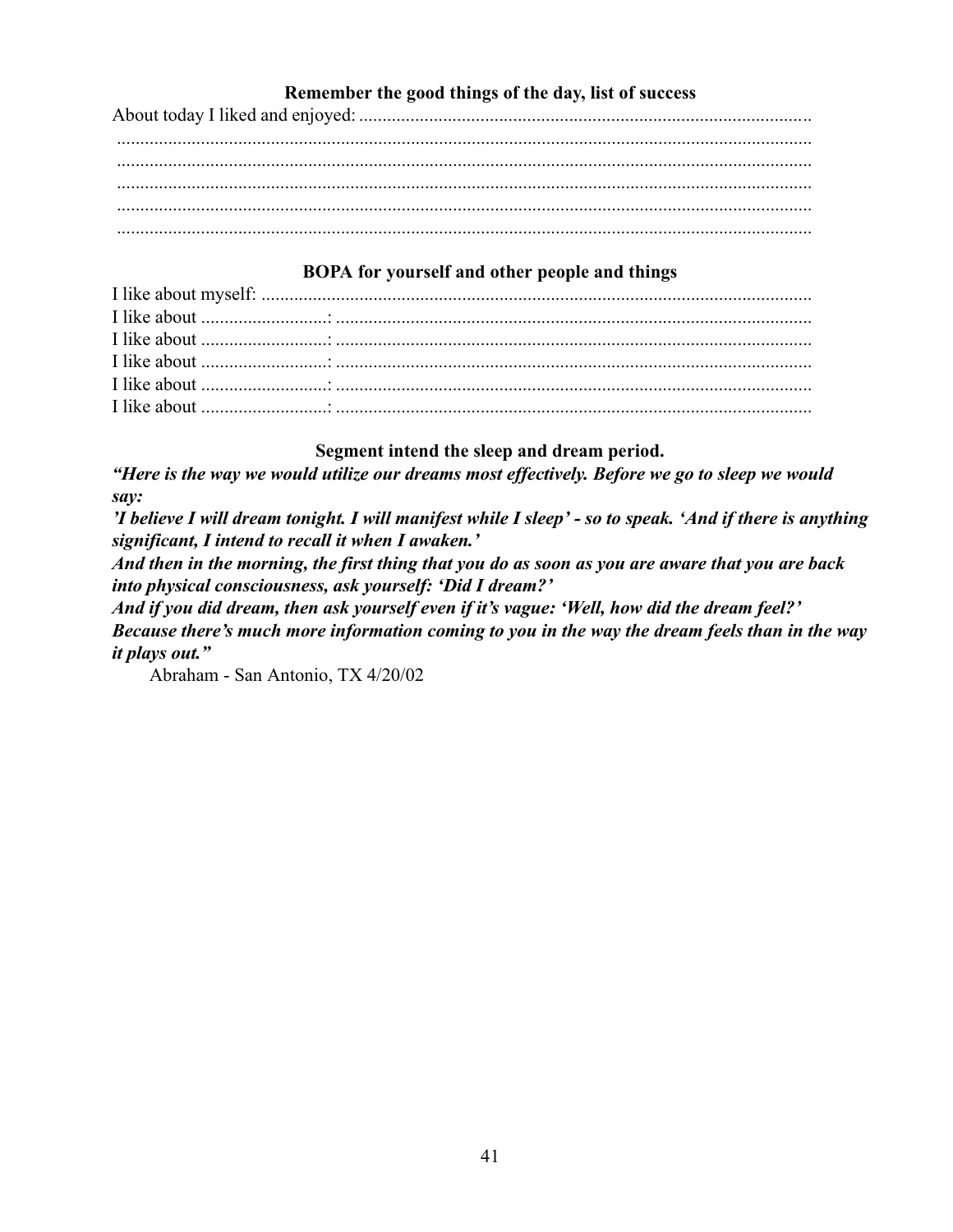## Day Six - Love Morning Ritual:

Quote for the day:

Let's say you have a friend. Whether it is a mate, a former mate, a son a friend, doesn't matter. Somebody in your experience, and they have 10 predominant characteristics. 7 of the characteristics are delightful.and 3 of these characteristics are abhorrent. And being an observer, like most humans are .You are observing all 10 of them so you are experiencing some of all 10 of them. But you for the most part appreciate the relationship, because 7 of them are wonderful, and only 3 of them are abhorrent. And so you would call it basically a good relationship. So then you decide that rather than just be an observer. You are going to be a more selective sifter of data,and you are going to use your power of imagination .And so the 3 things that are sort of abhorrent to you, you notice and you feel the negative response to them. And little by little, as we have demonstrated a bit here today, you feel the negative emotion, you identify what you would like to exclude. Then you identify what you want to include Now, earlier we said to you that the formulae for creating anything that you want is simple.......Identify the desire and then vibrationally match it.

If you cant match it through what you are observing......and often you cant.......as in these  $3$ abhorrent qualities they don't match your desire. No problem! Match your desire through your imagination.

So now here you are.A person who has identified desire really keenly because you have observed things you don't want which helps you to identify what you do want. So your desires out here pulsing sort of loud and very real.And much of your desire you can match just through observation. Those 7 qualities, you observed those 7 qualities  $\ldots$  you match your desire. Three of them you can't match through observation.

No problem. You don't observe those, you just imagine the other 3. So now you are vibrating purely in harmony with your desire. When that happens, you evoke from those around you that which matches your desire. And if they are really vibrationally opposed to you, they vibrate right out of your experience.

Now your son is not going to do that. In other words your child will join you in that vibration. But the question pointedly put to you is...... Why do you think you are getting some of those  $3$ things?? It is because of your attention to them we promise you.

You all keep thinking that if somebody's got a characteristic, and they are thrusting it at you. You are just a victim that has to take it, and that's what makes you want to make them stop it. That's what makes you want to say "Clean up those  $\lambda$  abhorrent characteristics, so that we can have a better relationship" And the thing that we really want you to hear is...... If you are having it in your experience, it is because you are vibrating it! And you are usually vibrating it through observation, but it doesn't matter. As long as you are vibrating it, its going to stay in your experience. As soon as you clean up your vibration,your relationships will all take on that new framework too. Guest So in other words I just need to imagine what it is that I want? Abe Yes

Extracted from Abraham-Hicks tape  $G -4/27/96$ .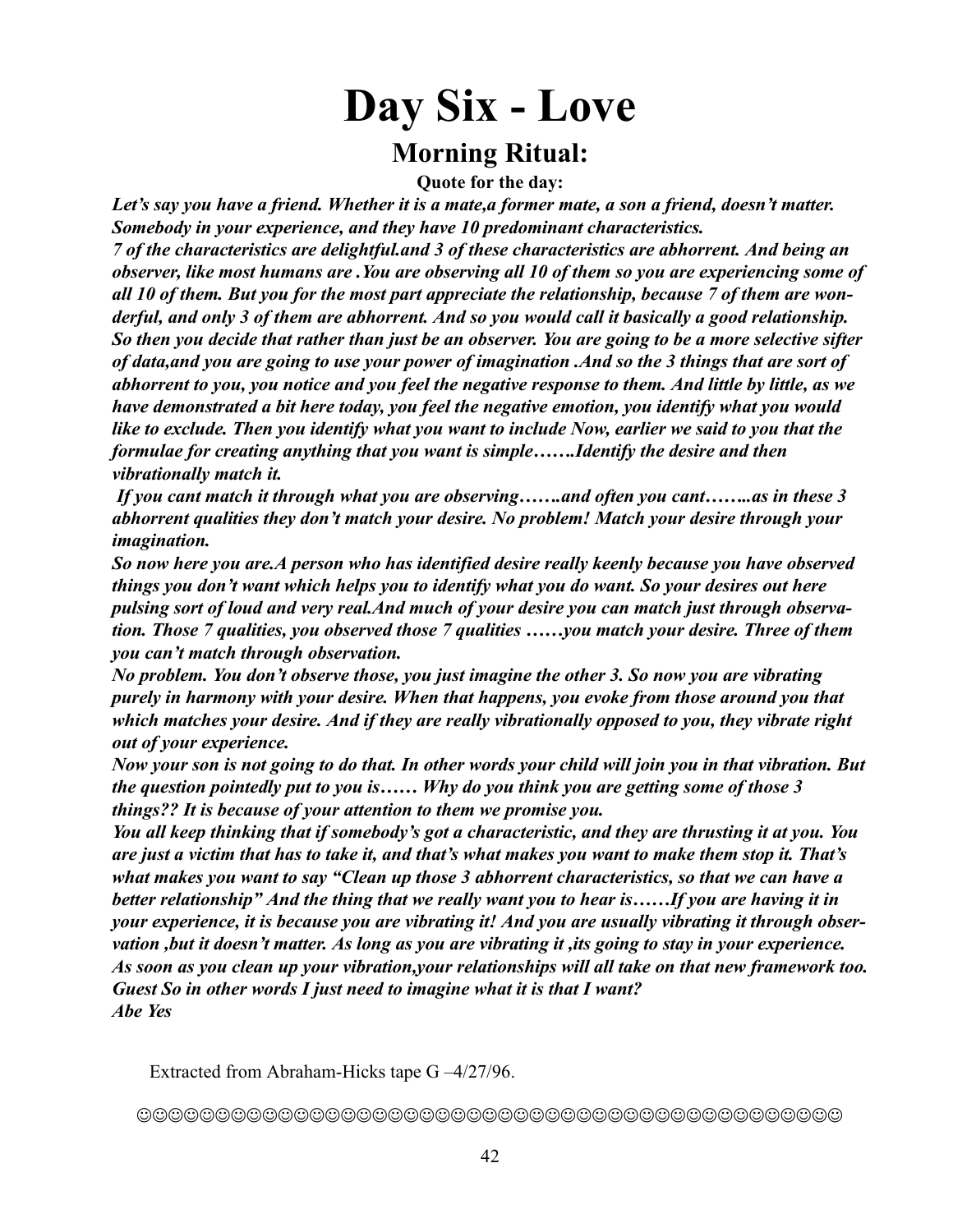#### **Smile for one Minute**

- this increases the seratonin levels in your ssystem and is a powerful antidepressant.

### **Meditate for 5 Minutes**

| todays technique:                      |  |  |  |
|----------------------------------------|--|--|--|
| Do the Placemat Exercise for 5 minutes |  |  |  |
|                                        |  |  |  |
|                                        |  |  |  |
|                                        |  |  |  |
|                                        |  |  |  |
|                                        |  |  |  |
|                                        |  |  |  |
|                                        |  |  |  |

### Do Segment intending for 4 minutes:

| I want to feel: |
|-----------------|

### Your virtual daily prosperity spending amount is 6000 units of your currency.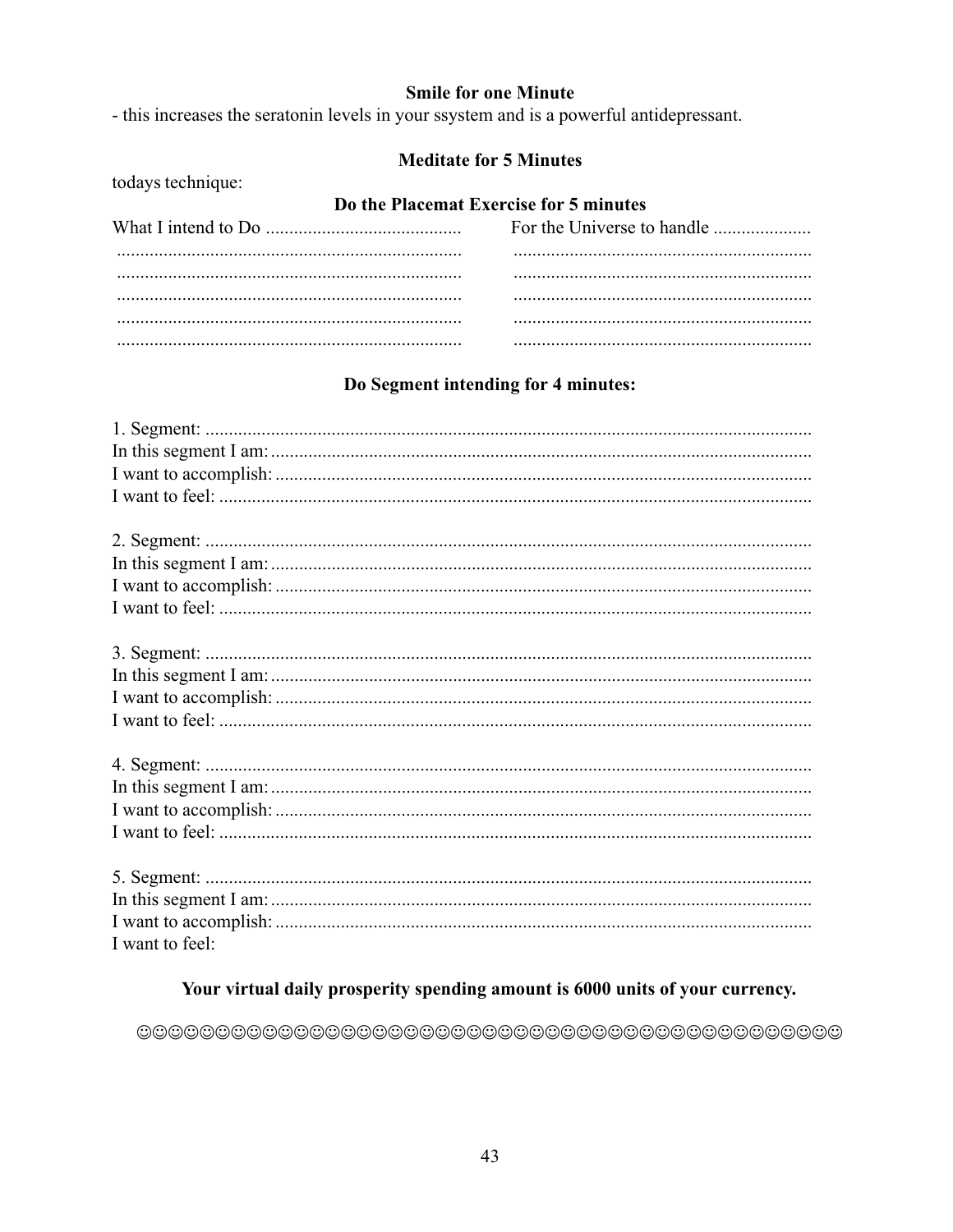## During the Day:

According to the theme of the day of Love and Relationships implement the tools and techniques

### 1) Become aware of your vibrational meter

todays technique: As you meet people or have experiences during the day ask yourself, What do I like about this?" "What is good about this?"

### 2) Doodle Dreams for your Creation Box

How do I want to feel? What do I want to have? - Add some notes on what you want to experience in relationships to your Creation box.

### 3) Do Virtual Realities - 30 seconds scenes of joy

What time of year? What time of day? Where? (inside or outside) Which good mood people are present? What do you see, hear, smell, taste, feel, do? Get in. Get to feel good. Get out.

4) Spend your daily virtual prosperity allowance on: ..................................................................

...........................................................................................................................................................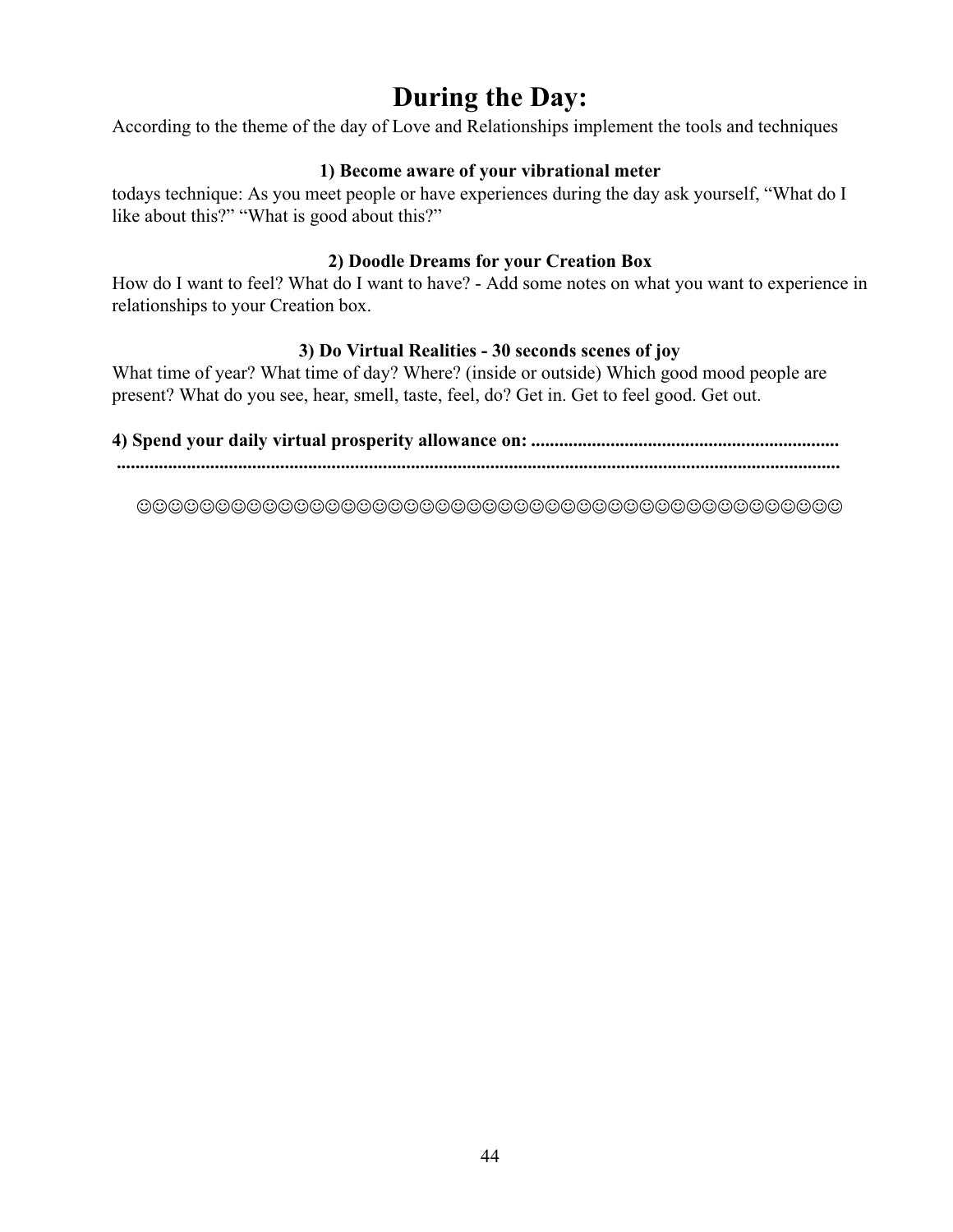## Evening ritual:

Quote for the night:

Subject: Self-love Key to Allowing

 There is no limit to the nonphysical energy. So there are 2 factors: How much are you summoning through your desire to know? And how much are you allowing?

And the allowing factor, mostly, not entirely, has to do with you own self-love.

In other words, when you are really liking you it feels like there are no limitations to what you can receive!"

Houston, TX 1/13/01 B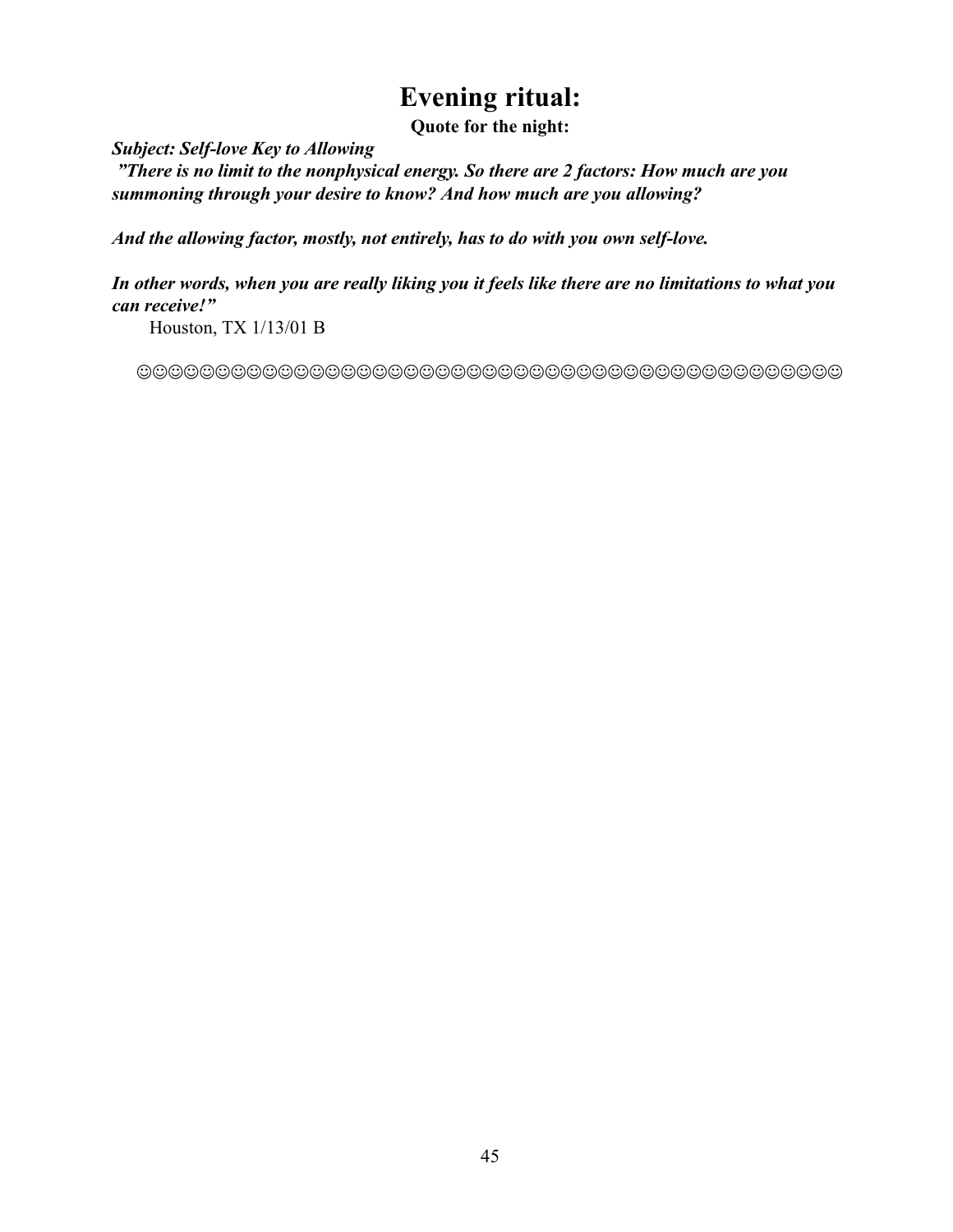### Remember the good things of the day, list of success

### BOPA for yourself and other people and things

Segment intend the sleep and dream period.

"Here is the way we would utilize our dreams most effectively. Before we go to sleep we would  $sav:$ 

'I believe I will dream tonight. I will manifest while I sleep' - so to speak. 'And if there is anything significant, I intend to recall it when I awaken.'

And then in the morning, the first thing that you do as soon as you are aware that you are back into physical consciousness, ask yourself: 'Did I dream?'

And if you did dream, then ask yourself even if it's vague: 'Well, how did the dream feel?' Because there's much more information coming to you in the way the dream feels than in the way it plays out."

Abraham - San Antonio, TX 4/20/02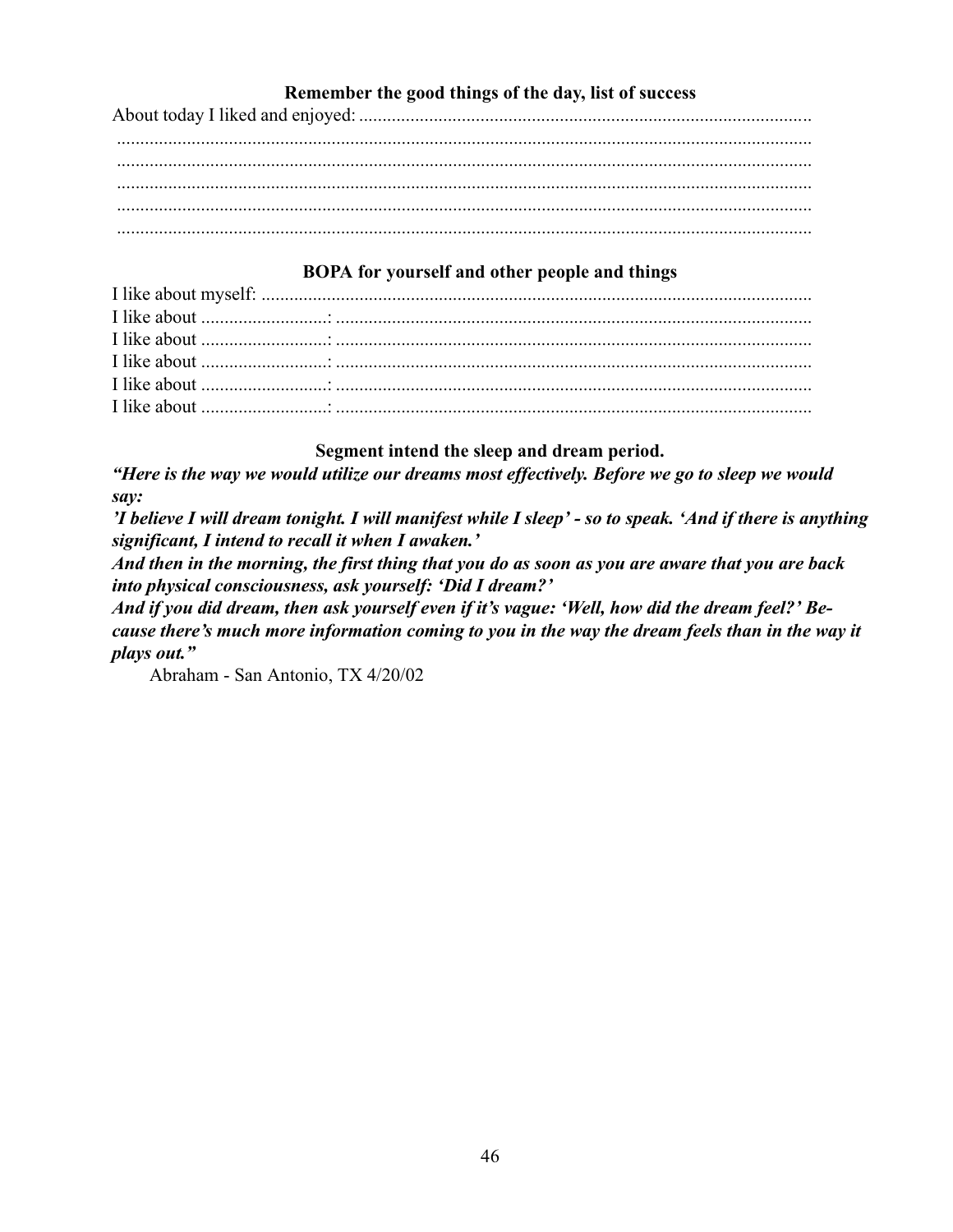## Day Seven - Health

## Morning Ritual:

Quote for the day:

Sometimes we see you translating the feeling of discouragement about the incompletion of a project across the board as if you are discouraged about you not being complete, as if this unfulfilled desire somehow reflects poorly on you. And all we would say about that is that it just indicates that you're not yet  $-$  for whatever reason, there are many of them  $-$  a vibrational match to your own desire.

Usually the reason you are not a vibrational match to your own desire is because you've practiced thoughts that don't match it for so long that you can't seem to easily offer a thought that does match it. You might say things like, "Well, I can hardly believe that," or, "I've thought this as long as I can remember," or, "That's the way my mother thinks," or, "That's just the way it is." And we are wanting so much for you to realize that nothing is just the way it is because that's the way it is, because everything that is the way it is, is the way it is because somebody thinks that's the way that it is!

(Laughter from audience.)

There is no fact apart from somebody's belief. None. So you say, "Oh, well, there are all these facts." And we say they're just beliefs that have been practiced.

 $-$  Abe  $-$  Portland, OR,  $7/13/02A$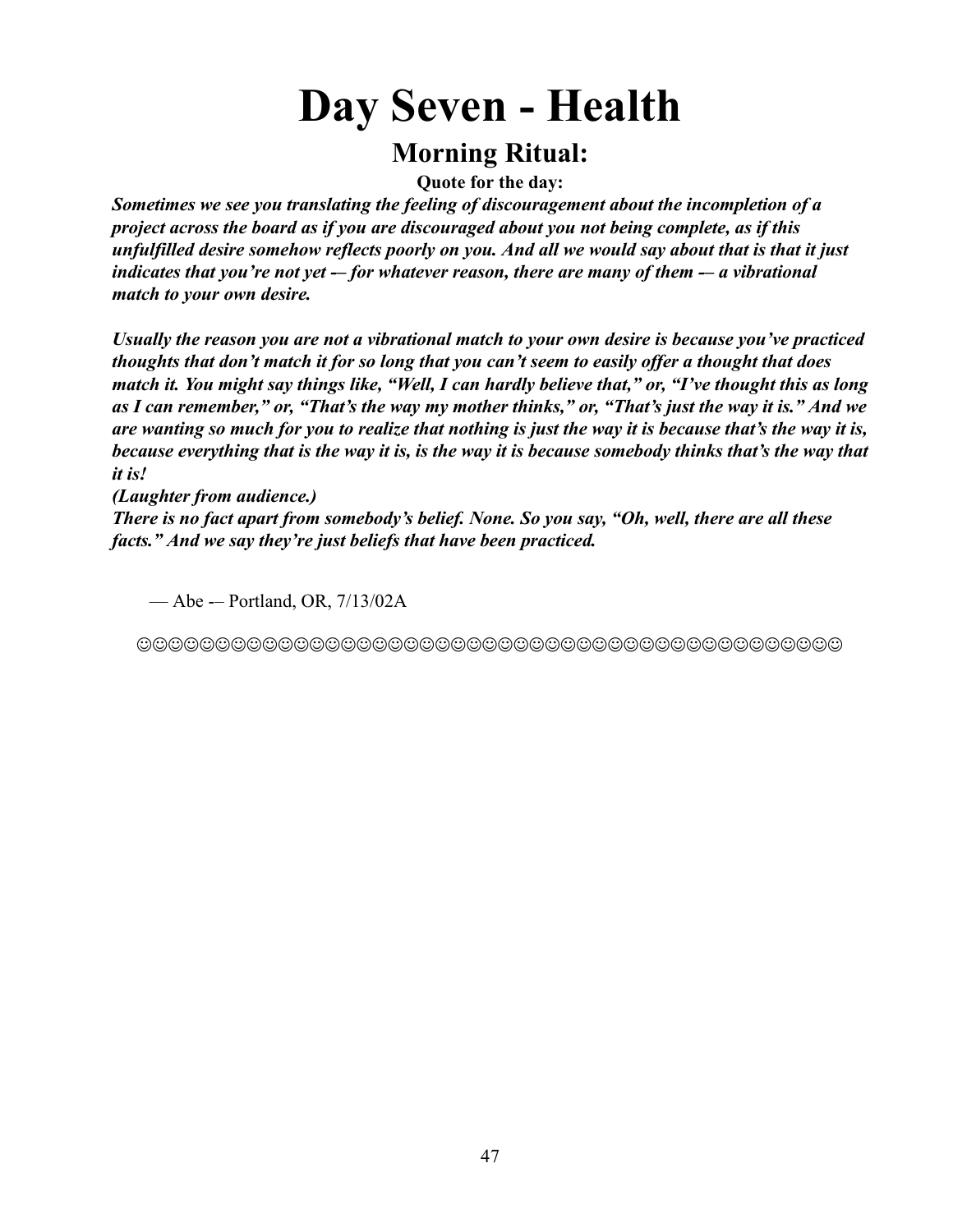### **Smile for one Minute**

- this increases the seratonin levels in your system and is a powerful antidepressant.

### **Meditate for 5 Minutes**

todays technique: In awareness of your breating in and breathing out count off 60 breaths..

### Do the Placemat Exercise for 5 minutes

### Do Segment intending for 4 minutes:

### Your virtual daily prosperity spending amount is 7000 units of your currency.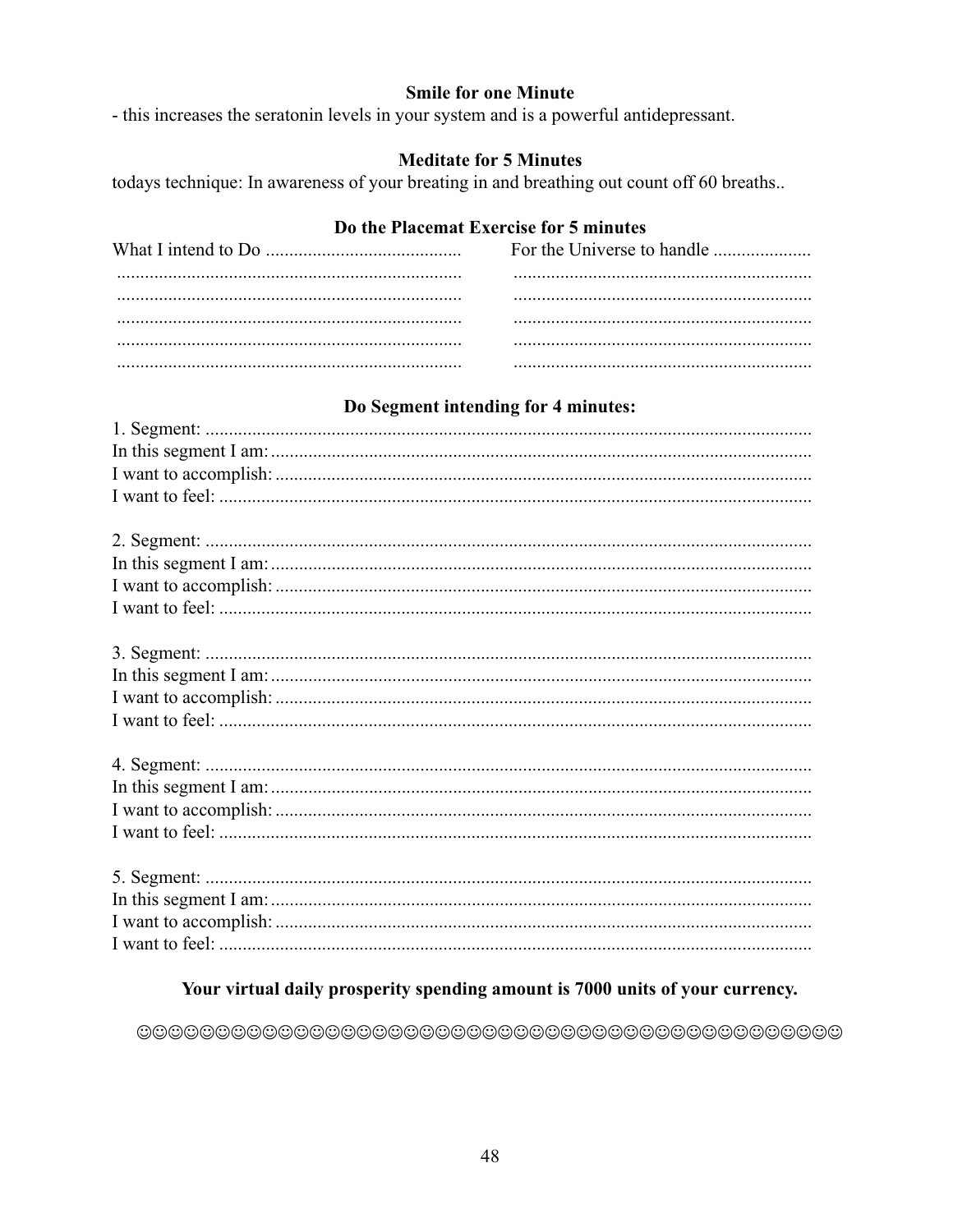## During the Day:

According to the theme of the day of Health implement the tools and techniques

### 1) Become aware of your vibrational meter

todays technique: On any symptoms you may experience ask yourself, "What is bothering me?" This brings you to the heart of your resistance. Then ask yourself, "How do I want to feel?" and ponder that.

### 2) Doodle Dreams for your Creation Box

On your anwer to "How do I want to feel?" put your answer to" What do I want to have?" into your Creation box.

### 3) Do Virtual Realities - 30 seconds scenes of joy

What time of year? What time of day? Where? (inside or outside) Which good mood people are present? What do you see, hear, smell, taste, feel, do? Get in. Get to feel good. Get out.

4) Spend your daily virtual prosperity allowance on: .................................................................. ...........................................................................................................................................................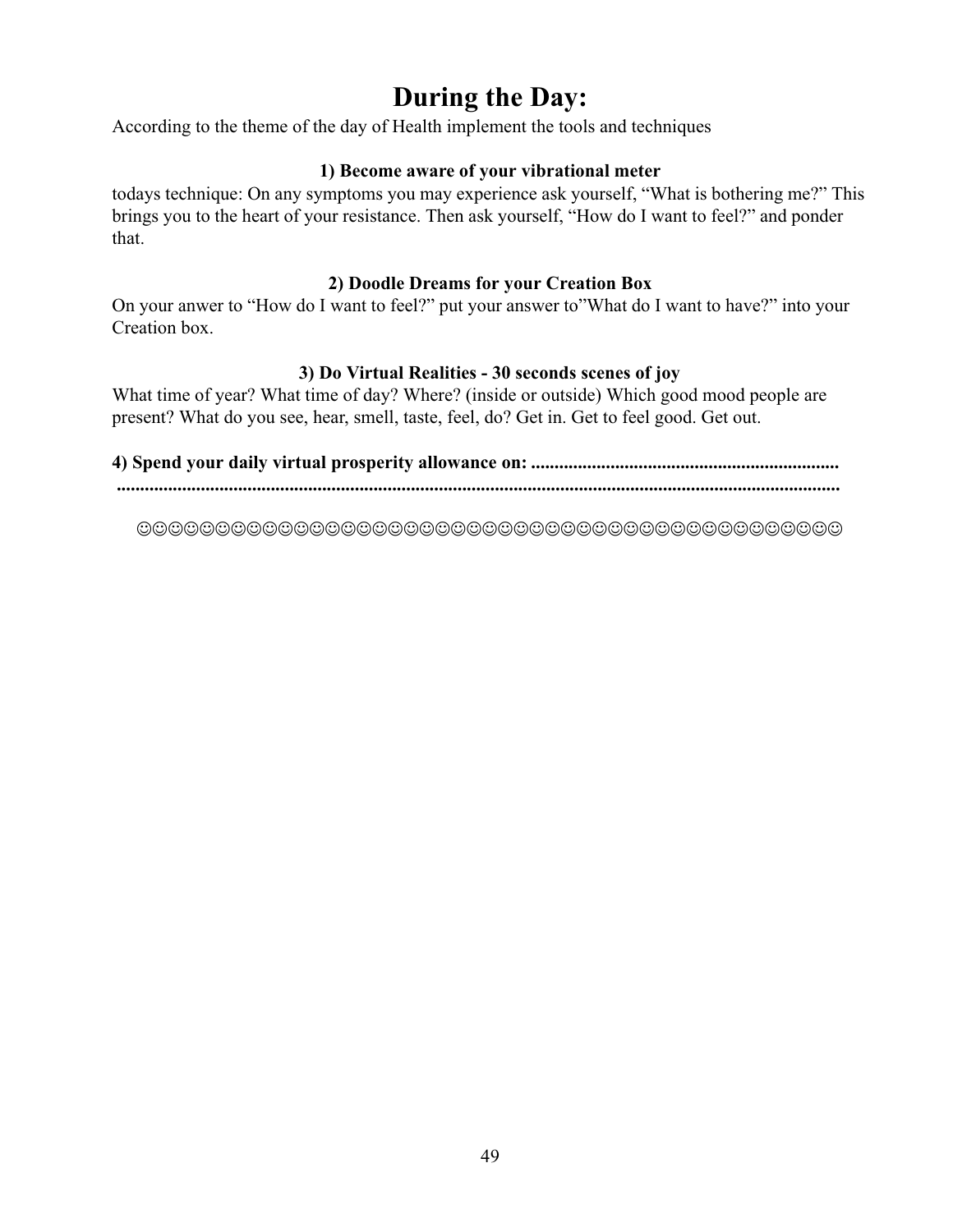## Evening ritual:

Quote for the night: The cause of specific illnesses: (re: doctors who diagnose)

Well you see, they are all handicapped because they do not know about the energy flowing. They're having to take your face value as their facts and so., and the way medicine usually works is: they find an end result and then they extrapolate backwards to try to figure out what caused it. And they are flying blind. They are basing it on all kinds of other studies in which you don't fit in. In other words, you've got results that others have got but you've got some missing that others have. And so, they're just trying to piece it together to make some sense of what you're living and most of them don't have very much time to spend in trying to figure it out, you see.

That's why we said to our friend who is visiting with people who have different things happening in their body... if he can say to them under all conditions, no matter what their symptoms are, "What's been bothering you?", he is faster to get to the root of what's happening to them than any tests will ever give you. Because what's bothering you is always at the heart of your resistance and your resistance is always at the heart of your short-circuiting. EVERY SINGLE TIME, NO MATTER WHAT the diagnosis is. Every single time.

Atlanta, GA 5/4/02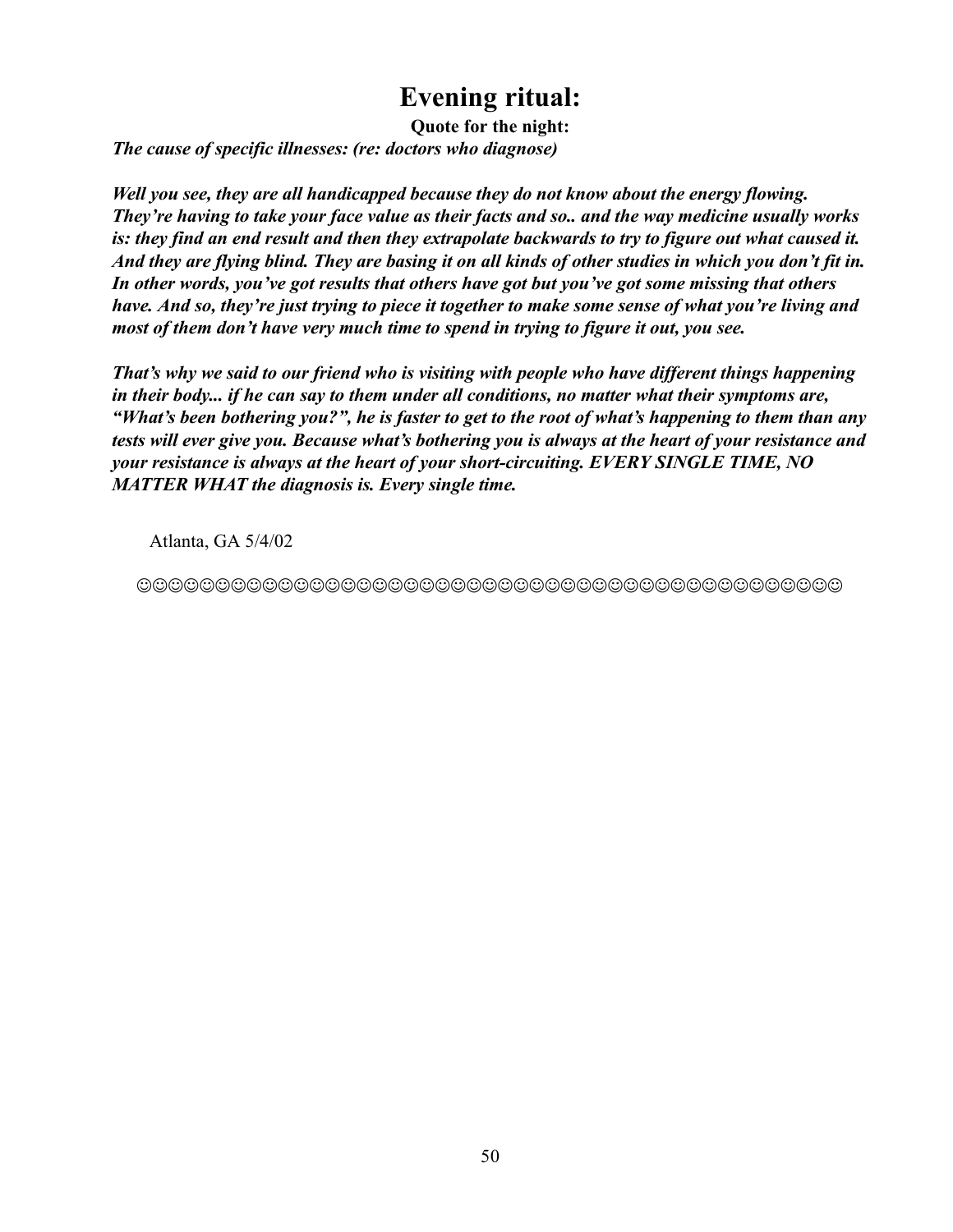### Remember the good things of the day, list of success

### BOPA for yourself and other people and things

Segment intend the sleep and dream period.

"Here is the way we would utilize our dreams most effectively. Before we go to sleep we would  $sav:$ 

'I believe I will dream tonight. I will manifest while I sleep' - so to speak. 'And if there is anything significant, I intend to recall it when I awaken.'

And then in the morning, the first thing that you do as soon as you are aware that you are back into physical consciousness, ask yourself: 'Did I dream?'

And if you did dream, then ask yourself even if it's vague: 'Well, how did the dream feel?' Because there's much more information coming to you in the way the dream feels than in the way it plays out."

Abraham - San Antonio, TX 4/20/02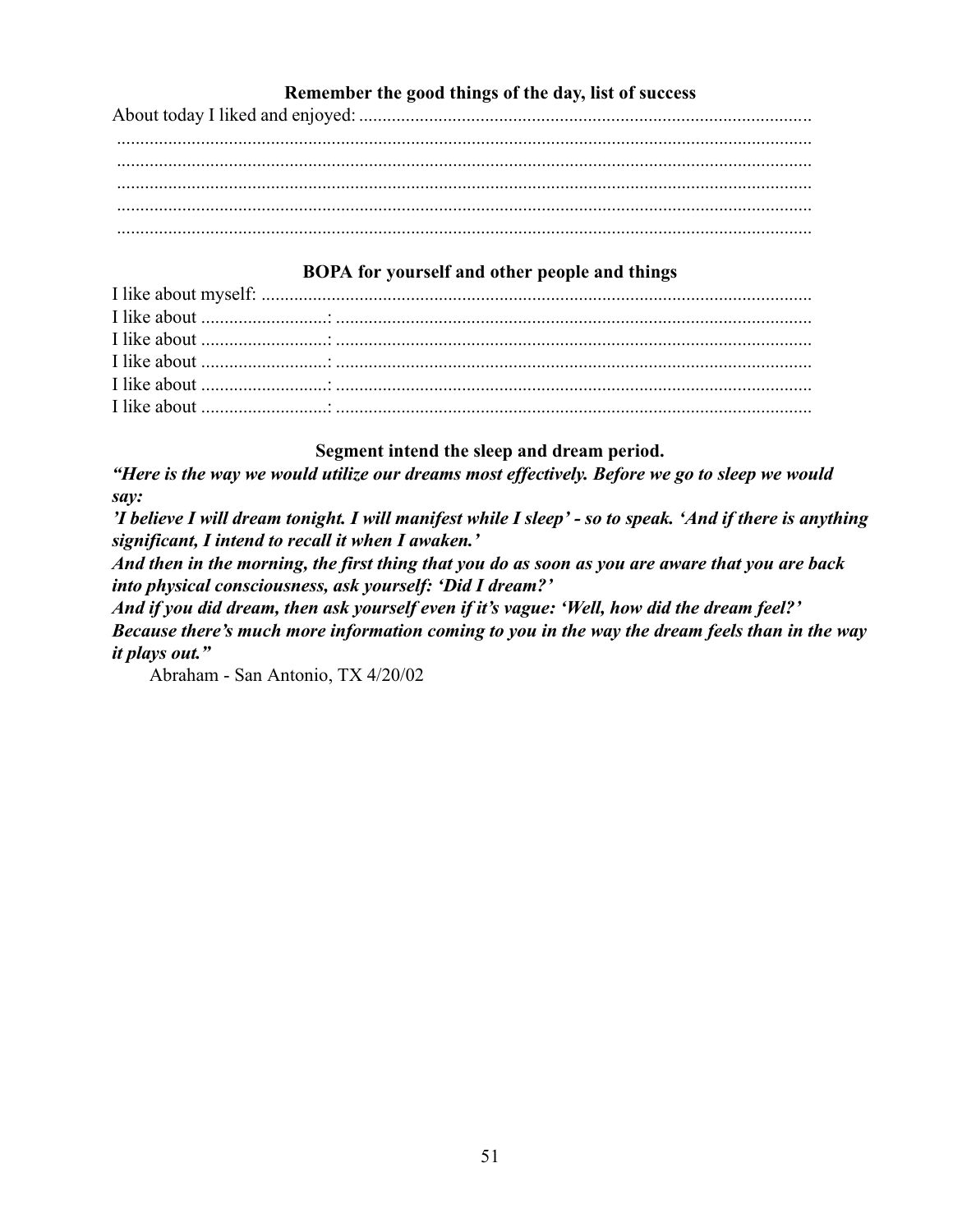# Day Eight - Wealth

## Morning Ritual:

Quote for the day:

If you understand that as you set forth thought in advance, with emotion, that you have launched your creation, and then you walk through space and time toward that time in the future expecting that it will be there, then we say to you from that joyful creation that you've launched into the future, you will be inspired to the action which is action in joy. And that is our point. When you are taking action in your now and it is not action in joy it is our absolute promise to you that it will not lead to a happy ending. It cannot. It defies law.

And so we say rather than being so ready to jump into action to do, to go and get, the things that you are wanting, we say think them into being, see them, visualize them and expect them and they will be'. And you will be guided, or inspired or led to the perfect action that will bring about the process that will lead you to that which you seek.

And there is a great difference between that which we have spoken and the way most of the world is going about it.

from - Introduction to Abraham -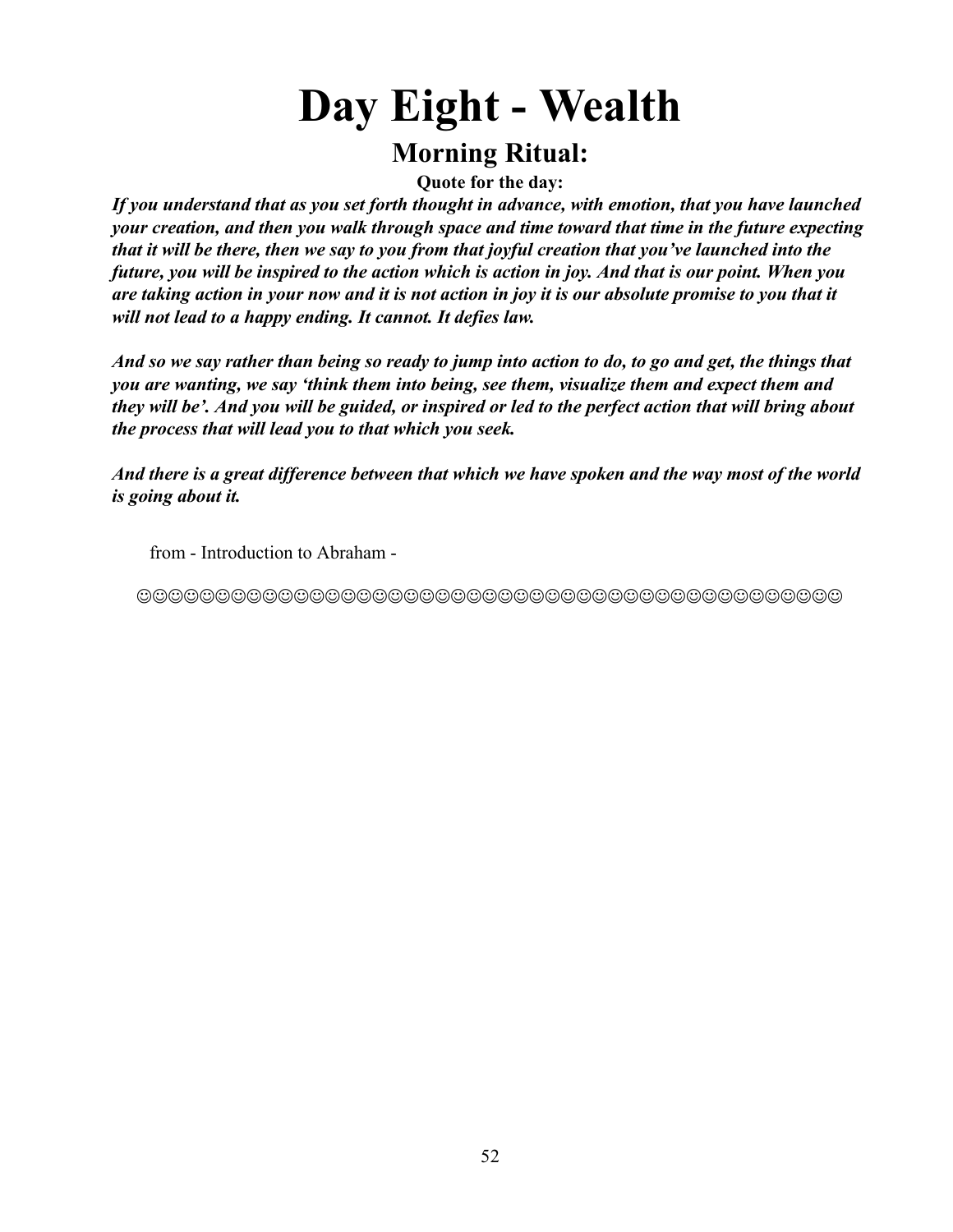### **Smile for one Minute**

- this increases the seratonin levels in your system and is a powerful antidepressant.

### **Meditate for 5 Minutes**

todays technique: Repeat for five minutes: "The sun is shining and the grass is green."

### Do the Placemat Exercise for 5 minutes

### Do Segment intending for 4 minutes:

### Your virtual daily prosperity spending amount is 8000 units of your currency.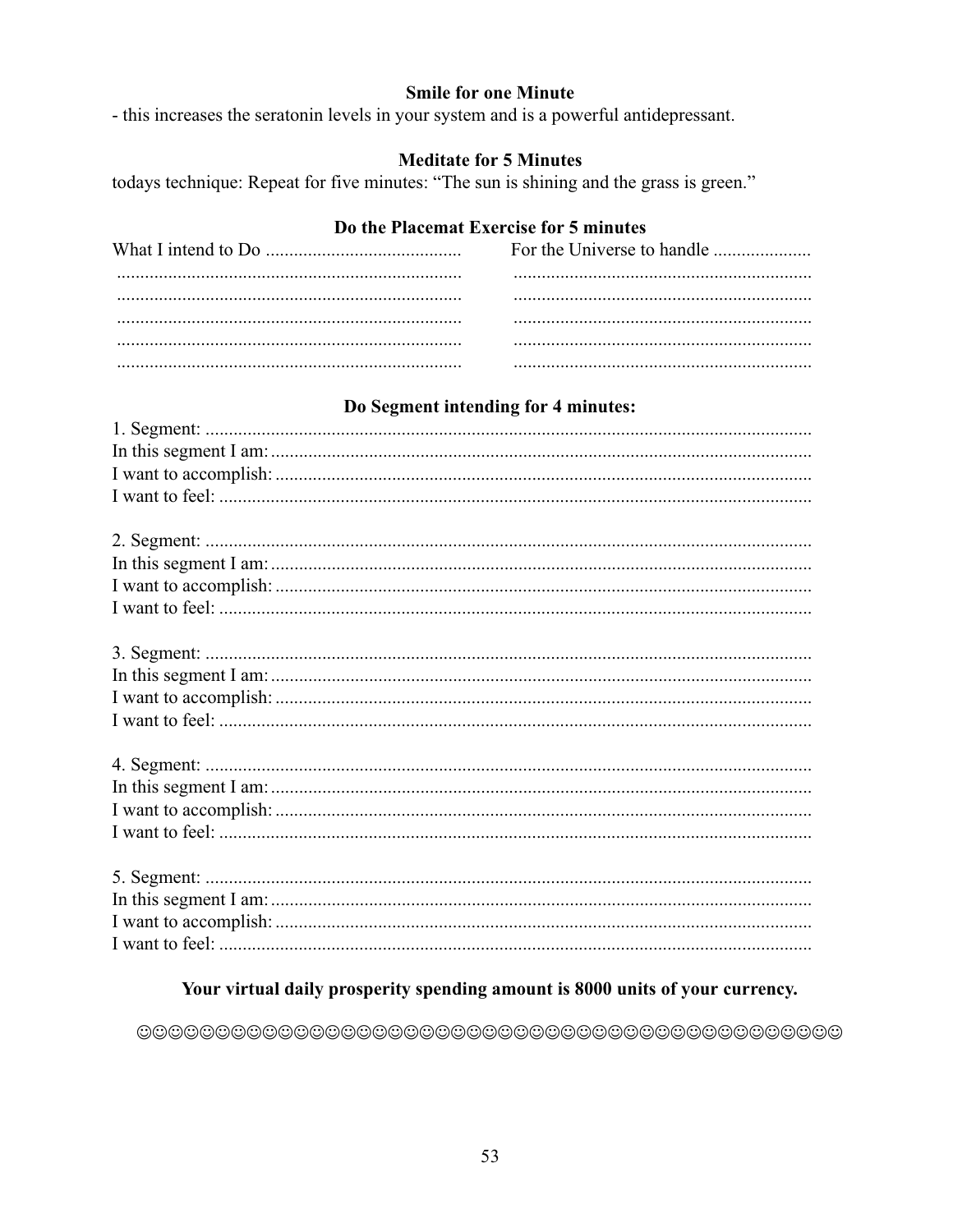## During the Day:

According to the theme of the day of Wealth implement the tools and techniques

### 1) Become aware of your vibrational meter

todays technique: Relative to the conditions around you how do you feel? If the reality you observe is not to your liking ponder a few moments "How do I want to feel" and then "What do i want to have?"

### 2) Doodle Dreams for your Creation Box

How do I want to feel? What do I want to have? - If you have the time to spare do a little script on any subject for your Creation box.

### 3) Do Virtual Realities - 30 seconds scenes of joy

What time of year? What time of day? Where? (inside or outside) Which good mood people are present? What do you see, hear, smell, taste, feel, do? Get in. Get to feel good. Get out.

4) Spend your daily virtual prosperity allowance on: .................................................................. ...........................................................................................................................................................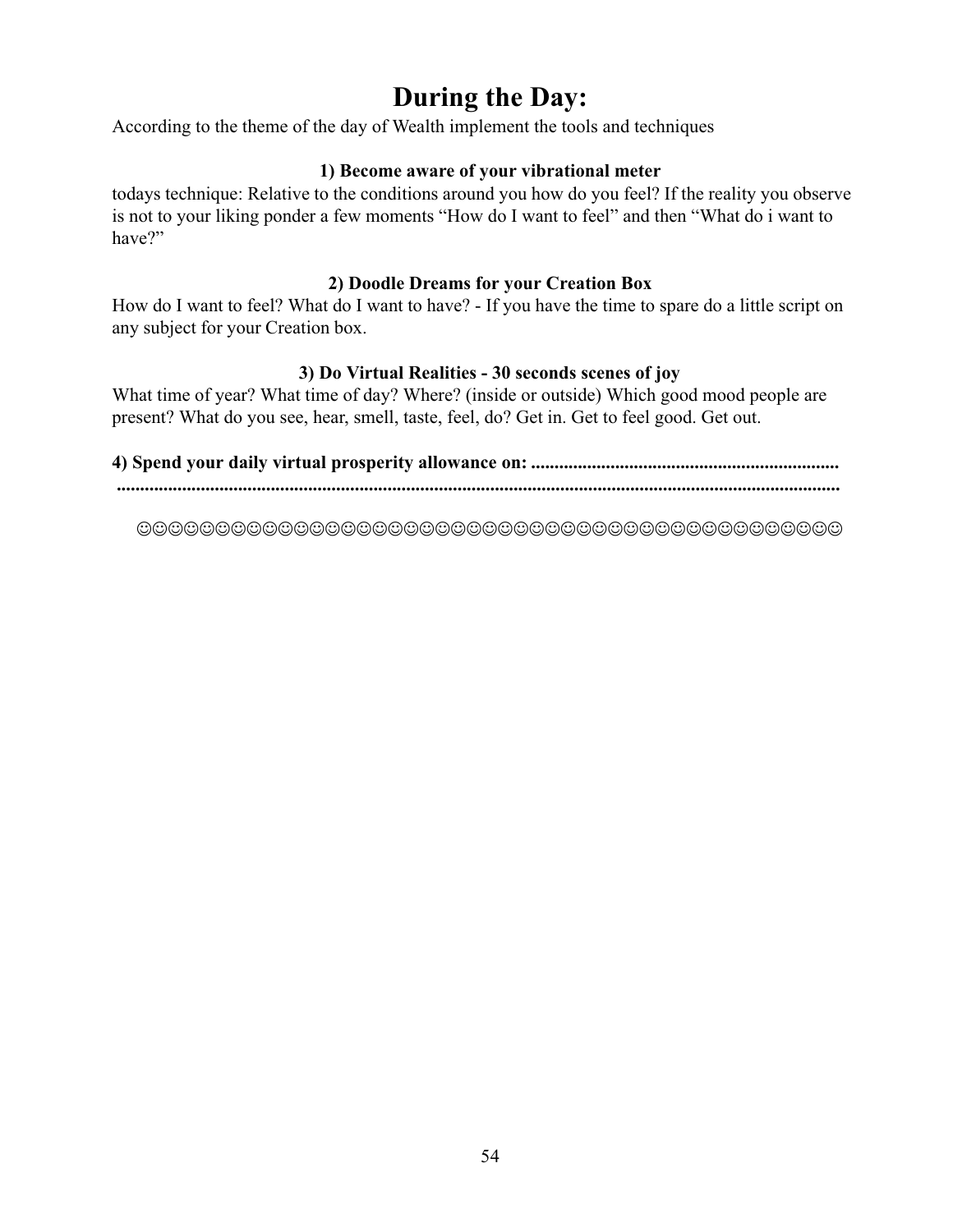## Evening ritual:

Quote for the night:

So what we are wanting you to realize is that the only thing, the only thing that ever keeps you from soaring with the angels that are within you  $-$  is your own attention to lack. Lack is really a physical thing. It doesn't exist anywhere else in the Universe. It's only in the physical. In the same way that air flows easily and always to all physical beings, unless it is artificially disrupted or prevented, abundance flows to all.

Abundance of wellness, abundance of Energy, abundance of enthusiasm, abundance of joy, abundance of all that is desired flows to you at all times—unless it is artificially disrupted or prevented.

When I am focused upon Well-being there can be no disruption or prevention. When I am focused upon joy, or love, or money or vitality, it can not be prevented.

The prevention or disruption of this dynamic, eternally offered Stream of Well-Being, can be humanly prevented or artificially disrupted in only one way. By choosing thoughts of the absence of love, or Well-being, or abundance. By choosing thoughts of lack.

\*By the powerful Law of Attraction, it is not possible to think of abundance and disallow it at the same time.

\*By the powerful Law of Attraction, it is not possible to notice the lack of abundance and allow it at the same time.

Allowing abundance is really a very simple thing. Since it flows to me at all times—all I have to do is let it in.

Abraham—10/6/96 Calendar pg. 219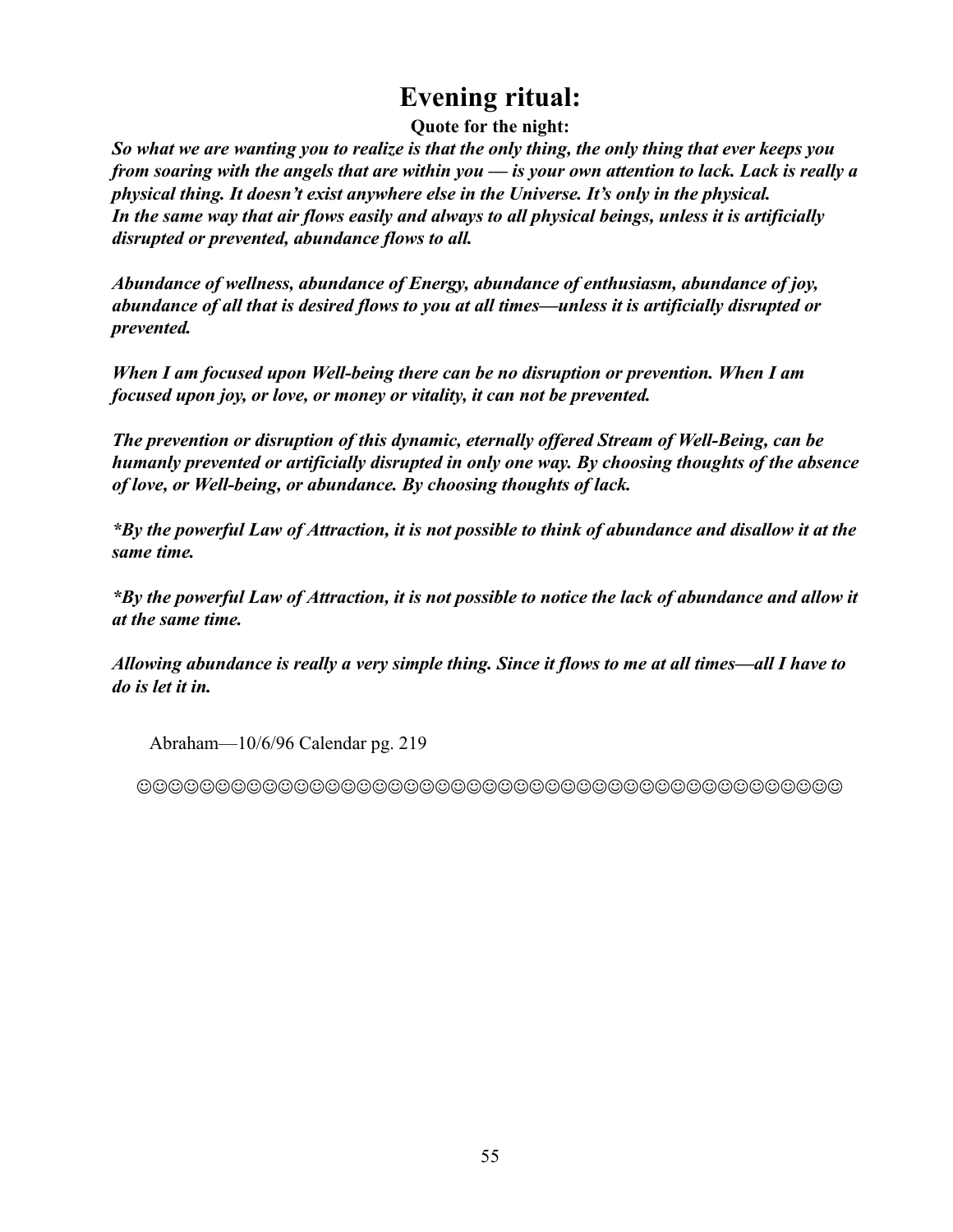### Remember the good things of the day, list of success

### BOPA for yourself and other people and things

Segment intend the sleep and dream period.

"Here is the way we would utilize our dreams most effectively. Before we go to sleep we would  $sav:$ 

'I believe I will dream tonight. I will manifest while I sleep' - so to speak. 'And if there is anything significant, I intend to recall it when I awaken.'

And then in the morning, the first thing that you do as soon as you are aware that you are back into physical consciousness, ask yourself: 'Did I dream?'

And if you did dream, then ask yourself even if it's vague: 'Well, how did the dream feel?' Because there's much more information coming to you in the way the dream feels than in the way it plays out."

Abraham - San Antonio, TX 4/20/02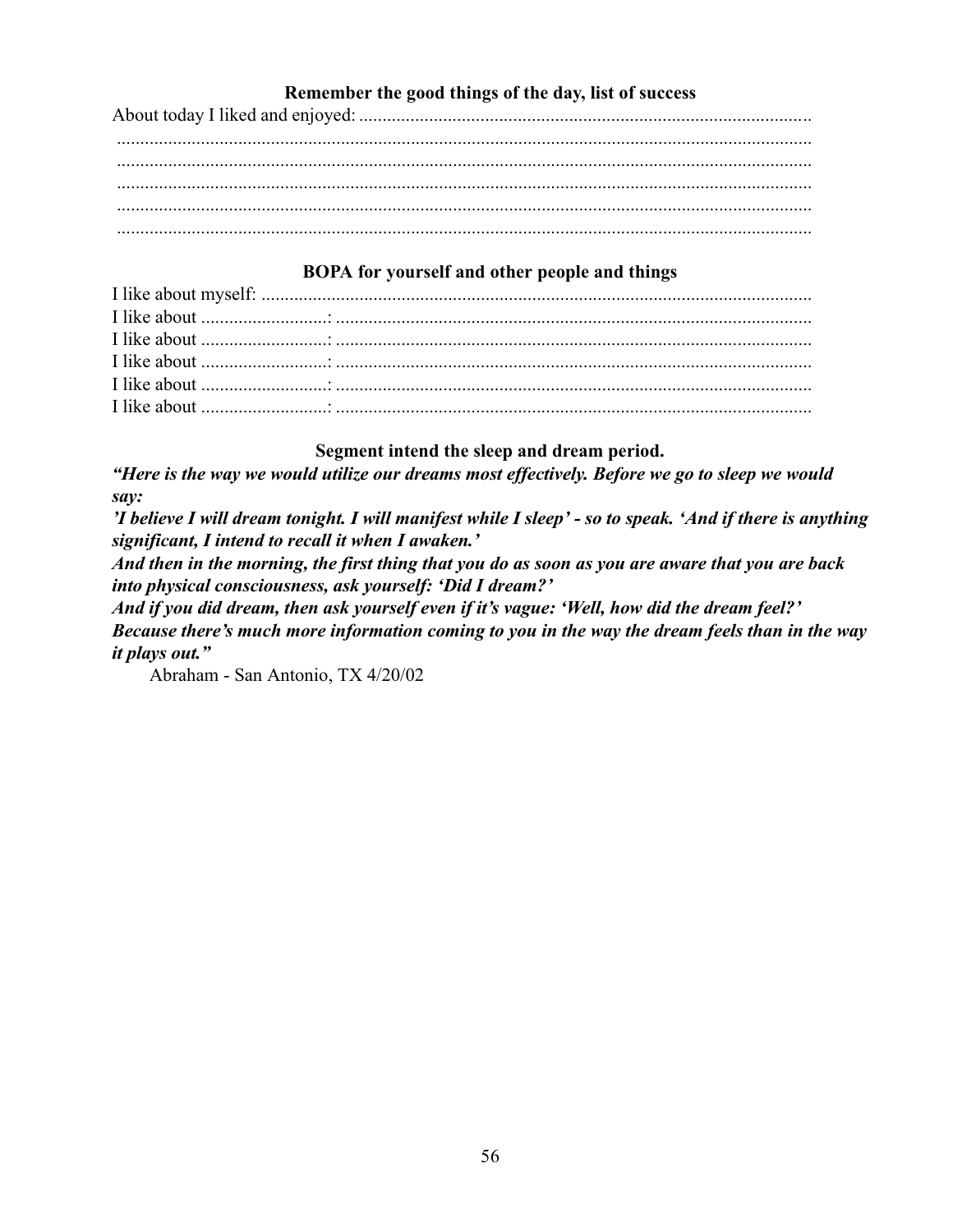## Day Nine - Love

### Morning Ritual:

Quote for the day:

What goes wrong with humans is they say, "I want WORLD peace." And we say world peace is none of your business. Personal peace is. You can't orchestrate world peace. The only way you could ever orchestrate world peace is if you could convince everyone to want exactly the same thing. And you don't have a prayer of doing that. There is no possibility of getting everyone to agree with you, you see. So then you say, "Yes, but what if I ignore him and so I disengage him [the enemy] from my vibration." Good word, isn't it? I've deactivated so I've disengaged him from my vibration. "But what about the others that he's trampling? What about those that don't know as much as I do?" And we say, now you're back involved. In other words, you get to choose. And we're not for a moment suggesting that getting involved is wrong. What we're getting at here is there are a lot of people that want purpose in life; they want reason; they want something to focus upon. In other words, the war or the cause—at what point does anyone get to decide that it's gone past nobility and patriotism and into terrorism and overtaking other countries. In other words, It's really a fine line who gets to decide who the bad guy is and who the good guy is. And always the good guy is you and the bad guy is them—and you all think that. So finally when you say, "I don't have to figure it out for any of them. And I'm going to align with the energy of well-being and follow that path." Then it gets easier for you to watch everyone else play out their games. Every now and again, Esther will find herself straddling the line. She can't decide if she's happy that the government is making effort to protect all of you or if she is worried that the government in all of its efforts are part of the cause of the problem. And then Esther discovers that there's no right answer to that. But the answer for her is: withdraw from the thought and live happily ever after. And it is our promise to her and generations that follow—YOU DO NOT NEED TO WORRY ABOUT WHAT ANYONE ELSE IS DOING IF YOU ARE TAKING CARE OF YOUR OWN VIBRATION. We would say that to an individual, but we could never say it to a nation. A nation is made up of too many different vibrational beings, you see. <snip> As an uplifter we hear the basis of these questions because you are a teacher to the very core of your being. And it's not any easy thing to know what you know and to live a life that is stable and good-feeling and see others around you that have not figured it out or who cannot find their way. KNOWING YOUR WAY IS THE BEST POSSIBILITY OF THEM FINDING THEIR WAY.

Abraham—Boise, ID 7-3-02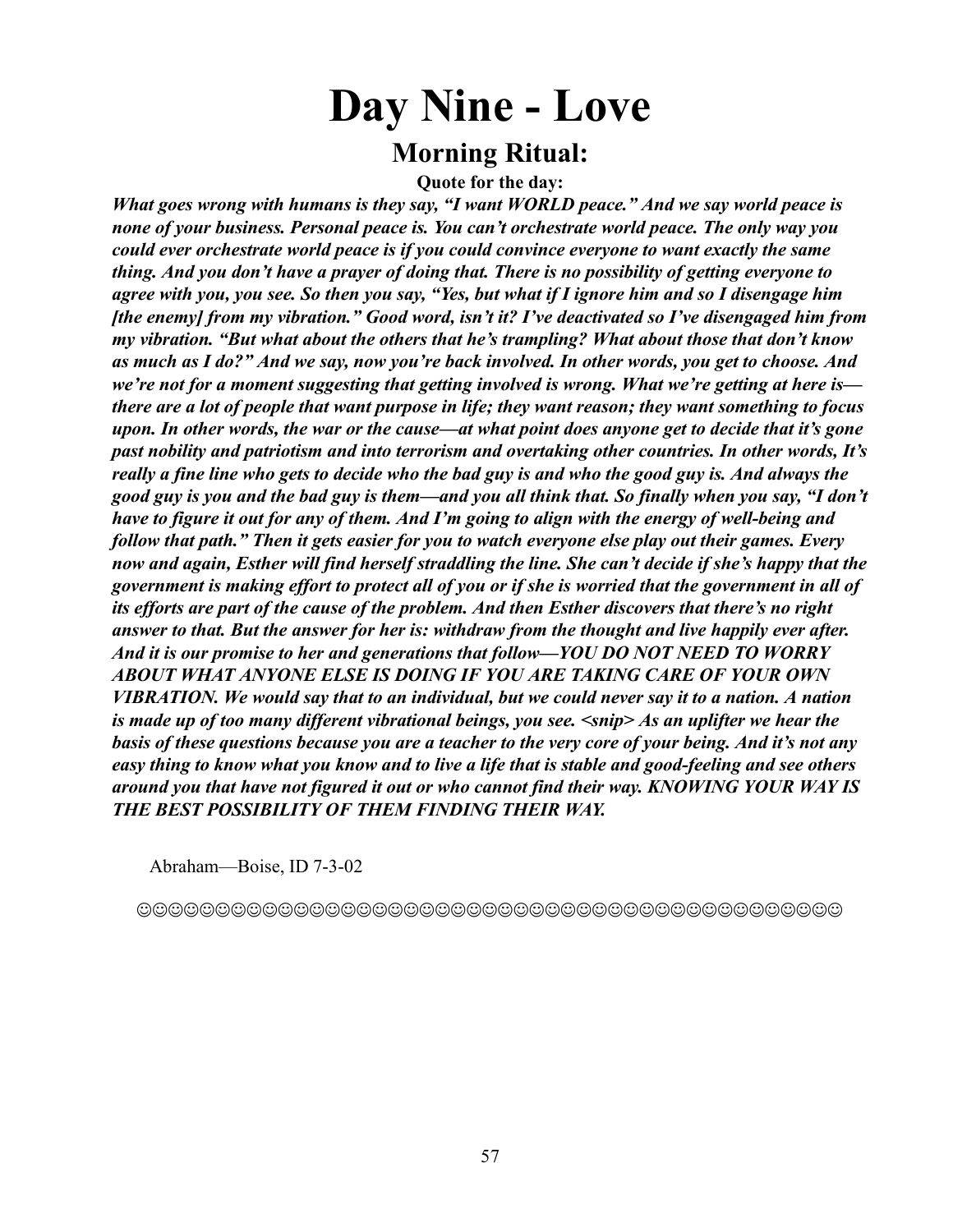#### **Smile for one Minute**

- this increases the seratonin levels in your ssystem and is a powerful antidepressant.

todays technique:

### **Meditate for 5 Minutes**

| Do the Placemat Exercise for 5 minutes |  |  |
|----------------------------------------|--|--|
|                                        |  |  |
|                                        |  |  |
|                                        |  |  |
|                                        |  |  |
|                                        |  |  |

### Do Segment intending for 4 minutes:

### Your virtual daily prosperity spending amount is 9000 units of your currency.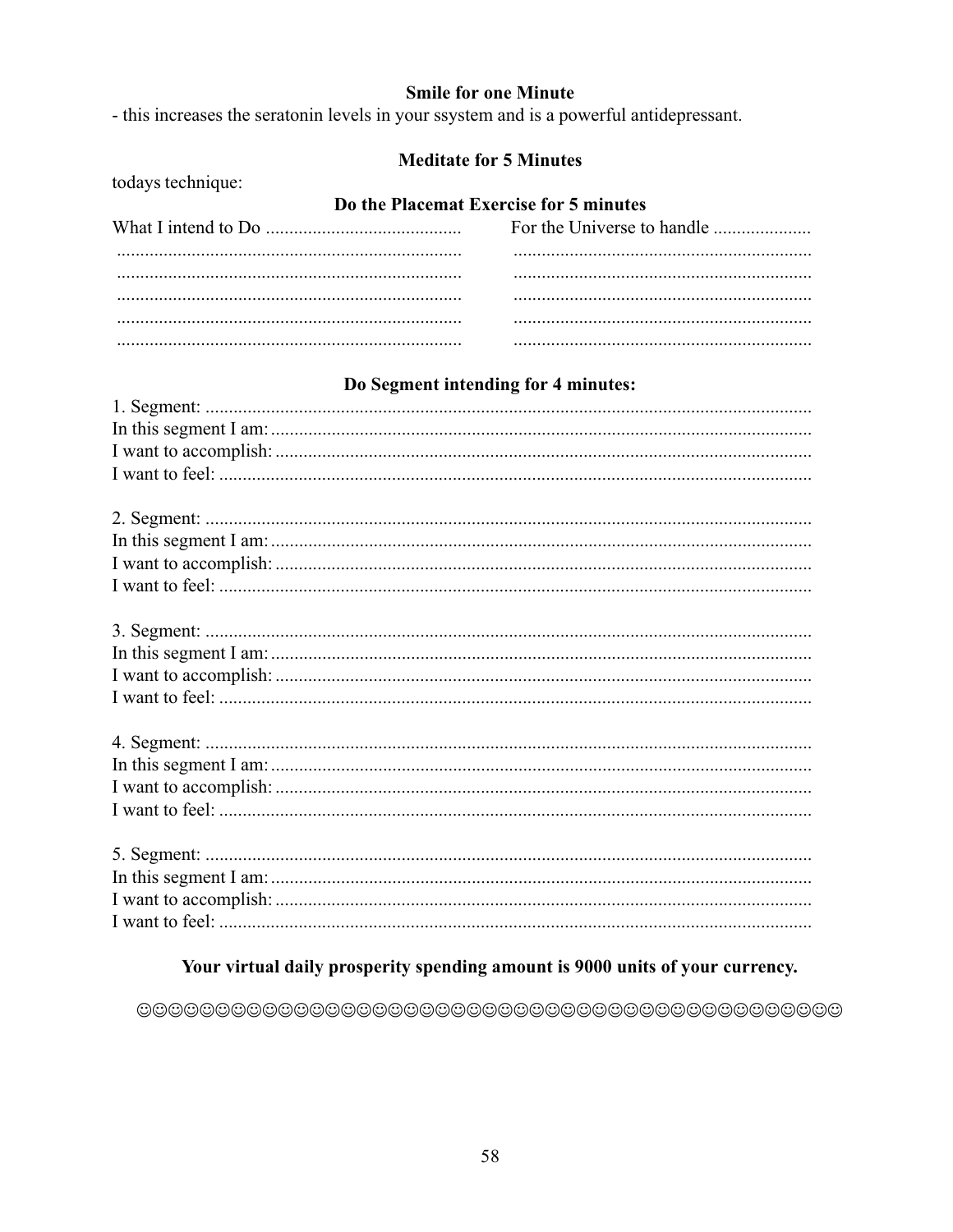## During the Day:

According to the theme of the day of Love and Relationships implement the tools and techniques

### 1) Become aware of your vibrational meter

todays technique: As you meet people or have experiences during the day ask yourself, What do I like about this?" "What is good about this?"

### 2) Doodle Dreams for your Creation Box

How do I want to feel? What do I want to have? - Add some notes on what you want to experience in relationships to your Creation box.

### 3) Do Virtual Realities - 30 seconds scenes of joy

What time of year? What time of day? Where? (inside or outside) Which good mood people are present? What do you see, hear, smell, taste, feel, do? Get in. Get to feel good. Get out.

4) Spend your daily virtual prosperity allowance on: ..................................................................

...........................................................................................................................................................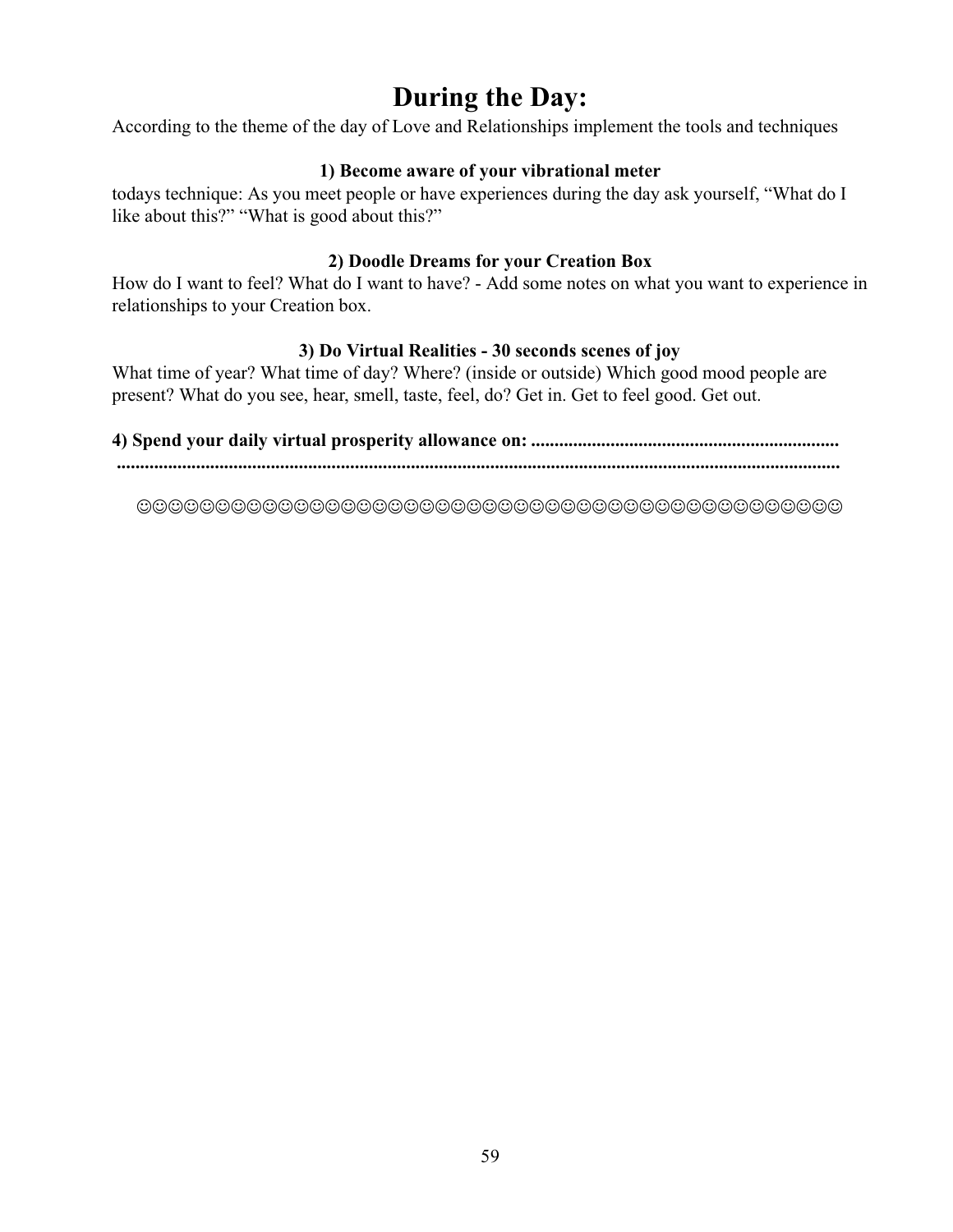## Evening ritual:

Quote for the night:

\*As you understand that through your powerful thoughts you have the power to control that which you experience, then you will no longer fear others, you will no longer resent others, and you will then be more willing to ALLOW others to be as they are.\*

\*\*It is important that you recognize their right to create that which they are choosing, just as you recognize your right to create that which you are choosing.\*\*

If you were not living in an environment where there were many others, you would not have an opportunity to come to understand so clearly. But as you are interacting with others, understanding and applying the \*Creative Process\*, you will be delighted to experience your individual freedom to create whatever it is that you are wanting  $-$  at the same time that you are allowing all others to do the same.

[Emphasis Abraham's] Calendar, p607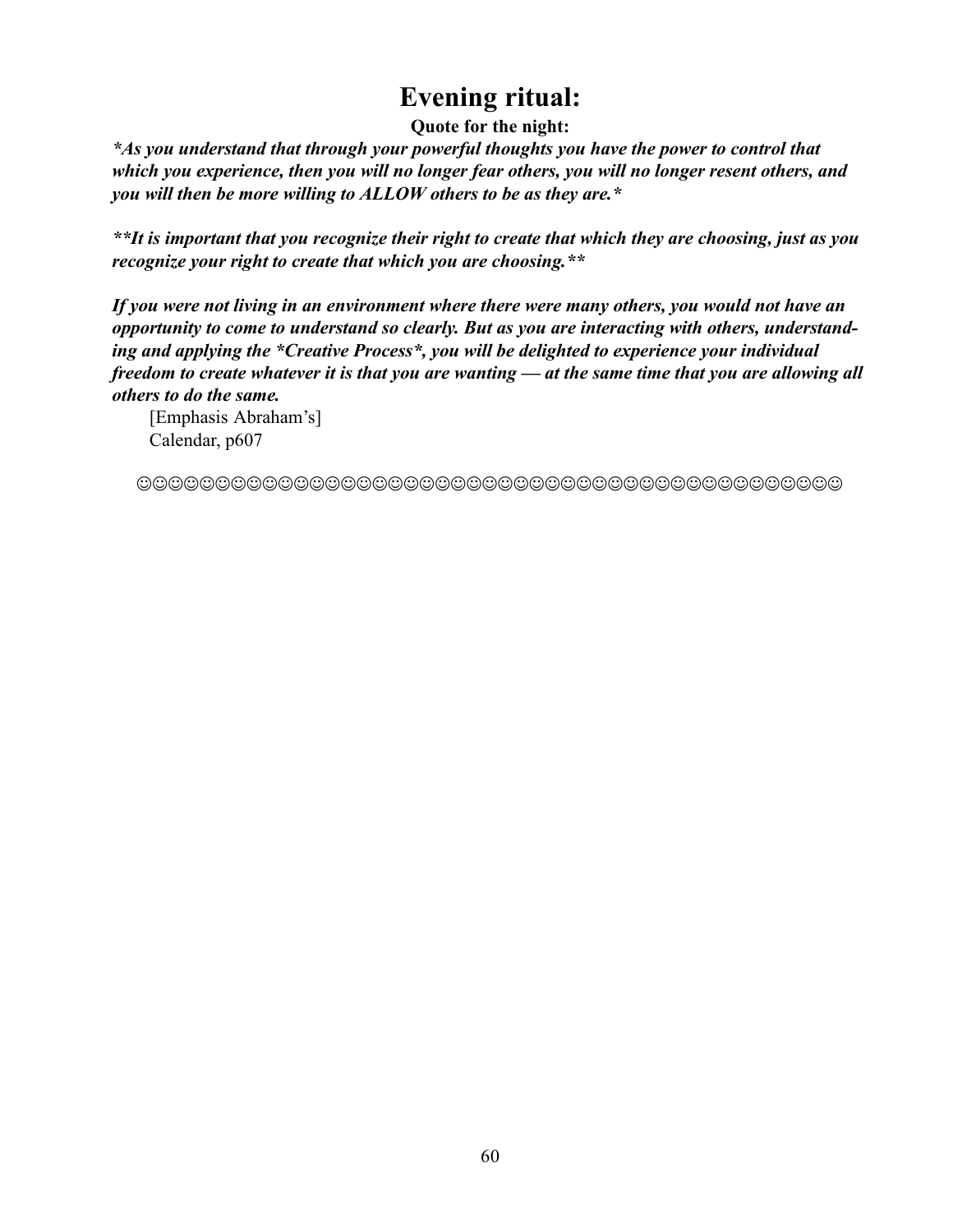### Remember the good things of the day, list of success

### BOPA for yourself and other people and things

Segment intend the sleep and dream period.

"Here is the way we would utilize our dreams most effectively. Before we go to sleep we would  $sav:$ 

'I believe I will dream tonight. I will manifest while I sleep' - so to speak. 'And if there is anything significant, I intend to recall it when I awaken.'

And then in the morning, the first thing that you do as soon as you are aware that you are back into physical consciousness, ask yourself: 'Did I dream?'

And if you did dream, then ask yourself even if it's vague: 'Well, how did the dream feel?' Because there's much more information coming to you in the way the dream feels than in the way it plays out."

Abraham - San Antonio, TX 4/20/02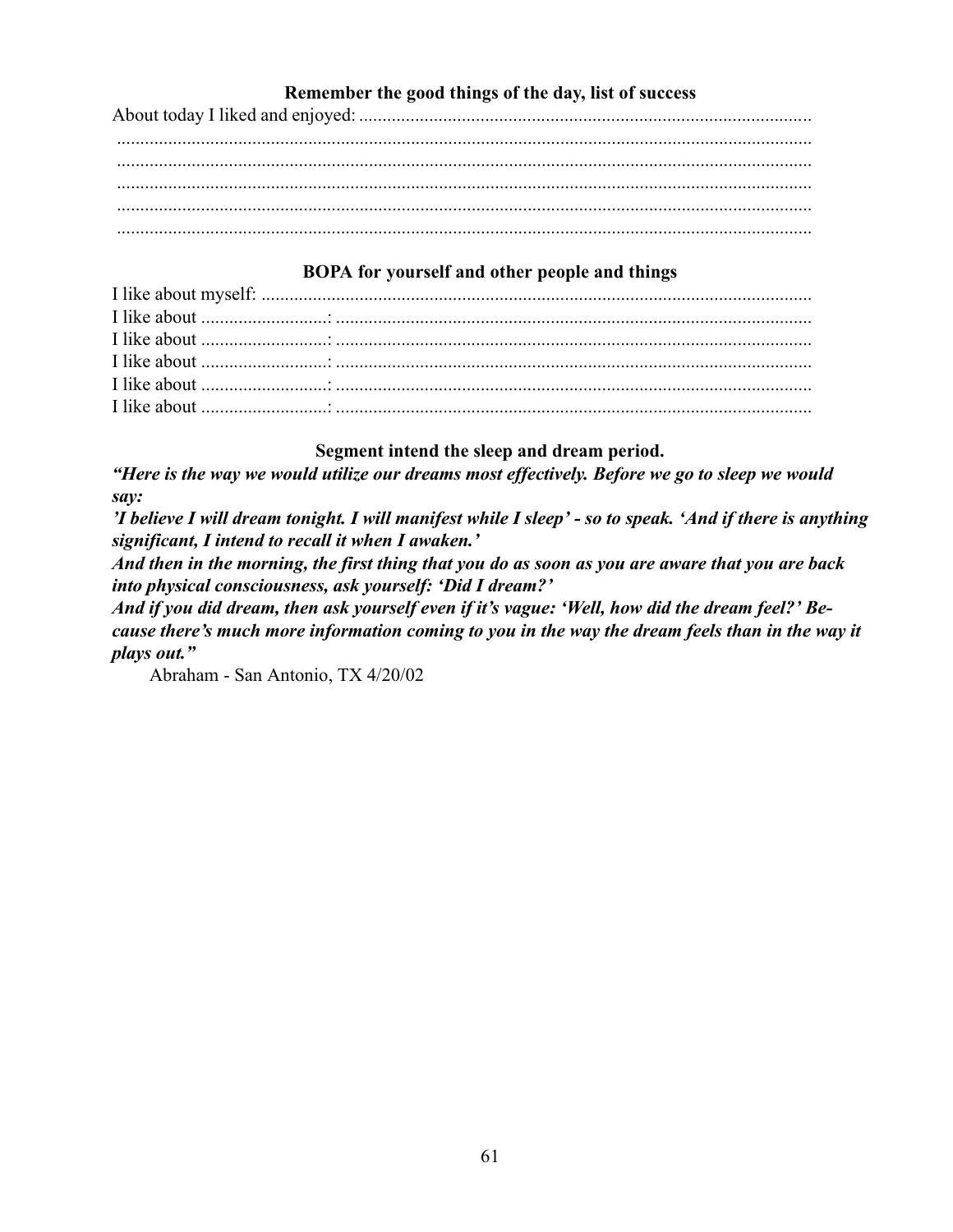## Day Ten - Health

### Morning Ritual:

Quote for the day:

### When No and Yes mean the same

Abe no means yes ......hold in your mind two words, the first word is INCLUSION meaning things I would like to include in my experience. I would like to include abundance, I would like to include wellness, I would like to include vitality, I would like to include oriental rug. Anything that you are wanting to include in your experience INCLUSION . The other word is EXCLU- $SION$  meaning things not wanted. I would like to exclude death, I'd like to exclude sickness I'd like to exclude violence. Exclusion, things NOT wanted. The thing that we so much want you to hear is that there is no such thing as exclusion, and every time you attempt it all you really do is include in your vibration something you don't want! You get it don't you. So what happens is you see because you've been trained to exclude, you've been trained to say" Watch out for that" "I don't want that" and all along your including that thing that you don't want. So when you say "I want more money I don't want debt" your actually including two contradictory vibrations within your vibration. You get the sense of this?

Abraham tape G 6.6.96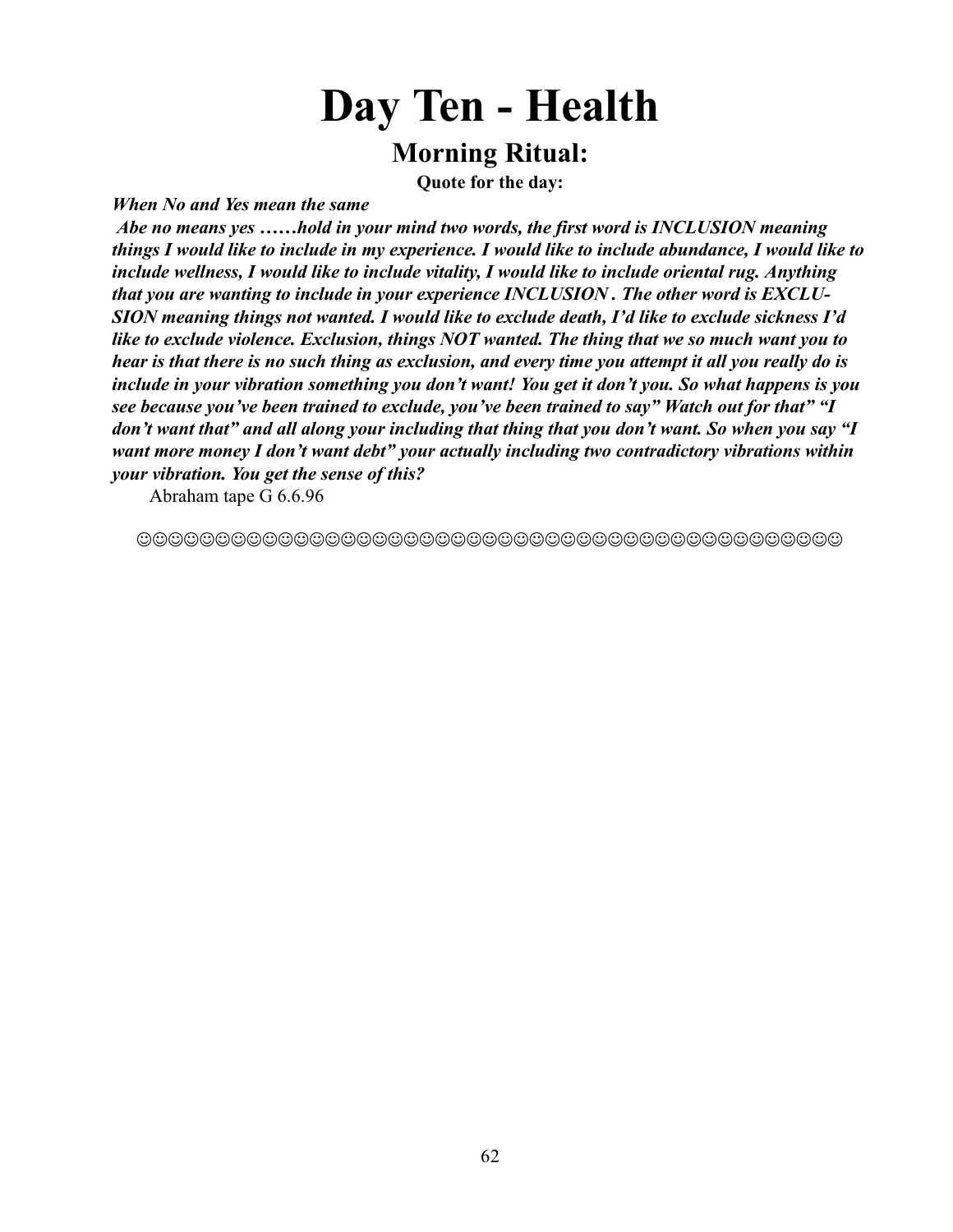### **Smile for one Minute**

- this increases the seratonin levels in your system and is a powerful antidepressant.

### **Meditate for 5 Minutes**

todays technique: In awareness of your breating in and breathing out count off 60 breaths..

### Do the Placemat Exercise for 5 minutes

### Do Segment intending for 4 minutes:

### Your virtual daily prosperity spending amount is 10 000 units of your currency.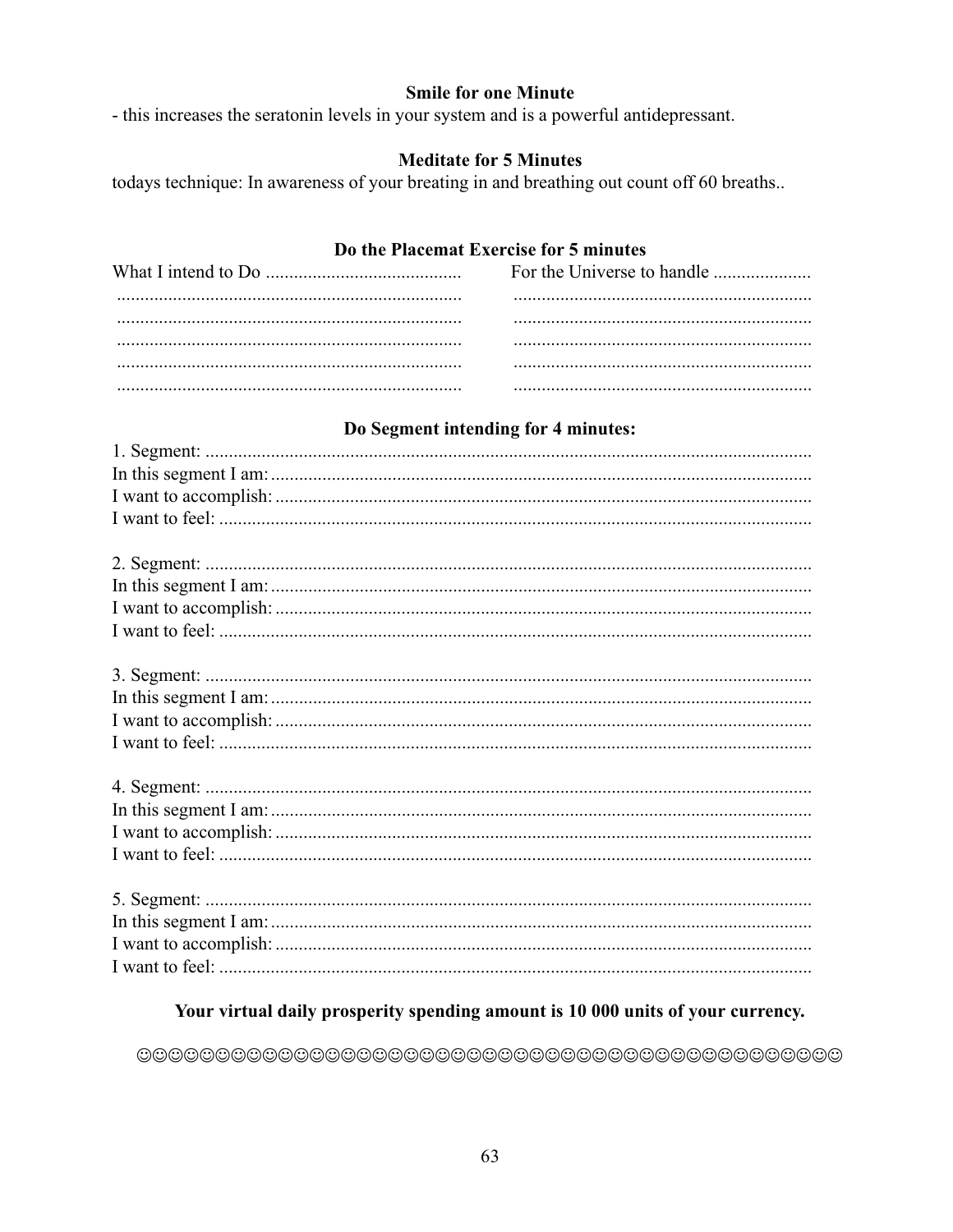## During the Day:

According to the theme of the day of Health implement the tools and techniques

### 1) Become aware of your vibrational meter

todays technique: On any symptoms you may experience ask yourself, "What is bothering me?" This brings you to the heart of your resistance. Then ask yourself, "How do I want to feel?" and ponder that.

### 2) Doodle Dreams for your Creation Box

On your anwer to "How do I want to feel?" put your answer to" What do I want to have?" into your Creation box.

### 3) Do Virtual Realities - 30 seconds scenes of joy

What time of year? What time of day? Where? (inside or outside) Which good mood people are present? What do you see, hear, smell, taste, feel, do? Get in. Get to feel good. Get out.

4) Spend your daily virtual prosperity allowance on: .................................................................. ...........................................................................................................................................................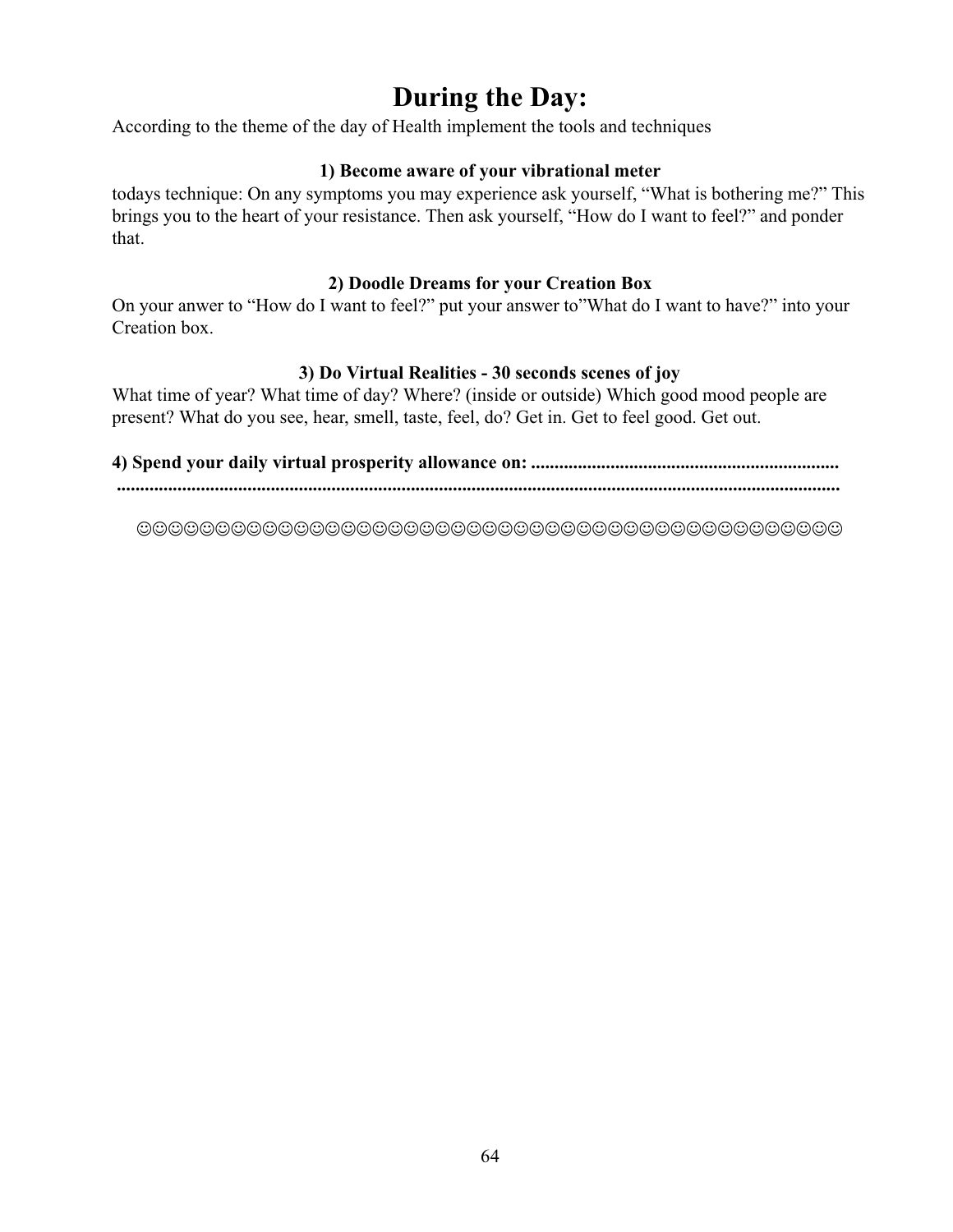## Evening ritual:

Quote for the night:

Abe.........

You are where you are!! In other words ,you cant just say "Well I `m not feeling very good and I should be feeling good so bloooooooooooooooooopppppppppppp "I'm gonna feel good"

Its like.... $\ldots$  the analogy that we are giving recently and people are hearing it very easily...............its like one of these high security places where you have an access card that is swiped and when your access card is swiped then the doors open to you into the facility . In other words its sort of like having computer codes and some places you can go and some places you  $can't go.$ 

When you are offering that vibrational access card and there are some places that............. depending upon how you are feeling right now. In other words someone who is joyous,joyeous,joyeous does not have access to cancer!! Someone who is really discouraged does not have access to wellbeing.

And so you have this range of vibration and lets say in the analogy that we are exaggerating here That you wake up , you are panicked, The call didn't come. Your irritated with your agent anyway. Your lover isn't helping either. The house is a mess. You put the orange juice in the blender and the lid wasn't on it tight and it splattered all over the ceiling!! and you have been observing and you are in THAT place!!!

And your range is from irritated out of your mind to irritated to not so irritated . In other words that is your range. Your just crazy mad..........mad............. not so mad.

And so you think "Well Abraham said I should think a happy thought" Right? Abrahams a stupid fool!!!!!!!!!!!!!! (lots of group laughter)

That's about as far as you can get on that. In other words you don't have ACCESS to the thought that feels good. Your right where you are. So what do you do?

Well you reach for the thought that feels best of what you've got to work with.So the crazy out of your mind though doesn't feel good. The mad thought feels doesn't feel as good but the not so mad thought is the best you can do. So you reach for the thought that feels best where you are Extract from Abraham-Hicks tape G-7/8/00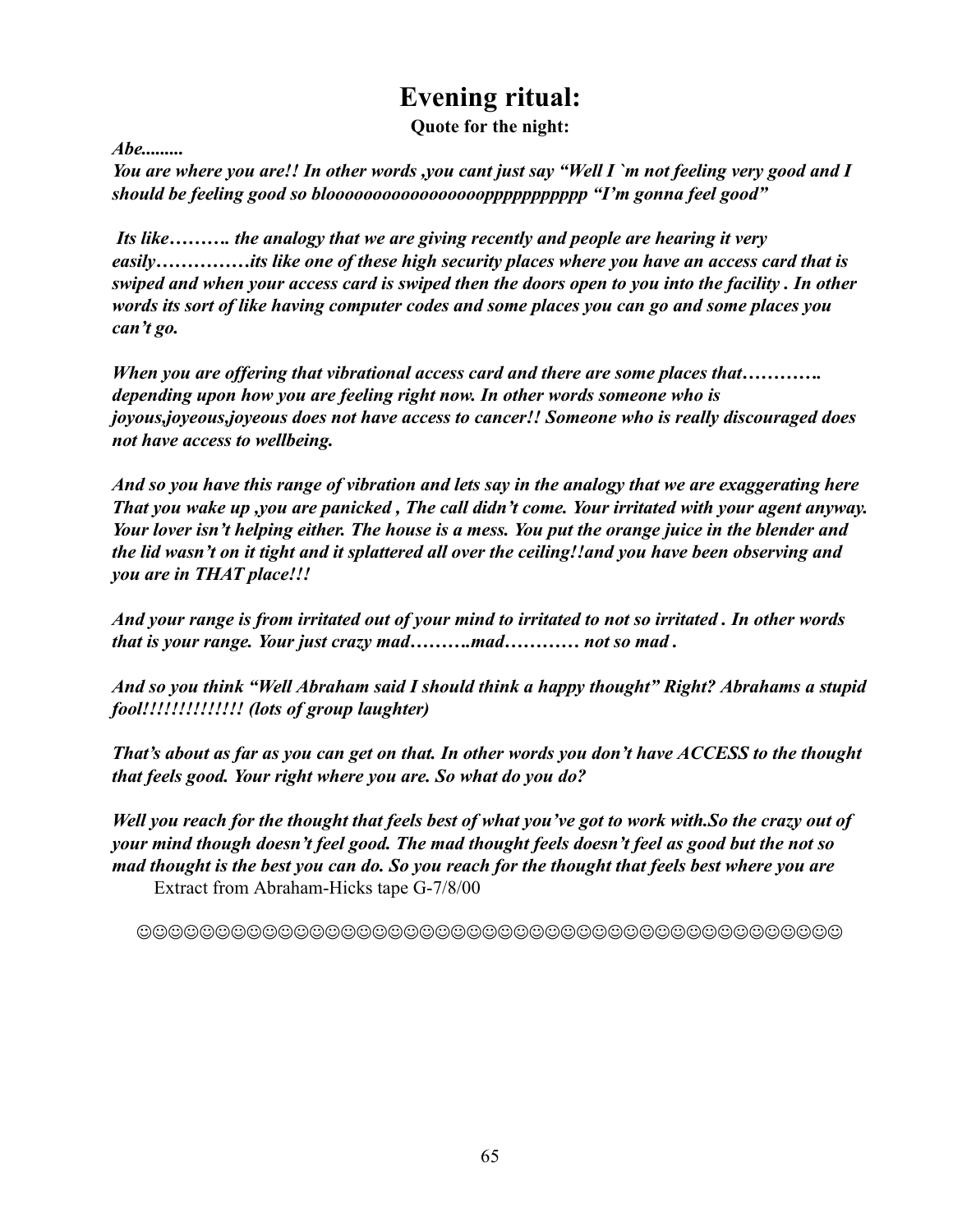### Remember the good things of the day, list of success

### BOPA for yourself and other people and things

Segment intend the sleep and dream period.

"Here is the way we would utilize our dreams most effectively. Before we go to sleep we would  $sav:$ 

'I believe I will dream tonight. I will manifest while I sleep' - so to speak. 'And if there is anything significant, I intend to recall it when I awaken.'

And then in the morning, the first thing that you do as soon as you are aware that you are back into physical consciousness, ask yourself: 'Did I dream?'

And if you did dream, then ask yourself even if it's vague: 'Well, how did the dream feel?' Because there's much more information coming to you in the way the dream feels than in the way it plays out."

Abraham - San Antonio, TX 4/20/02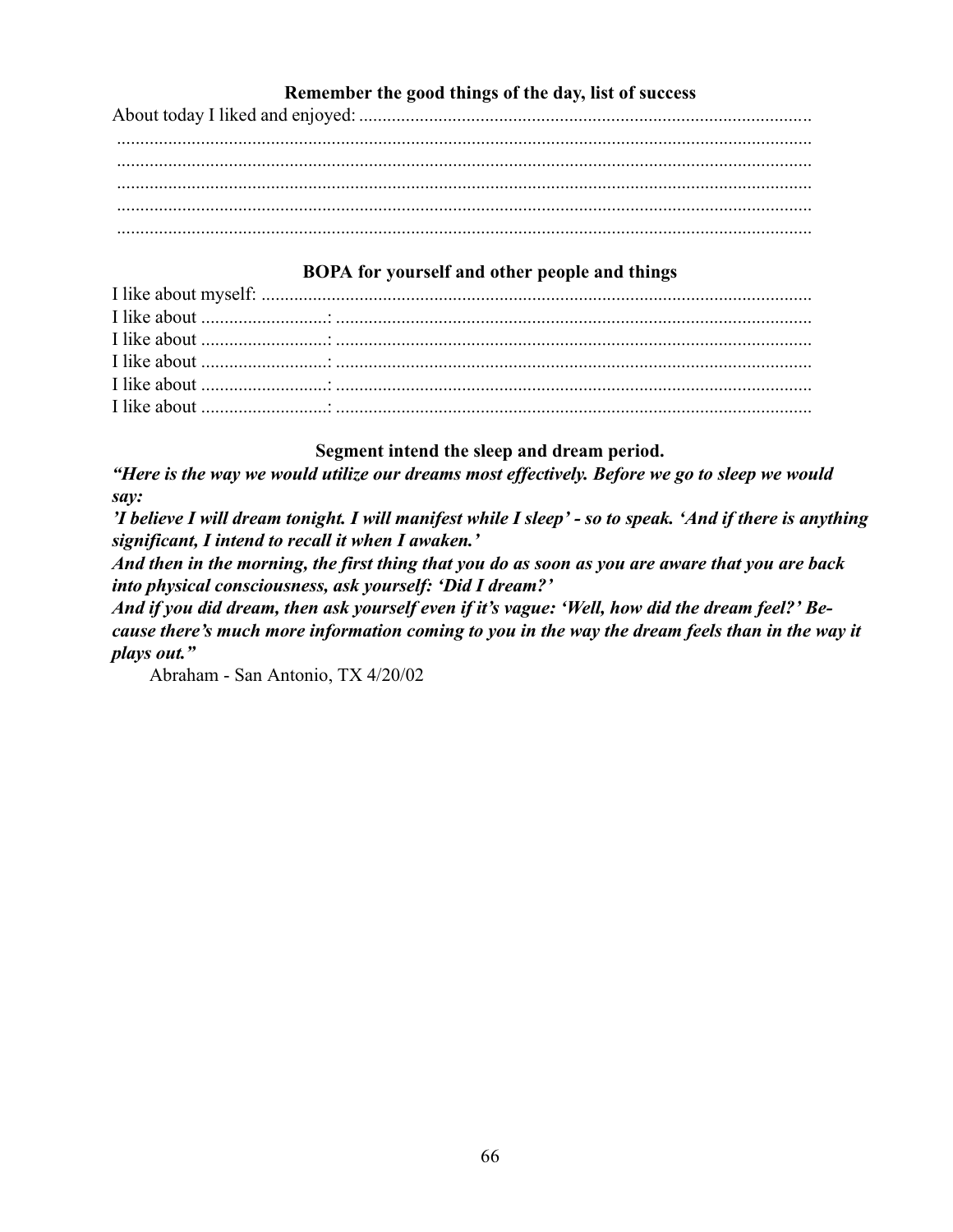## Day Eleven - Wealth

### Morning Ritual:

Quote for the day:

#### Abraham on action:

~~~~~~~~~~~~~ We were watching our friend Esther. She came home from a trip and she was feeling very much overwhelmed. Too much to do she thought. Mailbox was overflowing, voice mail box was overflowing, and suitcases and bags were all around. Then as she sat in the muddle, she said Abraham what should I do? And we said" there you are acting like a physical being always trying to figure out what to do!!" "How do you want to feel?" She said "I want to feel free and happy, and I don't feel free and happy when I have too much to do" And we said "There you are acting like a physical being telling us what you don't want when we ask you what you  $DO$  want!!" She laughed and said "I want to feel free and happy" We said ponder that for a moment. So she closed her eyes and envisioned sitting on the front porch, sipping some tea, talking to her mate, watching the squirrels and right away she felt free and happy.

She said "Now what?" We said "Now what do you want to have?" She said, "I want to have a clean and efficient organized home and office." And we said - ponder that friend, do not jump right into action, wait until you are inspired. From your place of feeling good you will reach out to the inspiration that will lead you to that which you seek. And so within a couple of days, the thoughts began to come. "I can move this over here, I can delegate this, I can eliminate this ". Her mate noticed that she was not acting out of drudgery as she sometimes had done. But she was bounding from place to place inspired by these ideas that were coming you see... rather than trying to fix it from negative perspective which never works because Law of Attraction just attracts more negatives. She was now being inspired because she had achieved her place of balance before. You are getting it?

And so the way you get away from a negative feeling is by acknowledging that it is a good thing that you have it. Don't beat up on yourself... "Oh I shouldn't be feeling this way". Instead acknowledge how valuable it is that you have been alerted to the fact that there is something that is out of harmony. Then you CONSCIOUSLY give thought to what it is you think you would like to feel, which will inspire your ideas of what you are wanting to have which will then lead you to action. And we encourage you never to take action without that inspiration, because that action will be futile. It is action that is usually contradictory to what you are really wanting. Some say "Abraham you teach laziness!! You teach us to lay around and wait to be inspired, what if I am never inspired?" And we say.. you can not avoid being inspired when you are in that place of positive emotion . When you get in that place of positive all good things come to you. Just as you remain in that place of negative, all bad things come to you.

G 7/8/90 \*\*\*\*\*\*\*\*\*\*\*\*\*\*\*\*

Trying too hard IS resisting... for this reason  $-$  think about this  $-$  if you decide that you want to go to the grocery store and buy a quart of milk, do you ever find yourself trying too hard? Or do you just go get it?

And the reason you just go get it is because you have absolute knowledge - you KNOW. You know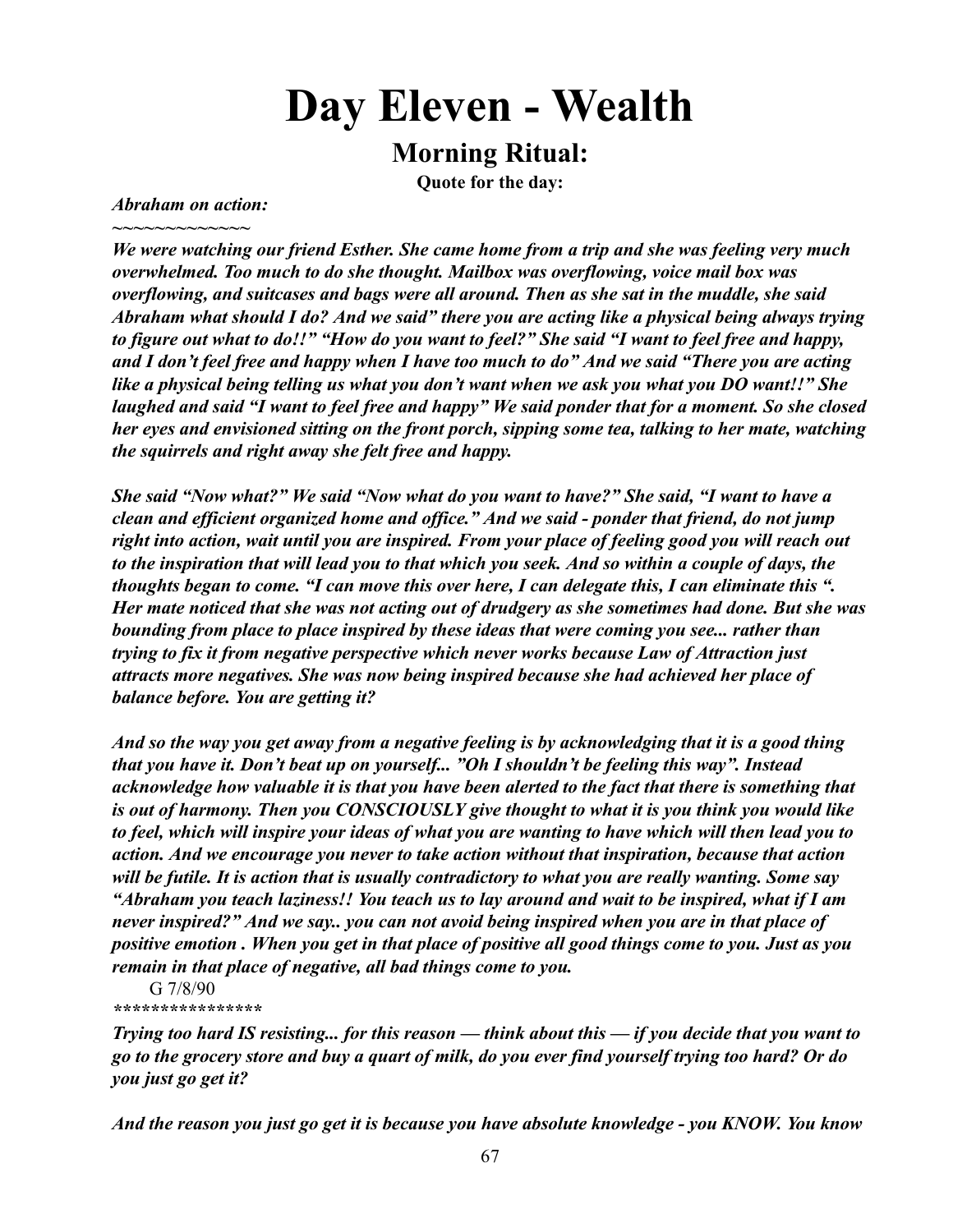you have the ability to go, you know you have the money in your purse, you know the milk will be there when you get there. In other words, there is no doubt and so there is no trying against anything. And so whenever you're trying too hard, what is happening is there is a part of you that is not believing that it can be and so in your wanting to compensate with action, you offer more action. And what we are wanting you to understand is that you cannot act enough. There is not enough action in the world to compensate for your taking part of the energy and sending it in the other direction in the form of negative emotion. If you've got negative emotion about something, you're stuck there and no action is going to change it.

The only thing that's going to change it is by releasing the thought which is bringing forth the negative emotion, replacing it with a thought that brings positive emotion and then the action will come JOYFULLY you see.

G-8/22/90 \*\*\*\*\*\*\*\*\*\*\*\*\*\*\*\*

That's what the "Masters" do. Everyone who has a great idea about anything — they have focused upon what they wanted long enough, and by the Law of Attraction their thought got big enough and broad enough and bold enough that they made connection with their Inner Being. And then their Inner Being transmitted their desire to the boundaries of the Universe — and you have no limitation under those conditions.

7/4/91 \*\*\*\*\*\*\*\*\*\*\*\*\*\*\*

Jerry: How do we get the things we want to be perfect. Do we have to just keep at everything all the time?

Abe: You do not. Once you reach the place that you are accepting it, as it is. In other words it is your attention to lack that causes the negative creation. And so in the moment that you are no longer giving your attention to lack, you have it made! That is all. In other words, once you acknowledge wellness as the natural state, and you release your guardedness of illness. Wellness will be your experience. Once you accept abundance as you natural state of being, and you stop resisting not having enough money Abundance is your natural state of being. Once you have accepted harmony within a relationship as the natural state of being and you stop focussing on the lack, harmony will be your natural state of being. And so the answer is "No", you do not have to continually keep hammering away at what you do want. But it is important for you to no longer think about what you are not wanting.

G-9/22/91 \*\*\*\*\*\*\*\*\*\*\*\*\*\*\*\*

Your Inner Being is aware of where you stand and what you want and where you stand relative to what you want. Your Inner Being knows how close or how far you are, vibrationally and time wise from all things. Your Inner Being is also knowing what is in your heart and what is in your mind and what is in your vibration. At any point in time, your Inner Being knows exactly the action or thought or word that would be appropriate for you.

G 4/11/92 B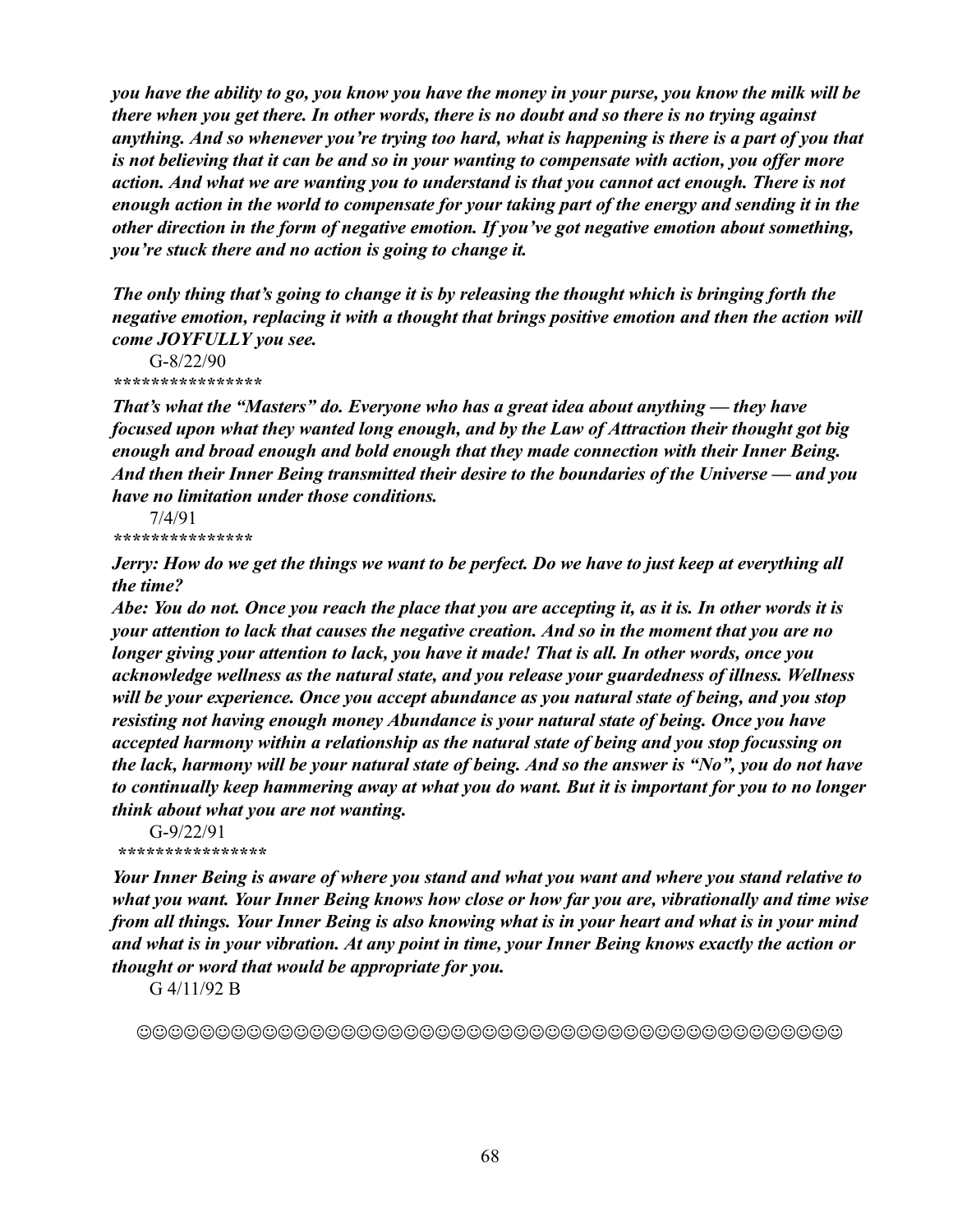### **Smile for one Minute**

- this increases the seratonin levels in your system and is a powerful antidepressant.

### **Meditate for 5 Minutes**

todays technique: Repeat for five minutes: "The sun is shining and the grass is green."

### Do the Placemat Exercise for 5 minutes

### Do Segment intending for 4 minutes:

### Your virtual daily prosperity spending amount is 11 000 units of your currency.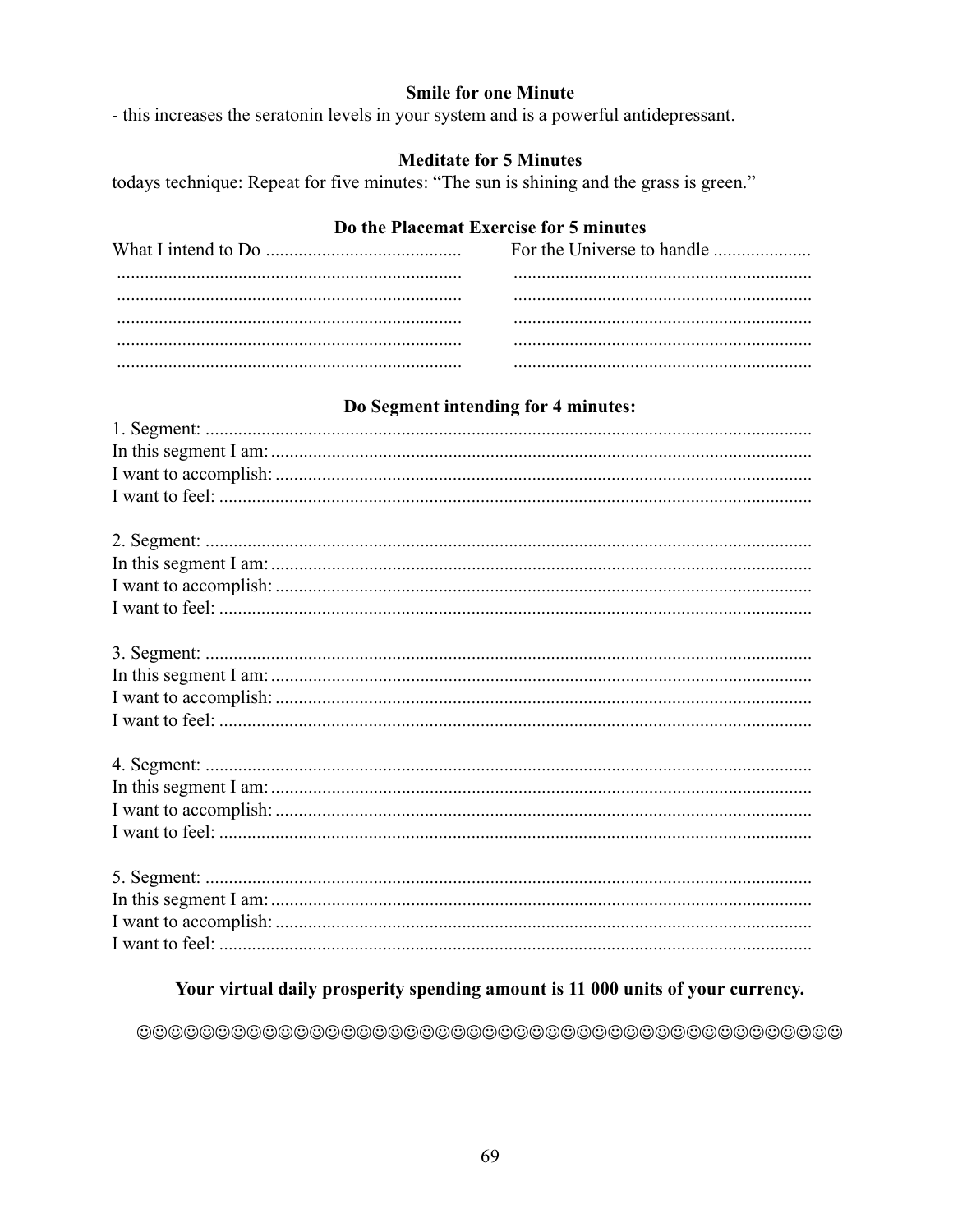## During the Day:

According to the theme of the day of Wealth implement the tools and techniques

### 1) Become aware of your vibrational meter

todays technique: Relative to the conditions around you how do you feel? If the reality you observe is not to your liking ponder a few moments "How do I want to feel" and then "What do i want to have?"

### 2) Doodle Dreams for your Creation Box

How do I want to feel? What do I want to have? - If you have the time to spare do a little script on any subject for your Creation box.

### 3) Do Virtual Realities - 30 seconds scenes of joy

What time of year? What time of day? Where? (inside or outside) Which good mood people are present? What do you see, hear, smell, taste, feel, do? Get in. Get to feel good. Get out.

4) Spend your daily virtual prosperity allowance on: .................................................................. ...........................................................................................................................................................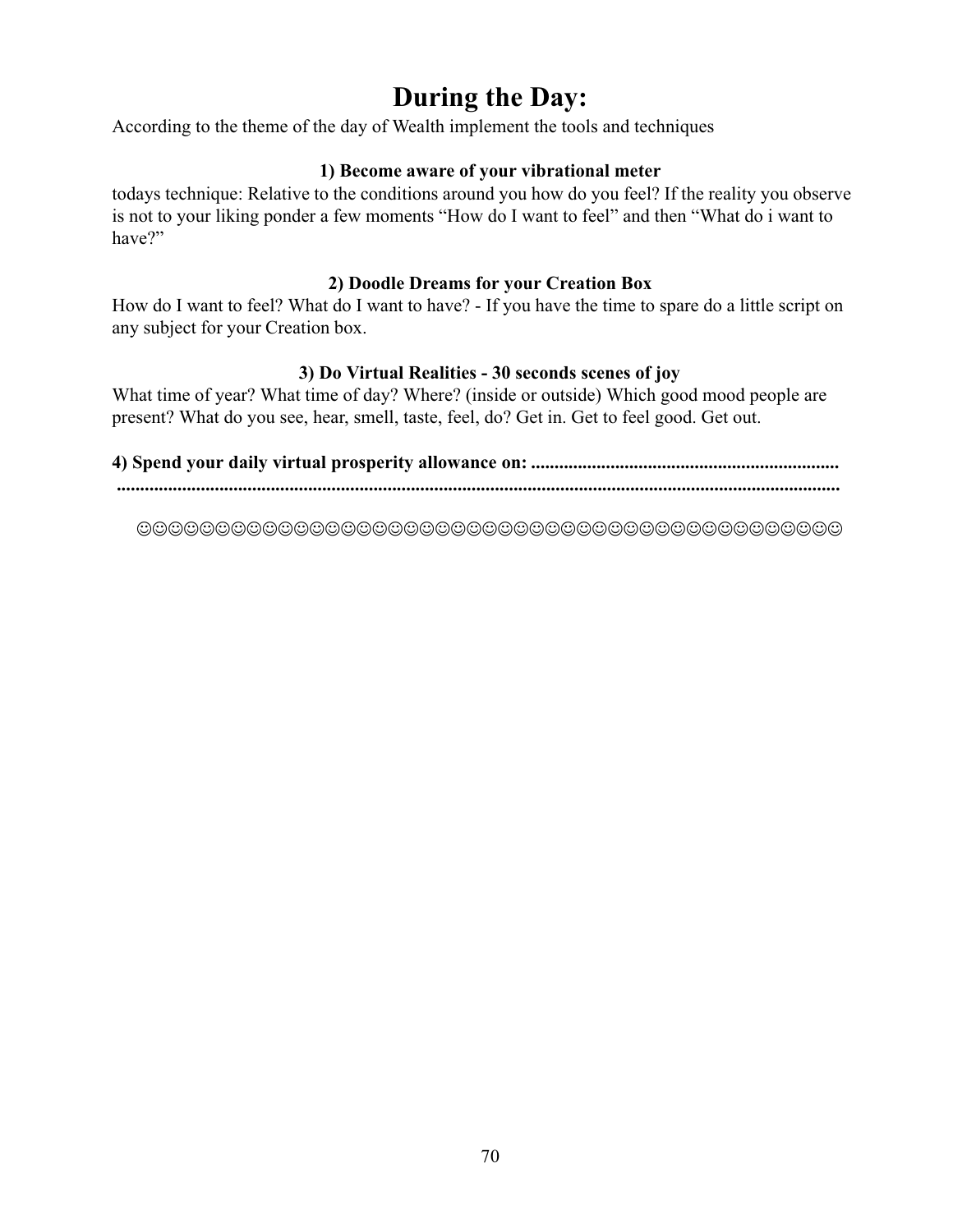## Evening ritual:

Quote for the night: Q: Can you give me any insight on attracting a right work?

Abraham:

Well, there are endless possibilities for you. And you have been through your work and through your awareness of downsizing and through the work that you have not liked and through the work you HAVE liked...you've set off a very powerful vibrational resume. In other words, the Universe really knows who you are and what you like to do and what you're good at and where your desires are.

And as you are in a place that is vibrationally neutral...in other words, not pushing against the things you didn't like, then the Universe  $-$  IS yielding yielding to you - but you will allow the receiving of what the Universe is yielding. In other words, we want to say to you, it's not your job to figure out how, where, when, who. It's your job to know what you want to and to know how you want to feel and to trust that the Universe knows in detail everything that will please you and is yielding it to you and you'll know it when you see it.

Our encouragement to you is to trust that it is coming...it ABSOLUTELY is coming. You cannot be as clear as you are in your desire and have the Universe not having ALREADY achieved and lined up circumstances and events. You just have to chill out an let it come and trust that you'll know it when you see it.

And it won't be a "Yeah, maybe mmm mmm mmm mmm, yes, no, yes, no", sort of thing. It'll be a "Yes!!" It'll be a "Yes! This is what I'm wanting to do. Yes! Yes! This is it."

Sacramento workshop 7/27/02 tape 4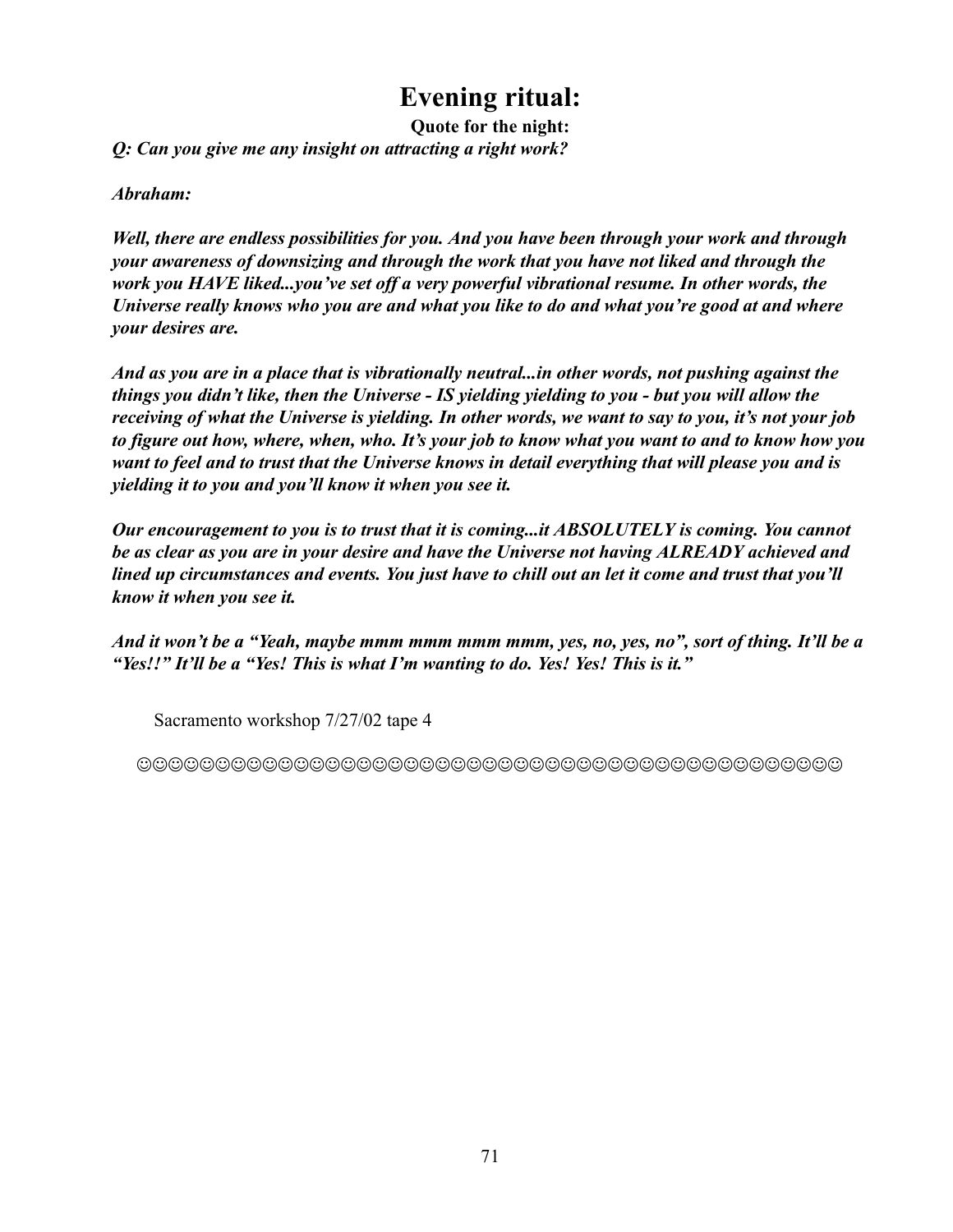### Remember the good things of the day, list of success

### BOPA for yourself and other people and things

Segment intend the sleep and dream period.

"Here is the way we would utilize our dreams most effectively. Before we go to sleep we would  $sav:$ 

'I believe I will dream tonight. I will manifest while I sleep' - so to speak. 'And if there is anything significant, I intend to recall it when I awaken.'

And then in the morning, the first thing that you do as soon as you are aware that you are back into physical consciousness, ask yourself: 'Did I dream?'

And if you did dream, then ask yourself even if it's vague: 'Well, how did the dream feel?' Because there's much more information coming to you in the way the dream feels than in the way it plays out."

Abraham - San Antonio, TX 4/20/02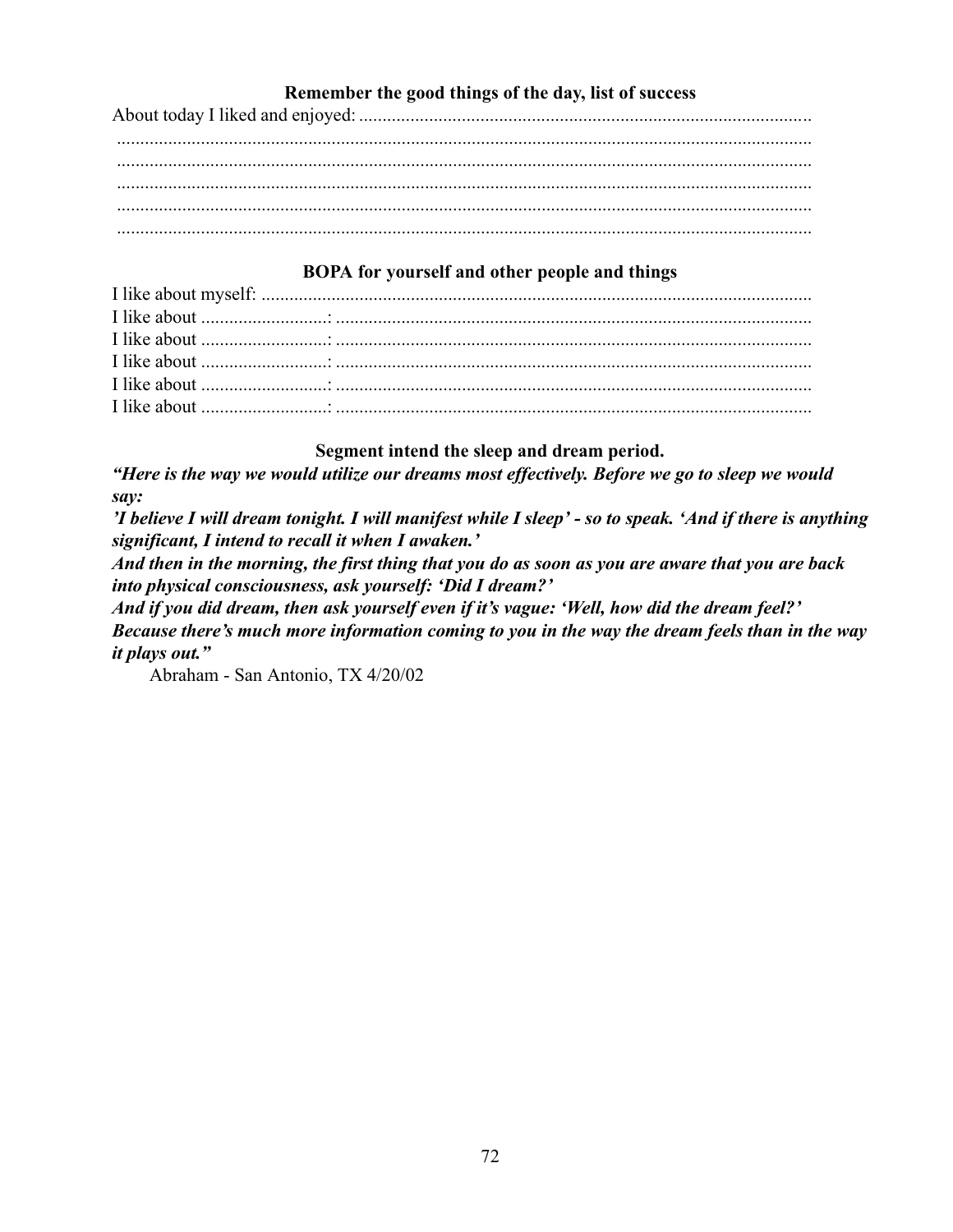## Day Twelve - Love

### Morning Ritual:

Quote for the day:

EVOKING THE PERFECT MATE by Abraham Tape AB-17 Mating

The perfect mate is one that makes you feel good. To be the perfect mate, you make your partner feel good. You do this by looking for the positive aspects in each other. You think you want to be loved, but what you want is the feeling of love coming out of you. When the other evokes that from you, that is why you feel loved.

You are wanting to interact with someone because you are wanting the feeling of love to be evoked from you, and you are wanting a subject, or a target upon which to direct your love. You are wanting the glorious deliciousness of the physical experience. You are wanting someone who is a friend, someone to respond, someone who seeks adventure, someone who wants to laugh at the things you are wanting to laugh at. You have launched long before today a very powerful creation. Keep your eyes open for it, and stop being so guarded about it. Exaggerate, add emphasis, talk to yourself everyday about what you are wanting. As you get up in the morning and beat on your chest, say to yourself "Today I am going to see evidence of the coming of my perfect mate. Today I am going to look under every rock, around every corner, I am going to keep my eyes open for that perfect mate. Today I am going to find, or at least get closer to that perfect mate." Then you have awakened your guidance system! You have stated what you want. Your guidance system is aware.

You walk into a room full of people, you feel yourself inspired to go and talk to that one, and you say "Not that one, that one doesn't look the way I want." And now you are right back into the arena of lack. That one may lead you to one who will lead you to one who will lead you to one who will lead you to one. You cannot see the path that is before you. If you will follow the positive emotion, you will very swiftly be drawn to them. You see, that other one is out there looking for you! He is saying where is she, and you are saying where is he, and we are saying we will not play cupid. Law of attraction does a very good job of that. As each of you focuses on what you are wanting, the connection must be.

Mating is the same as co-creating. Co-creating is the same as soul creating. Identify what you want, pay attention to what you feel, and you will be guided to that which you seek. Look for the positive aspects in every one you see. As you see in another a quality that you don't want, and you say "Not that one, not that one." You are closing a door that is keeping all from coming because a critical attitude about them is keeping all of them away from you. As you begin to say "Positive aspect there, positive aspect there" you attract to you the one that has all of those positive aspects. In your pickiness, be a selective sifter, look for what you are wanting, don't guard yourself against what you are not wanting. Never make the statement "I don't want that one, I don't like that one." Make statements such as "Ooh, that is a nice one, ooh, I like the attitude there, that one is very beautiful." As you focus on positive aspects of others, even if they are already connected to another, look for the positive aspects, and by doing that you attract that into your experience. Your mate is very near you. We are talking in terms of time. Be expectant.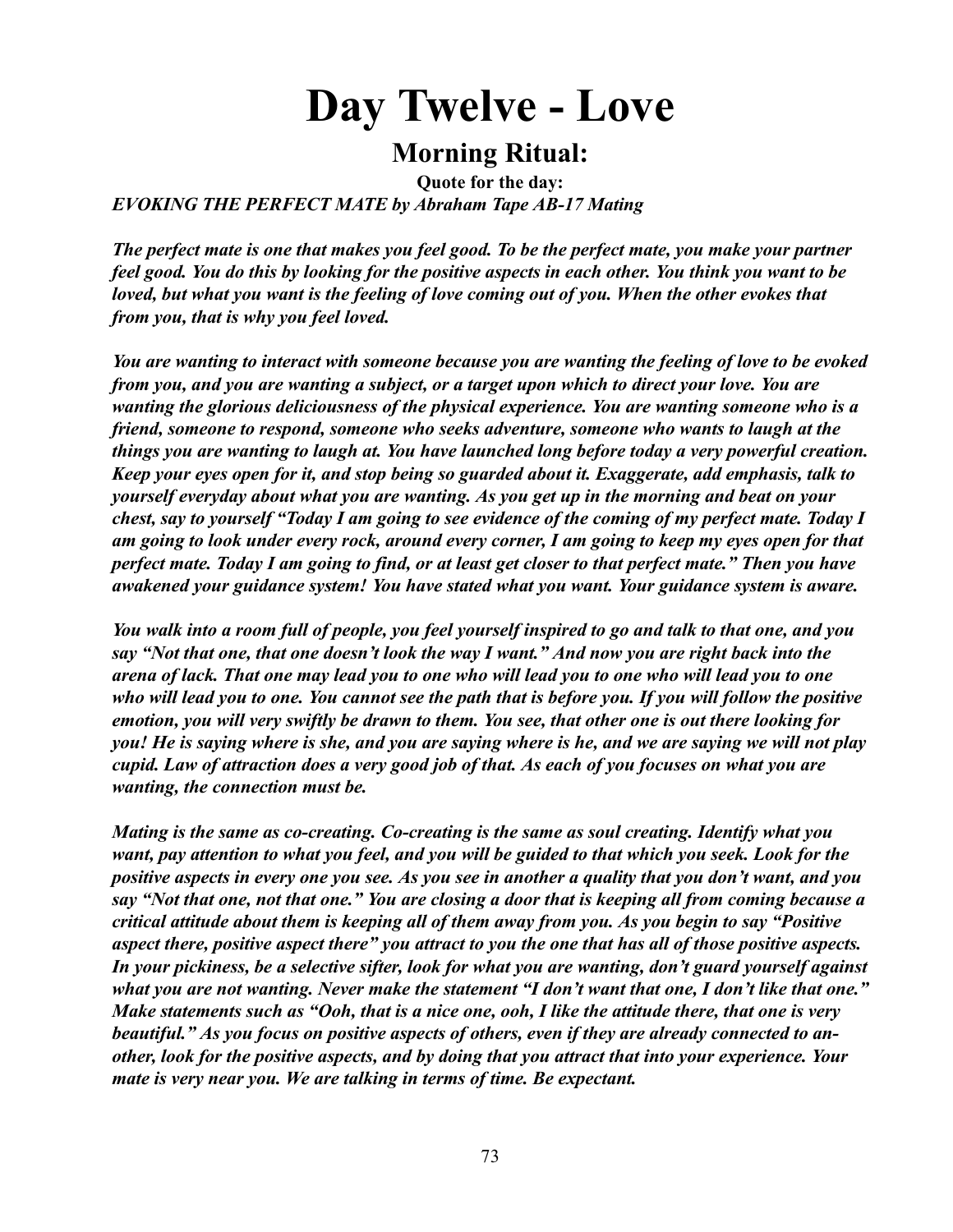#### **Smile for one Minute**

- this increases the seratonin levels in your ssystem and is a powerful antidepressant.

| <b>Meditate for 5 Minutes</b> |                                        |  |  |  |
|-------------------------------|----------------------------------------|--|--|--|
| todays technique:             |                                        |  |  |  |
|                               | Do the Placemat Exercise for 5 minutes |  |  |  |
|                               |                                        |  |  |  |
|                               |                                        |  |  |  |
|                               |                                        |  |  |  |
|                               |                                        |  |  |  |
|                               |                                        |  |  |  |
|                               |                                        |  |  |  |

#### Do Segment intending for 4 minutes:

#### Your virtual daily prosperity spending amount is 12 000 units of your currency.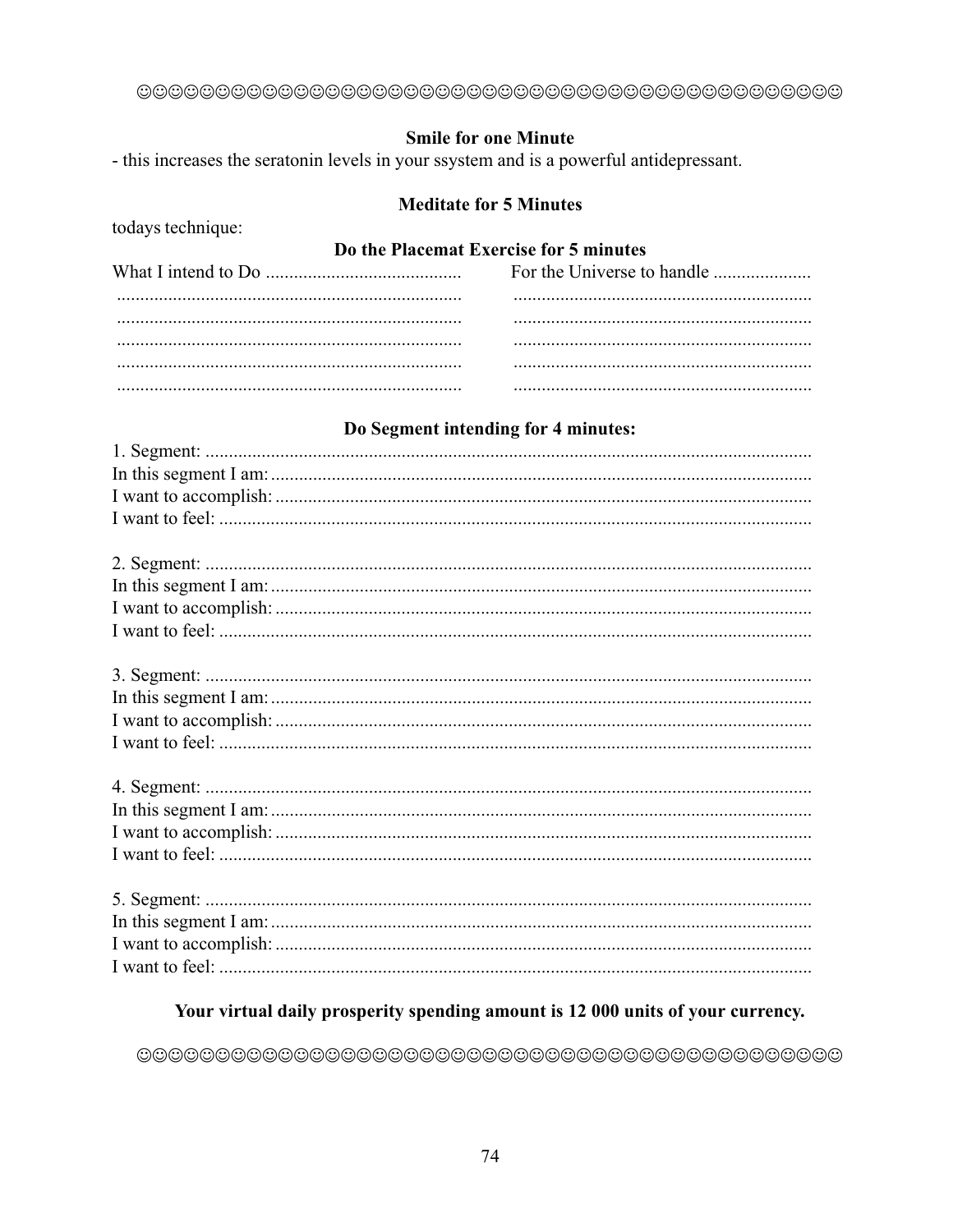## During the Day:

According to the theme of the day of Love and Relationships implement the tools and techniques

#### 1) Become aware of your vibrational meter

todays technique: As you meet people or have experiences during the day ask yourself, What do I like about this?" "What is good about this?"

#### 2) Doodle Dreams for your Creation Box

How do I want to feel? What do I want to have? - Add some notes on what you want to experience in relationships to your Creation box.

#### 3) Do Virtual Realities - 30 seconds scenes of joy

What time of year? What time of day? Where? (inside or outside) Which good mood people are present? What do you see, hear, smell, taste, feel, do? Get in. Get to feel good. Get out.

4) Spend your daily virtual prosperity allowance on: ..................................................................

...........................................................................................................................................................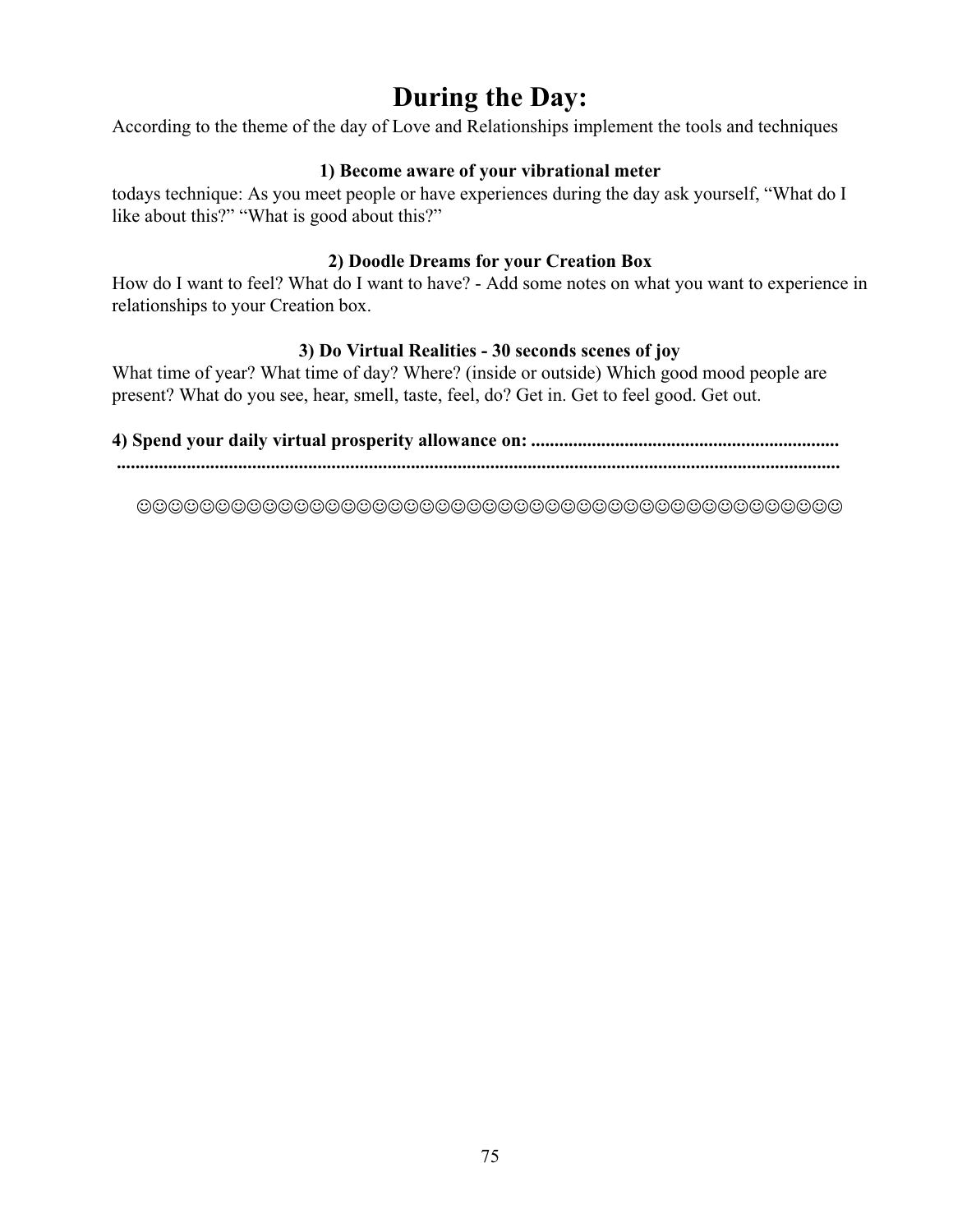## Evening ritual:

Quote for the night:

Subject: Be who you are

 You just have to be who you are. The best you can do is be certain that you are connected to your Source Energy, and let everybody else figure it out for themselves. Some of them will adore you, some of them will hate you  $\frac{d}{dx}$  and none of it has anything to do with you.

Choose what feels good to you and leave everybody else to choose what they want. Don't spend any time saying, "They should choose differently and they'd feel better." Instead say, "They're choosing whatever they're choosing; I'm choosing what I'm choosing, and I'm feeling good while  $I'm$  choosing it." And let that be the end of it.

Portland, OR  $-$  5/8/01B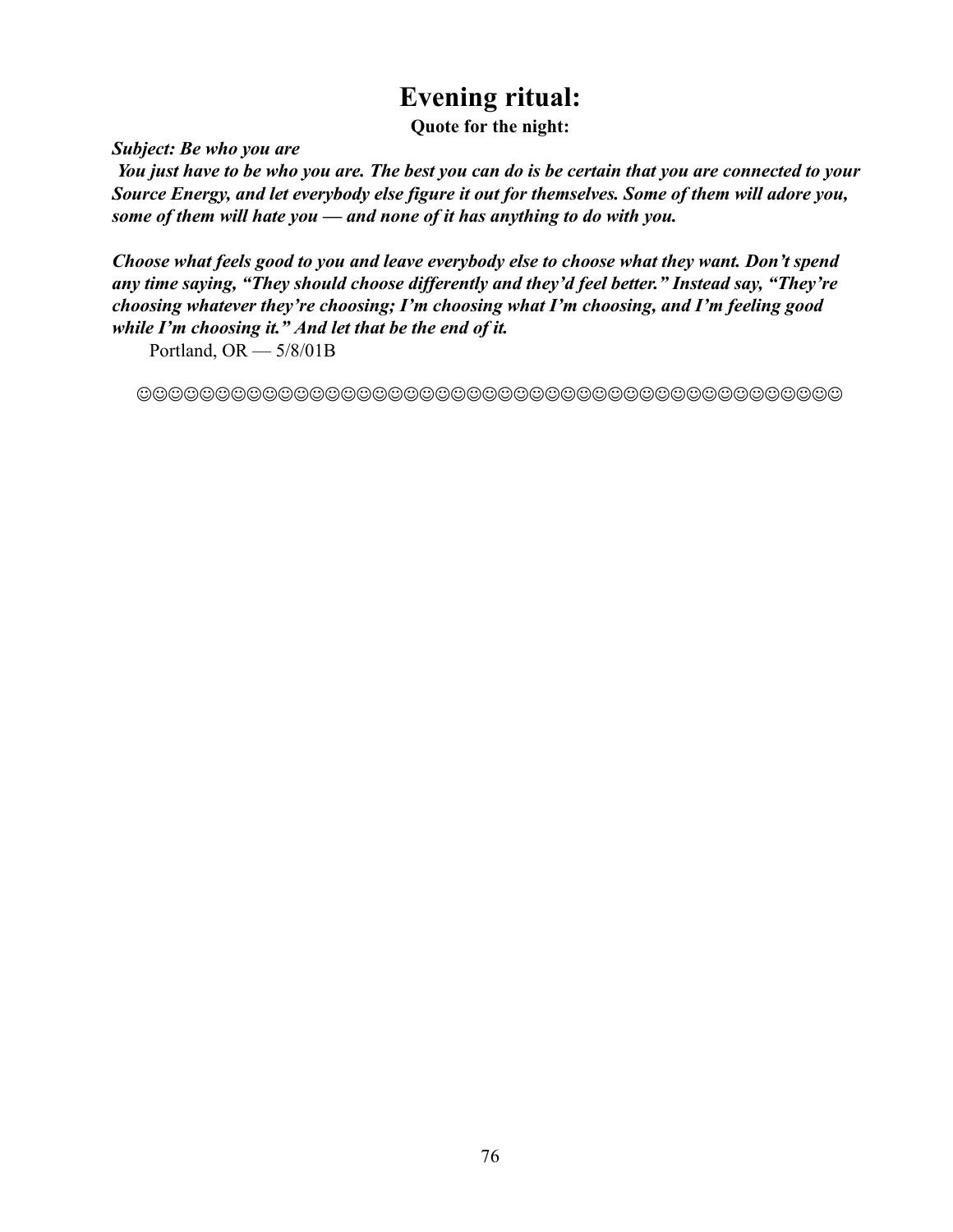#### Remember the good things of the day, list of success

#### BOPA for yourself and other people and things

Segment intend the sleep and dream period.

"Here is the way we would utilize our dreams most effectively. Before we go to sleep we would  $sav:$ 

'I believe I will dream tonight. I will manifest while I sleep' - so to speak. 'And if there is anything significant, I intend to recall it when I awaken.'

And then in the morning, the first thing that you do as soon as you are aware that you are back into physical consciousness, ask yourself: 'Did I dream?'

And if you did dream, then ask yourself even if it's vague: 'Well, how did the dream feel?' Because there's much more information coming to you in the way the dream feels than in the way it plays out."

Abraham - San Antonio, TX 4/20/02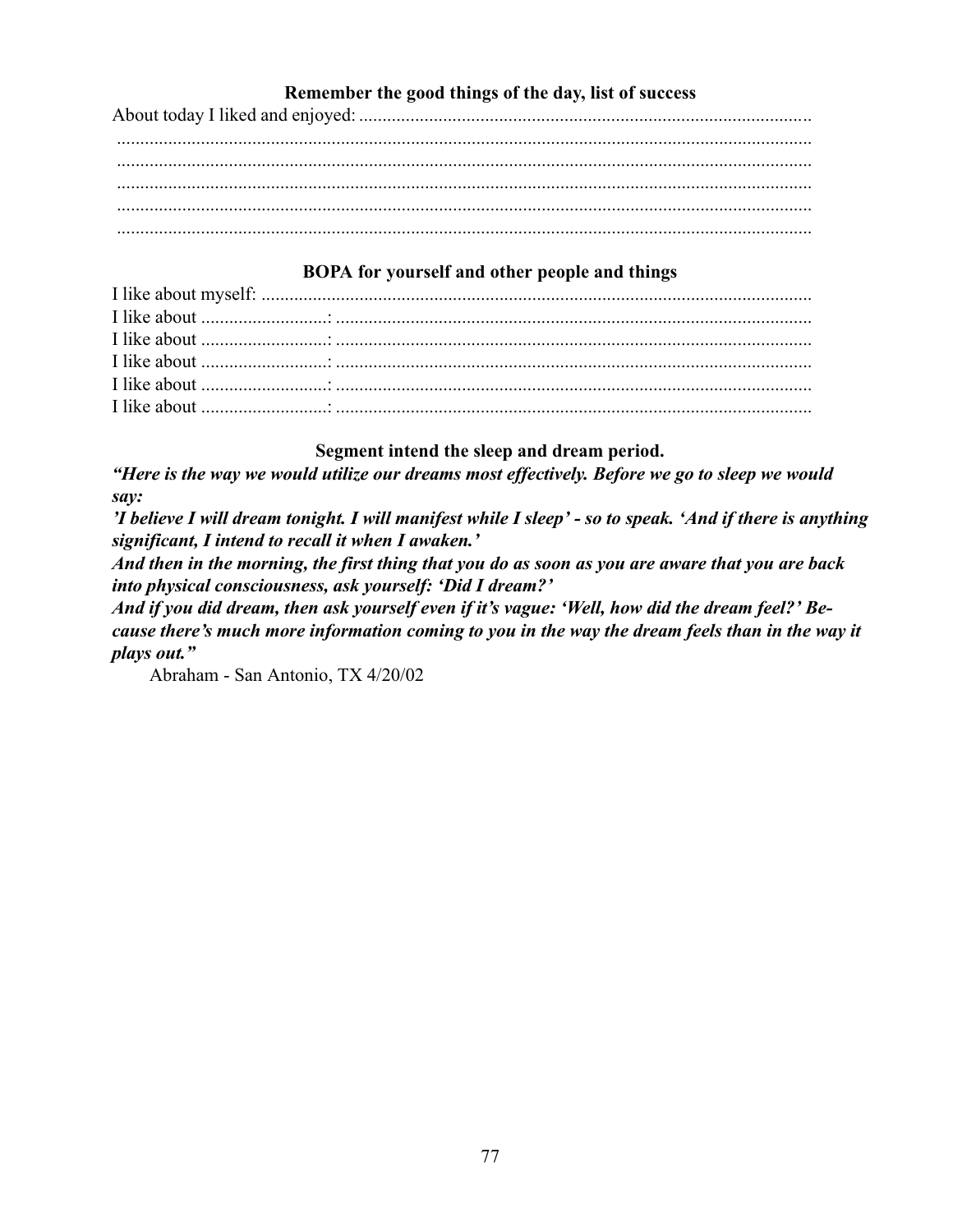# Day Thirteen - Health

### Morning Ritual:

Quote for the day:

#### Abe

.......every one of you who stands in your body, continues to enhance the experience of the physical body. This is an evolution of a species that is extraordinary. Your bodies are not to be feared. Your bodies are to be revered. Your bodies are to be applauded. Your bodies are to be maybe even amazed at. But they are never to be feared. Your bodies are not vulnerable. They're not fragile. They are resilient. They are flexible. You have the ability to come into alignment again and again and again, and if anyone in the Universe understands that, it's the cells of your body. Befriending your body is the only way we know of coming to understand that your body is resilient and that it knows what to do, and that it will be whatever you ask it to be. But you have to ask it to be that in a place of nonresistance. It's the most significant information that we have ever expressed relative to your physical body and food. You must love your body, and then lovingly give it the food. And when you love your body and lovingly give it the food, it matters not what food you give it.

From Abraham-Hicks Workshop Asheville,  $NC - 10/29/00$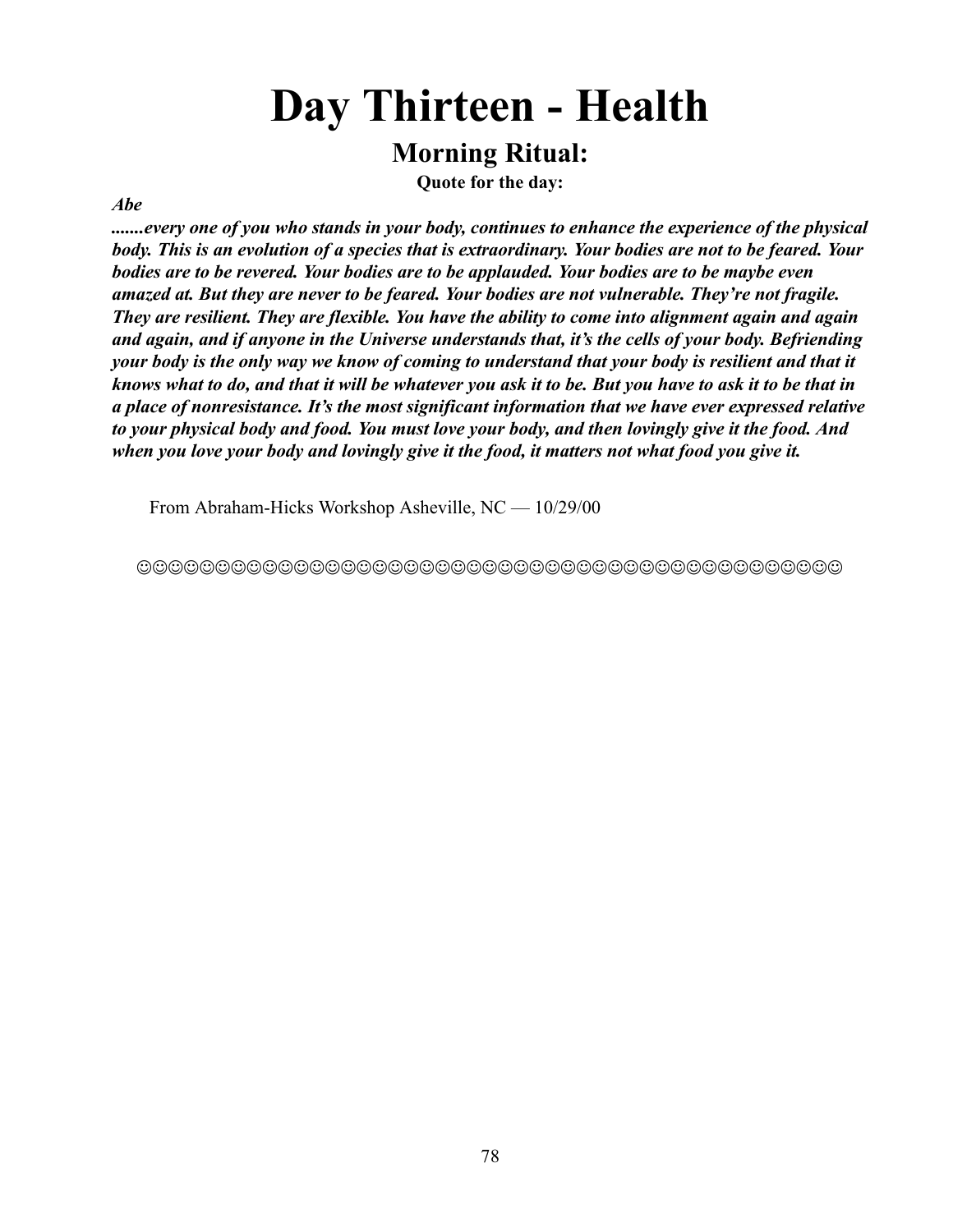#### **Smile for one Minute**

- this increases the seratonin levels in your system and is a powerful antidepressant.

### **Meditate for 5 Minutes**

todays technique: In awareness of your breating in and breathing out count off 60 breaths..

#### Do the Placemat Exercise for 5 minutes

#### Do Segment intending for 4 minutes:

#### Your virtual daily prosperity spending amount is 13 000 units of your currency.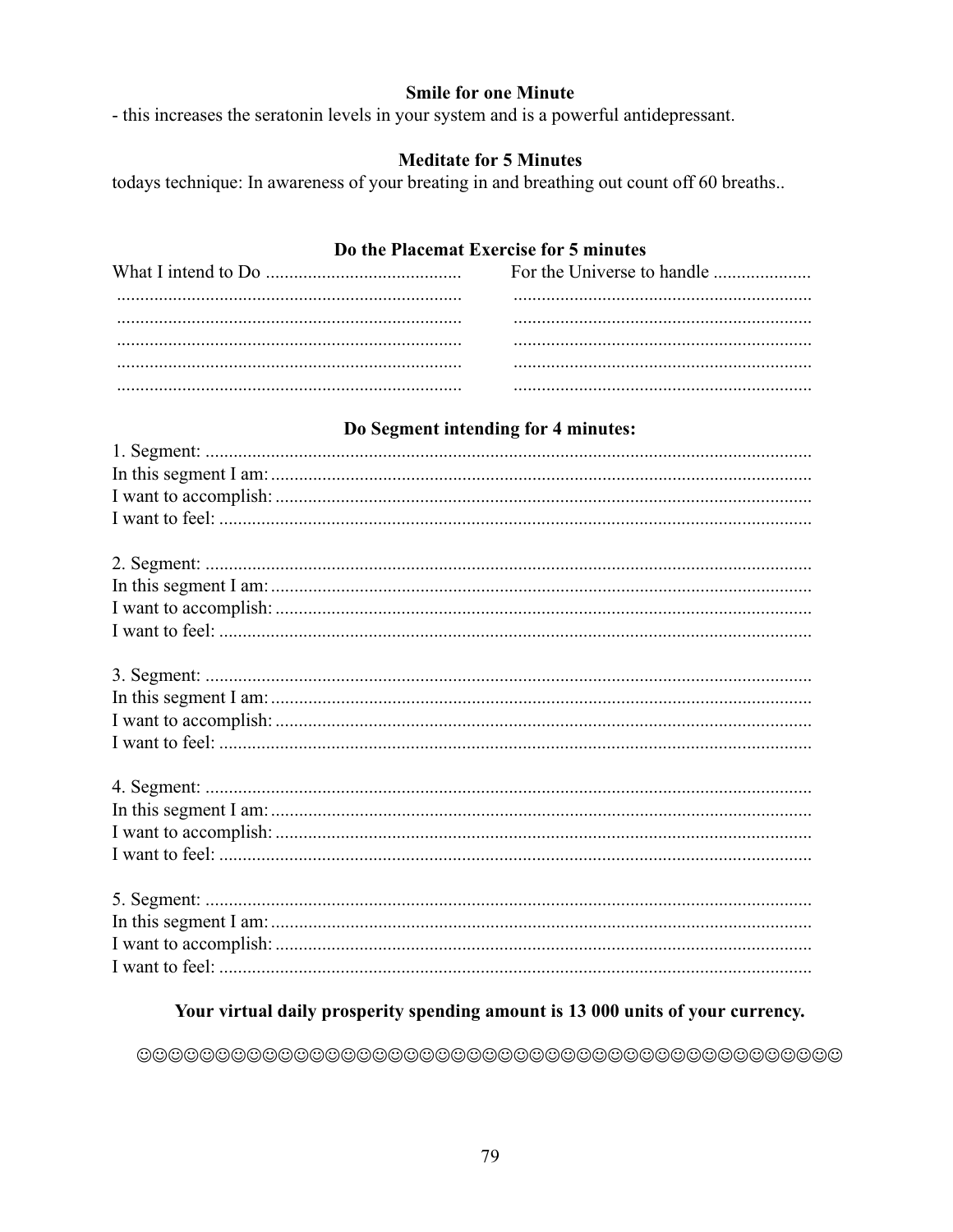## During the Day:

According to the theme of the day of Health implement the tools and techniques

#### 1) Become aware of your vibrational meter

todays technique: On any symptoms you may experience ask yourself, "What is bothering me?" This brings you to the heart of your resistance. Then ask yourself, "How do I want to feel?" and ponder that.

#### 2) Doodle Dreams for your Creation Box

On your anwer to "How do I want to feel?" put your answer to" What do I want to have?" into your Creation box.

#### 3) Do Virtual Realities - 30 seconds scenes of joy

What time of year? What time of day? Where? (inside or outside) Which good mood people are present? What do you see, hear, smell, taste, feel, do? Get in. Get to feel good. Get out.

4) Spend your daily virtual prosperity allowance on: .................................................................. ...........................................................................................................................................................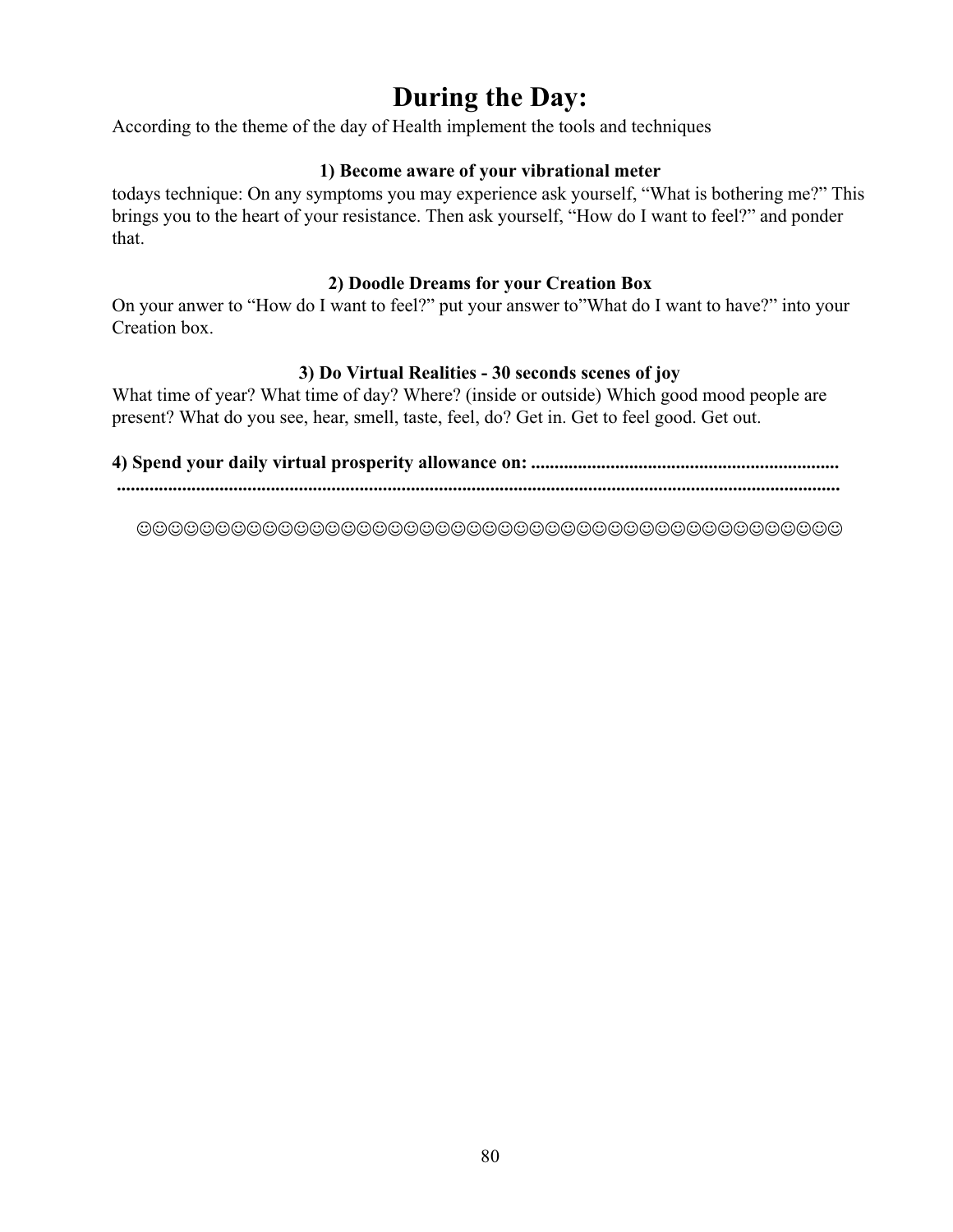### Evening ritual:

Quote for the night:

Subject: The opposite of Allowing..........Resistance Abe on Resistance Are you aware that the only thing that ever keeps any of you from living precisely as you are wanting to live is your own level of resistance

Extract from Abraham-Hicks Jan/Feb/Mar 1996 newsletter ——— We were saying to some friends recently, "We don't know why you are having trouble with this Deliberate Creating stuff. After all, we are only giving you a whole new orientation for life." And what that whole new orientation is "feel your way through it, don't think your way through it. Think and feel, think and feel, think and feel, think and feel, but be guided by the way you feel." If it doesn't feel good, it isn't good. If it doesn't feel good, it's full of resistance. Resistance is what's killing you. Resistance is what is making you sick. Resistance is what is slowing you down. Resistance is the only culprit in your physical experience.

Extract from Abraham-Hicks Jan/Feb/Mar 1996 newsletter -

There is one constant steady Stream of pure positive Energy flowing to you at all times, and in any moment, you, as an individual, are allowing or resisting that Stream. When you're allowing the Stream, you feel wonderful, you feel clarity, you feel vitality, you feel health, you feel abundance. You feel good. But if you are not allowing the Stream, you don't feel so good. That's what blame or doubt or fear is about.

Extract from Abraham Hicks Apr/May/Jun 1996 newsletter -

These three things are always true of resistance: Resistance is the only thing that keeps you from your natural Well-being. Negative emotion is always present as your indicator of resistance. And resistance always, always, always means you are pushing against something. Extract from Abraham\_Hicks Apr/May/Jun 1996 newsletter

A man said to us, "Abraham, I have cancer and they tell me I have only a few weeks, maybe a few days, to live. But I'm going to beat it." And we said, "Well, you see, you cannot. As long as it is the object of your attention, as long as you are looking at cancer and saying, 'I'm going to beat it,' you are achieving a stance of resistance. You are achieving vibrational harmony with the cancer  $-$  and, therefore, you are resisting the Stream."

Extract from Abraham\_Hicks Apr/May/Jun 1996 newsletter

There are thoughts that feel perfectly normal to you that are full of resistance, and you keep getting entrapped in them, because they feel so normal, because you and everybody else has been thinking them for so long. Thoughts like, the economy is struggling, or thoughts like, there isn't enough to go around, or thoughts like, you have to work hard to succeed, or thoughts like, I'm inappropriate in some way or  $I$  am not capable in some way, or thoughts like,  $I$  shouldn't do that. There are all kinds of thoughts that you wrestle with that are vibrationally not in harmony with your broader knowing.

Extract from Abraham\_Hicks Apr/May/Jun 1996 newsletter

.....really, by all physical standards, she was right. Wasn't she? In other words, it is inappropriate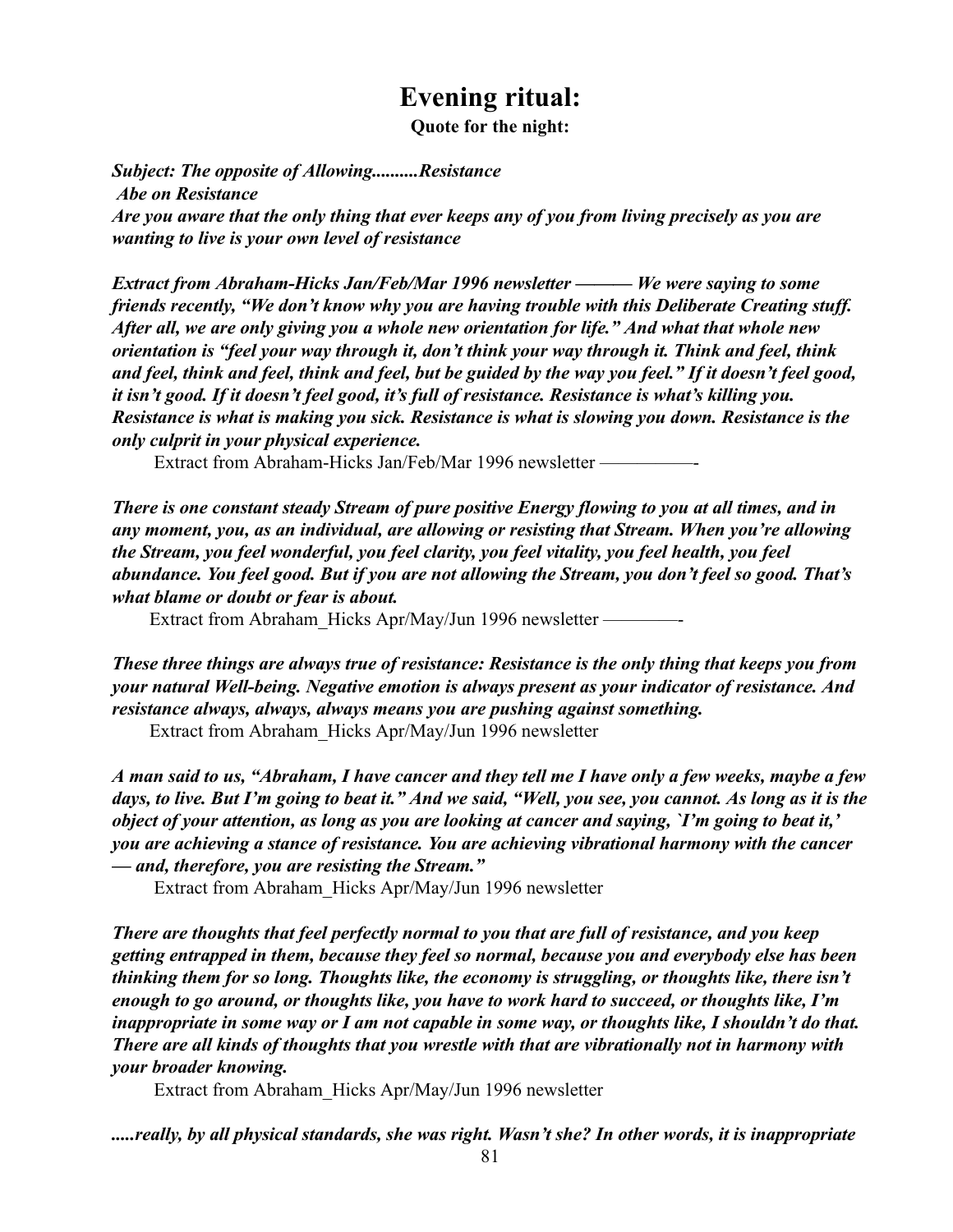to say you are going to be there and not be there, isn't it? She wasn't wrong, was she? She was "right" in her resistance. You see. The big question is, is this "rightness" worth cutting myself off from Life Force? Because that's what it amounts to. The very Source of life, the Source that keeps my blood pumping, the Source that keeps my cells working, the Source of Well-being, the Source that keeps the planet spinning in its orbit... I've got myself cut off because the gardener did not show up. And we think that if you stop in the midst of any negative emotion and ask yourself, "Is this worth giving up Life Force?" that in every case the answer would be no.

Extract from Abraham\_Hicks Apr/May/Jun 1996 newsletter - ...why arent more people utilizing their Guidance System to hold themselves more often in a state of allowing the things that they want? Because you have become accustomed to the feeling of resistance, so much so that your Guidance System is sort of numb. It feels normal for many of you to feel a little ornery, or a little aggravated. In other words, you have become so accustomed to the feeling of resistance that you don't understand the Guidance System when it is there within you.

Extract from Abraham-Hicks Oct/Nov/Dec 2000 newsletter

We want to make 3 powerful statements to you, and if these are the only 3 things you ever hear. They will be enough Number One The ONLY problem, the ONLY thing that causes you any trouble. The only thing that slows you down.The only thing that keeps you from what you want. The only thing that makes you sick is RESISTANCE

Number Two Resistance is always accompanied by negative emotion. Negative emotion and/or pain. In other words pain is an extension of the same thing. Physical discomfort.

Number Three Resistance is always...pushing against something. Extract from Abraham-Hicks tape G 12/6/95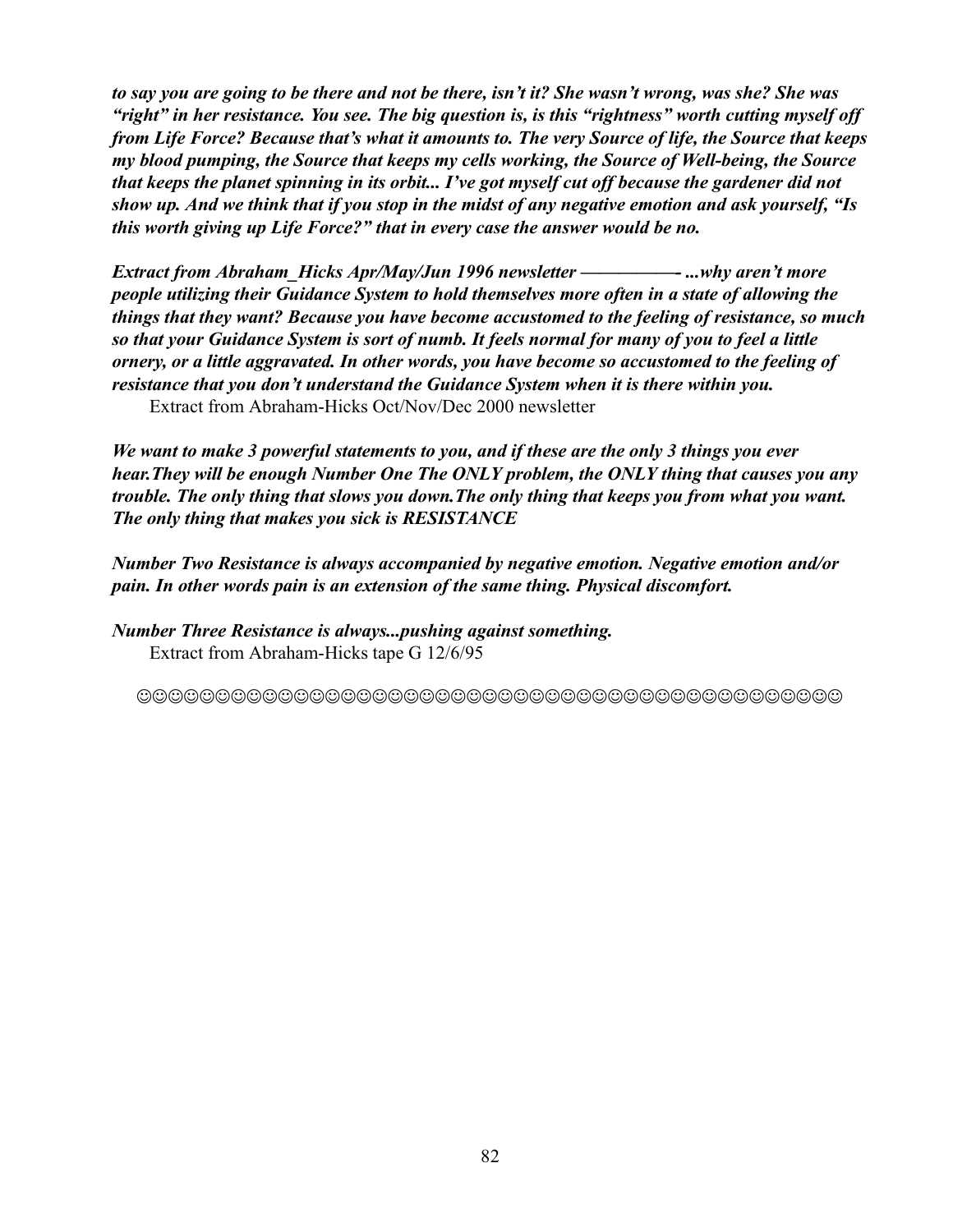#### Remember the good things of the day, list of success

#### BOPA for yourself and other people and things

Segment intend the sleep and dream period.

"Here is the way we would utilize our dreams most effectively. Before we go to sleep we would  $sav:$ 

'I believe I will dream tonight. I will manifest while I sleep' - so to speak. 'And if there is anything significant, I intend to recall it when I awaken.'

And then in the morning, the first thing that you do as soon as you are aware that you are back into physical consciousness, ask yourself: 'Did I dream?'

And if you did dream, then ask yourself even if it's vague: 'Well, how did the dream feel?' Because there's much more information coming to you in the way the dream feels than in the way it plays out."

Abraham - San Antonio, TX 4/20/02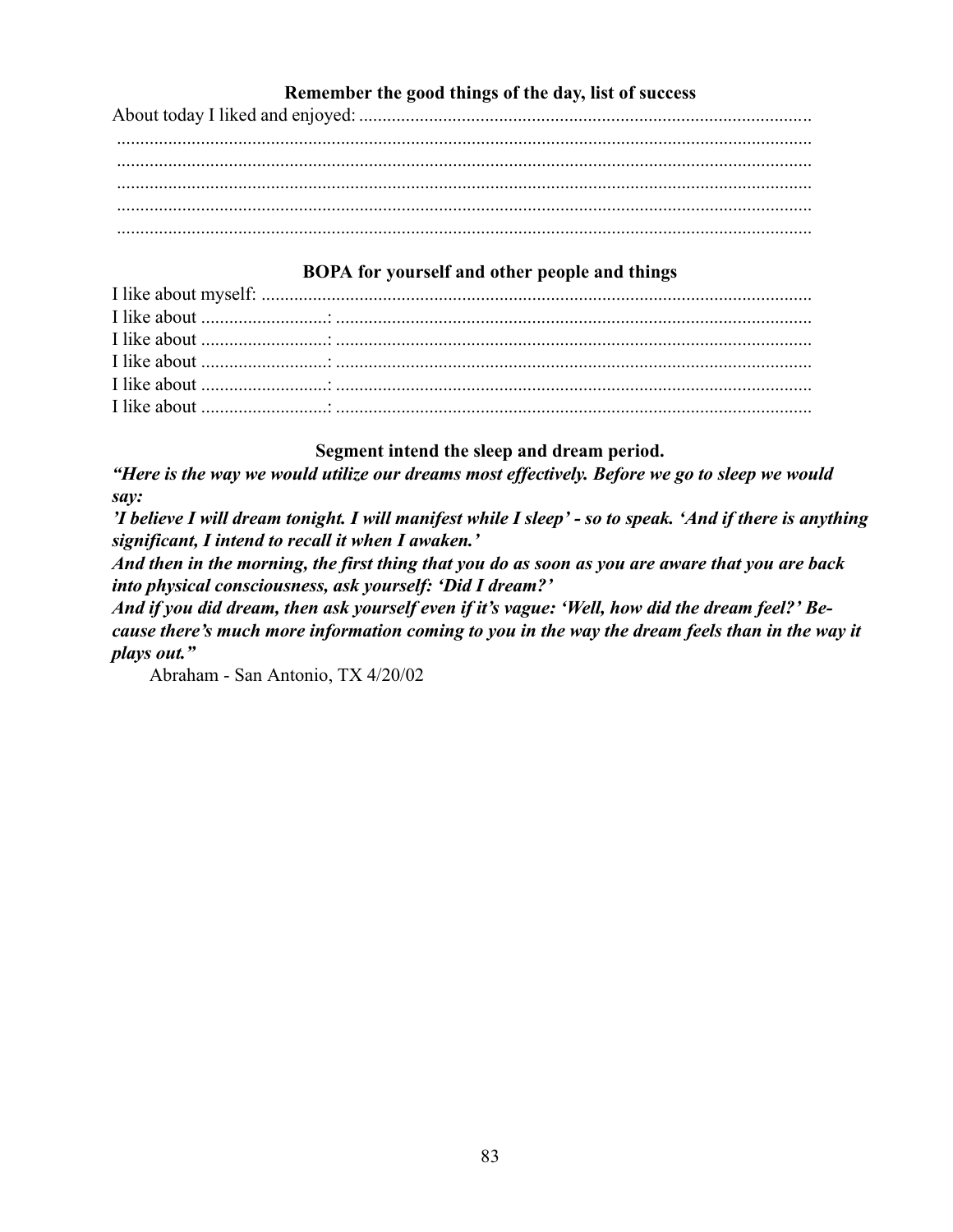## Day Fourteen - Wealth

### Morning Ritual:

Quote for the day:

Abraham on action/creating:

 $\sim$   $\sim$   $\sim$   $\sim$   $\sim$   $\sim$   $\sim$ Nothing is more exhilarating than to get your action in harmony with your thought and desire. That is the flow that you're talking about. That is life of ecstasy; that is a life that flows; that is a life of doors opening everywhere; that is a life of being able to do what you could not otherwise have done if you were ten people, one hundred people, one thousand people.

G 10/3/92

\*\*\*\*\*\*\*\*\*\*\*\*\*\*\*\*\*

You see, the day that Esther laid in her bed and launched the intention to be in the first class seats, there were MANY 'co-creators' involved. The people at the airport, the people on the airplane, the flight attendant, the person in the other city who took an earlier flight and left another seat open. In other words, there were 100s of other co-creators involved in that scenario that Jerry and Esther never did see. In other words, they could not physically, in an action sense, see it. So, when you are talking about co-creating, realize that this co-creation is not just you and your co-creating partner. It is you and a whole host of physical and nonphysical beings.

11/1/92 \*\*\*\*\*\*\*\*\*\*\*\*\*\*\*\*\*

When you believe that it is through your effort that you make it happen, and you apply effort and you get tired, then you disconnect from what really makes it happen.

G 2/28/93 \*\*\*\*\*\*\*\*\*\*\*\*\*\*\*\*\*

When we talk about molding Energy, what we're really talking about is getting out there and thinking. Think, and feel how that thought feels. Think. Use your Guidance System. Don't come to a seminar and try to get somebody to tell you what to do, don't go to books or dig up books that have been buried 2,000 years ago and try to figure out how to live your life. Get out there and live, and any moment that you're off the track you'll feel it. Every moment that you have stepped away from the Energy, you'll feel it.

So what you begin to notice is that there is a pattern: When you are appreciating, you're full of this Energy; when you're blaming, it's not there. When you are applauding and finding value and seeing positive aspects, it is pouring through you. If you're finding lack and finding fault and seeing criticism, it's not there. So, as you begin to just think and feel, think and feel, you can teach yourself, in a matter of a few days, how to get back into connection with that Energy. Everybody's running around trying to find somebody to love them, when what all of you really want, is an object of attention that pulls pure Energy through you.

1/23/94 \*\*\*\*\*\*\*\*\*\*\*\*\*\*\*\*\*

Unless you are able to bring yourself to a place of feeling good about it, don't take action. So what are we concluding here? Your work is to first find the feeling place, then take the inspired action. So are we trying to guide you away from action? Not at all. Action is delicious. Act as much as you have physical time, energy, and inclination to act. But always take your point of action from a place of feeling good.

3/12/94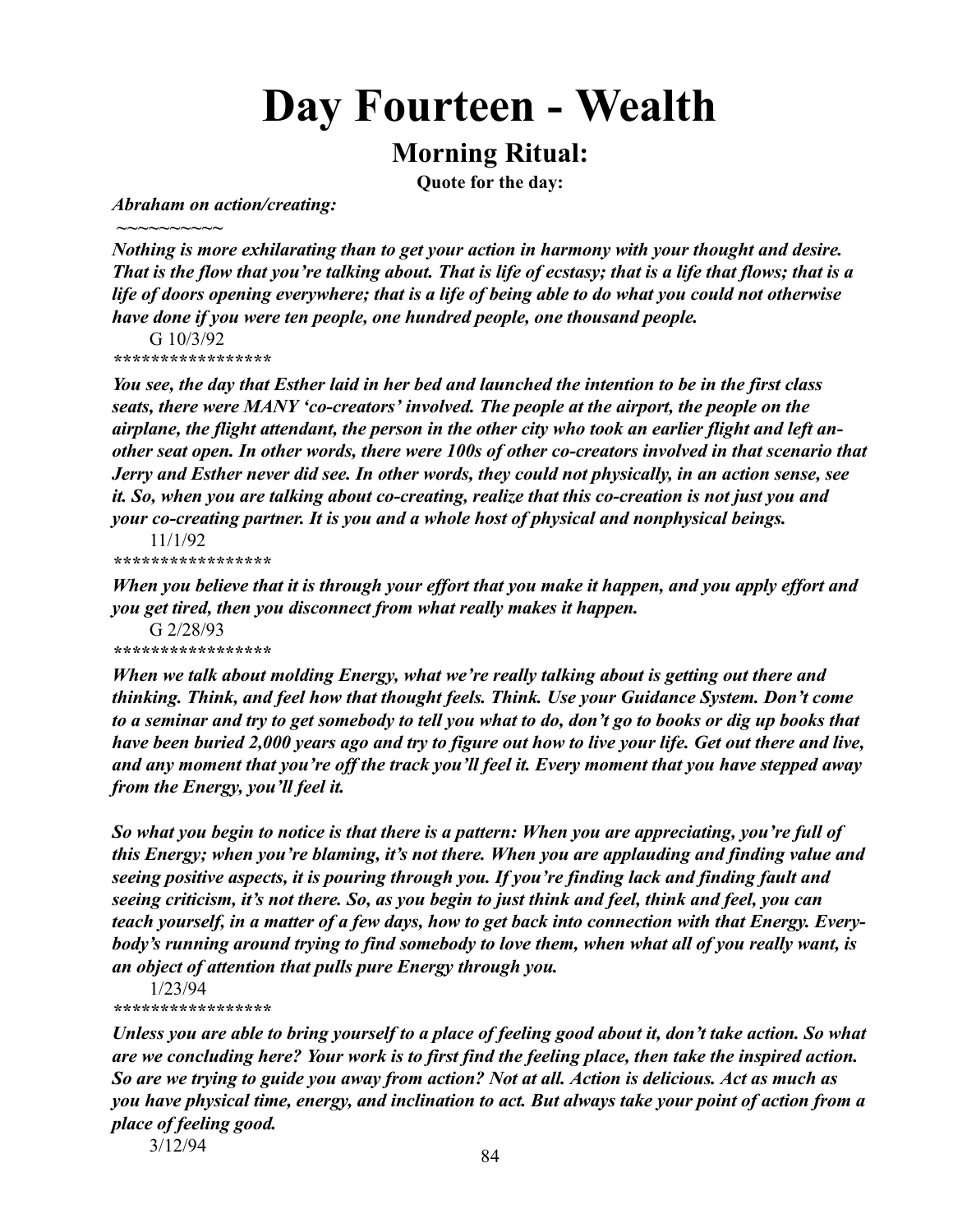#### **Smile for one Minute**

- this increases the seraton in levels in your system and is a powerful antidepressant.

#### **Meditate for 5 Minutes**

todays technique: Repeat for five minutes: "The sun is shining and the grass is green."

#### Do the Placemat Exercise for 5 minutes

#### Do Segment intending for 4 minutes:

#### Your virtual daily prosperity spending amount is 14 000 units of your currency.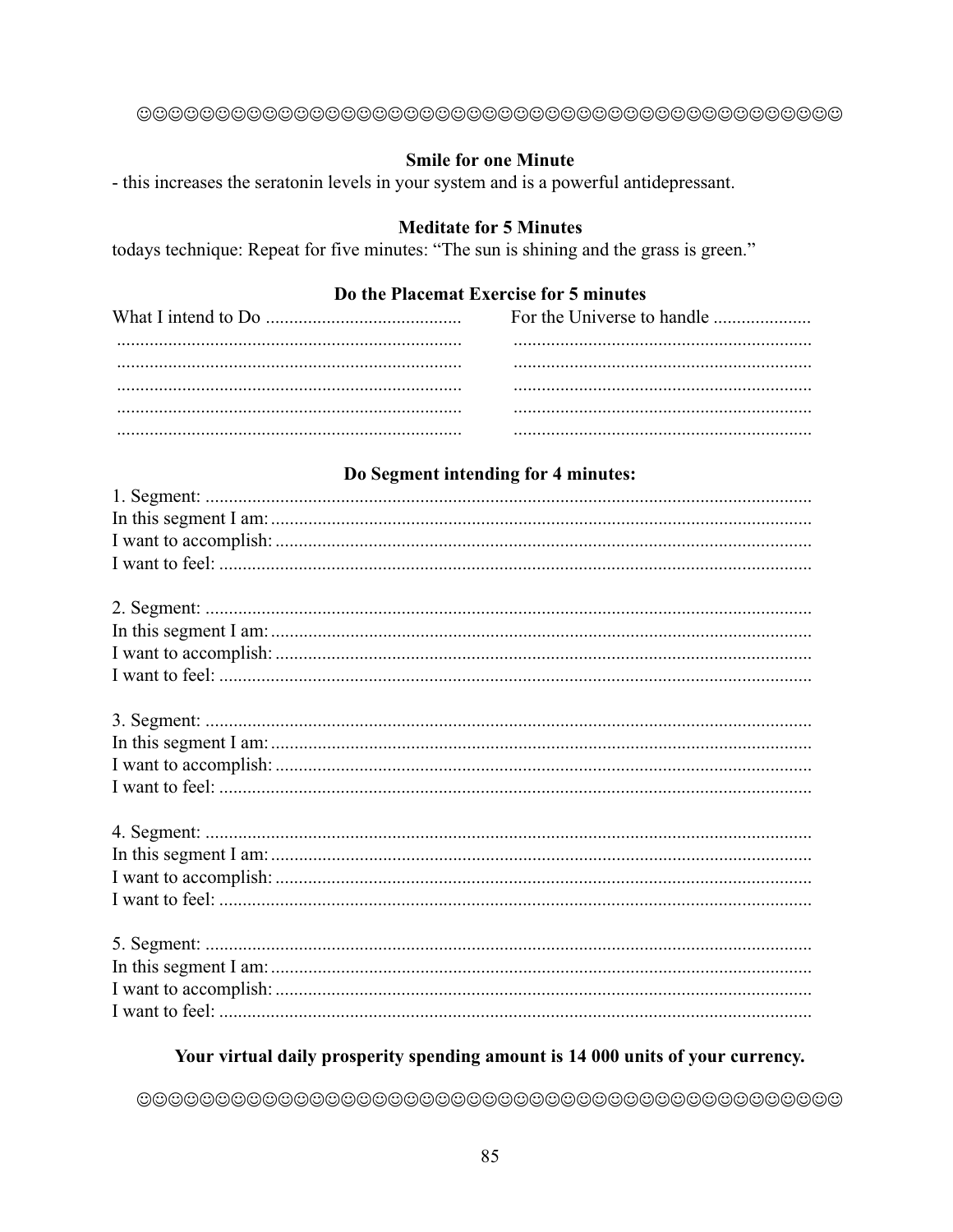## During the Day:

According to the theme of the day of Wealth implement the tools and techniques

#### 1) Become aware of your vibrational meter

todays technique: Relative to the conditions around you how do you feel? If the reality you observe is not to your liking ponder a few moments "How do I want to feel" and then "What do i want to have?"

#### 2) Doodle Dreams for your Creation Box

How do I want to feel? What do I want to have? - If you have the time to spare do a little script on any subject for your Creation box.

#### 3) Do Virtual Realities - 30 seconds scenes of joy

What time of year? What time of day? Where? (inside or outside) Which good mood people are present? What do you see, hear, smell, taste, feel, do? Get in. Get to feel good. Get out.

4) Spend your daily virtual prosperity allowance on: .................................................................. ...........................................................................................................................................................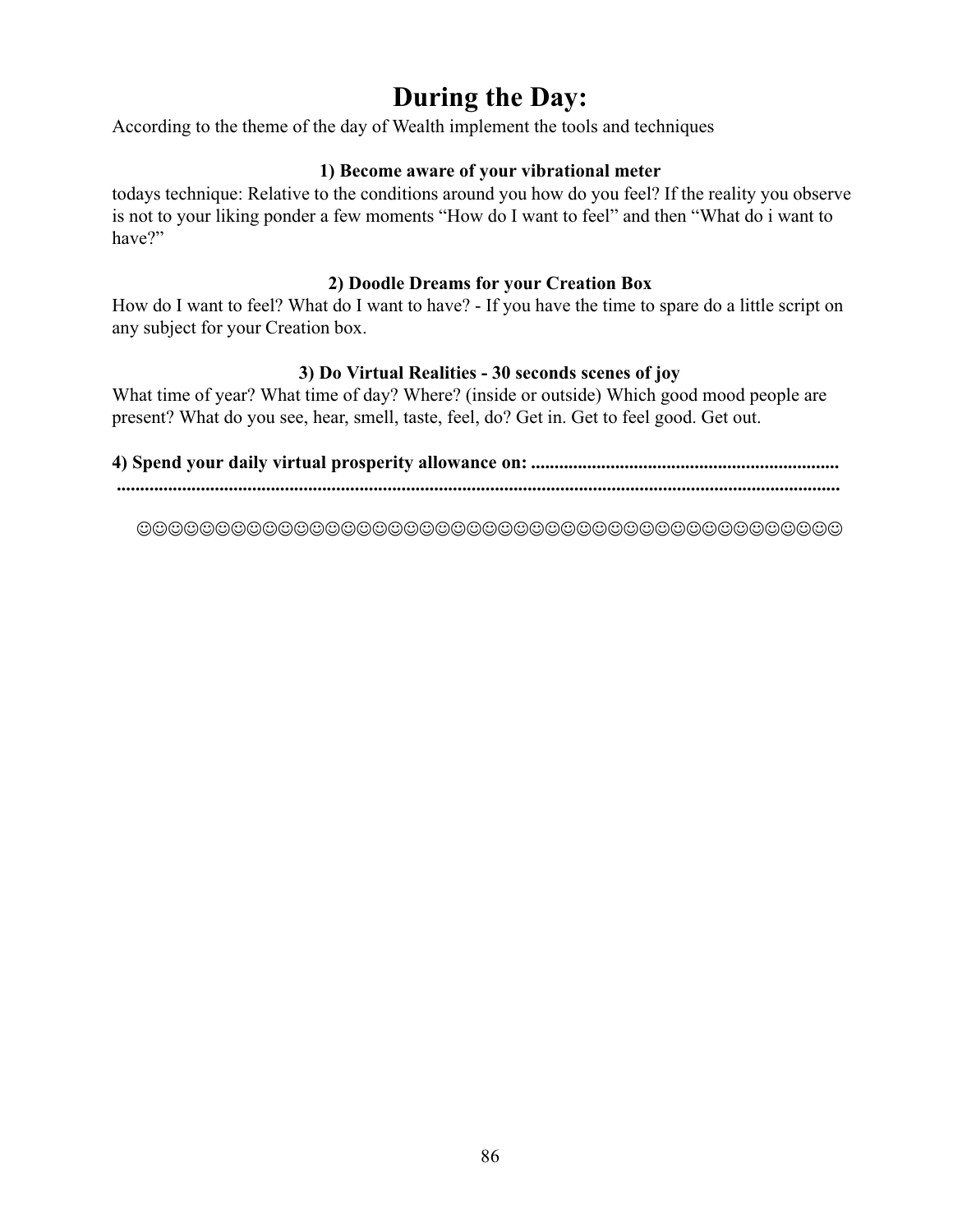## Evening ritual:

Quote for the night:

Subject: Telling it like it 'is?

We practice the Art of Allowing. Which means reaching for the thought that feels best, not the thought that is the real thought, not the thought that is telling it like it is. Telling it like it is only holds you where it is: "Damn it, I'm going to tell it like it is. I'm going to tell it like it is, because everybody wants me to tell it like it is."

Tell it like it is if you like it like it is. But if you don't like it like it is, then don't tell it like it is—tell it like you want it to be. If you tell it like you want it to be, long enough, you will begin to feel it like you want it to be, and when you feel it like you want it to be, it be's like you want it to be.

Syracuse,  $NY - 9/30/00$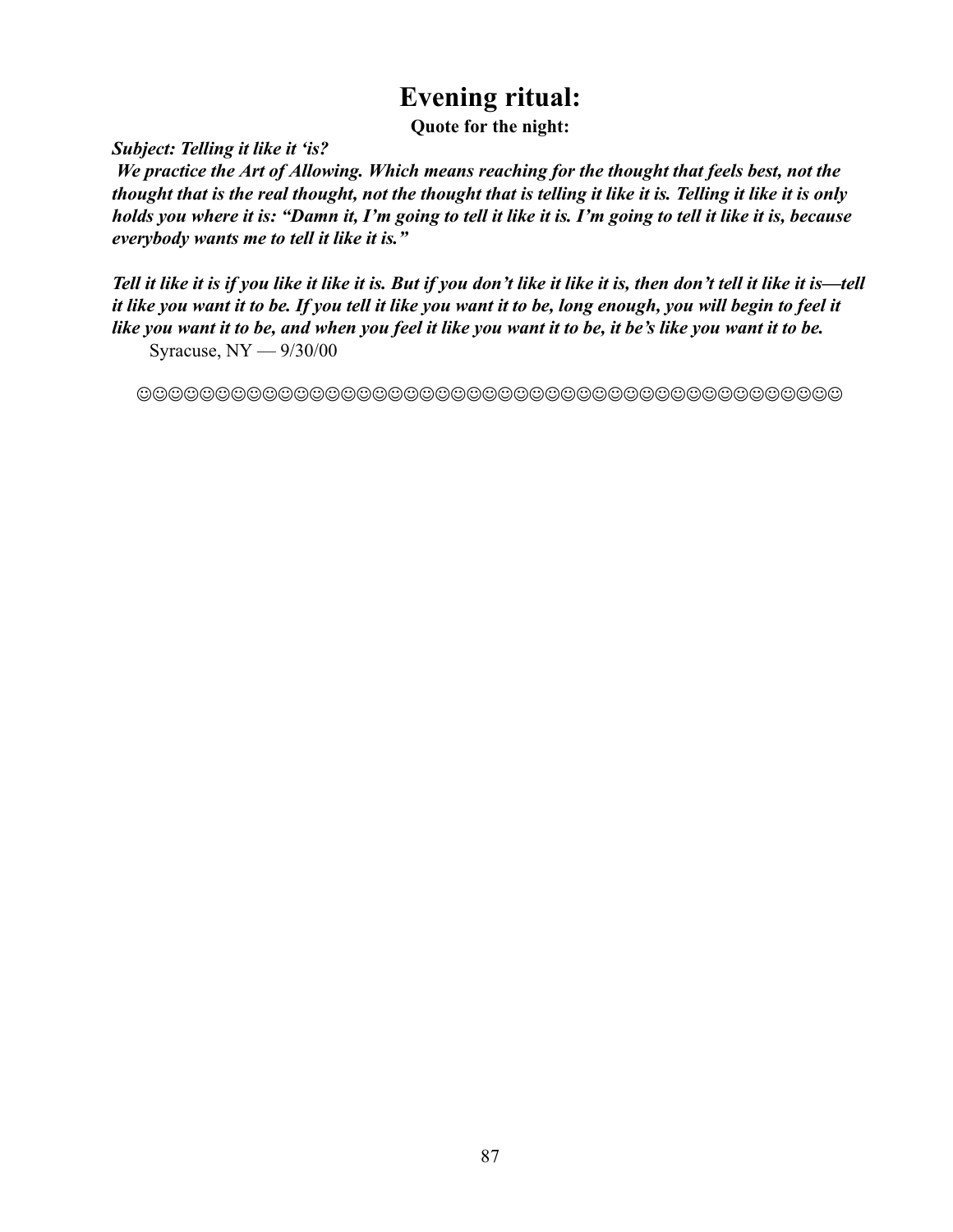#### Remember the good things of the day, list of success

#### BOPA for yourself and other people and things

Segment intend the sleep and dream period.

"Here is the way we would utilize our dreams most effectively. Before we go to sleep we would  $sav:$ 

'I believe I will dream tonight. I will manifest while I sleep' - so to speak. 'And if there is anything significant, I intend to recall it when I awaken.'

And then in the morning, the first thing that you do as soon as you are aware that you are back into physical consciousness, ask yourself: 'Did I dream?'

And if you did dream, then ask yourself even if it's vague: 'Well, how did the dream feel?' Because there's much more information coming to you in the way the dream feels than in the way it plays out."

Abraham - San Antonio, TX 4/20/02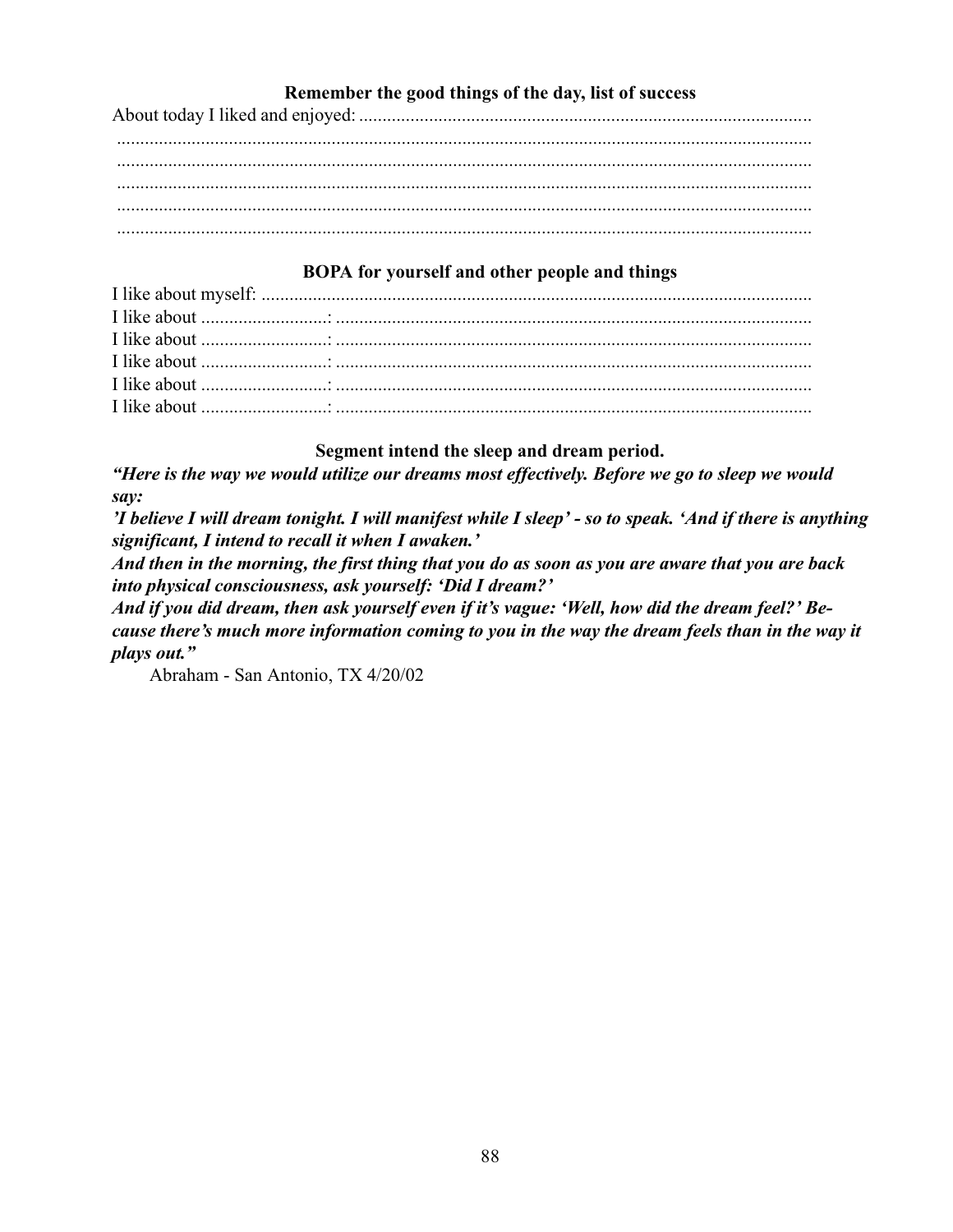# Day Fifteen - Love

### Morning Ritual:

Quote for the day:

[questioner is having difficult interactions with his stepdaughter] Abraham:

... and you gather up this new resolve that it is going to be different in your experience and then you walk right into the face of that. We want you to understand what it is that you're bumping up against that's making you so nuts.

It isn't her choosing things that disagree with your choices. That's not what's making you so uncomfortable. It is her own personal discord that you are bumping up against that is making you uncomfortable. We know the trap. It's like, "Well I'm only responding to what she's taught me." And this is the thing that we want so much for you all to hear from us here today:

You teach each other your respective responsive vibrations. In other words, you don't feel any way about anyone without their helping you to feel that way. It's really co-creation. We'll even go further, and bolder, and louder, and blunter. If there's somebody you don't like, they don't like you either!

We have never seen it otherwise. We have never one time, ever, known someone to adore someone... that the one that they were adoring, didn't adore them back!

Now, some are thinking.. "Oh wait a minute. There was that man that I loved with all my heart, and he didn't love me back." And we say, you were offering him insecurity. You were offering him worry. It wasn't that pure vibration of love.

When you are tuned in, tapped in, turned on  $-$  when you are connected to your Source and holding someone as your object of attention and you are genuinely offering that feeling of love and appreciation  $-$  they can't offer you anything else! The law of attraction, that manager called law of attraction would not put you together... even when you live in the same house. You would rendezvous differently. You would come home when she's not there; she'd come home when you're not there. Or she would be unavailable or she'd be doing something else. You would really have to work hard to seek out those incompatible moments, when you are in that place of pure positive energy. It just could not happen, you see.

So. What we're suggesting to you - and we are certainly understanding how it came about - your dominate vibration about this girl - is bringing you nothing but grief. And somebody should do something about it  $-$  and it's not her.

Sacramento, CA 7/27/02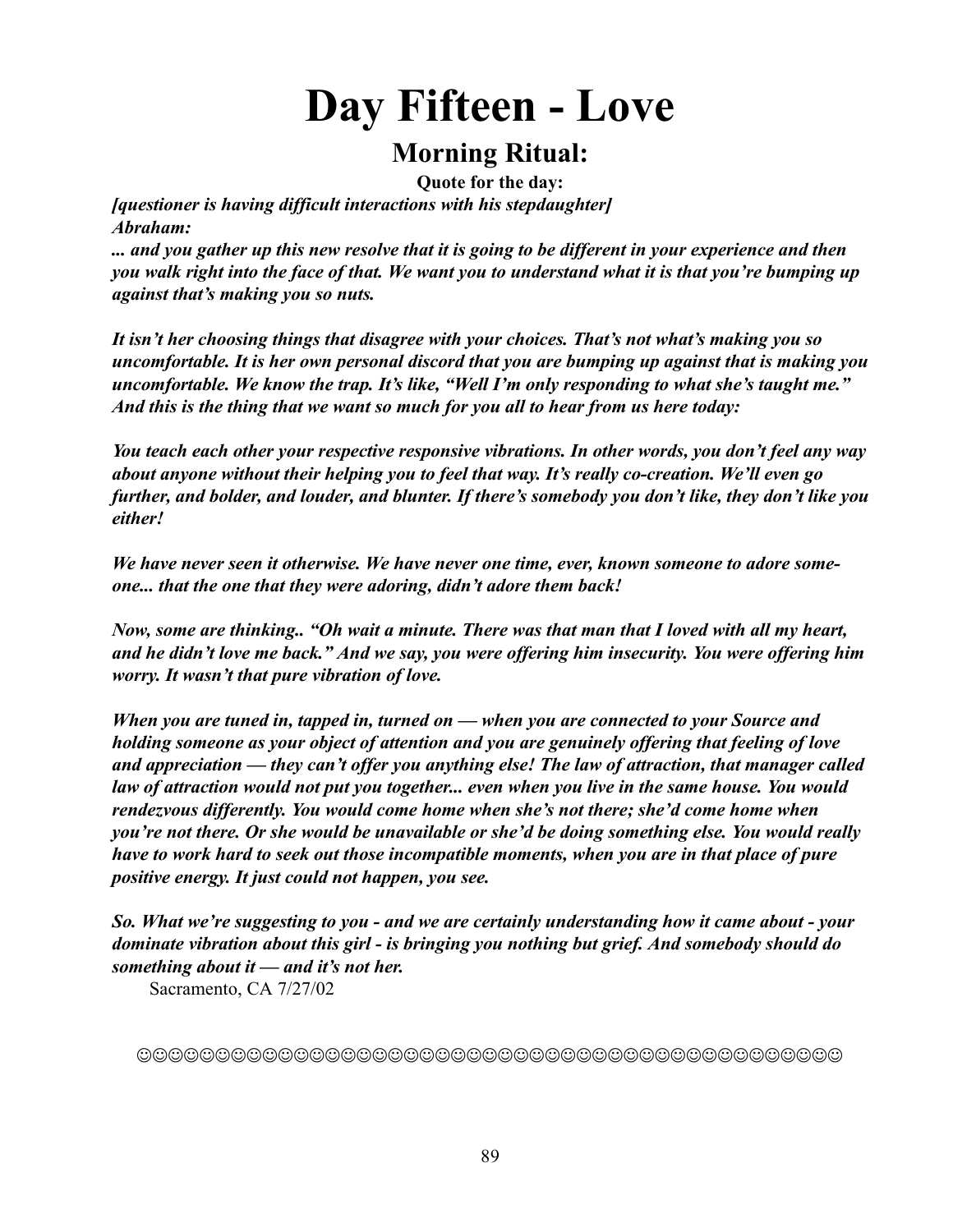#### **Smile for one Minute**

- this increases the seratonin levels in your ssystem and is a powerful antidepressant.

#### **Meditate for 5 Minutes**

| todays technique:                      |  |  |  |  |  |
|----------------------------------------|--|--|--|--|--|
| Do the Placemat Exercise for 5 minutes |  |  |  |  |  |
|                                        |  |  |  |  |  |
|                                        |  |  |  |  |  |
|                                        |  |  |  |  |  |
|                                        |  |  |  |  |  |
|                                        |  |  |  |  |  |
|                                        |  |  |  |  |  |
|                                        |  |  |  |  |  |

#### Do Segment intending for 4 minutes:

#### Your virtual daily prosperity spending amount is 15 000 units of your currency.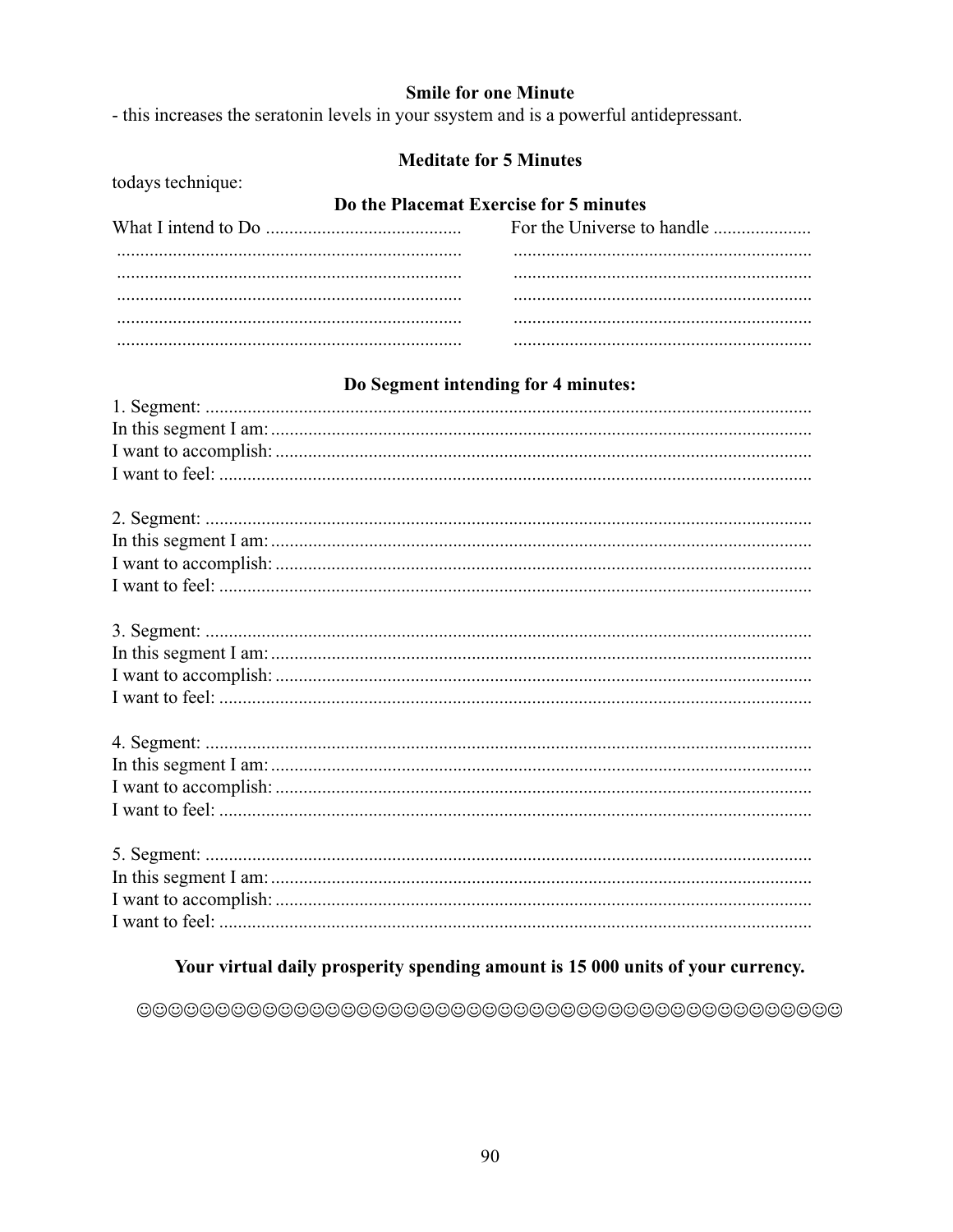## During the Day:

According to the theme of the day of Love and Relationships implement the tools and techniques

#### 1) Become aware of your vibrational meter

todays technique: As you meet people or have experiences during the day ask yourself, What do I like about this?" "What is good about this?"

#### 2) Doodle Dreams for your Creation Box

How do I want to feel? What do I want to have? - Add some notes on what you want to experience in relationships to your Creation box.

#### 3) Do Virtual Realities - 30 seconds scenes of joy

What time of year? What time of day? Where? (inside or outside) Which good mood people are present? What do you see, hear, smell, taste, feel, do? Get in. Get to feel good. Get out.

4) Spend your daily virtual prosperity allowance on: ..................................................................

...........................................................................................................................................................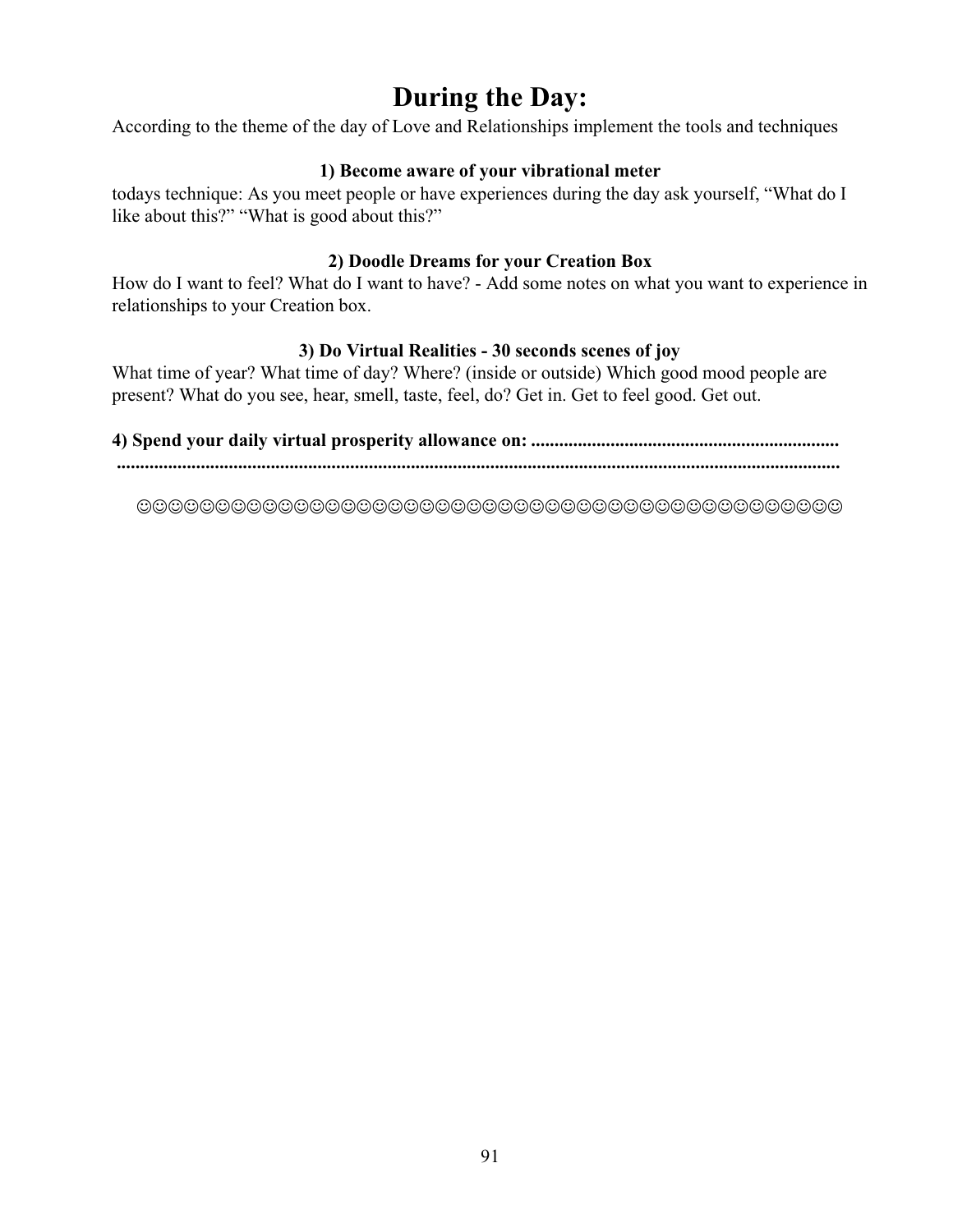## Evening ritual:

Quote for the night:

Subject: Allowing Others Your Wars and Disagreements Even as an entire body of people upon your earth, you have more points of harmony than you do disharmony. The basic nature of your beings is much more harmonious than it is unharmonious.

Your wars and your disagreements come about because you do not look at those things that are harmonious; you look at the things that are not. And since you are not able to change those things, for you cannot create in the life experience of another, you cause yourself great distress, and you bring much negative experience into your life as you give your attention to those things that cause you negative emotion.

Abraham Calendar

#### Allow Others To Be As They Are

As you understand that your primary intentions are harmony and growth and that the primary intentions of those who surround you are the same, and as you recognize that even in your differences you are each intending to have life experience that will bring you knowing, then, perhaps, you will be more willing to allow the others to be as they are, as you expect them to allow you to be as you are. And as more of you are reaching that state, then upon you Planet Earth, there will be total harmony and peace and satisfaction and contentment and joy.

Abraham Calendar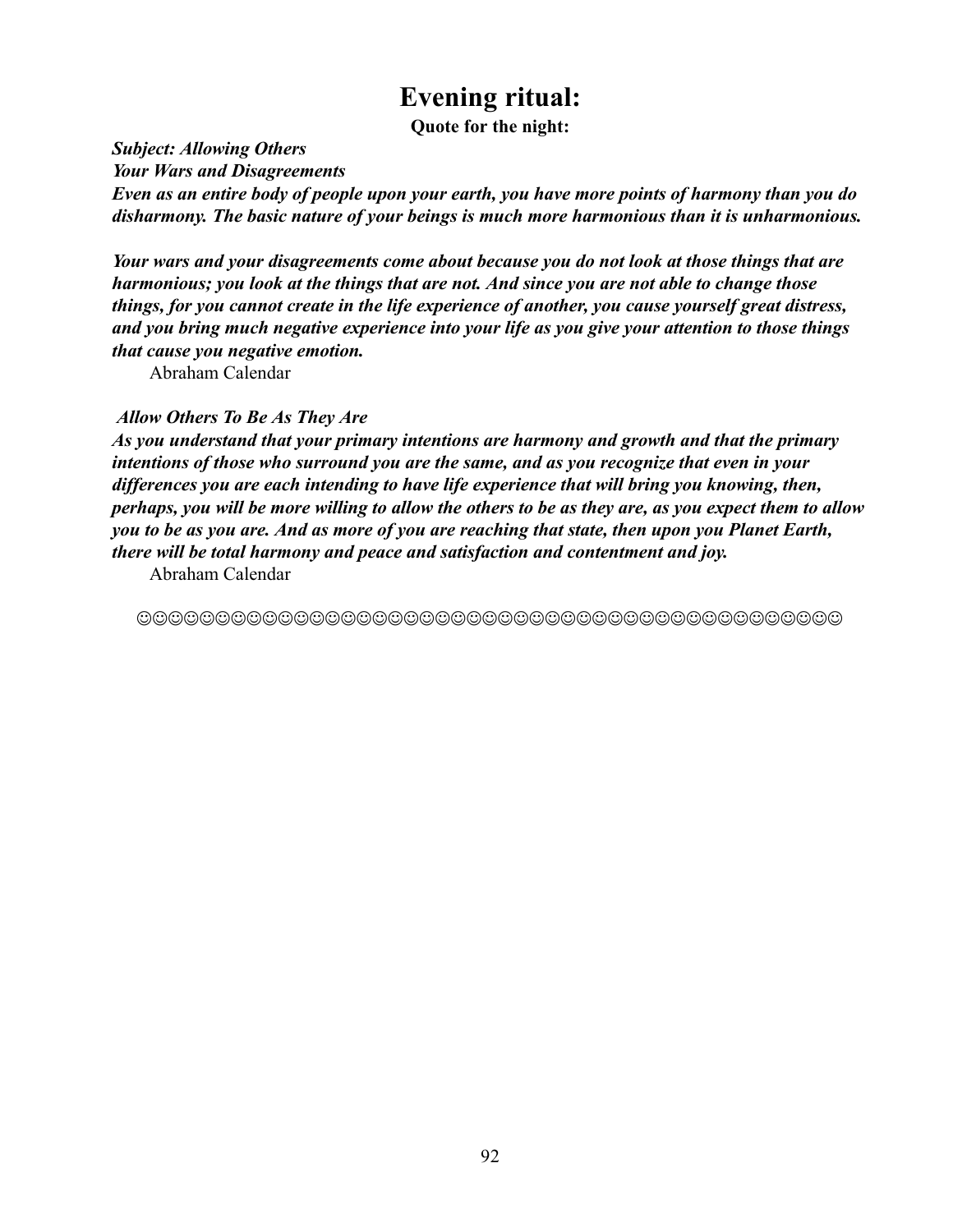#### Remember the good things of the day, list of success

#### BOPA for yourself and other people and things

Segment intend the sleep and dream period.

"Here is the way we would utilize our dreams most effectively. Before we go to sleep we would  $sav:$ 

'I believe I will dream tonight. I will manifest while I sleep' - so to speak. 'And if there is anything significant, I intend to recall it when I awaken.'

And then in the morning, the first thing that you do as soon as you are aware that you are back into physical consciousness, ask yourself: 'Did I dream?'

And if you did dream, then ask yourself even if it's vague: 'Well, how did the dream feel?' Because there's much more information coming to you in the way the dream feels than in the way it plays out."

Abraham - San Antonio, TX 4/20/02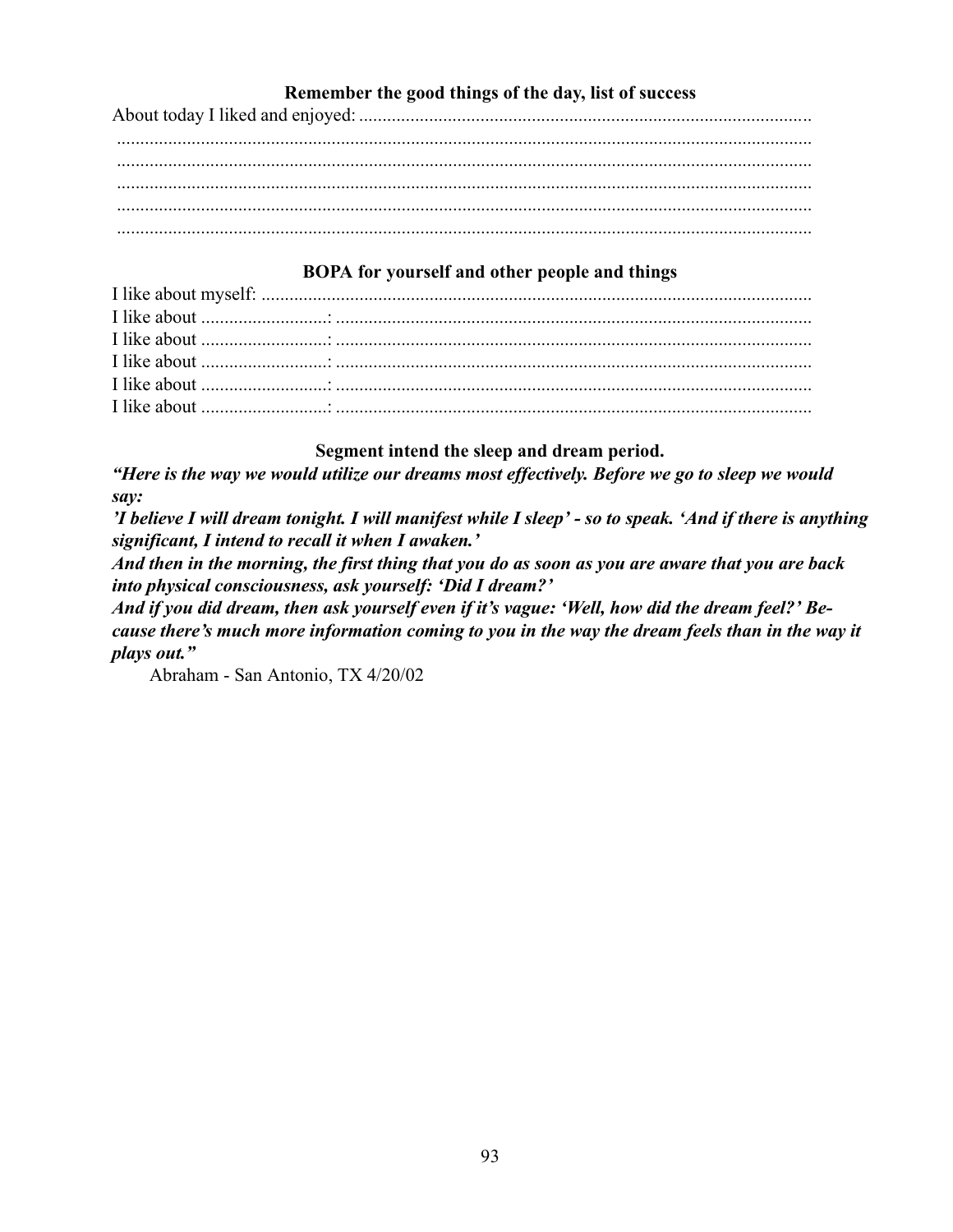# Day Sixteen - Health

## Morning Ritual:

Quote for the day:

You just have to be who you are. The best you can do is be certain that you are connected to your Source Energy, and let everybody else figure it out for themselves. Some of them will adore you, some of them will hate you  $-$  and none of it has anything to do with you.

Choose what feels good to you and leave everybody else to choose what they want. Don't spend any time saying, "They should choose differently and they'd feel better." Instead say, "They're choosing whatever they're choosing; I'm choosing what I'm choosing, and I'm feeling good while  $\Gamma$ 'm choosing it." And let that be the end of it.

Portland,  $OR - 5/8/01B$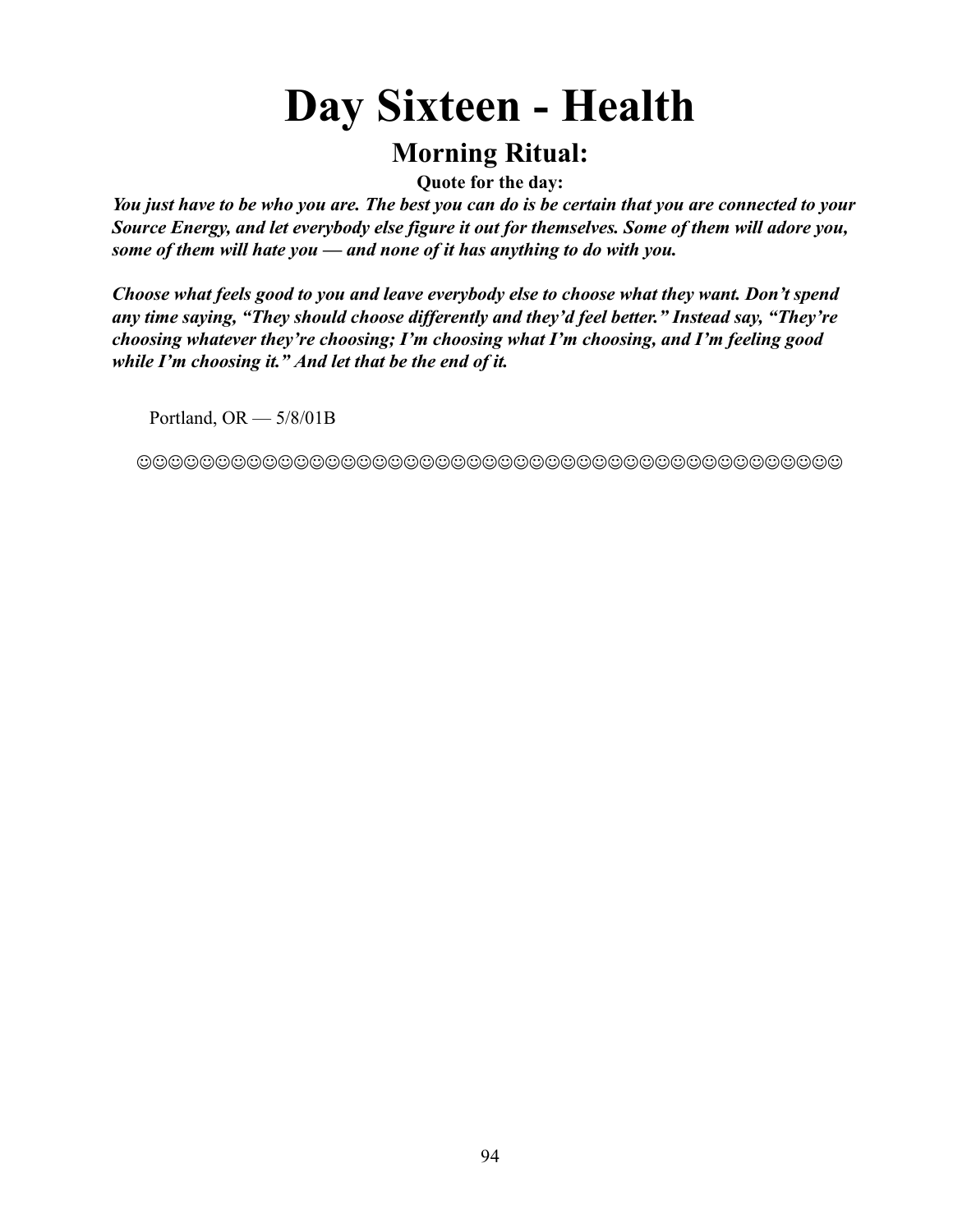#### **Smile for one Minute**

- this increases the seratonin levels in your system and is a powerful antidepressant.

#### **Meditate for 5 Minutes**

todays technique: In awareness of your breating in and breathing out count off 60 breaths..

#### Do the Placemat Exercise for 5 minutes

#### Do Segment intending for 4 minutes:

#### Your virtual daily prosperity spending amount is 16 000 units of your currency.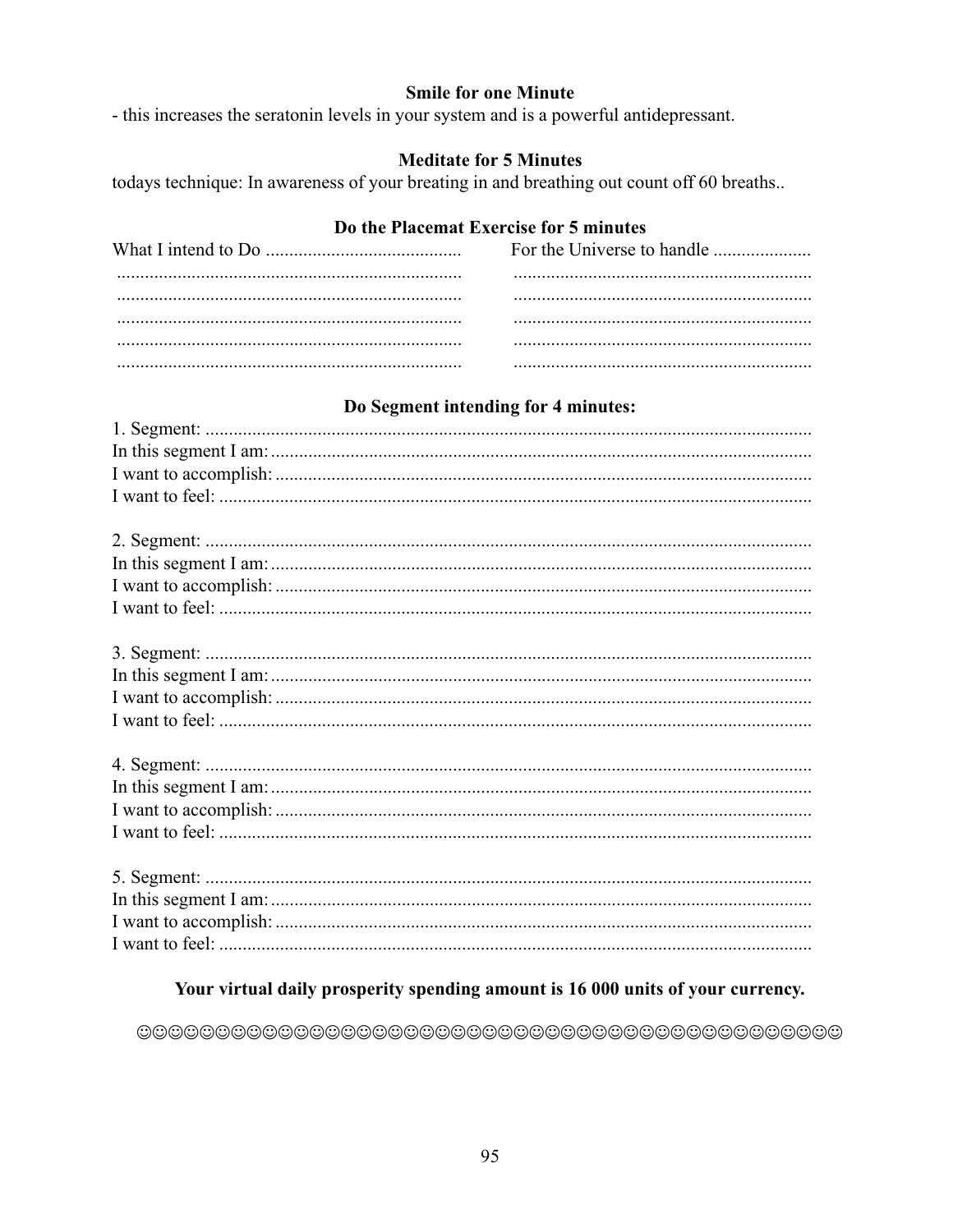## During the Day:

According to the theme of the day of Health implement the tools and techniques

#### 1) Become aware of your vibrational meter

todays technique: On any symptoms you may experience ask yourself, "What is bothering me?" This brings you to the heart of your resistance. Then ask yourself, "How do I want to feel?" and ponder that.

#### 2) Doodle Dreams for your Creation Box

On your anwer to "How do I want to feel?" put your answer to" What do I want to have?" into your Creation box.

#### 3) Do Virtual Realities - 30 seconds scenes of joy

What time of year? What time of day? Where? (inside or outside) Which good mood people are present? What do you see, hear, smell, taste, feel, do? Get in. Get to feel good. Get out.

4) Spend your daily virtual prosperity allowance on: .................................................................. ...........................................................................................................................................................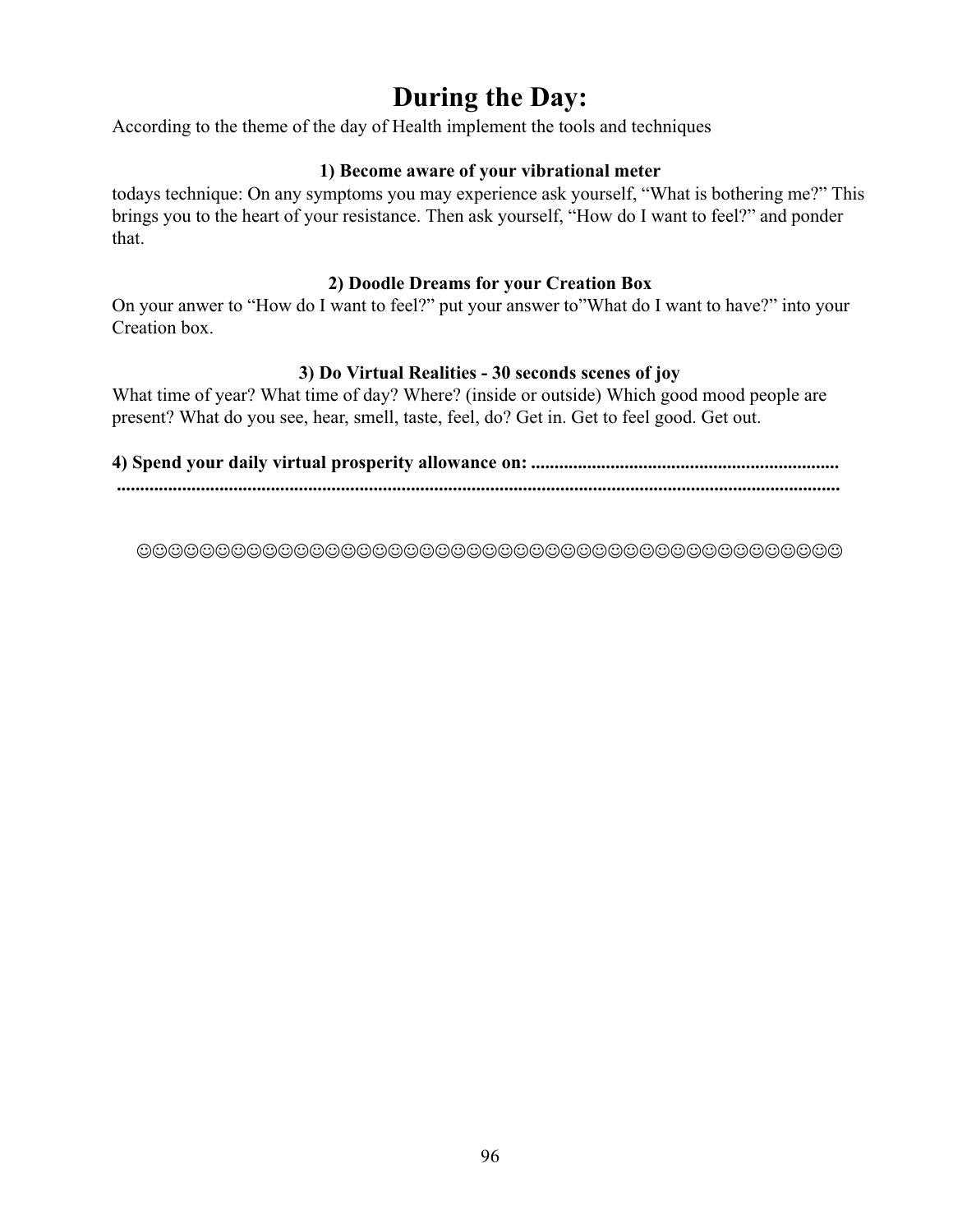## Evening ritual:

Quote for the night:

Subject: basking/allowing

You can feel good about the flower you are looking at, or the ocean that you are looking across, or about the smile upon the face of the child. You can be focused upon something like that and be feeling utter well-being. And in that moment of that basking, you are attracting the dollars that you want, you are attracting the abundance that you want, you are attracting the mate that you want  $-$  you are attracting whatever it is that you want.

It is about vibrating and allowing, you see? Abe  $-G-2/1/92$  (from the Abe calendar)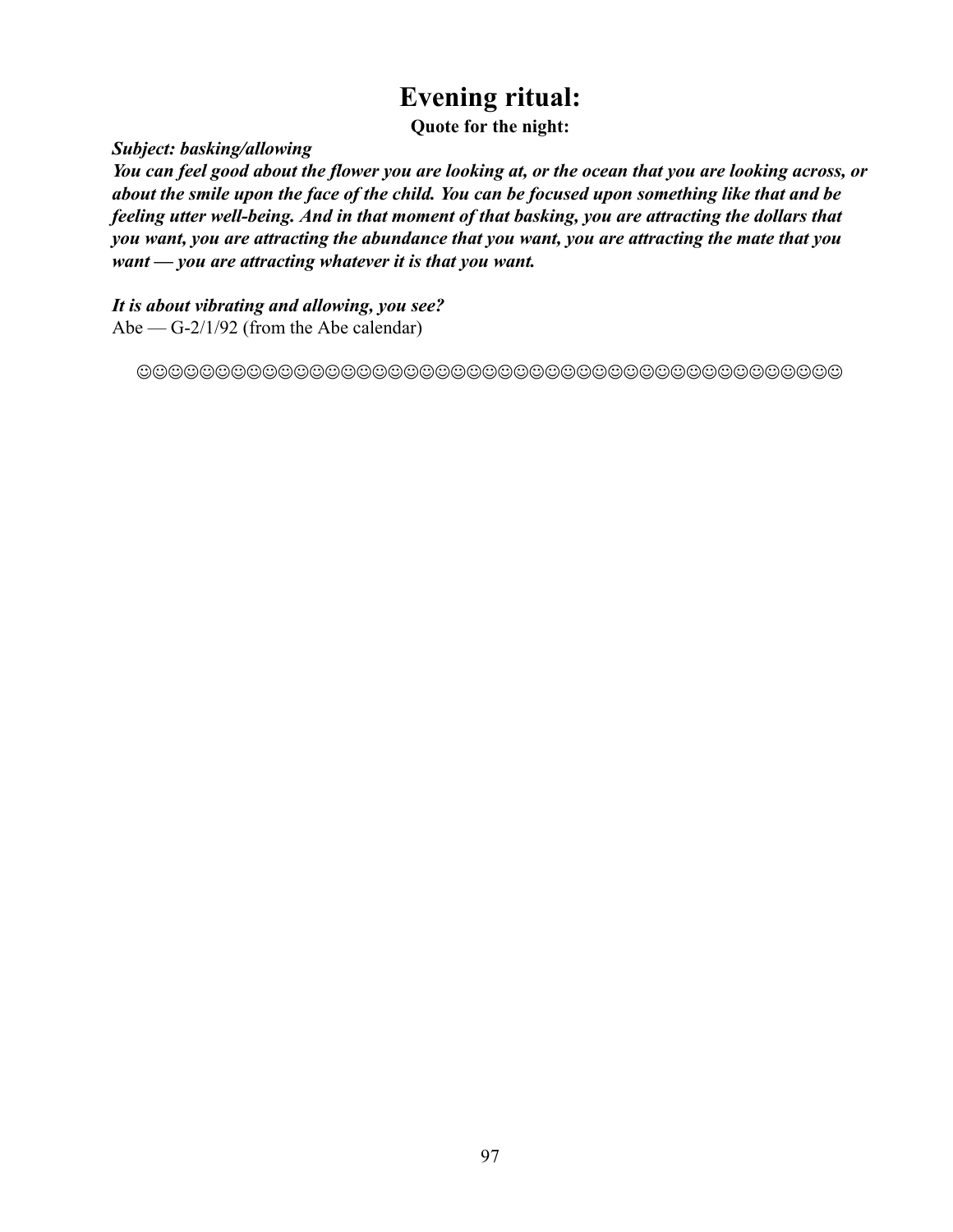#### Remember the good things of the day, list of success

#### BOPA for yourself and other people and things

Segment intend the sleep and dream period.

"Here is the way we would utilize our dreams most effectively. Before we go to sleep we would  $sav:$ 

'I believe I will dream tonight. I will manifest while I sleep' - so to speak. 'And if there is anything significant, I intend to recall it when I awaken.'

And then in the morning, the first thing that you do as soon as you are aware that you are back into physical consciousness, ask yourself: 'Did I dream?'

And if you did dream, then ask yourself even if it's vague: 'Well, how did the dream feel?' Because there's much more information coming to you in the way the dream feels than in the way it plays out."

Abraham - San Antonio, TX 4/20/02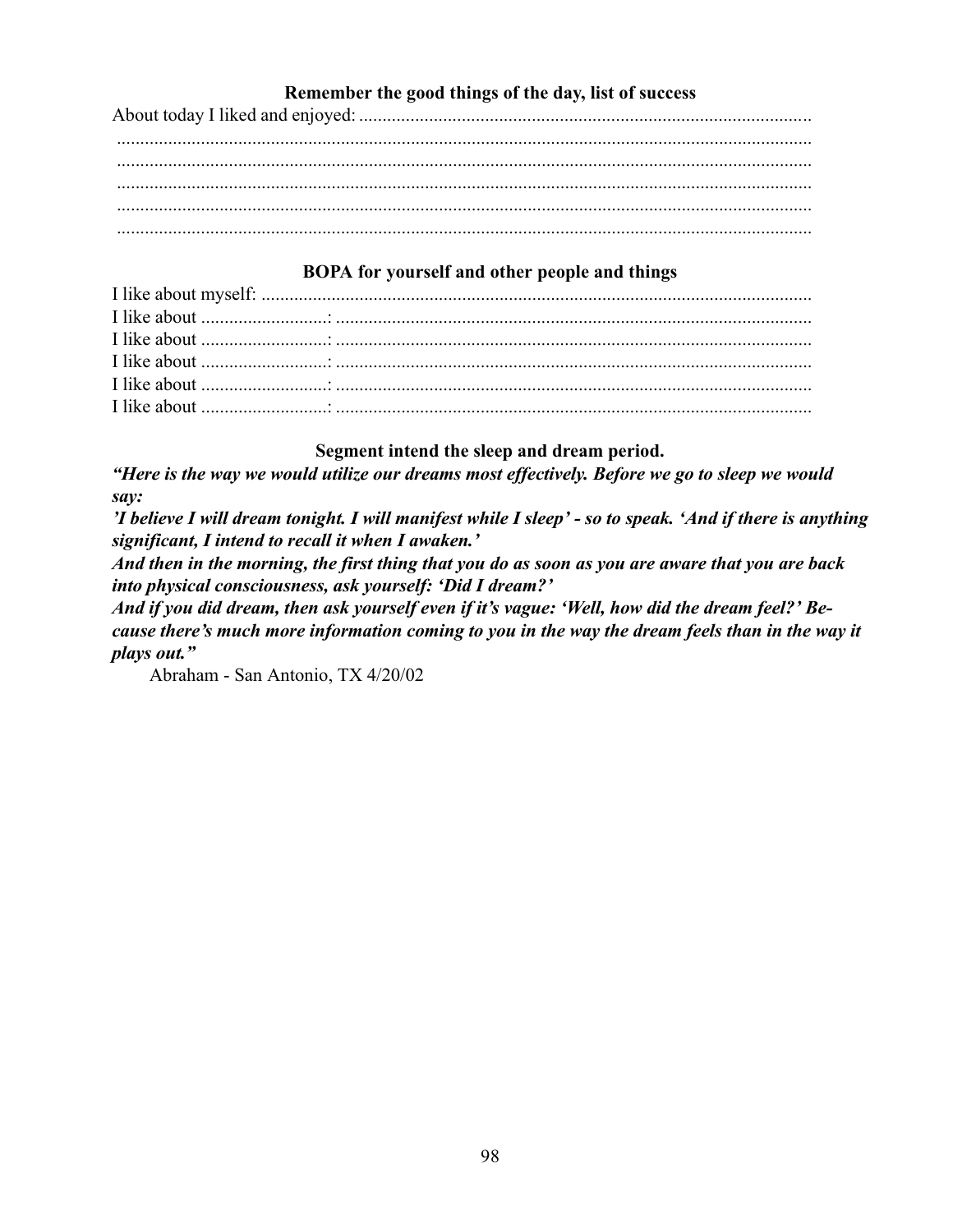# Day Seventeen - Wealth

## Morning Ritual:

Quote for the day:

The premise that you must begin with is this.There is one constant of wellbeing flowing to you AT ALL TIMES and in any moment you are allowing or resisting that stream. Period!!!.

Physical beings seem to think that there are two streams,a good one and a bad one They spend their life pushing against the bad one, and that's what resistance is. That's what causes you to disallow the wellbeing that is flowing to you always you see.

Extract from Abraham—Hicks tape G-4.8.95

...The Energy that created your planet, to begin with, flows forth constantly. Some call it God force. We call it Creative Life Force. It is the stuff that all things come from. It flows forth to you in one constant, steady Stream. There are not two streams, one of wellness and one of illness. Or one of abundance and one of poverty. There is one Stream. In the same way that there is not a stream of light and a stream of dark the darkness is just the absence of the light the illness is the absence of the wellness, The poverty is the absence of the abundance. This Stream of Well-being comes to you. Now you can let it in or not. But there's one Stream and it's coming to you. So if you are living something less than a vital, exuberant, abundant life it is not because you have chosen a different path, it is because you are resisting the path you have chosen.

(Excerpted from a Dialogues With Abraham, Sacramento, 11/20/94)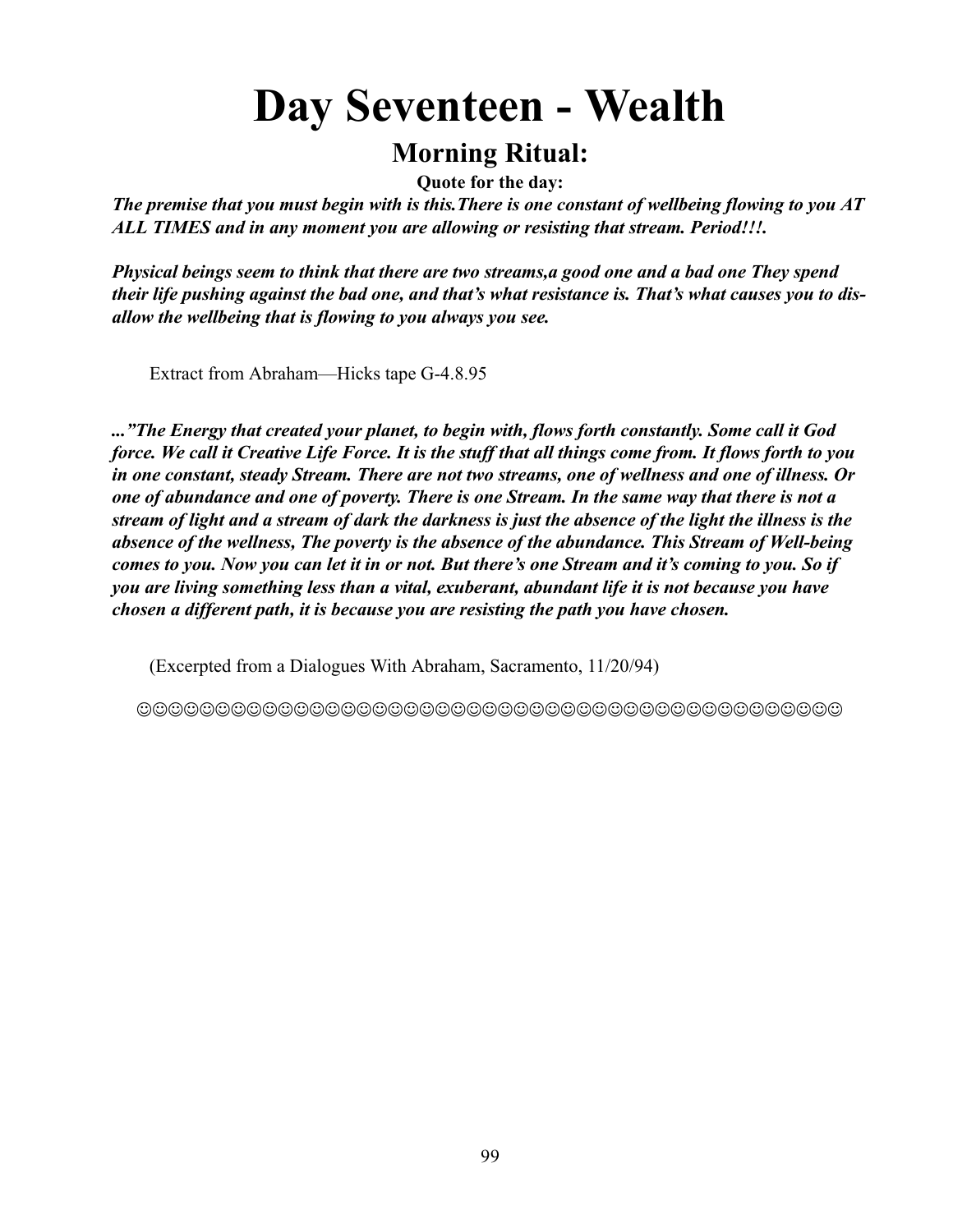#### **Smile for one Minute**

- this increases the seratonin levels in your system and is a powerful antidepressant.

#### **Meditate for 5 Minutes**

todays technique: Repeat for five minutes: "The sun is shining and the grass is green."

#### Do the Placemat Exercise for 5 minutes

#### Do Segment intending for 4 minutes:

#### Your virtual daily prosperity spending amount is 17 000 units of your currency.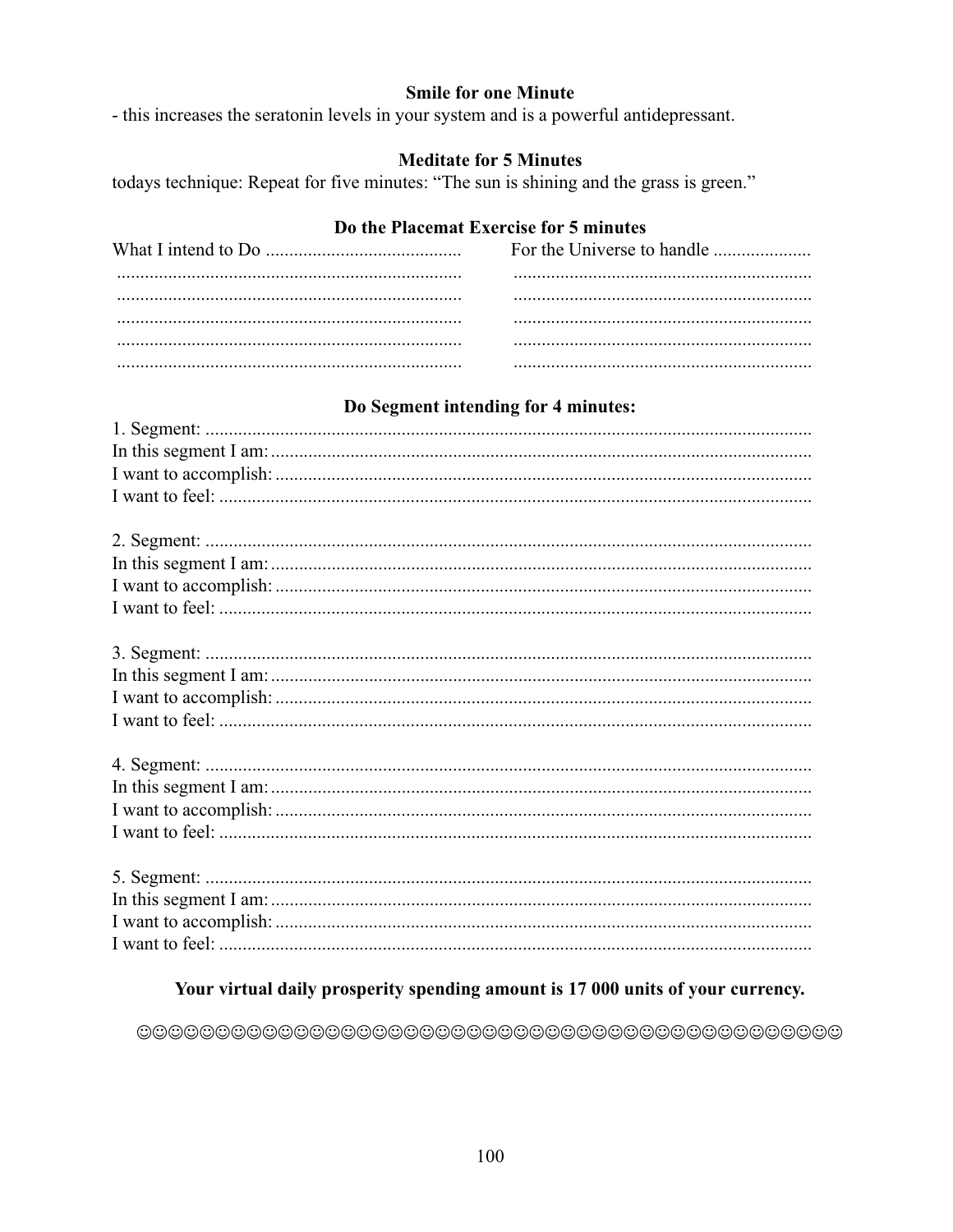## During the Day:

According to the theme of the day of Wealth implement the tools and techniques

#### 1) Become aware of your vibrational meter

todays technique: Relative to the conditions around you how do you feel? If the reality you observe is not to your liking ponder a few moments "How do I want to feel" and then "What do i want to have?"

#### 2) Doodle Dreams for your Creation Box

How do I want to feel? What do I want to have? - If you have the time to spare do a little script on any subject for your Creation box.

#### 3) Do Virtual Realities - 30 seconds scenes of joy

What time of year? What time of day? Where? (inside or outside) Which good mood people are present? What do you see, hear, smell, taste, feel, do? Get in. Get to feel good. Get out.

4) Spend your daily virtual prosperity allowance on: .................................................................. ...........................................................................................................................................................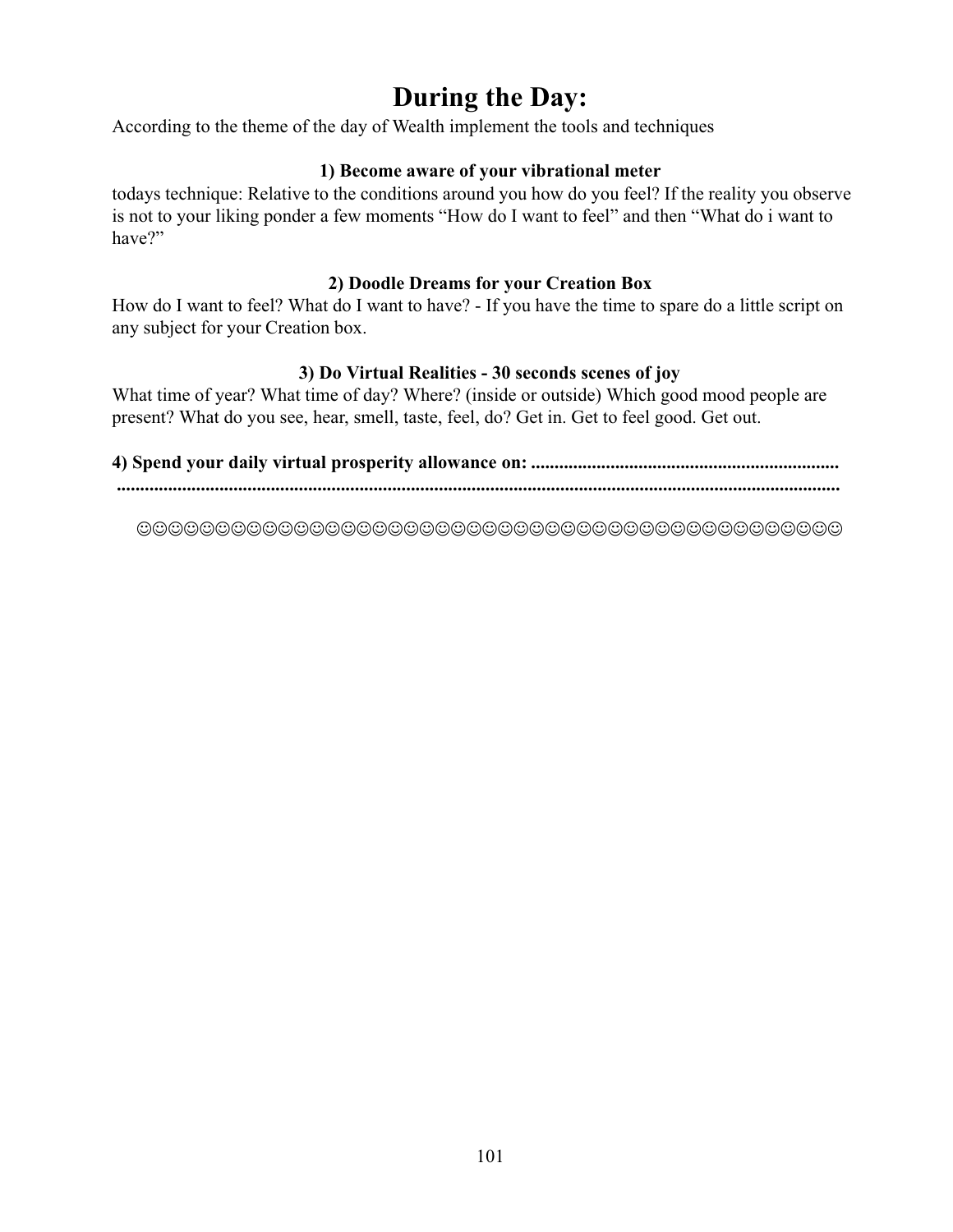## Evening ritual:

Quote for the night:

...Most of you have a very difficult time understanding the power of the way you flow energy. So we are going to give you a sort of rough sketchy but very valid picture of how this works.

Have you ever played with an electrical train set, where there were lots of components to it? As you pushed your switches it sent an electrical current through the tracks which allowed the train to run As you flipped your switches, the current would go from track to track. so that the train would follow the direction of your guidance. This is similar  $\ldots$  it is rough and sketchy  $\ldots$  but as you flow your energy towards something you literally send energy to the tracks upon which circumstances and events will run in order to help you achieve your outcome

The other night when Esther's luggage had not arrived and she is lying in her bed stewing!!. For a little while she was offering blame to the airline. They had only allowed a 45 minute connection in Newark, to transfer from one airline to another airline, and the airlines were not even in the same terminal building. So Jerry and Esther barely made it running from one plane to the other, and their baggage did not make it. When AirCanada did not have their baggage and they looked at their ticket they said, Well there was not enough time for this baggage to be transferred. We need at least 1hour and 15 minutes to do that

So now Esther is feeling blame towards the booking agent for not knowing that. She is blaming the airline, she is blaming the booking agent, she is blaming the people for not being efficient.

But what is really happening is. In all Esther's blaming, she has got her circuits turned to a place where nothing is aligned. So if you were watching an arial view, you would see one truck arrive with Jerry and Esther's baggage just as the truck that needed it was leaving. You would see one man coming to look for the baggage tags and leaving right out the door just as the luggage came back into the room !! In other words millions of near misses happening because Esther was flowing her energy in a way that was not aligning circumstances and events.

In the moment that Esther started feeling appreciation for all of those people that were out there in the middle of the night working to find  $\ldots$ . It was like all of the energy went back into sequence, and instead of near misses, now things were starting to fall into place. A person received a call who had just seen the bags. And he was able to call and stop the ......you see what we are getting at? The entire Universe is responding to you based upon the way you are flowing your energy. And NOTHING is affecting your experience other than the way you are spewing your energy. It is not someone else, it is not outside circumstances, it is nothing but the way you are flowing your energy.

Extract from Abraham-Hicks tape G-7/24/93.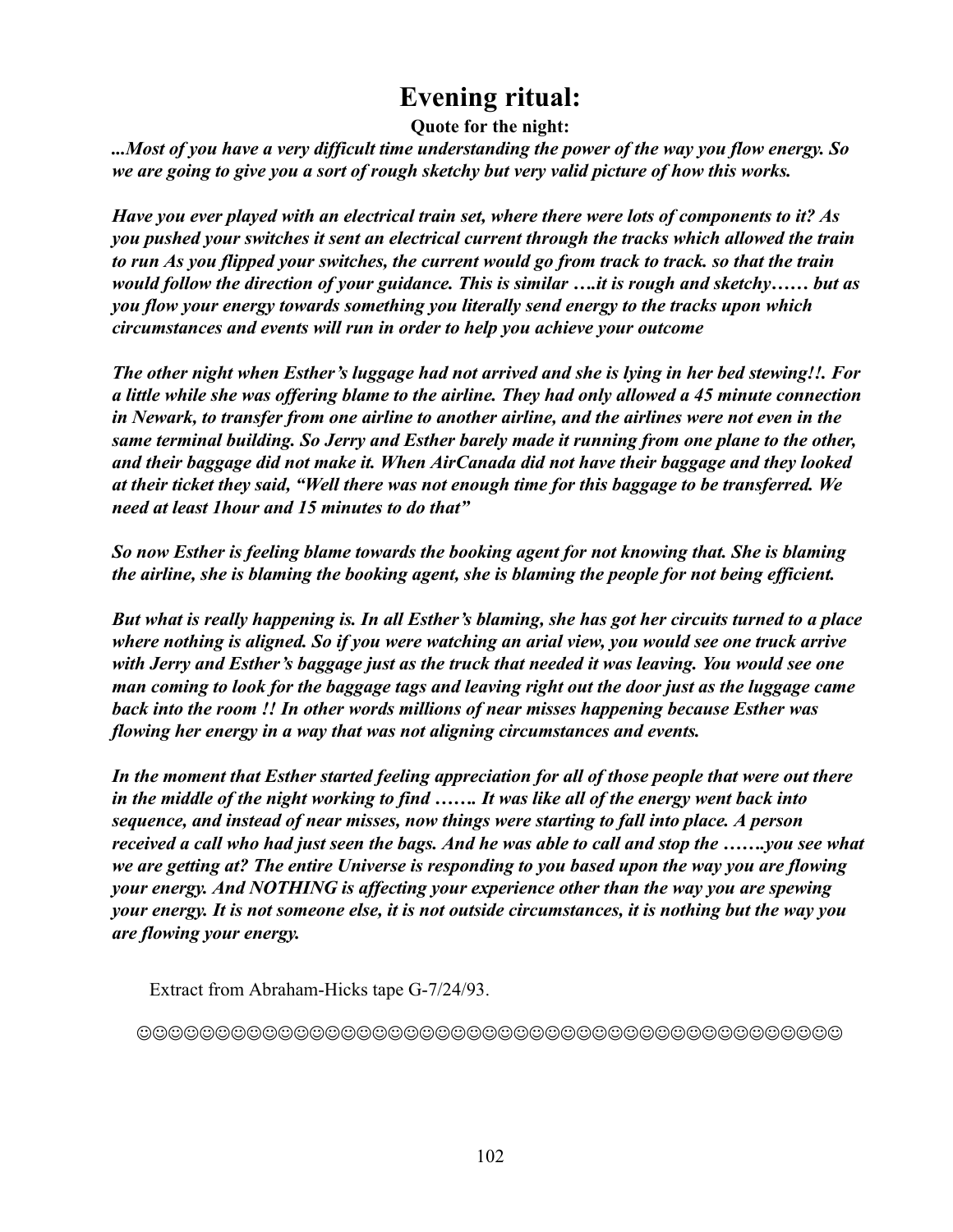#### Remember the good things of the day, list of success

#### BOPA for yourself and other people and things

Segment intend the sleep and dream period.

"Here is the way we would utilize our dreams most effectively. Before we go to sleep we would  $sav:$ 

'I believe I will dream tonight. I will manifest while I sleep' - so to speak. 'And if there is anything significant, I intend to recall it when I awaken.'

And then in the morning, the first thing that you do as soon as you are aware that you are back into physical consciousness, ask yourself: 'Did I dream?'

And if you did dream, then ask yourself even if it's vague: 'Well, how did the dream feel?' Because there's much more information coming to you in the way the dream feels than in the way *it plays out.*"

Abraham - San Antonio, TX 4/20/02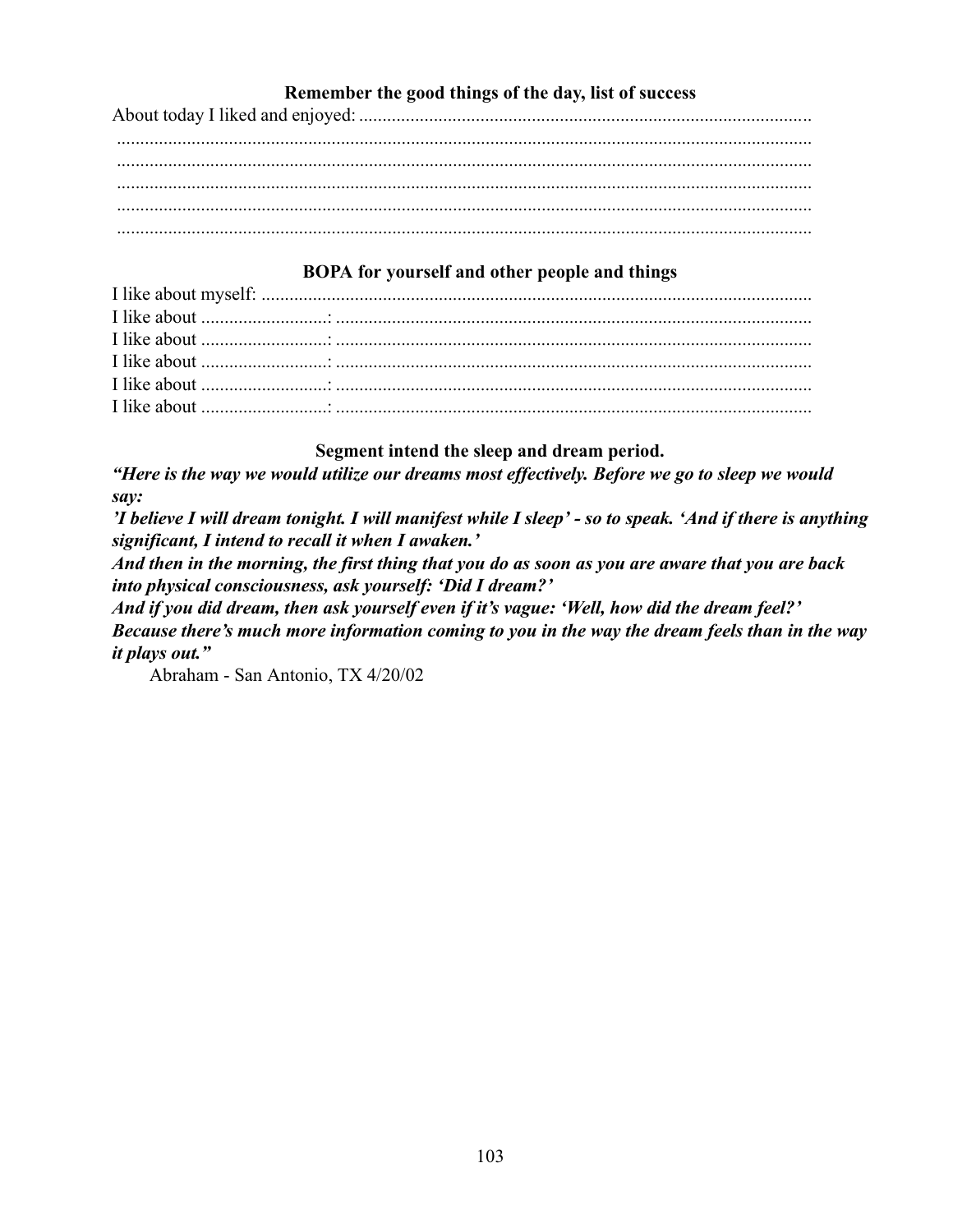# DayEighteen - Love

## Morning Ritual:

Quote for the day:

Life is now. It's all right now. Everything is now. Now is where who you are is perceiving in this time-space reality. Oh, do you know how much has been lined up for this moment. <snip> How are you using it? How are you using your now? How are you joining the juncture? How much of you is open? How much of all of that are you up and ready for? How much of the energy are you allowing to flow through you? Or what inconsequential thing are you using to pinch it off. Yes. If someone said, "Terrorists", we'd say, "Psssht". If someone says, "World War", we'd say, "Pssht." If someone says, "Collapse of the economy", we'd say, "Pssht." Inconsqequential. Inconsequential in the scheme of WHO WE ALL ARE. Don't you get who we all are? And don't you feel the power of this moment? Your inner being feels it and is up and ready every single moment. Up and ready. Up and ready. Up and ready. Always on. Always on. Always on. Infinite intelligence ready to pour through you. All the resources of clarity and stamina and well-being than you could ever begin to imagine. All right here, right here, right here, right here, right here, right here. No reason, no reason ever, for you not to be experiencing the full, the wholeness of all of that.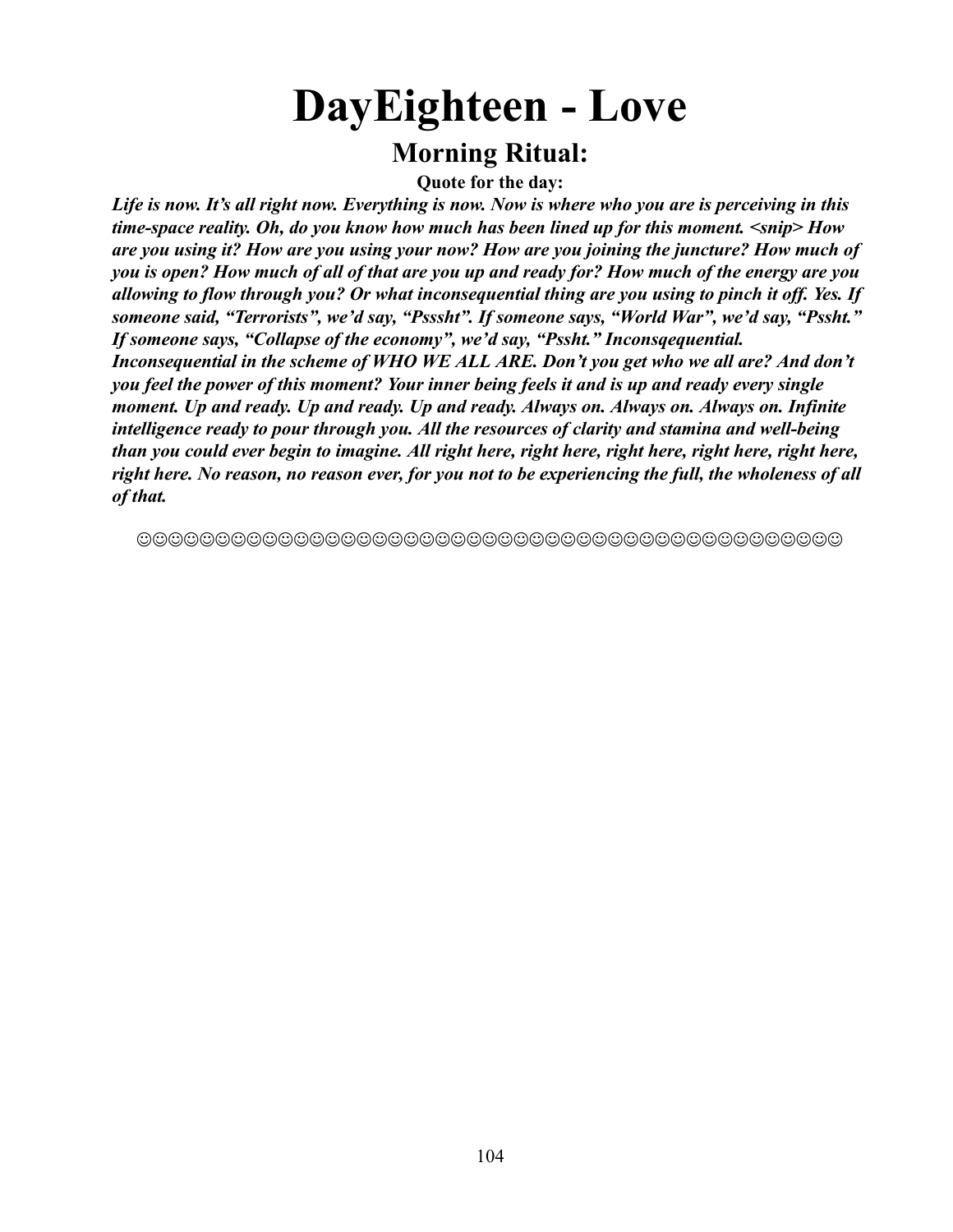#### **Smile for one Minute**

- this increases the seratonin levels in your ssystem and is a powerful antidepressant.

todays technique:

#### **Meditate for 5 Minutes**

| Do the Placemat Exercise for 5 minutes |  |  |  |  |  |
|----------------------------------------|--|--|--|--|--|
|                                        |  |  |  |  |  |
|                                        |  |  |  |  |  |
|                                        |  |  |  |  |  |
|                                        |  |  |  |  |  |
|                                        |  |  |  |  |  |

#### Do Segment intending for 4 minutes:

#### Your virtual daily prosperity spending amount is 18 000 units of your currency.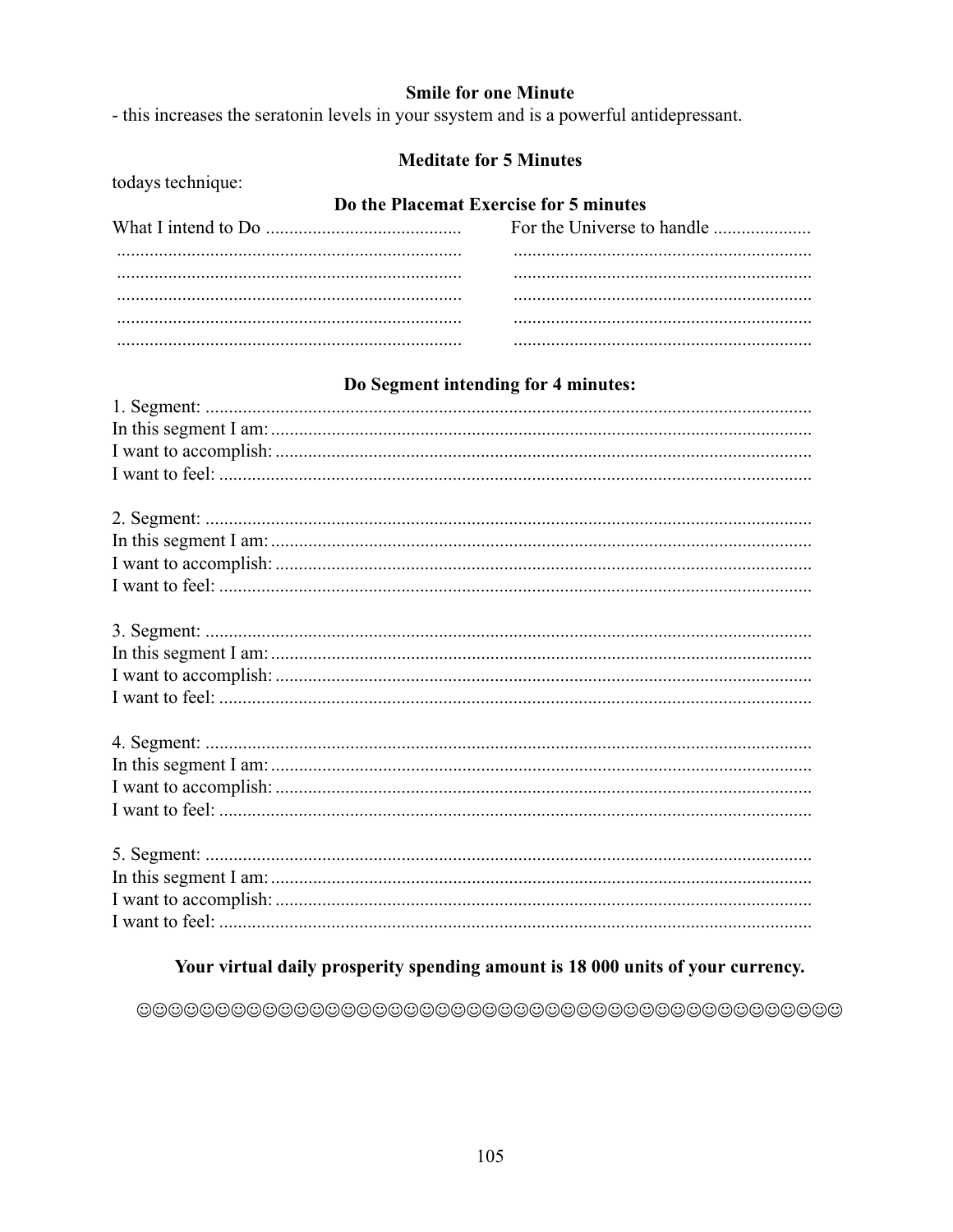## During the Day:

According to the theme of the day of Love and Relationships implement the tools and techniques

#### 1) Become aware of your vibrational meter

todays technique: As you meet people or have experiences during the day ask yourself, What do I like about this?" "What is good about this?"

#### 2) Doodle Dreams for your Creation Box

How do I want to feel? What do I want to have? - Add some notes on what you want to experience in relationships to your Creation box.

#### 3) Do Virtual Realities - 30 seconds scenes of joy

What time of year? What time of day? Where? (inside or outside) Which good mood people are present? What do you see, hear, smell, taste, feel, do? Get in. Get to feel good. Get out.

4) Spend your daily virtual prosperity allowance on: ..................................................................

...........................................................................................................................................................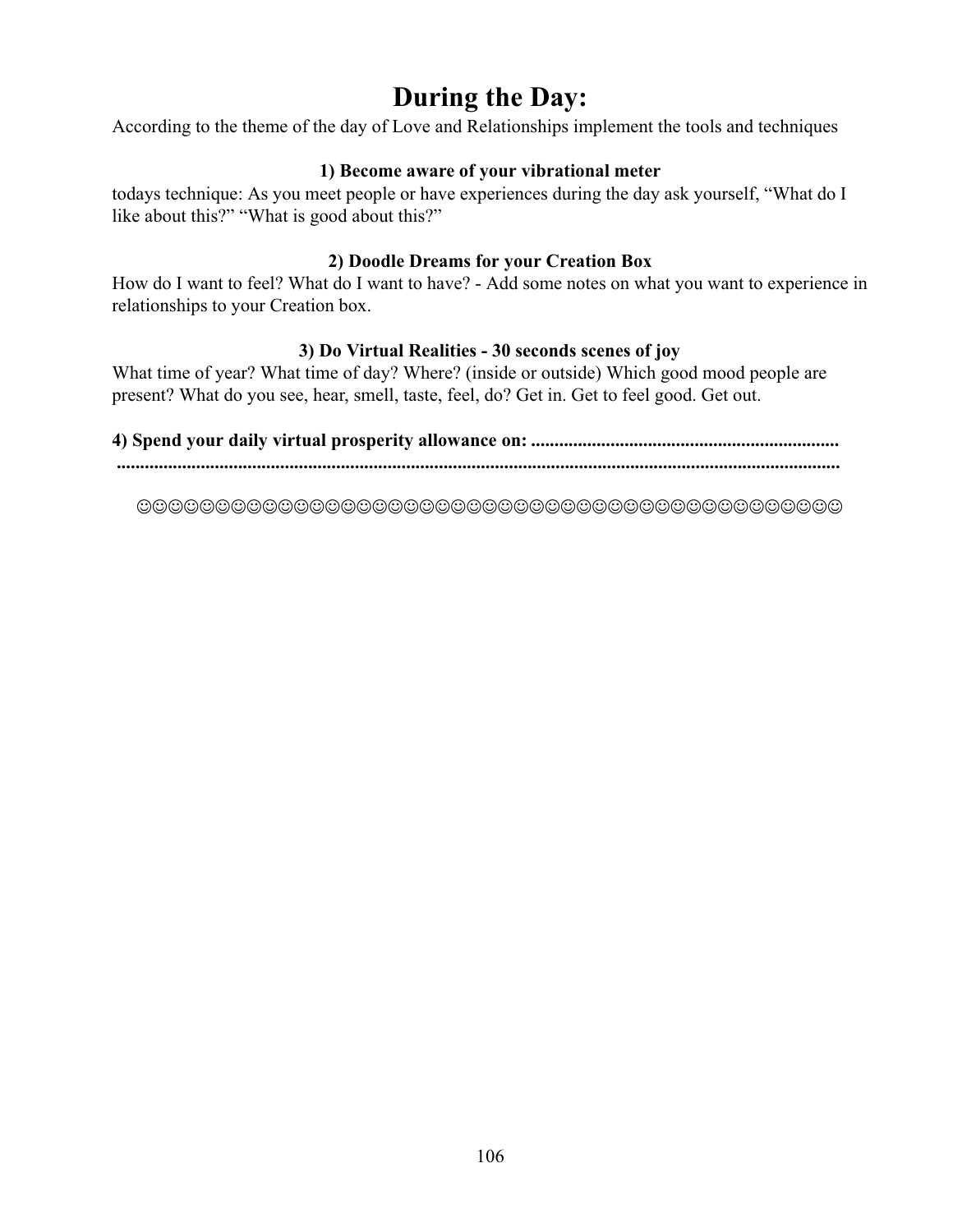## Evening ritual:

Quote for the night:

Love is an emotion of the moment. All emotions come forth in the moment. Hear this: they come forth in the moment in response to what you are thinking or what you are speaking or what you are doing, you see. As you focus upon what you are wanting, by Law of Attraction you will see more and more and more. And so those relationships where you feel most love are those relationships where you have the ability to see.

So often, as physical beings, you are looking for love from others and when you do not find it you think it is your deficiency. It is not your deficiency, my friends, it is the deficiency of the other, for it is their ability to see what they like which brings forth the feeling of love within them. And if they do not see it in you it is not your flaw, it is not your lack, it is theirs, you see!"

Abraham - Special Subjects Tape AB-7 - Relationships and Agreements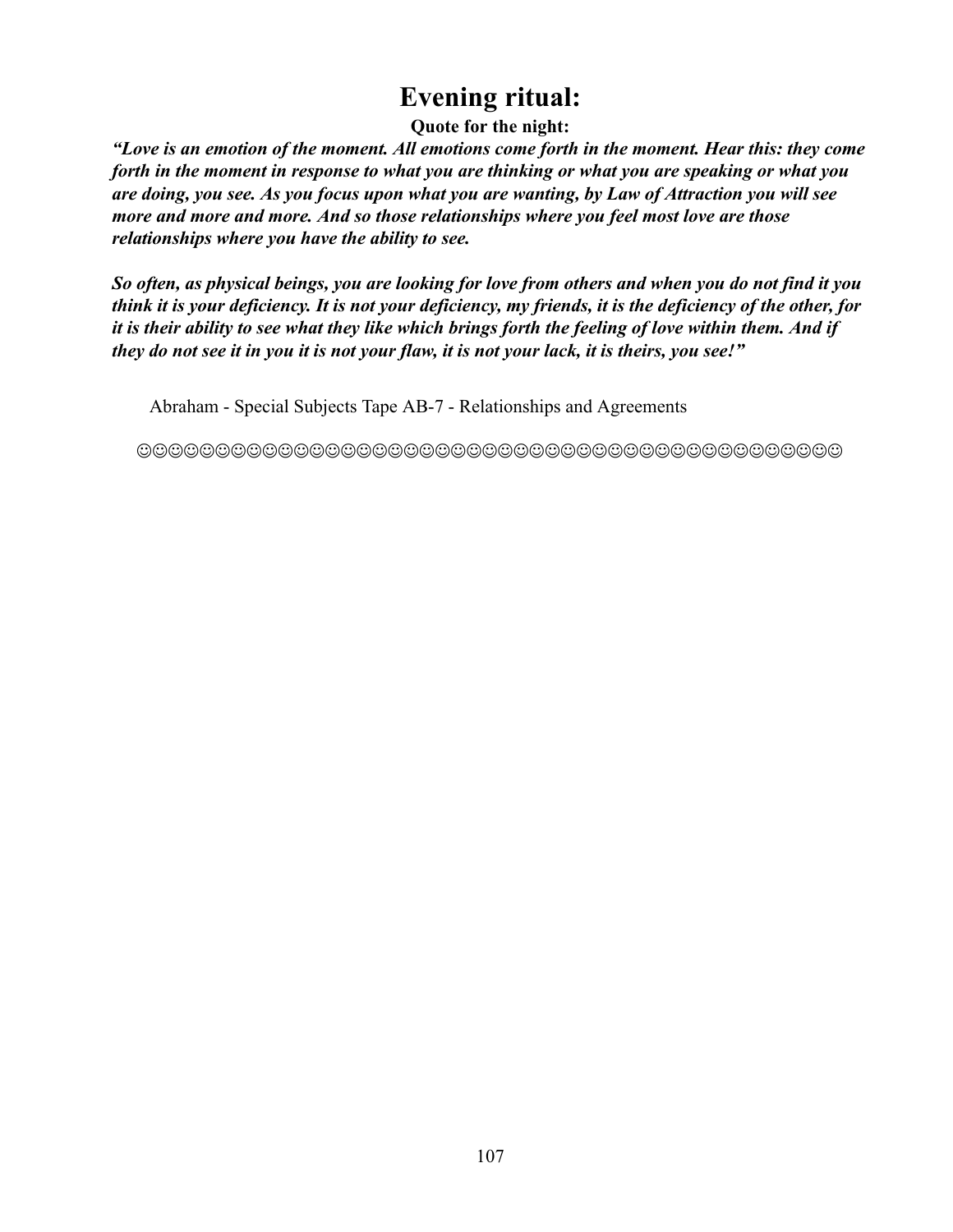#### Remember the good things of the day, list of success

#### BOPA for yourself and other people and things

Segment intend the sleep and dream period.

"Here is the way we would utilize our dreams most effectively. Before we go to sleep we would  $sav:$ 

'I believe I will dream tonight. I will manifest while I sleep' - so to speak. 'And if there is anything significant, I intend to recall it when I awaken.'

And then in the morning, the first thing that you do as soon as you are aware that you are back into physical consciousness, ask yourself: 'Did I dream?'

And if you did dream, then ask yourself even if it's vague: 'Well, how did the dream feel?' Because there's much more information coming to you in the way the dream feels than in the way *it plays out.*"

Abraham - San Antonio, TX 4/20/02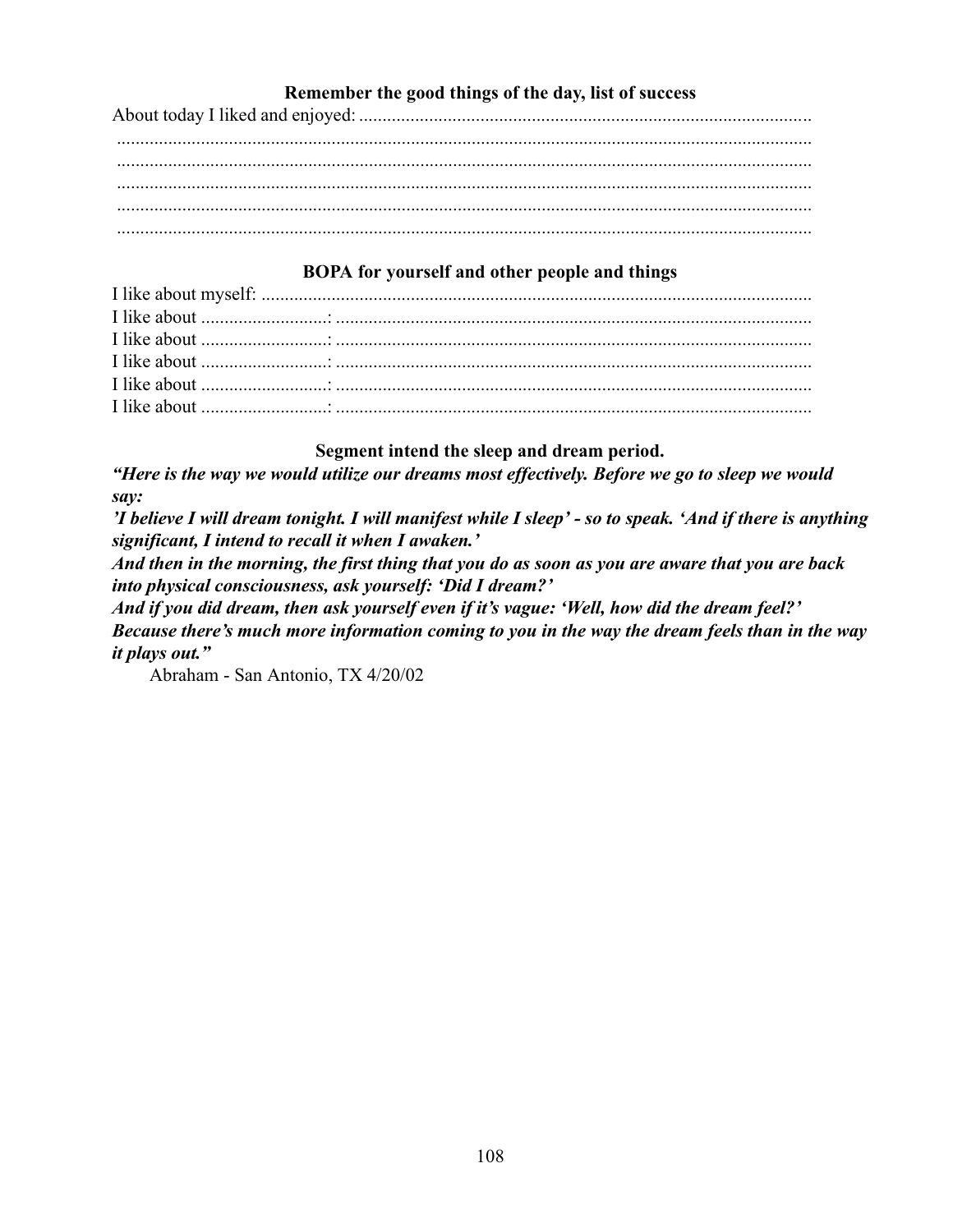# Day Nineteen - Health

## Morning Ritual:

Quote for the day:

You Could Release any Deadly Disease, Now

You could have every deadly disease known to man, and some they haven't even figured out yet, you could have them all in your body right now — and tomorrow they could all be gone, if from one day to the next you learned how to allow the Energy to flow. We really are not encouraging those kinds of quantum leaps, they are a little uncomfortable. What we really are encouraging is every day being selfish enough to say: "Nothing is more important than that I feel good. And I'm going to find ways today. I'm going to begin my day by meditating and bringing myself into alignment with my Source Energy. And as I move through the day, I'm going to look for opportunities to appreciate, so that all day long Ill bring myself back into Source Energy.

"If there's an opportunity to praise, I'm going to praise. If there's an opportunity to criticize, I'm going to keep my mouth shut and try to meditate. If I feel like criticizing I'll say, here Kitty, Kitty, and I'll pet my cat til that feeling goes away." Within 30 days of mild effort, you can go from one of the most resistant people on the planet, to one of the least resistant people on the planet. And then those who are watching you will be amazed at the amount of manifestations that begin to occur in your physical experience.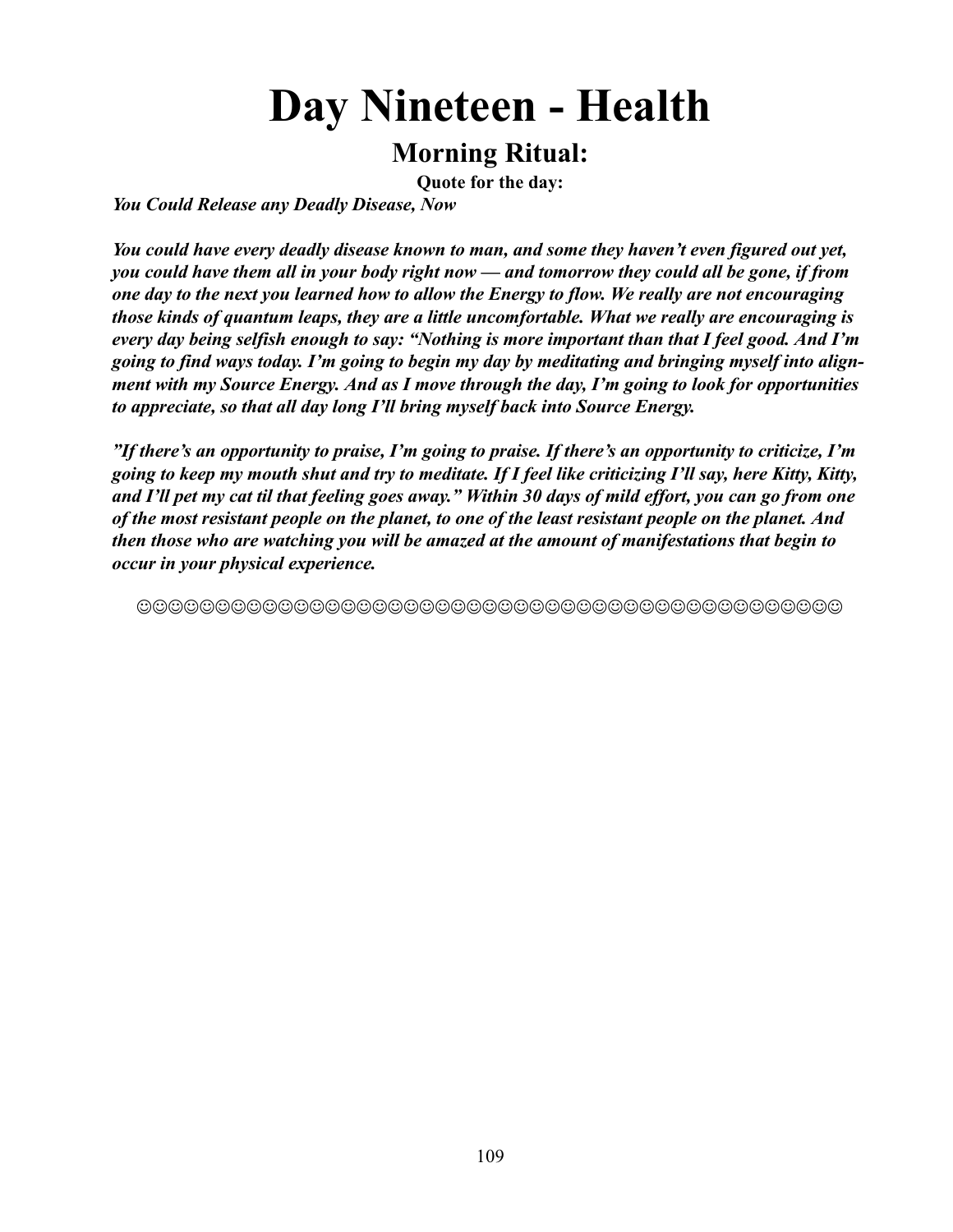#### **Smile for one Minute**

- this increases the seratonin levels in your system and is a powerful antidepressant.

## **Meditate for 5 Minutes**

todays technique: In awareness of your breating in and breathing out count off 60 breaths..

## Do the Placemat Exercise for 5 minutes

#### Do Segment intending for 4 minutes:

## Your virtual daily prosperity spending amount is 19 000 units of your currency.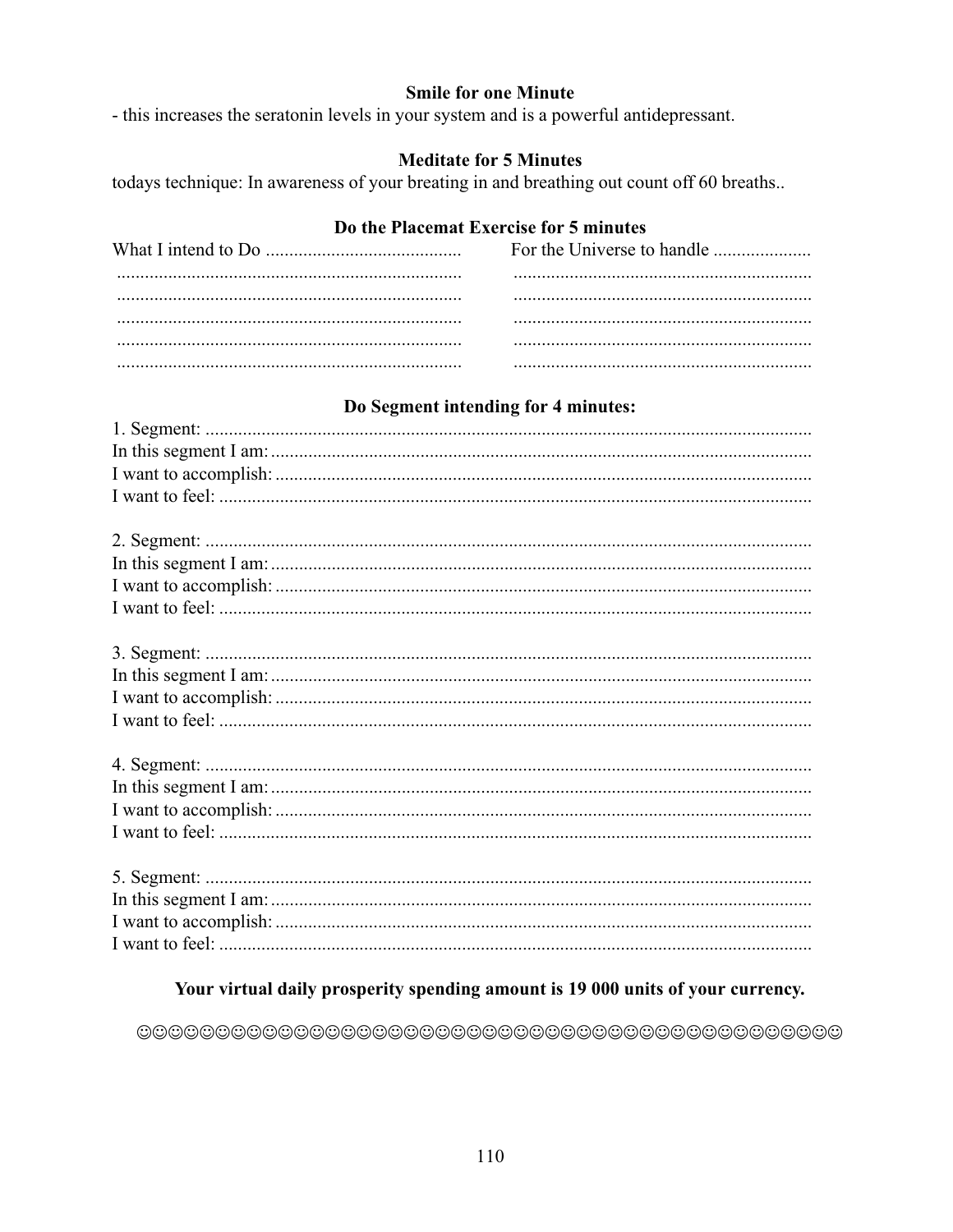# During the Day:

According to the theme of the day of Health implement the tools and techniques

#### 1) Become aware of your vibrational meter

todays technique: On any symptoms you may experience ask yourself, "What is bothering me?" This brings you to the heart of your resistance. Then ask yourself, "How do I want to feel?" and ponder that.

#### 2) Doodle Dreams for your Creation Box

On your anwer to "How do I want to feel?" put your answer to"What do I want to have?" into your Creation box.

#### 3) Do Virtual Realities - 30 seconds scenes of joy

What time of year? What time of day? Where? (inside or outside) Which good mood people are present? What do you see, hear, smell, taste, feel, do? Get in. Get to feel good. Get out.

4) Spend your daily virtual prosperity allowance on: .................................................................. ...........................................................................................................................................................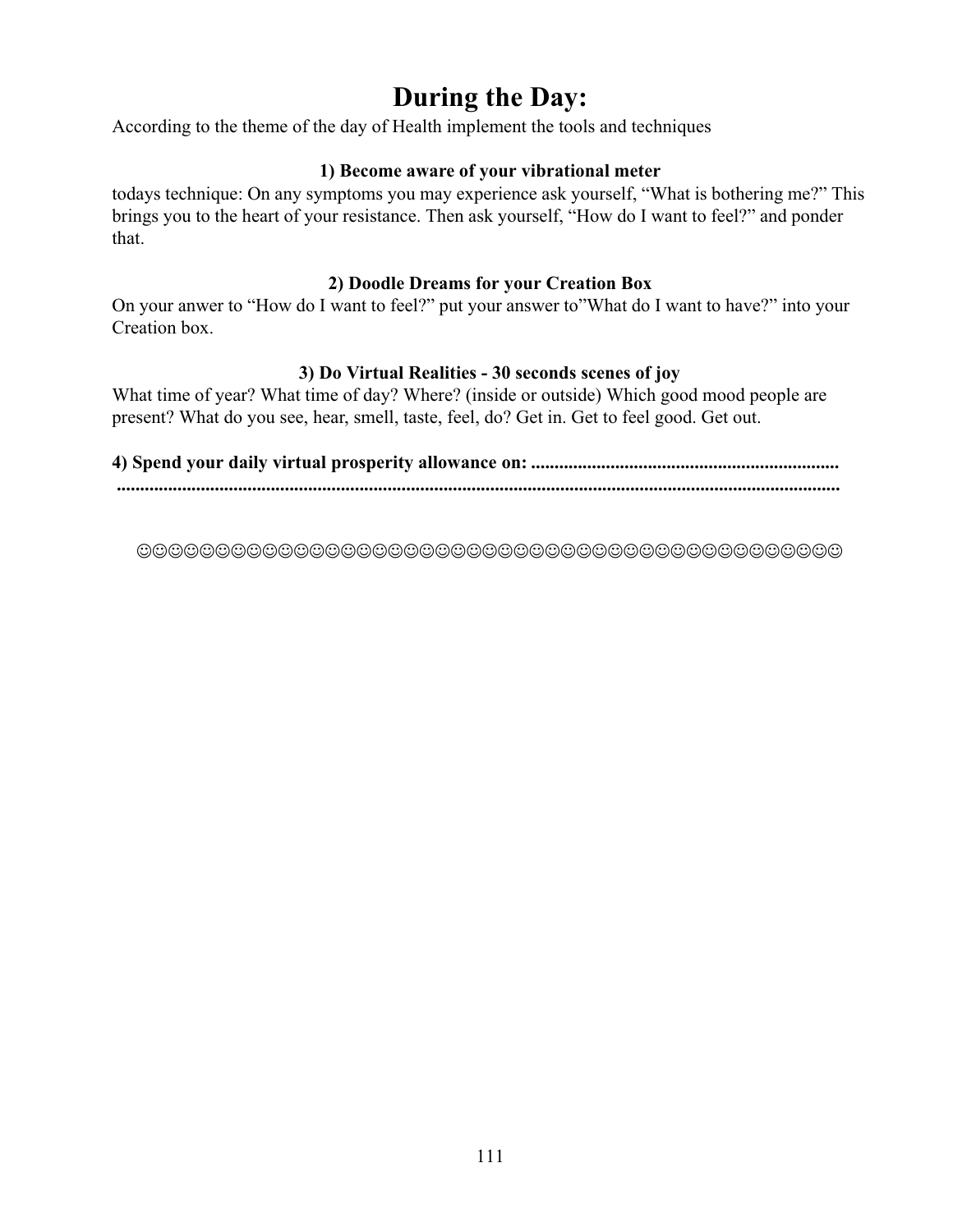## Evening ritual:

Quote for the night:

"Let's say that you are eating food and feeling guilty about it, and most of you if you are eating food you are feeling guilty about it. [Audience laughs.] In other words, most of you are having a difficult time finding anything to eat, there's something wrong with all of it, according to some book somewhere. And so you have this desire for this physical [countenance], and the reality is something different than your desire. And your reality is so obvious to you... it's obvious to you when you pass a mirror, it's obvious to you when someone that you care about looks at you, it's obvious to you by the way your cloths feel. How you are is obvious to you. In fact, how you are is dominant in your vibration.

So you envision a brief run on a beach, dressed in something very scanty and revealing, whether you are male or female, jogging down the beach, knowing you look good, feeling great that you look good, knowing that they know you look good. Scene is over.

 $\eta$  other words, you must go that long  $\ldots$  or you remember being dressed in something that you felt really good in, and you remember somebody else who you didn't even know, meeting you in an elevator and saying, "you are really beautiful in that." Scene is over.

You get a sense of it? In other words, you must find a little snatch... revel in it for a moment and leave. And what happens is you begin to activate that part of you so much, that now even though a reality is different from what you are living, you have different things activated within you, so everything starts responding to you according to your different activation.

"When you feel fat your food makes you fatter – it does! When you feel slender your food keeps you slender – it does! You must understand that because you see people eating similarly with very different results, and you say, "oh yeah, it's their metabolism," and we say, what do you think metabolism is?! Metabolism is vibrational response to your moment in time. Metabolism is the way the energy is moving through your body, you see. And so \*everything\* is in response to the way that you feel. Everything is. Everything is mind over matter."

 $\sim$  Abraham  $-5/11/02$  MD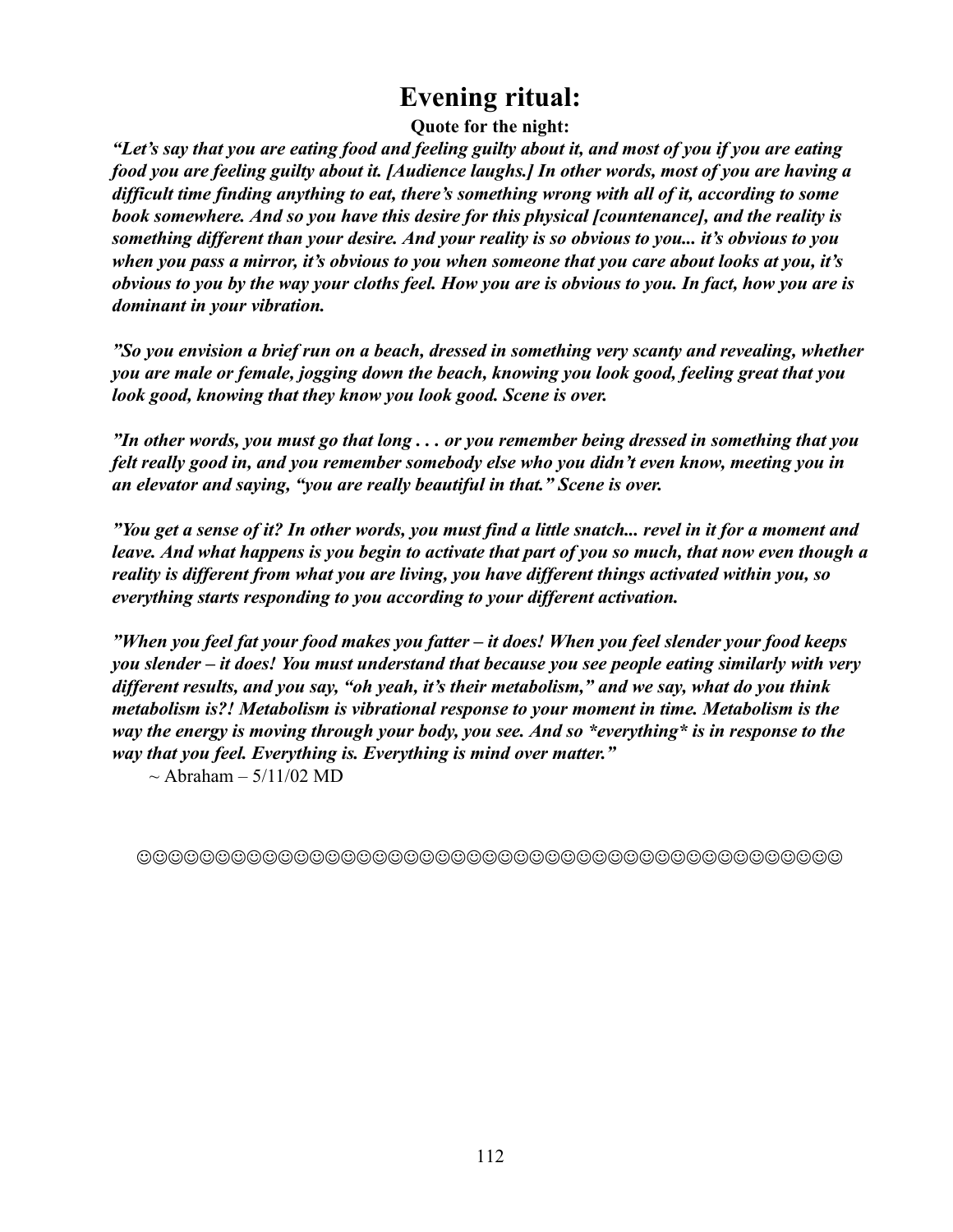#### Remember the good things of the day, list of success

## BOPA for yourself and other people and things

Segment intend the sleep and dream period.

"Here is the way we would utilize our dreams most effectively. Before we go to sleep we would  $sav:$ 

'I believe I will dream tonight. I will manifest while I sleep' - so to speak. 'And if there is anything significant, I intend to recall it when I awaken.'

And then in the morning, the first thing that you do as soon as you are aware that you are back into physical consciousness, ask yourself: 'Did I dream?'

And if you did dream, then ask yourself even if it's vague: 'Well, how did the dream feel?' Because there's much more information coming to you in the way the dream feels than in the way it plays out."

Abraham - San Antonio, TX 4/20/02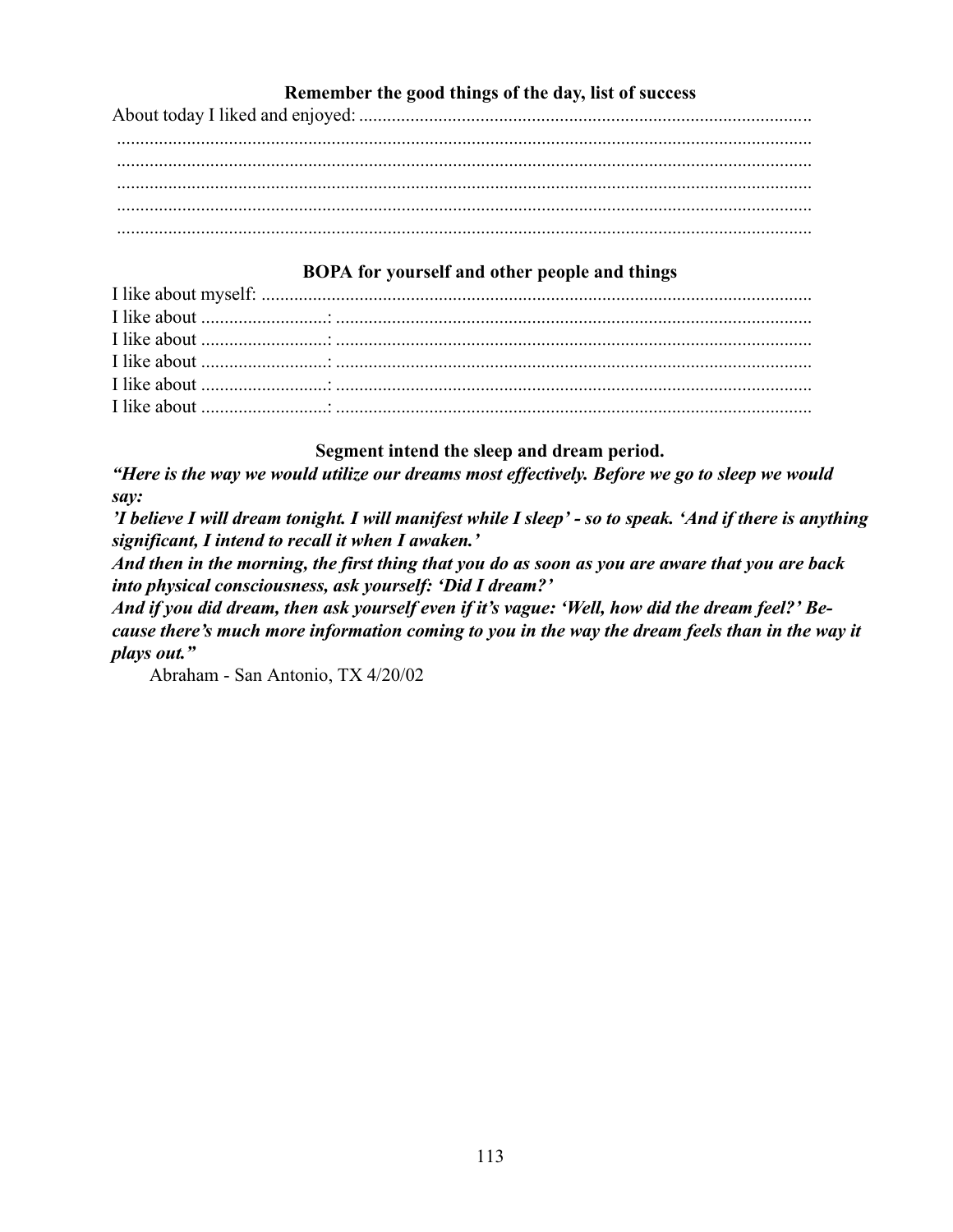# Day Twenty - Wealth

# Morning Ritual:

Quote for the day:

So how would one go about expanding time? By acknowledging leverage. Imagine a big heavy box. You want to pick it up. So instead of trying to pick it up, you take a pole and a fulcrum and you stick it under and then you push on the other end of the pole. Leverage. Use the leverage of the Energy that creates worlds... When you get into the flow with the Energy that creates worlds, you will have leverage beyond your wildest dreams. Seventeen seconds of focus that is not contradicted is equivalent to over 2,000 action hours. Only twice that  $-$  34 seconds of non contradicted thought  $\frac{1}{s}$  is equivalent to 20,000 action hours. Add another 17 seconds to it and you can multiply by ten again. 68 seconds of non contradicted thought is equivalent to more action hours than you could work in ten life times. Esther said, "Why don't I know that? If I have access to this kind of leverage, why don't I know that?" And we said: You rarely hold yourselves on a subject for 17 seconds, long enough to allow that thought to combust into a more specific, and therefore more powerful, thought. "You are like most people," we said to Esther. "You are so caught up in the reality of what you are living, that the vibration that you offer is mostly only about what you are living.

So whenever you say, "I don't have enough time," that's the vibration that you offer, and you don't have access to exercises or thoughts or ideas or people that you could delegate to. You don't have access to the way the world works without so much action.

Haven't you been mystified when you see people who seem to not work very hard at all that have so much wonderful stuff coming to them? And then, you see those that are working the hardest and they seem to be getting the least. Haven't you ever wondered what was wrong with that? They just haven't learned the leverage of aligning Energy. They are going about it the hard way. They are trying to use their action to create  $-$  rather than their alignment of Energy.

- Abraham, Excerpted from Workshop at Tarrytown, NY - G-10/18/98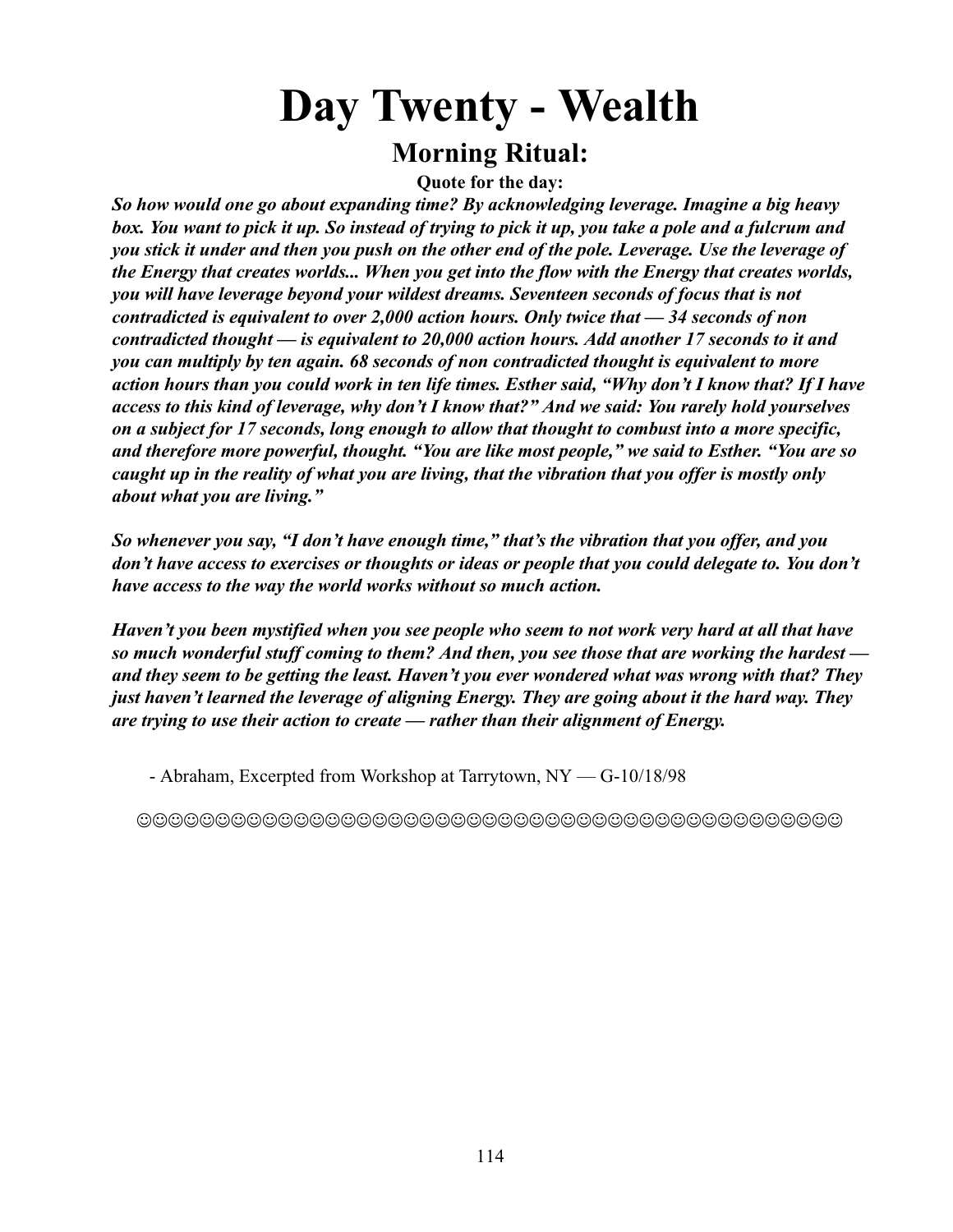#### **Smile for one Minute**

- this increases the seratonin levels in your system and is a powerful antidepressant.

## **Meditate for 5 Minutes**

todays technique: Repeat for five minutes: "The sun is shining and the grass is green."

## Do the Placemat Exercise for 5 minutes

#### Do Segment intending for 4 minutes:

## Your virtual daily prosperity spending amount is 20 000 units of your currency.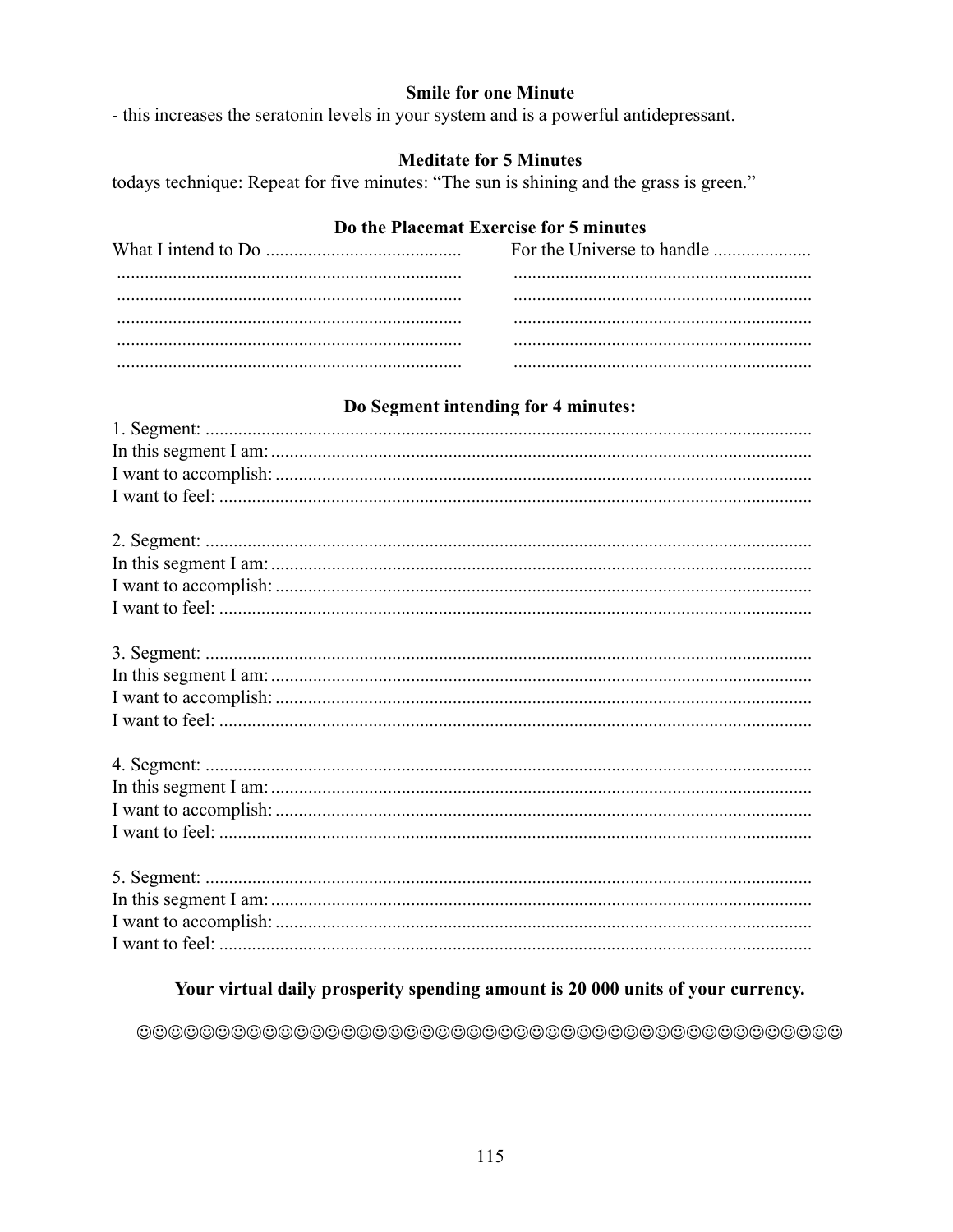# During the Day:

According to the theme of the day of Wealth implement the tools and techniques

#### 1) Become aware of your vibrational meter

todays technique: Relative to the conditions around you how do you feel? If the reality you observe is not to your liking ponder a few moments "How do I want to feel" and then "What do i want to have?"

#### 2) Doodle Dreams for your Creation Box

How do I want to feel? What do I want to have? - If you have the time to spare do a little script on any subject for your Creation box.

#### 3) Do Virtual Realities - 30 seconds scenes of joy

What time of year? What time of day? Where? (inside or outside) Which good mood people are present? What do you see, hear, smell, taste, feel, do? Get in. Get to feel good. Get out.

4) Spend your daily virtual prosperity allowance on: .................................................................. ...........................................................................................................................................................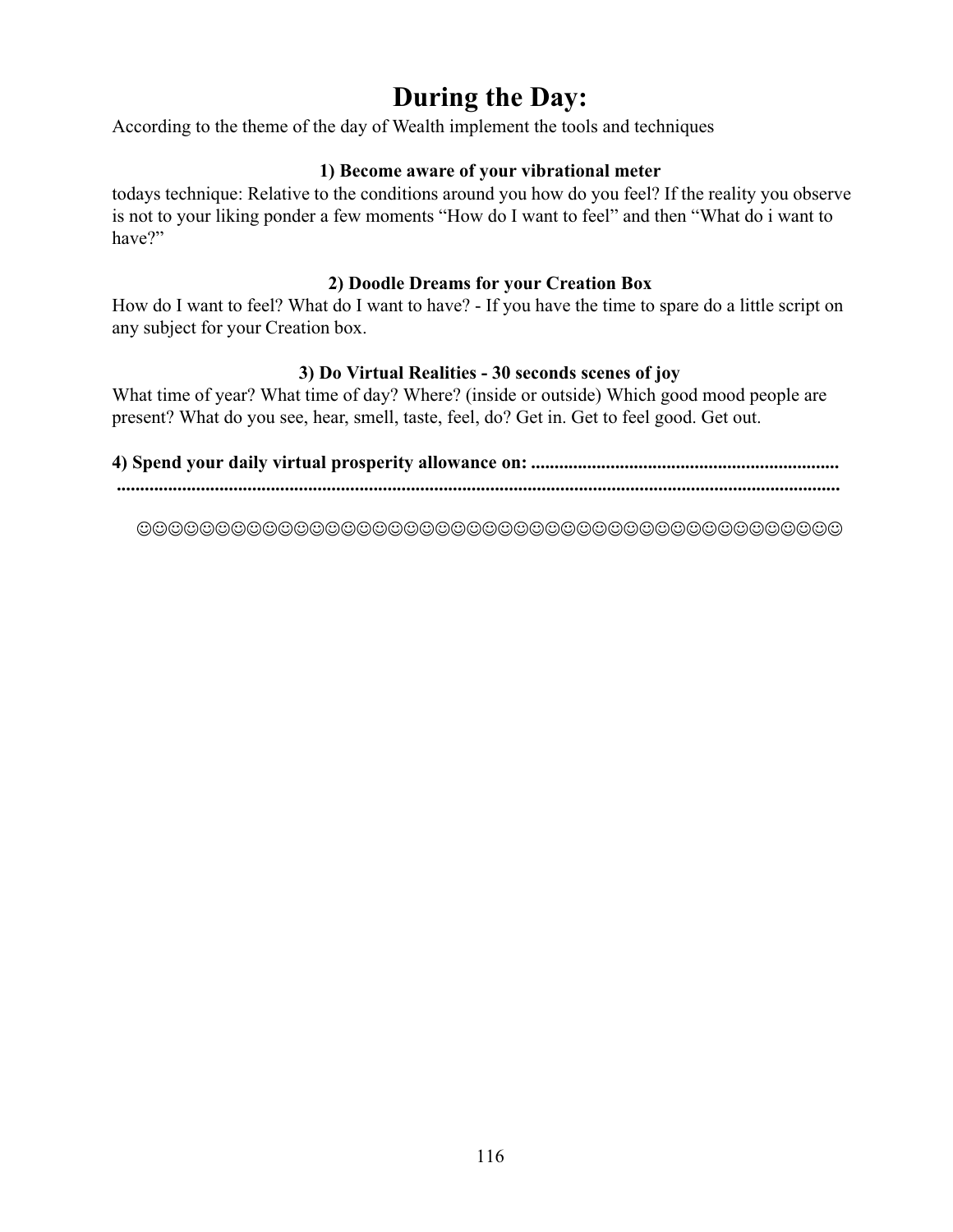# Evening ritual:

Quote for the night:

....But action does not create. Your vibrational offering of thought Energy produces the results that you live.

If you will take the time to line up your Energy, meaning create a vibrational match between your desire and your belief, the Universe will deliver to you amazing circumstances and events toward your physical conclusions. However, if you proceed with action before you have aligned your Energies of belief and desire, there is not enough action in the world to make any real difference.

Once you learn to align with the Energy of your Source you will discover that action is not a key ingredient to the fulfillment of your desires for abundance, success, joy or any other physical fulfillment. Line up your Energy and then follow the inspired action  $-$  and you will live happily ever after.

Abraham  $-10/27/96$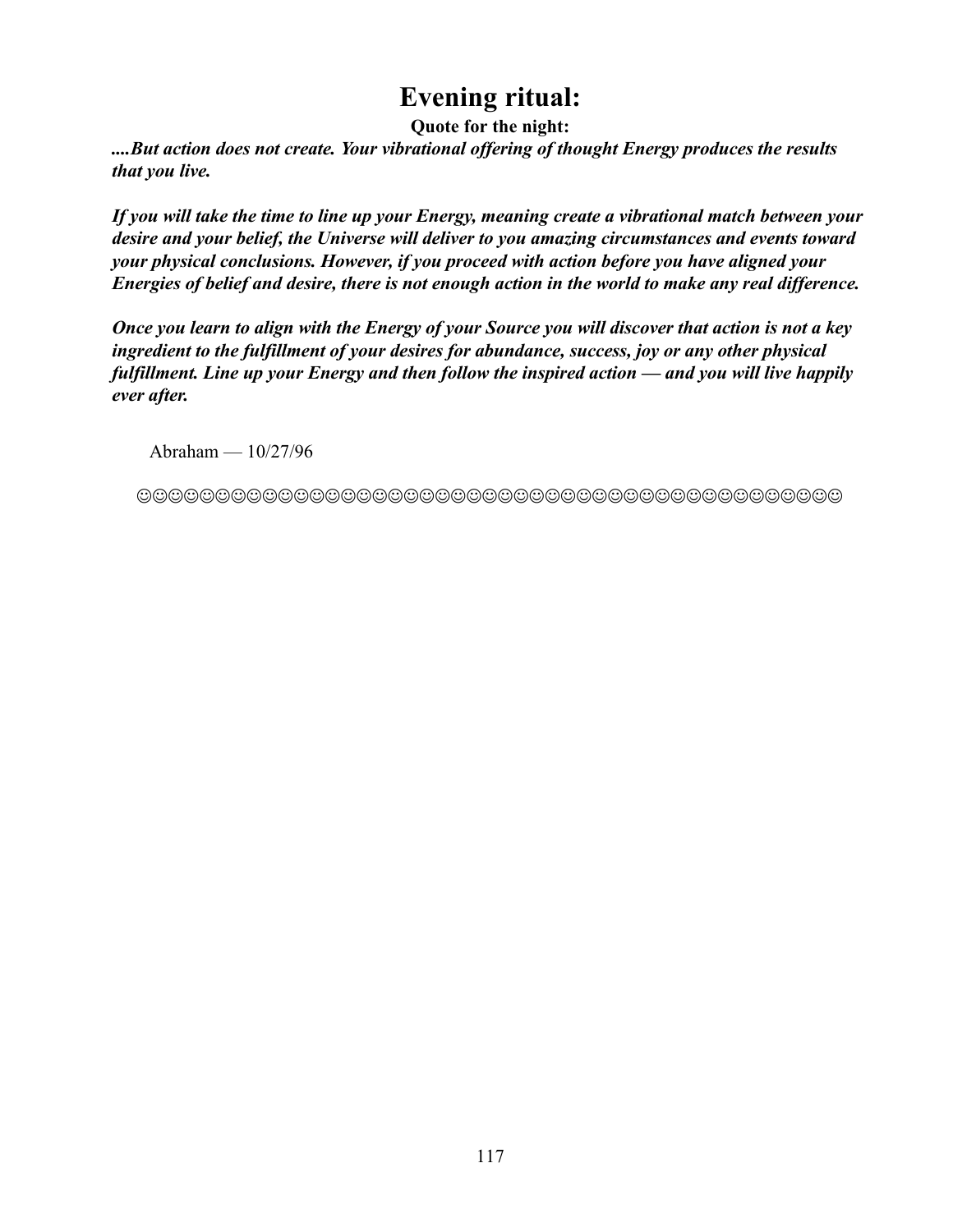#### Remember the good things of the day, list of success

## BOPA for yourself and other people and things

Segment intend the sleep and dream period.

"Here is the way we would utilize our dreams most effectively. Before we go to sleep we would  $sav:$ 

'I believe I will dream tonight. I will manifest while I sleep' - so to speak. 'And if there is anything significant, I intend to recall it when I awaken.'

And then in the morning, the first thing that you do as soon as you are aware that you are back into physical consciousness, ask yourself: 'Did I dream?'

And if you did dream, then ask yourself even if it's vague: 'Well, how did the dream feel?' Because there's much more information coming to you in the way the dream feels than in the way *it plays out.*"

Abraham - San Antonio, TX 4/20/02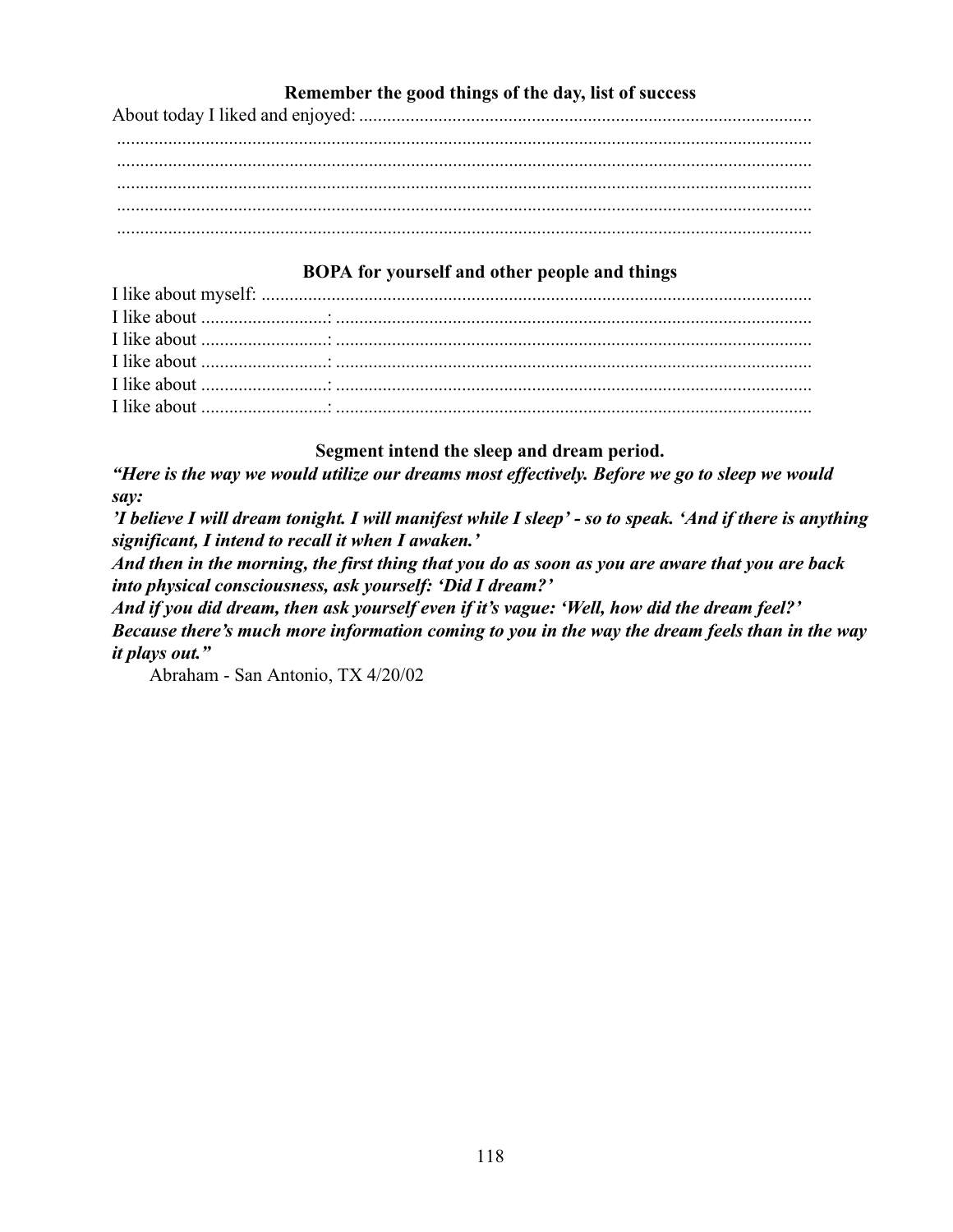# Day Twenty One - Love

## Morning Ritual:

Quote for the day:

Abe...

When you decide that you want to feel good, and you reach for the vibration that feels good to you and you establish that as your Tone, either the people around you will be uplifted to join you in that vibration or, if their vibration is already very well chosen otherwise, they will clatter right out of your experience. But what happens to most of you is, while they are clattering out of your experience, you notice they're clattering. You begin to clatter too, and then they clatter right back into your experience, and you clatter together miserably and continually.

Extract from Abraham-Hicks Apr/May/Jun 1999 newsletter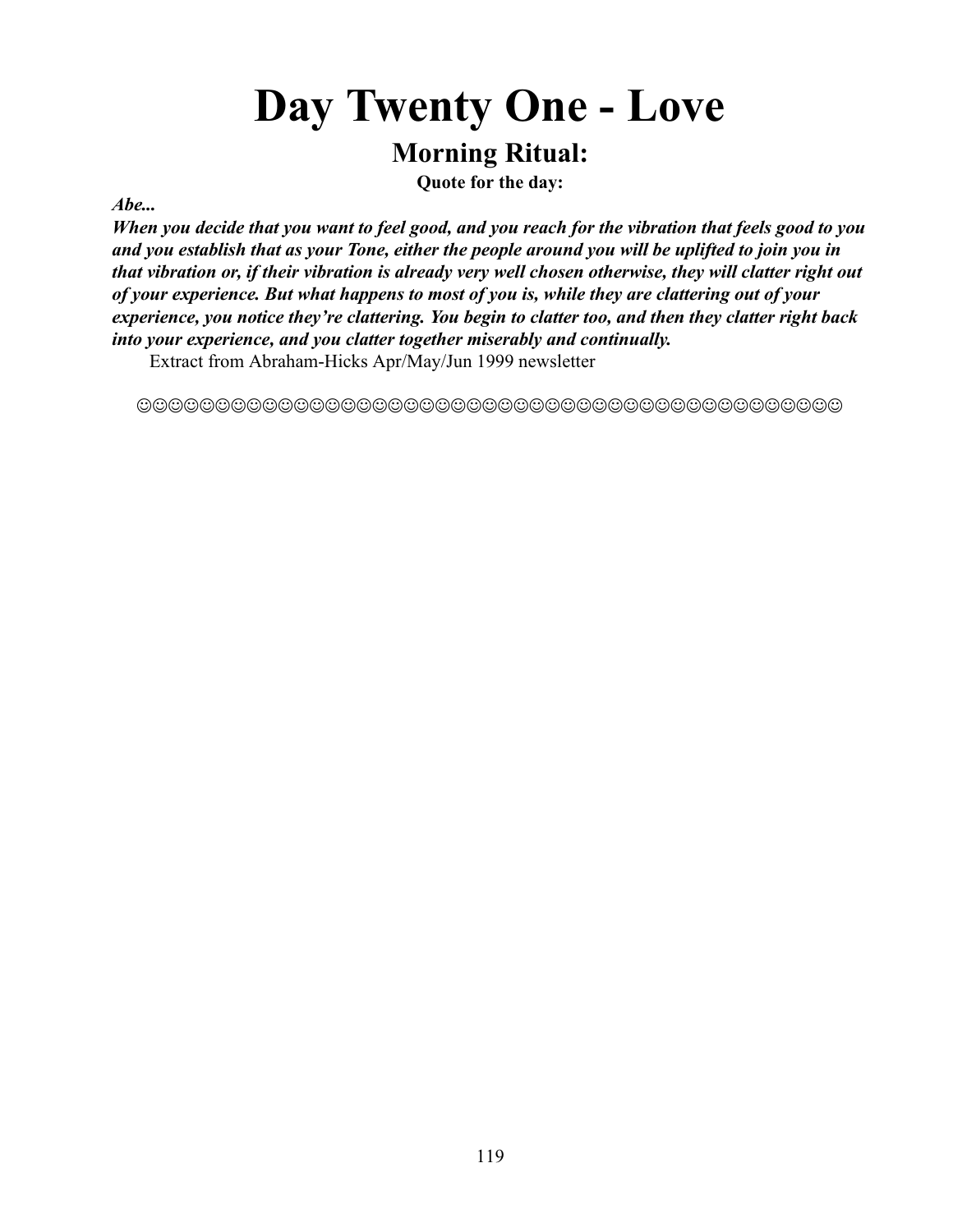#### **Smile for one Minute**

- this increases the seratonin levels in your ssystem and is a powerful antidepressant.

todays technique:

#### **Meditate for 5 Minutes**

| Do the Placemat Exercise for 5 minutes |                             |  |  |  |
|----------------------------------------|-----------------------------|--|--|--|
|                                        | For the Universe to handlee |  |  |  |
|                                        |                             |  |  |  |
|                                        |                             |  |  |  |
|                                        |                             |  |  |  |
|                                        |                             |  |  |  |
|                                        |                             |  |  |  |

#### Do Segment intending for 4 minutes:

## Your virtual daily prosperity spending amount is 21 000 units of your currency.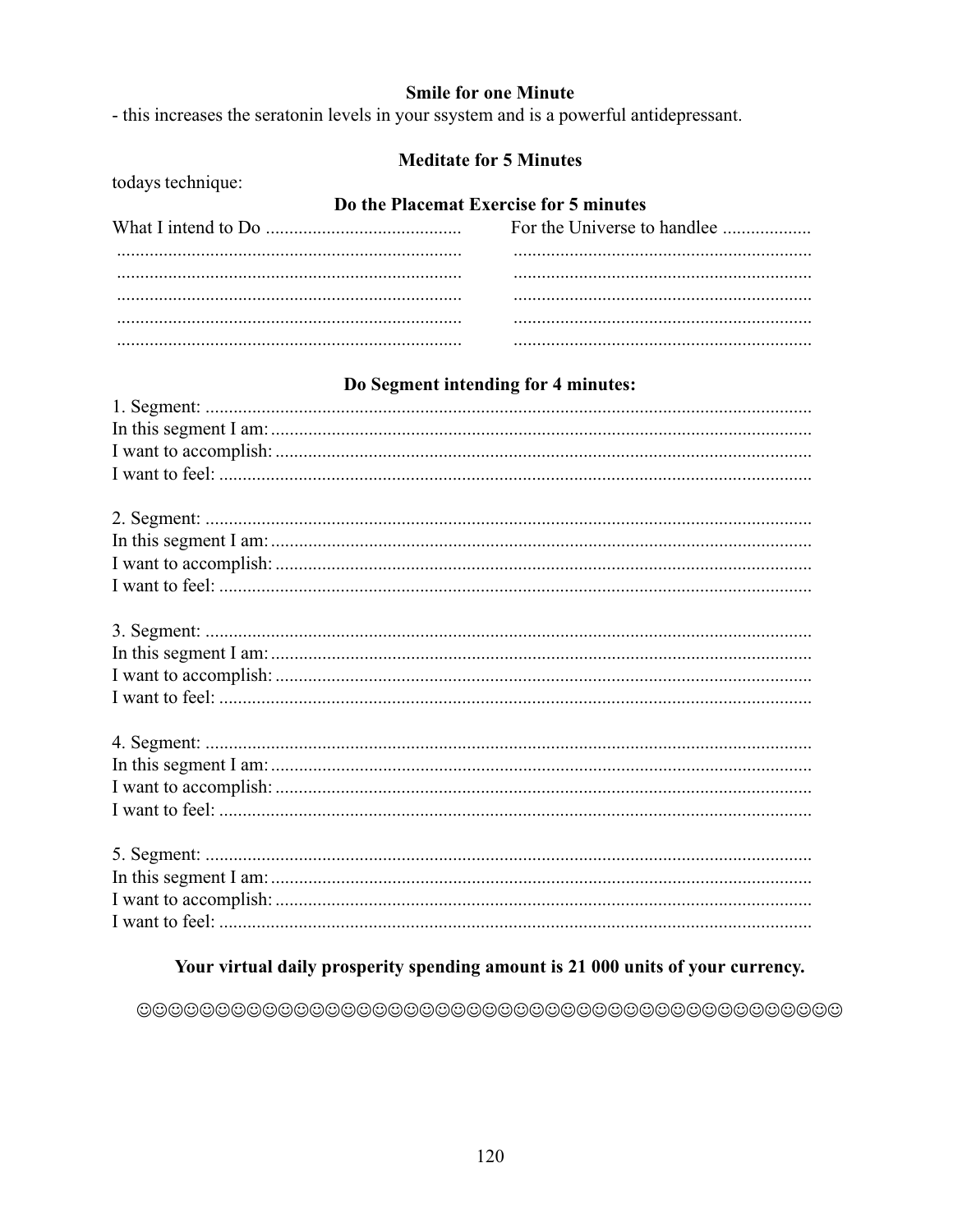# During the Day:

According to the theme of the day of Love and Relationships implement the tools and techniques

#### 1) Become aware of your vibrational meter

todays technique: As you meet people or have experiences during the day ask yourself, What do I like about this?" "What is good about this?"

#### 2) Doodle Dreams for your Creation Box

How do I want to feel? What do I want to have? - Add some notes on what you want to experience in relationships to your Creation box.

#### 3) Do Virtual Realities - 30 seconds scenes of joy

What time of year? What time of day? Where? (inside or outside) Which good mood people are present? What do you see, hear, smell, taste, feel, do? Get in. Get to feel good. Get out.

4) Spend your daily virtual prosperity allowance on: ..................................................................

...........................................................................................................................................................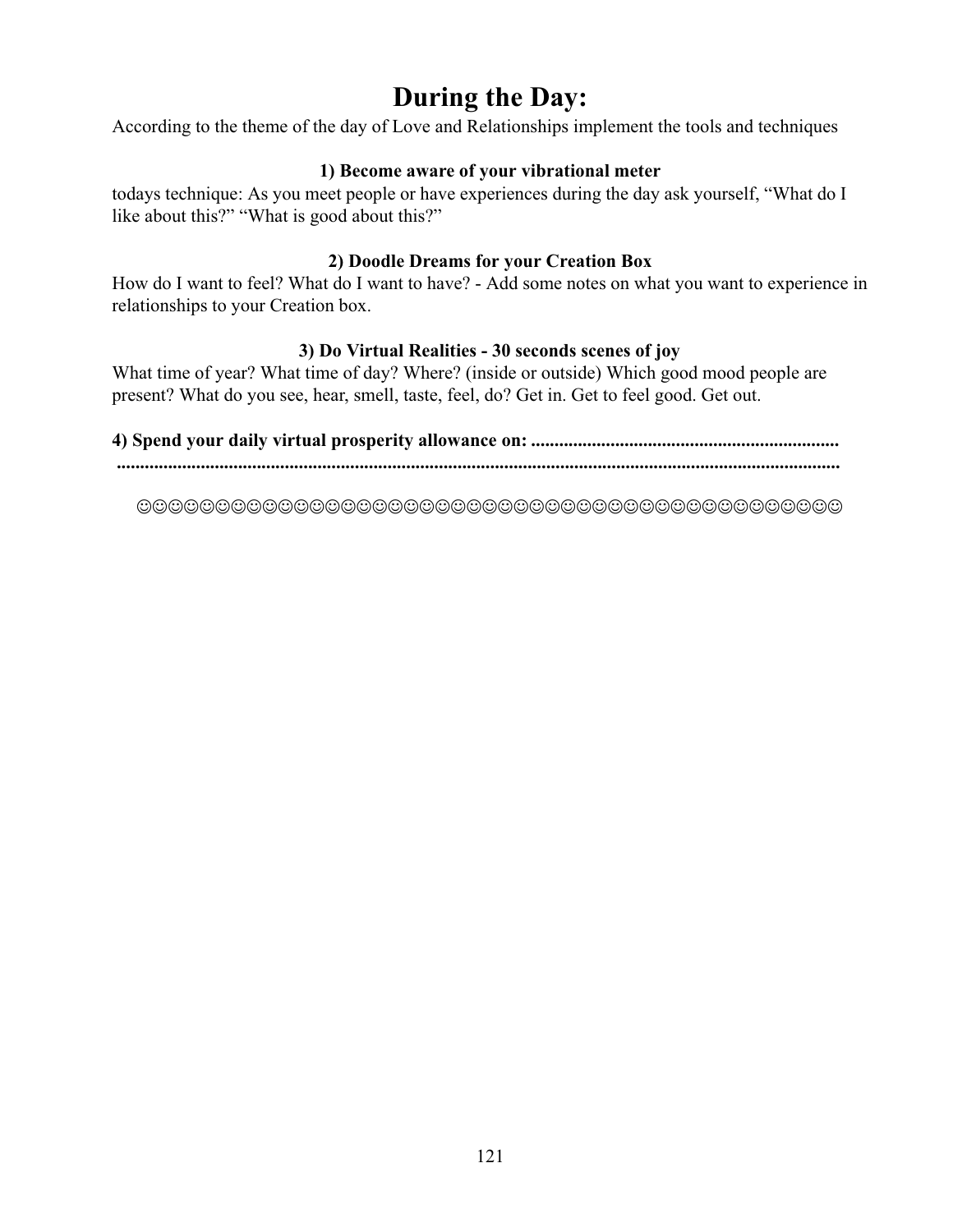# Evening ritual:

Quote for the night:

Abe

.. you cannot want the wellbeing of another without the wellbeing coming right back to you. And you cannot feel the anger toward another without the anger coming right back to you . You cannot feel the upliftment without uplifting, you cannot feel the anger without deflating. Extract from Abraham-Hicks tape G 10/31/02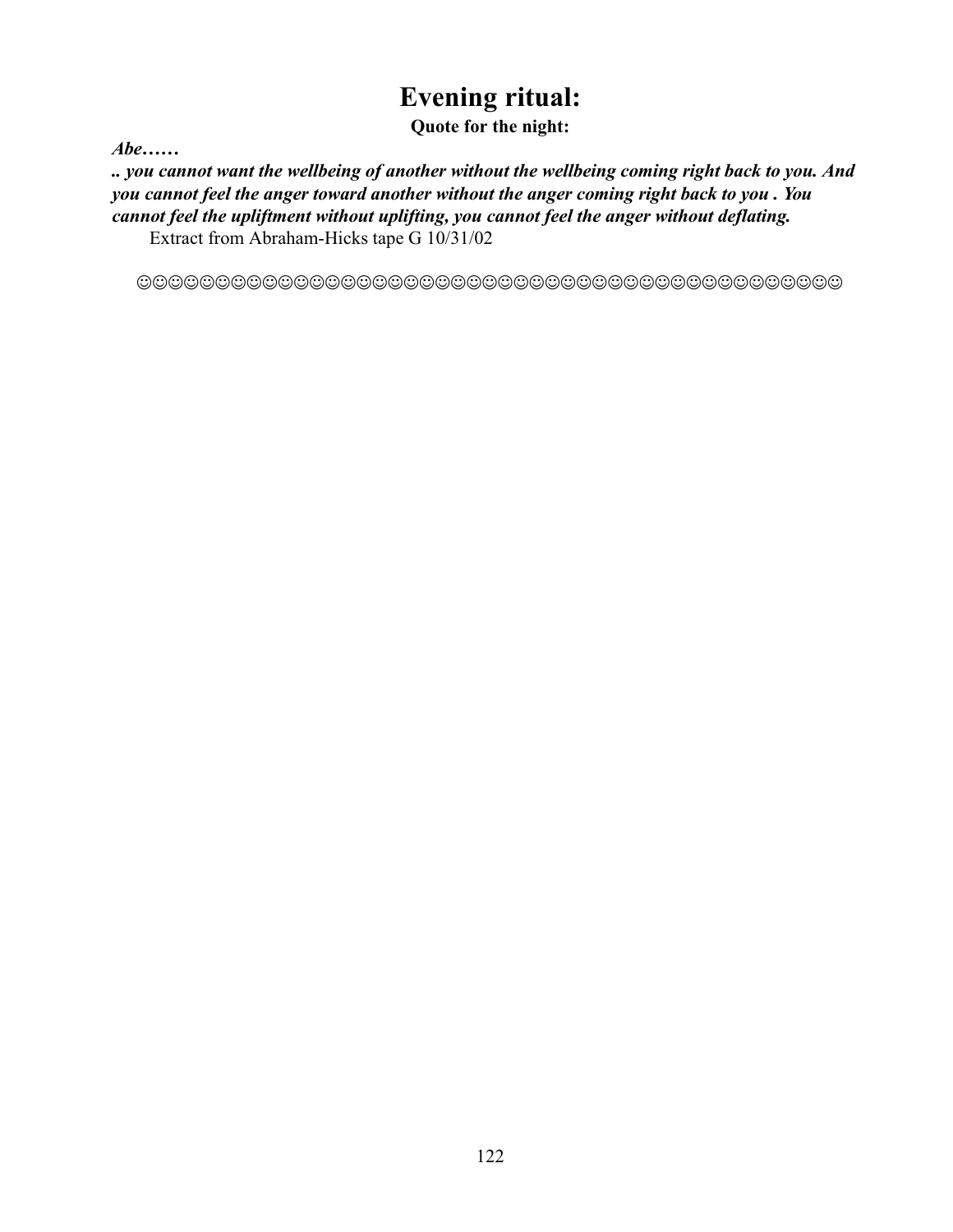#### Remember the good things of the day, list of success

## BOPA for yourself and other people and things

Segment intend the sleep and dream period.

"Here is the way we would utilize our dreams most effectively. Before we go to sleep we would  $sav:$ 

'I believe I will dream tonight. I will manifest while I sleep' - so to speak. 'And if there is anything significant, I intend to recall it when I awaken.'

And then in the morning, the first thing that you do as soon as you are aware that you are back into physical consciousness, ask yourself: 'Did I dream?'

And if you did dream, then ask yourself even if it's vague: 'Well, how did the dream feel?' Because there's much more information coming to you in the way the dream feels than in the way *it plays out.*"

Abraham - San Antonio, TX 4/20/02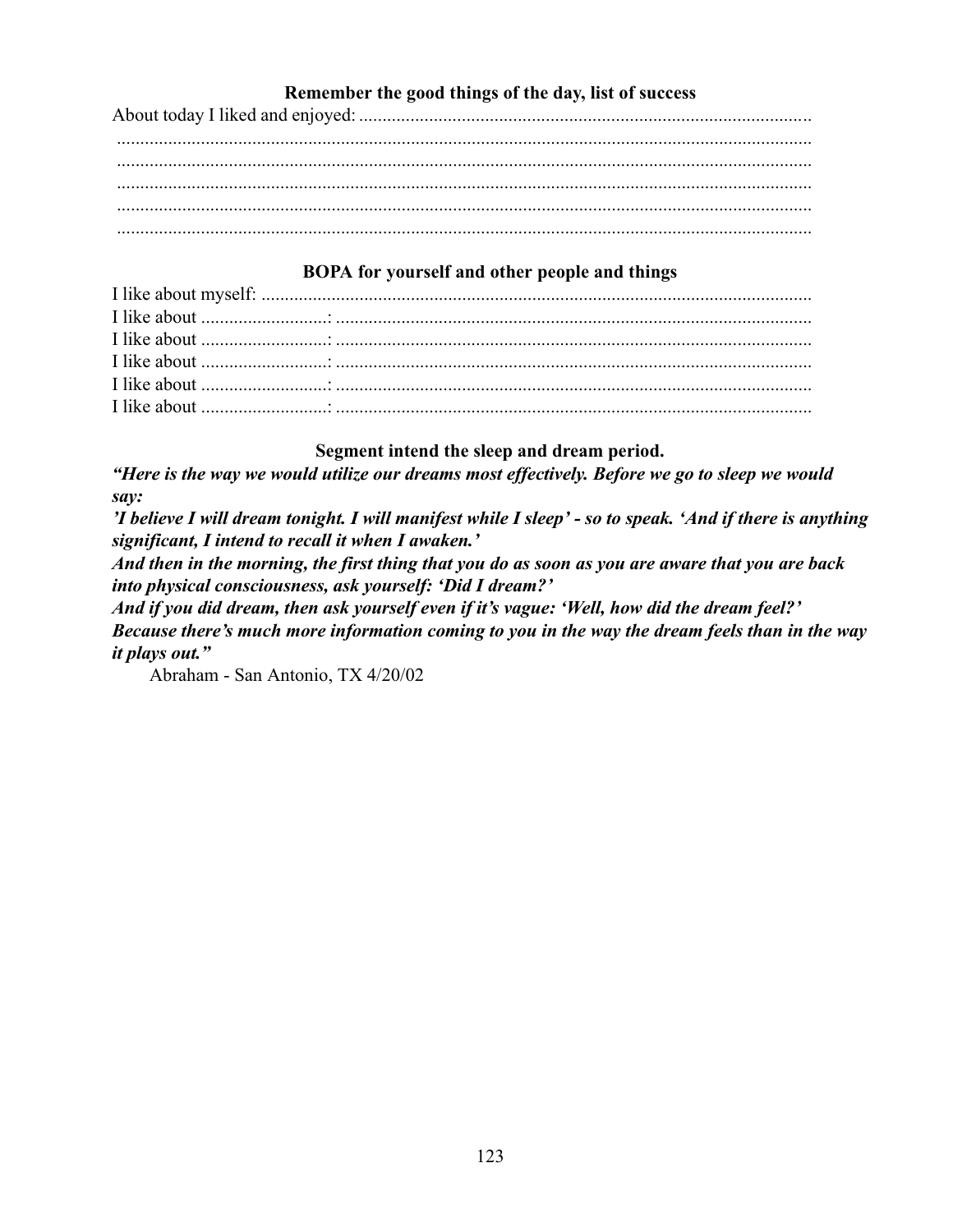# Day Twenty Two - Health

# Morning Ritual:

Quote for the day:

Someone asked us recently, "Is thre any limitation to the body's ability to heal?" And we said, "None, tother than the belief you hold." And he said, "Then why aren't people growing new limbs?" And we said, "Because no one believes that they can."

G-2/27/99- San Rafael, CA

"Is this pill really an effective pill? Is this process really an effective process?" Anything that causes you to allo what you desire is the process of coming into alignment. And so, we're not, in any way, validating or invalidating anything.

Many offer their 'dog and pony show" as being the one that works. And good for all of them. We applaud anything that assists someone in llowing the Well-being, that theui so much want and deserve, to flow.

Salt Lake City, UT - 9/9/00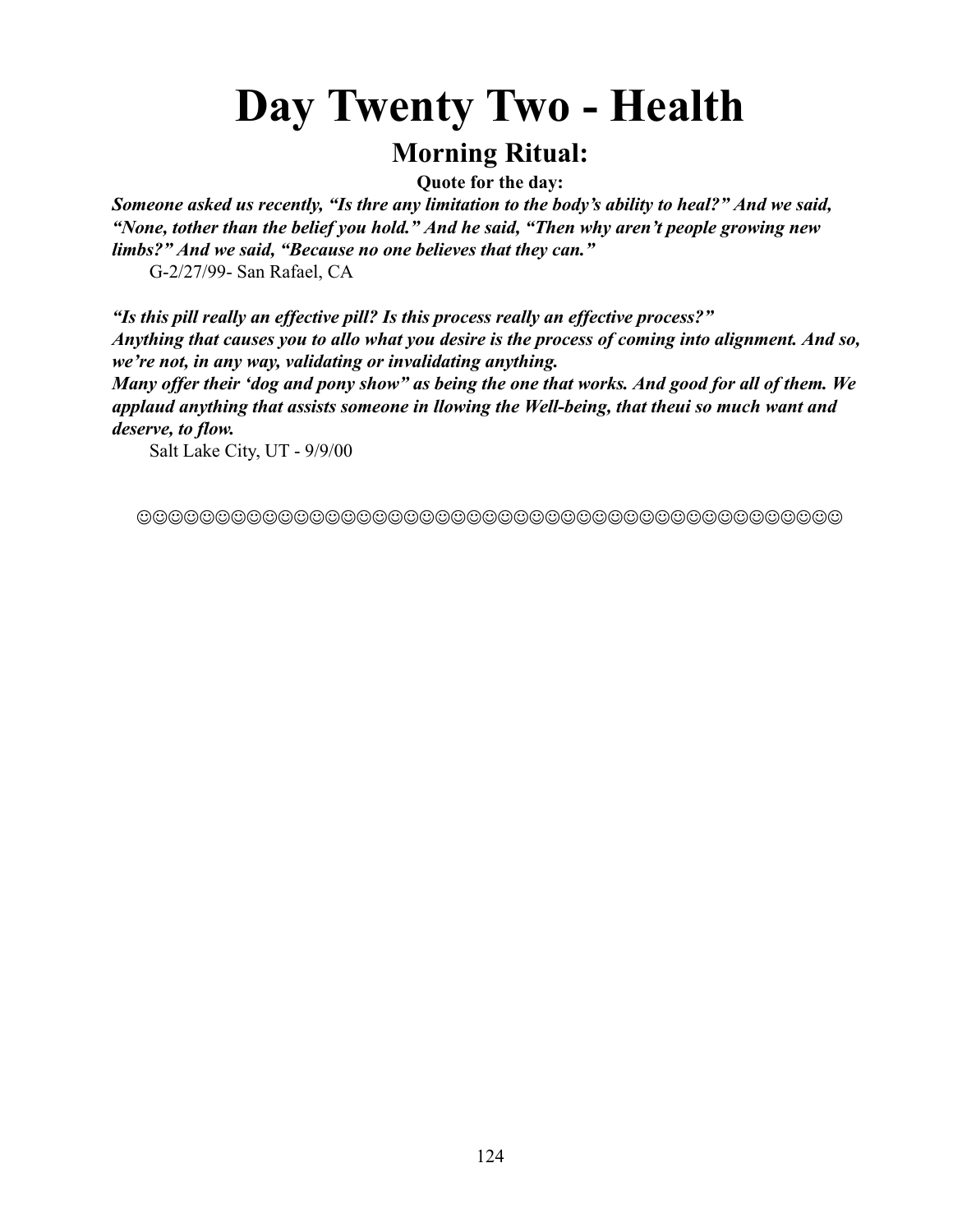#### **Smile for one Minute**

- this increases the seratonin levels in your system and is a powerful antidepressant.

## **Meditate for 5 Minutes**

todays technique: In awareness of your breating in and breathing out count off 60 breaths..

## Do the Placemat Exercise for 5 minutes

#### Do Segment intending for 4 minutes:

## Your virtual daily prosperity spending amount is 22 000 units of your currency.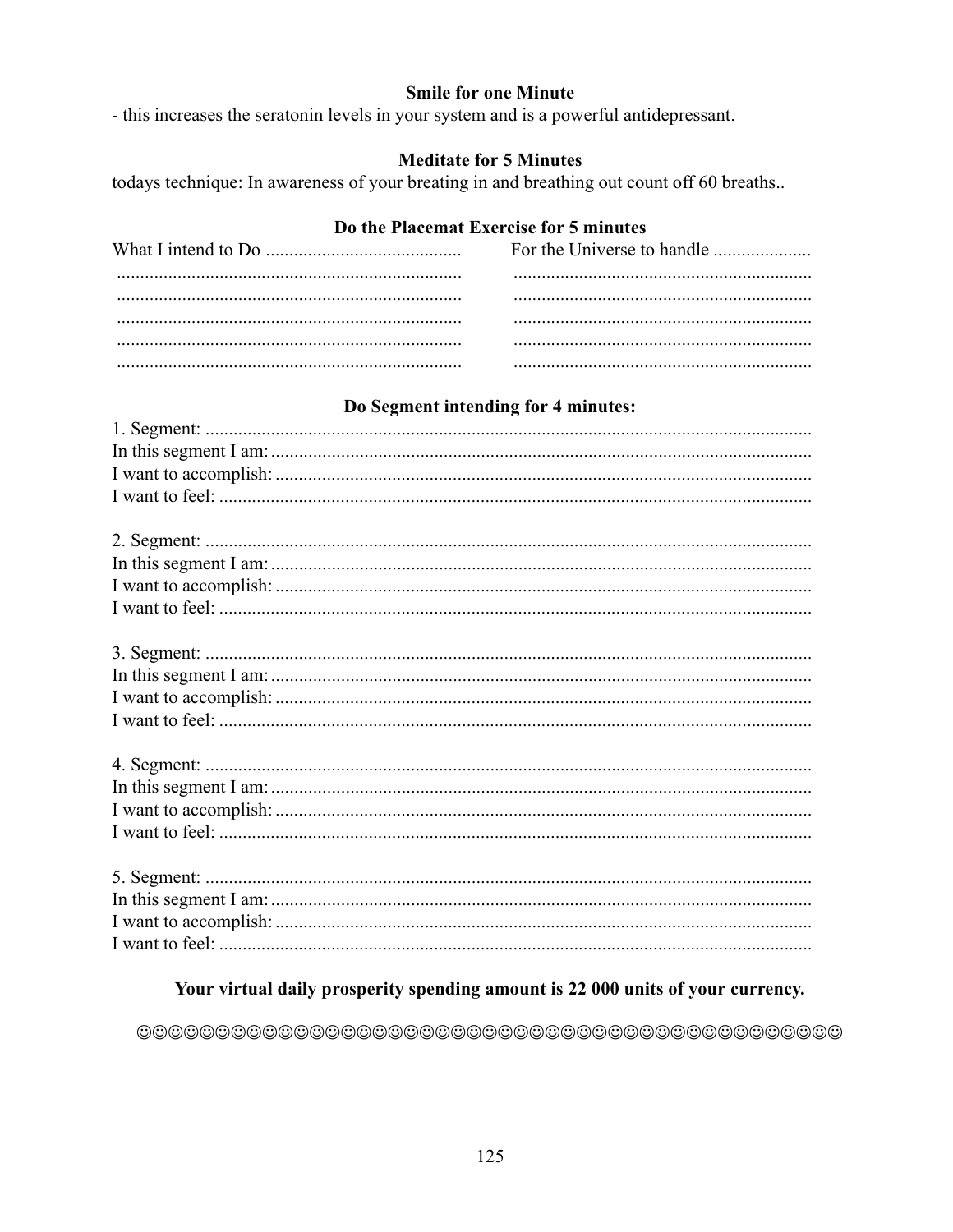# During the Day:

According to the theme of the day of Health implement the tools and techniques

#### 1) Become aware of your vibrational meter

todays technique: On any symptoms you may experience ask yourself, "What is bothering me?" This brings you to the heart of your resistance. Then ask yourself, "How do I want to feel?" and ponder that.

#### 2) Doodle Dreams for your Creation Box

On your anwer to "How do I want to feel?" put your answer to"What do I want to have?" into your Creation box.

#### 3) Do Virtual Realities - 30 seconds scenes of joy

What time of year? What time of day? Where? (inside or outside) Which good mood people are present? What do you see, hear, smell, taste, feel, do? Get in. Get to feel good. Get out.

4) Spend your daily virtual prosperity allowance on: .................................................................. ...........................................................................................................................................................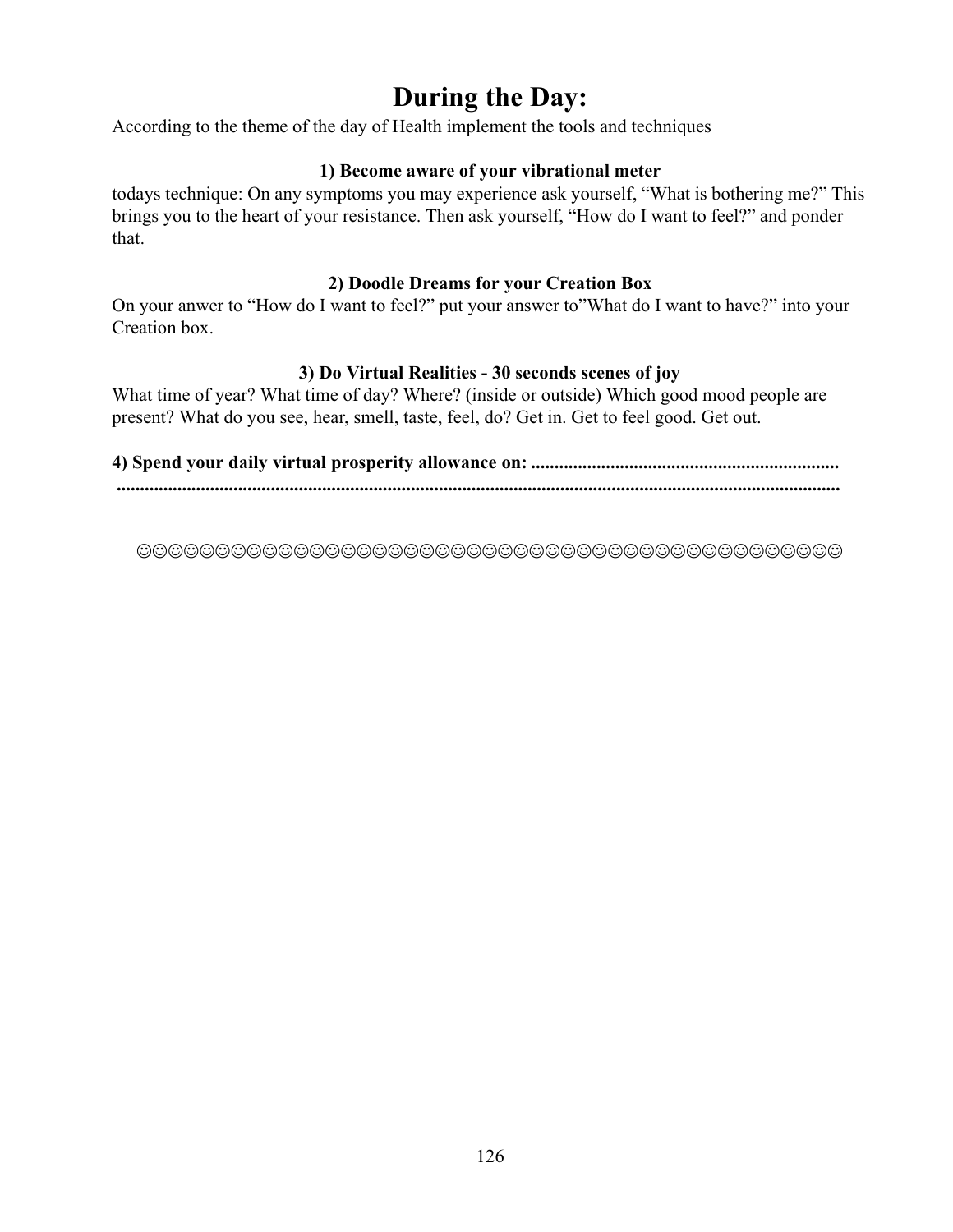# Evening ritual:

Quote for the night:

You could stand here sick with ten illnesses today, and tomorrow have no evidence of any of them. Your body has the ability to replenish itself that fast. But most of you do not have the ability to change your thoughts that fast. So the amount of time it takes between sickness and wellness is only the maount of time it takes for me to figure out how to let it in - for me to figure out how to feel good, when I'm looking at something that makes me feel bad.

Atlanta, GA-G-11/400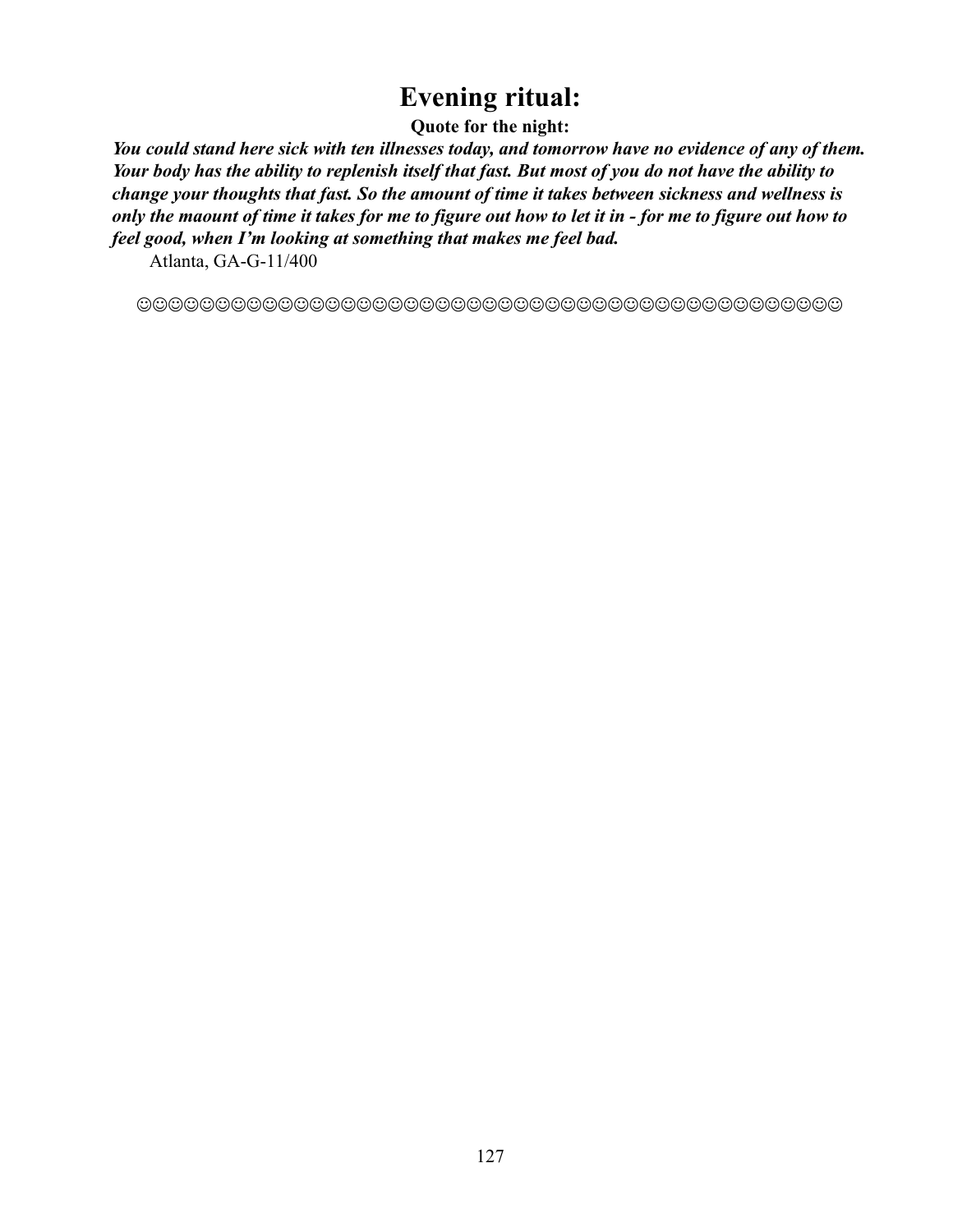#### Remember the good things of the day, list of success

## BOPA for yourself and other people and things

Segment intend the sleep and dream period.

"Here is the way we would utilize our dreams most effectively. Before we go to sleep we would  $sav:$ 

'I believe I will dream tonight. I will manifest while I sleep' - so to speak. 'And if there is anything significant, I intend to recall it when I awaken.'

And then in the morning, the first thing that you do as soon as you are aware that you are back into physical consciousness, ask yourself: 'Did I dream?'

And if you did dream, then ask yourself even if it's vague: 'Well, how did the dream feel?' Because there's much more information coming to you in the way the dream feels than in the way *it plays out.*"

Abraham - San Antonio, TX 4/20/02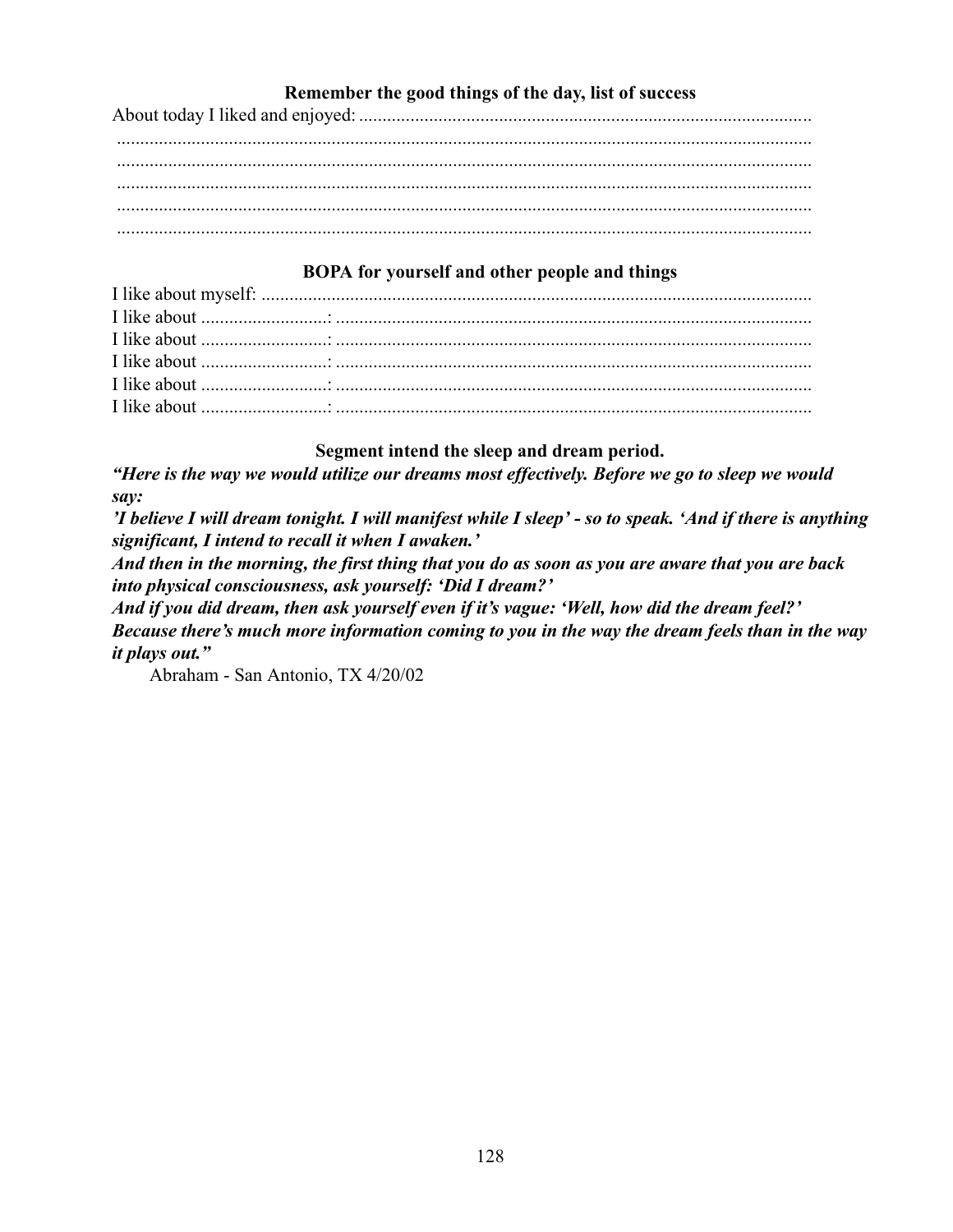# Day Twenty Three - Wealth

# Morning Ritual:

Quote for the day:

 In the morning when you wake up, none of you stand out on your porch frantically breathing in because you are afraid that later in the day there will be a scarcity of air. You breathe in and you breathe out and think nothing of it. What we want to get you to understand is that it is the same thing with dollars (or anything else), there is no need to go out and hold your breath in an attempt to hold on to the air in case there is a later lack. You are all MUCH closer to a financial fortune right now than you are even willing to dream about for fear that you will be disappointed if it does not come.

Abraham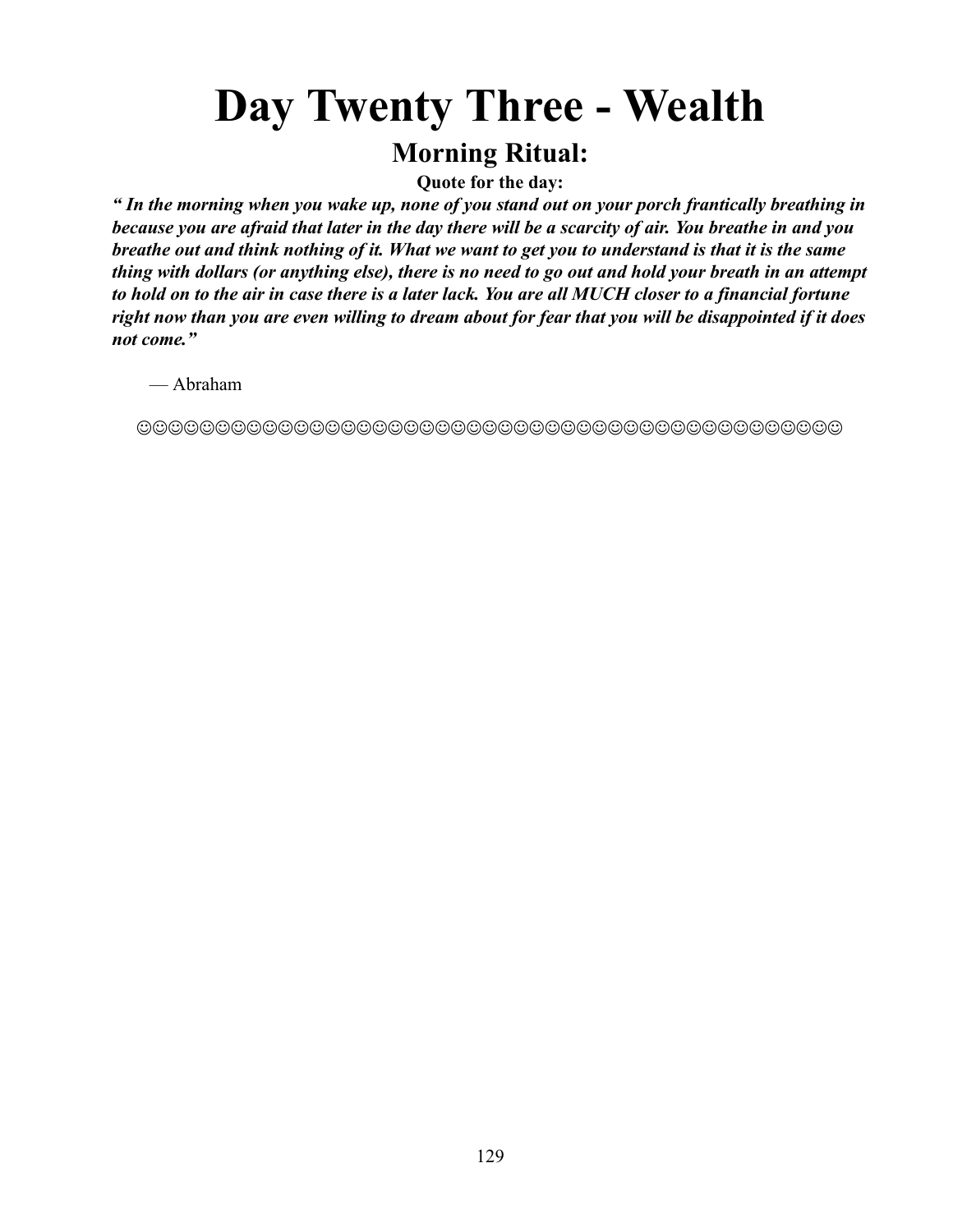#### **Smile for one Minute**

- this increases the seratonin levels in your system and is a powerful antidepressant.

## **Meditate for 5 Minutes**

todays technique: Repeat for five minutes: "The sun is shining and the grass is green."

## Do the Placemat Exercise for 5 minutes

#### Do Segment intending for 4 minutes:

## Your virtual daily prosperity spending amount is 23 000 units of your currency.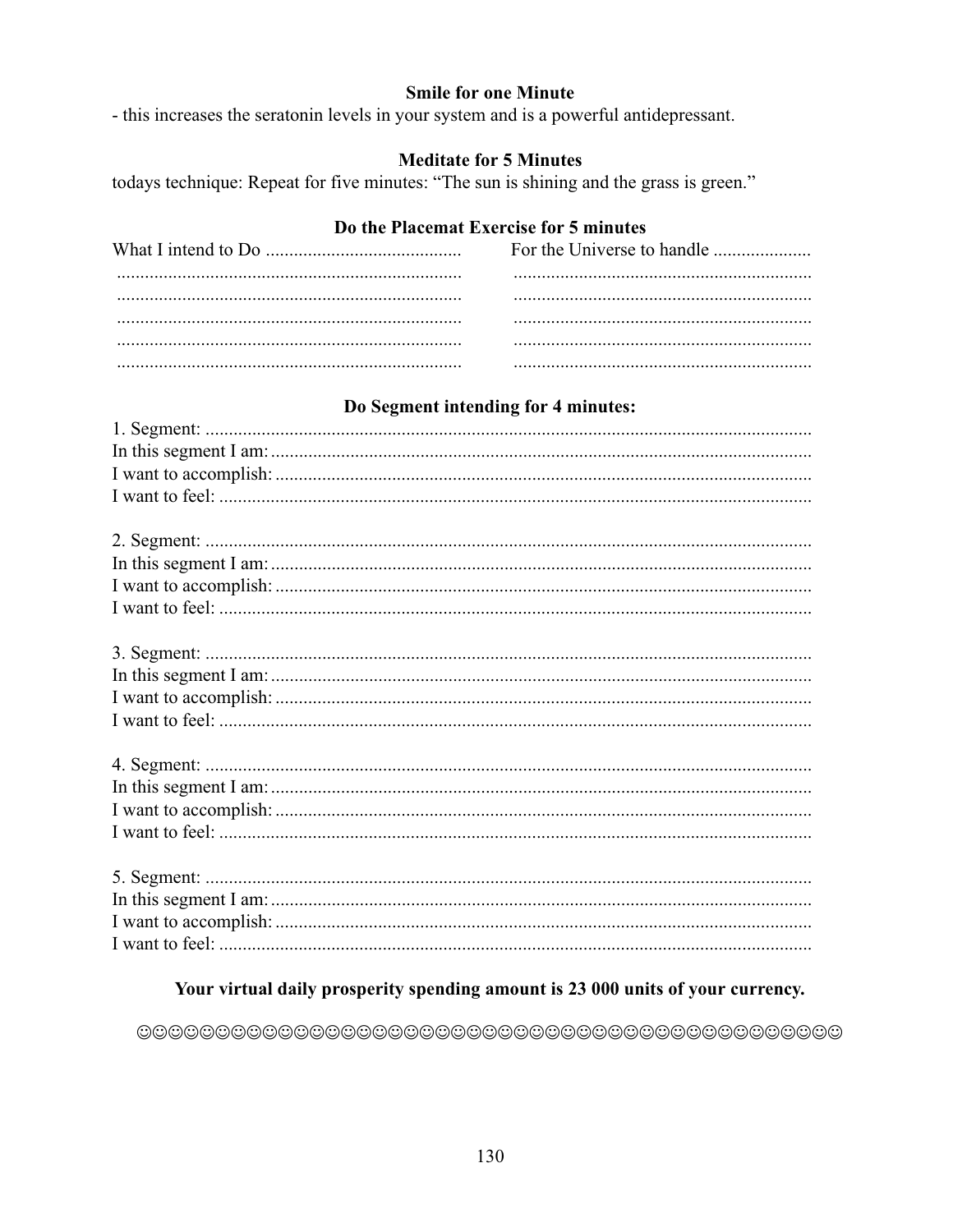# During the Day:

According to the theme of the day of Wealth implement the tools and techniques

#### 1) Become aware of your vibrational meter

todays technique: Relative to the conditions around you how do you feel? If the reality you observe is not to your liking ponder a few moments "How do I want to feel" and then "What do i want to have?"

#### 2) Doodle Dreams for your Creation Box

How do I want to feel? What do I want to have? - If you have the time to spare do a little script on any subject for your Creation box.

#### 3) Do Virtual Realities - 30 seconds scenes of joy

What time of year? What time of day? Where? (inside or outside) Which good mood people are present? What do you see, hear, smell, taste, feel, do? Get in. Get to feel good. Get out.

4) Spend your daily virtual prosperity allowance on: .................................................................. ...........................................................................................................................................................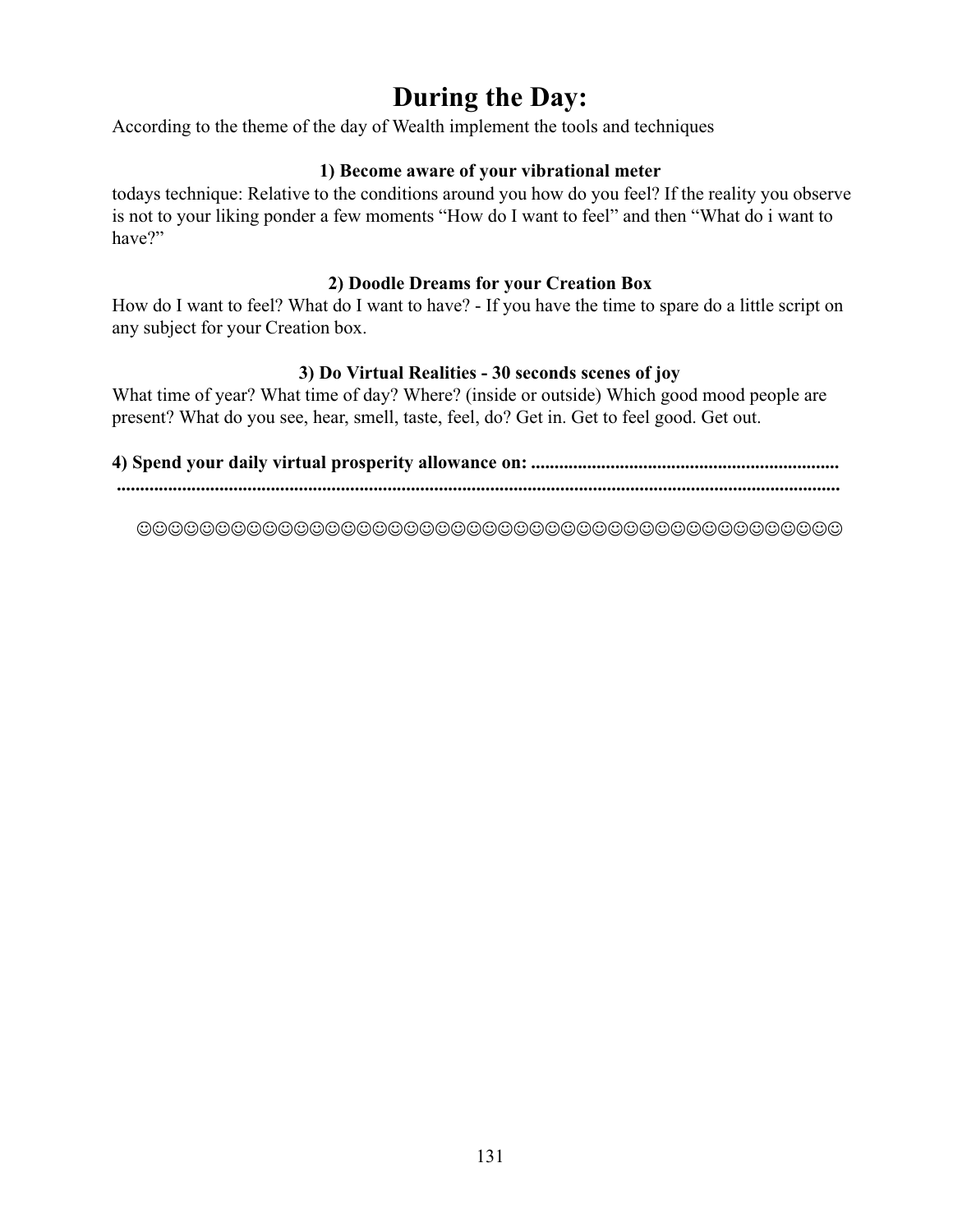# Evening ritual:

Quote for the night:

Abe: . So as you are moving through your day and you notice that you have more desire or need for money then you actually have money and a big bill has come so you have this conflicting feeling where you want to spend it for this but you should spend it for this and even if you do pay it where it belongs there is not enough to really go around in the way you are wanting to. And in this frustrating moment of weighing the pros and cons of your experience, you fire off a rocket of desire big time. You've asked in a very powerful way but the answer, even though its given, is not received because you are more aware of not having enough money then you are of having enough money. In your anxiety you are not in the receiving mode, in your anger or blame or guilt you are not in the receiving mode. In your awareness of not enough money you are not in the receiving mode for enough money so more money cannot come, not right now, nothing can change. Now, you've asked, Source Energy hears you clearly, adores you fully, understands your worthiness entirely, and answers swiftly. So the answer is not just on the way, it is given. In other words, everything is lined up; the money SHOULD be there NOW. Why isn't! Because you're ornery. (laughter) You're worried, you're frustrated. You've got your receiver set to a whole different channel. And so even though the circumstances are lined up, everything is there for you, you're zigging while your stuff is zagging, and you say "nobody ever answers my request." And we say oh yes, your request is fully answered but you have just been confused about step 1 (asking) and step 3 (allowing).. So the key is, once you become consciously aware that you want something different than what is, you have to through the power of your mind practice until you achieve a different vibration about that subject.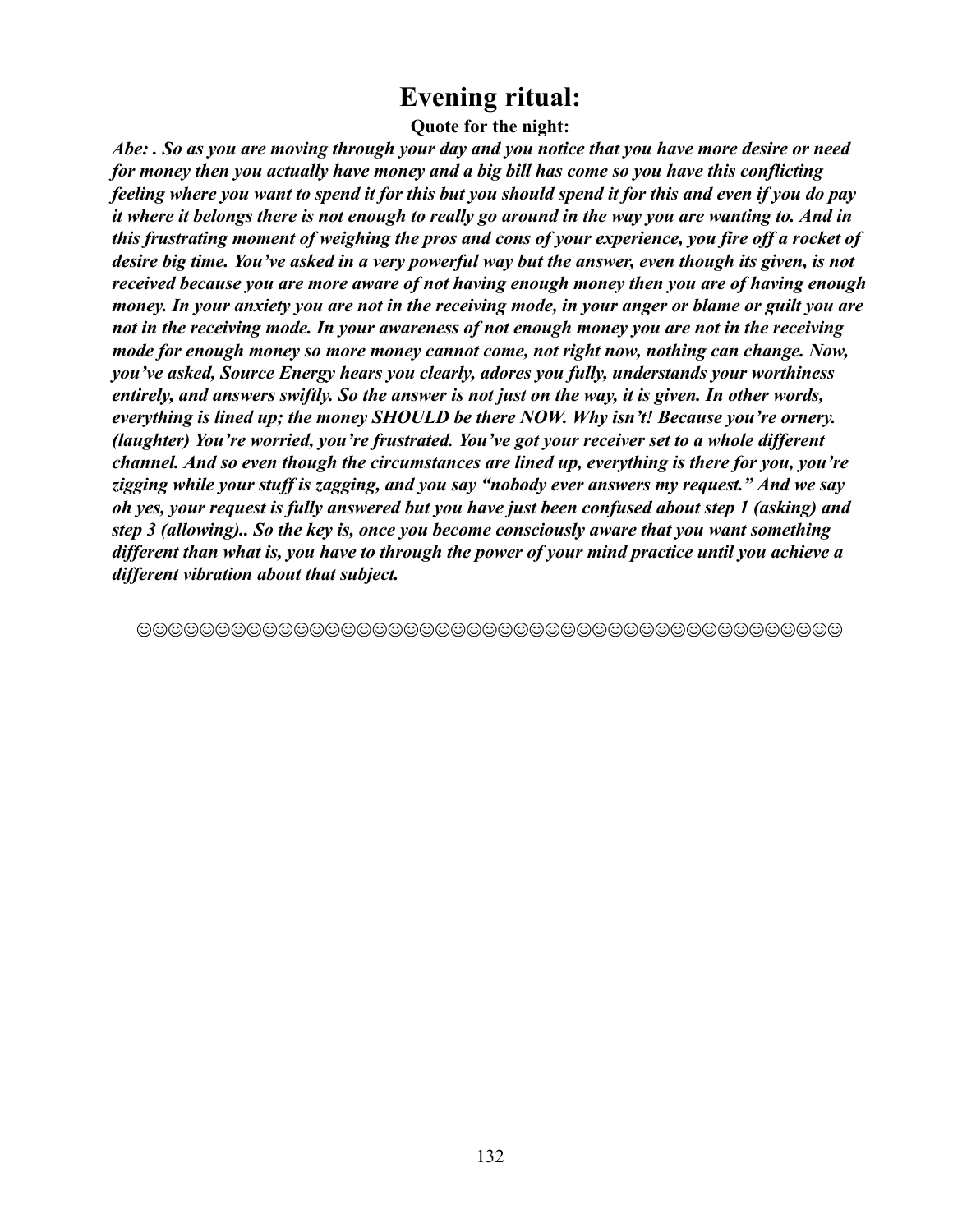#### Remember the good things of the day, list of success

## BOPA for yourself and other people and things

Segment intend the sleep and dream period.

"Here is the way we would utilize our dreams most effectively. Before we go to sleep we would  $sav:$ 

'I believe I will dream tonight. I will manifest while I sleep' - so to speak. 'And if there is anything significant, I intend to recall it when I awaken.'

And then in the morning, the first thing that you do as soon as you are aware that you are back into physical consciousness, ask yourself: 'Did I dream?'

And if you did dream, then ask yourself even if it's vague: 'Well, how did the dream feel?' Because there's much more information coming to you in the way the dream feels than in the way *it plays out.*"

Abraham - San Antonio, TX 4/20/02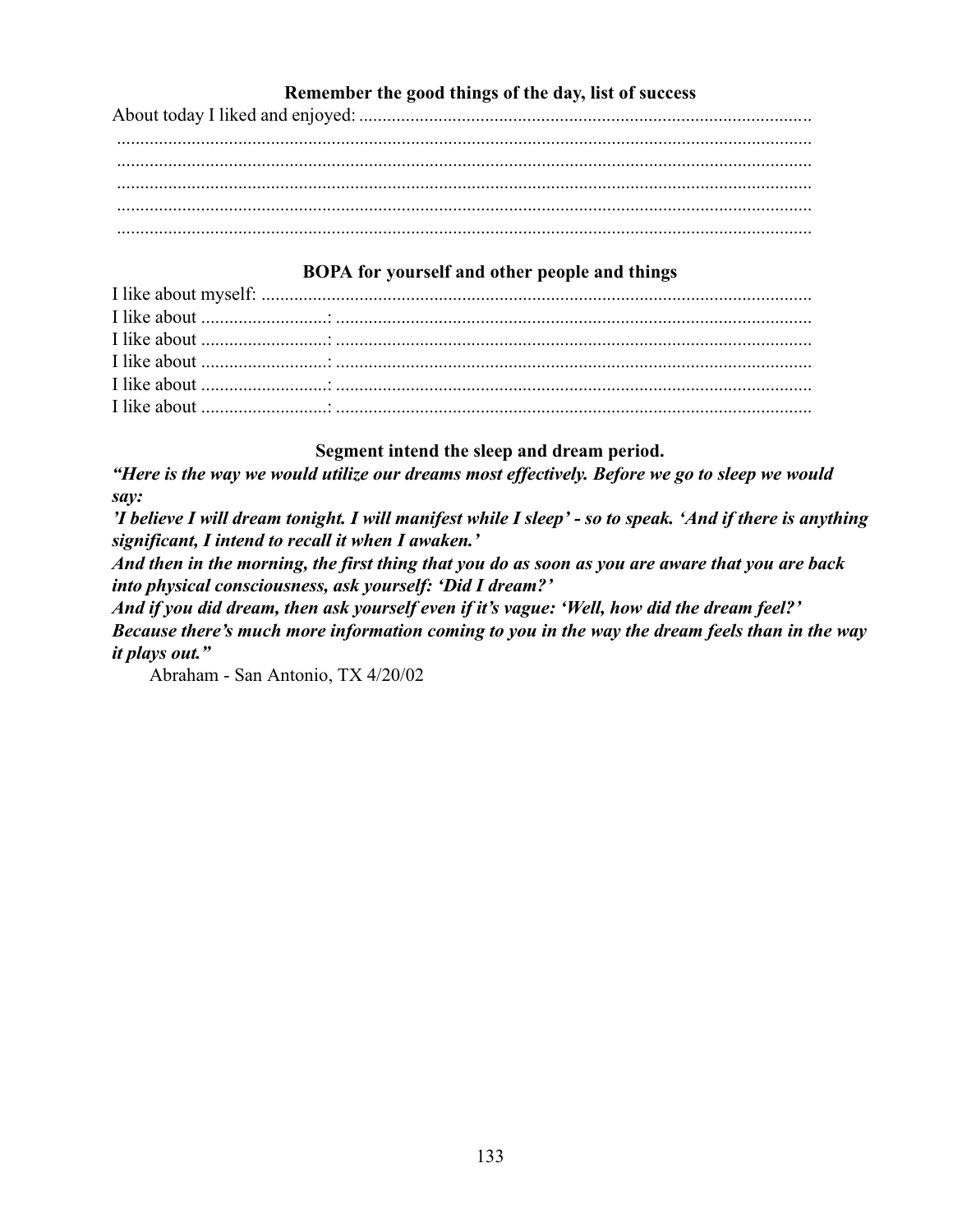# Day Twenty Four - Love

## Morning Ritual:

Quote for the day:

 $G: ...$  it's simple to say that he (birth father) abandoned me, but now

A: Or freed you

 $G: I$  hadn't thought about it that way because

A: freed you to be the chooser of your life without the influence of someone already undecided and unsure

G: And troubled, he had

A: someone who wants more than anything to be of value. Who recognizes that he cannot guide his own life, what possibility does he have of guiding another.

G: Oh Abraham, this is wonderful

A: and wisely said, "You'll do alright".

 $G:$  he used to spend a lot of his time in a fishing boat. He didn't, he was very much a loaner...

A: He was much more a connected being than you have ever been allowed to believe that he was. Because those who wanted to justify to you his absence, had to make his being gone, wrong.

G: Ahhhh, exactly.

 $A$ : They couldn't let his absence be a noble thing, or a virtuous thing, or a guided thing, or a connected thing. It had to be a wrong thing. So you were spoon fed misinformation.

G: Because he got a lot of this ying, ying, yang from his family.

A: Of course he did. He did not stay put. And he did not allow them to pigeonhole him. And he refused to suffer in the ways that they chosen to suffer.

G: Well now, because of the vibrational match, now Abraham, I did the very same thing. I fathered a child in another part of the world

A: And then that child is blessed as you have been blessed.

G: Ahhhaaa. When I think of all the cheap melodrama Ive gone through in my own head about all this. I don't have any guilt anymore...I freed him too. Didn't  $I$ ?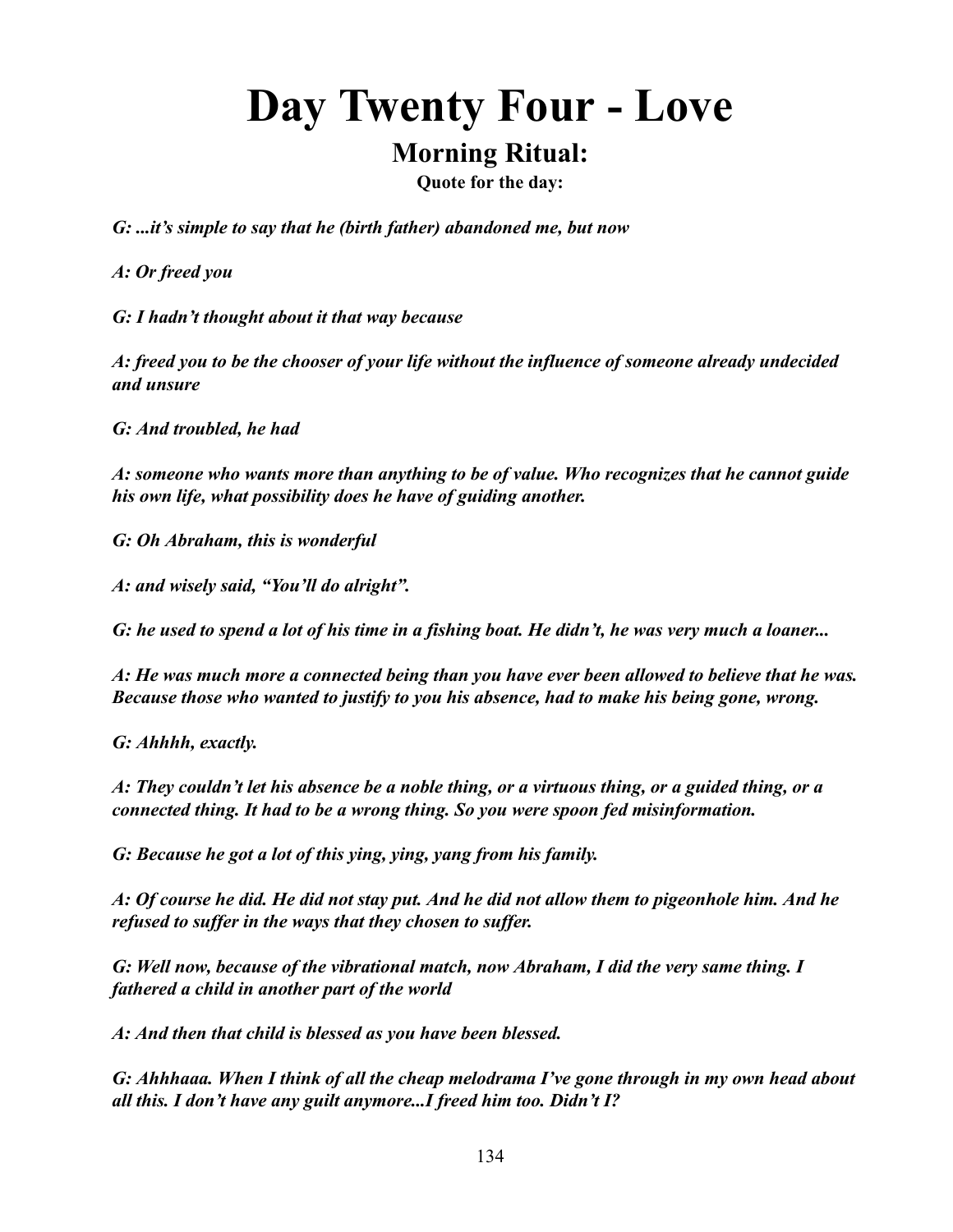A: You did what so many of you intend to do. You come forth and provide an avenue for focused consciousness to have physical experience. Understanding that while guidance can be beneficial, that guidance is always coming from broader perspective. And that Well Being is the order of things...

And so we're just using your example to sort of balance things out just a little bit. There's no right or wrong behavior. We're not saying it's wrong for a father to leave, or it's wrong for a father to stay. Or it's right to live in this way - wrong to live in that way.

What we are saying is, you can't get it wrong. And your father didn't get it wrong. And you didn't get it wrong.

And anybody who's decided to make that wrong, is just using that as their temporary excuse to not allow themselves to have all of the riches that this environment is offering to them otherwise, you see.

You can use anything you want as your excuse to not allow Well Being in. And it is amazing how flimsy some of these excuses are. And, on your world stage, many would say, "Abraham, this is far from a flimsy excuse." $\ldots$ 

We would focus in the more poignant now. We would make our relationship with our source

G: Oh. All right. A: about things that you understand fully

G: Yes, yes.

A: and not nebulous things you are perceiving together. Since your father is not unhappy or unhealthy; since there is nothing that can be gained by going back and re-tracing it, then we just do not encourage it.

We encourage you instead to find something that is tangible in your NOW. And use that, to activate your vibration and connect to your Source Energy as a result of something that is more current. Something that is pure. Something that has the potential of giving you more.

It is exactly the reason that we think these virtual realities are so lovely, and delicious, and life giving, and helpful. In other words, we would rather you get into a pure fantasy - than face any kind of factual reality, if the factural reality has the potential of taking you into a place that does not feel good...

Abraham - San Francisco, CA 8/10/02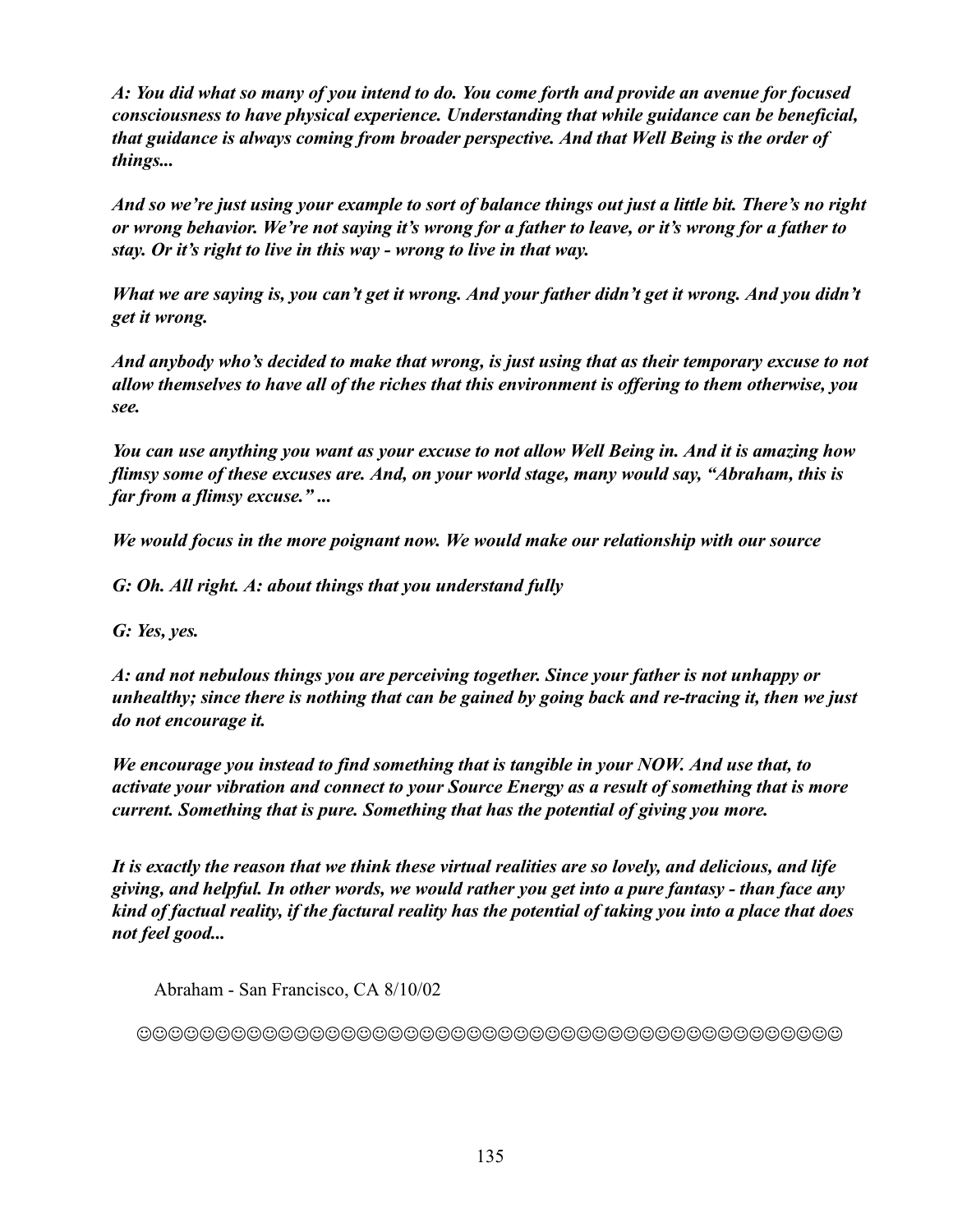#### **Smile for one Minute**

- this increases the seratonin levels in your ssystem and is a powerful antidepressant.

todays technique:

#### **Meditate for 5 Minutes**

| Do the Placemat Exercise for 5 minutes |                             |  |
|----------------------------------------|-----------------------------|--|
|                                        | For the Universe to handlee |  |
|                                        |                             |  |
|                                        |                             |  |
|                                        |                             |  |
|                                        |                             |  |
|                                        |                             |  |

#### Do Segment intending for 4 minutes:

## Your virtual daily prosperity spending amount is 24 000 units of your currency.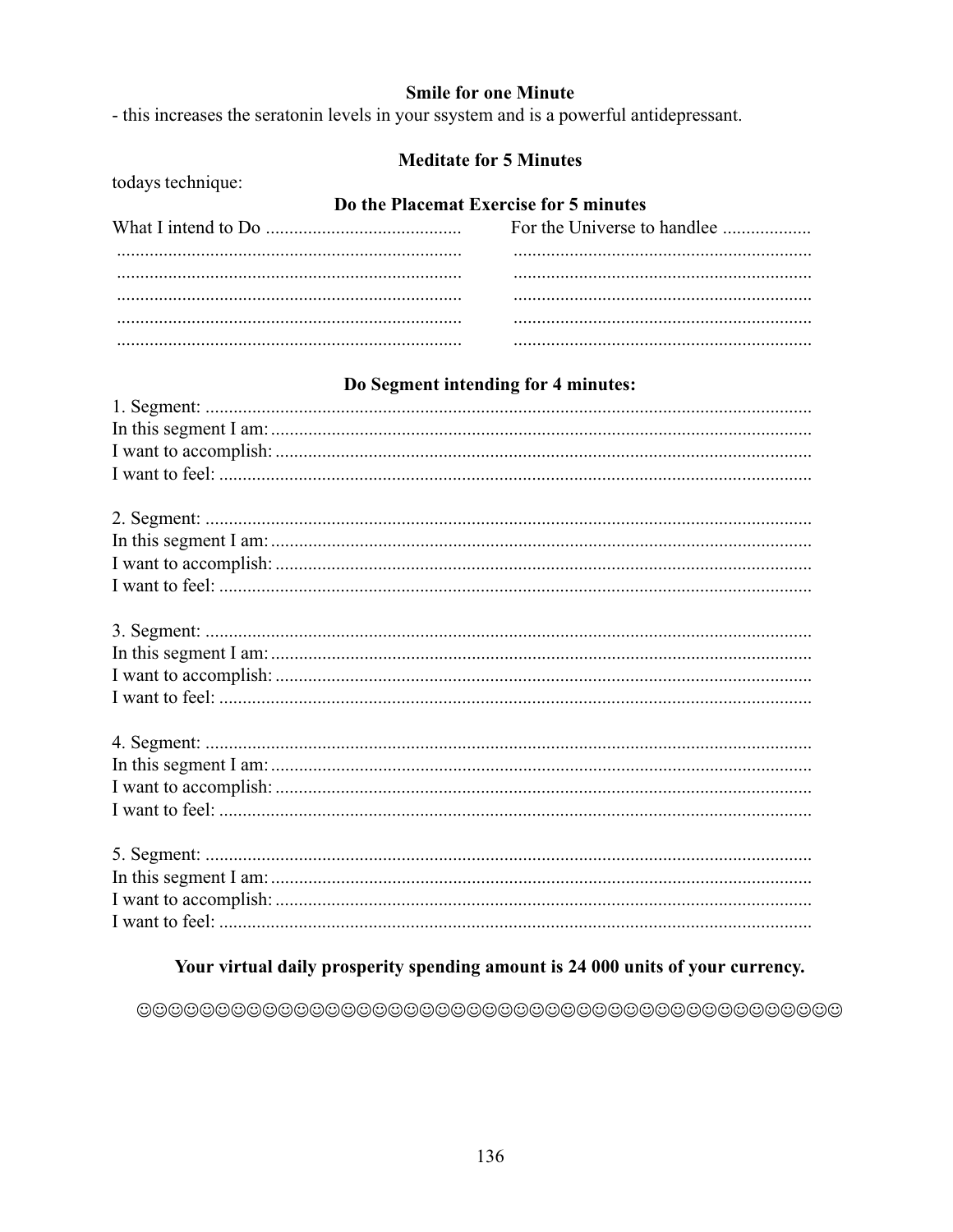# During the Day:

According to the theme of the day of Love and Relationships implement the tools and techniques

#### 1) Become aware of your vibrational meter

todays technique: As you meet people or have experiences during the day ask yourself, What do I like about this?" "What is good about this?"

#### 2) Doodle Dreams for your Creation Box

How do I want to feel? What do I want to have? - Add some notes on what you want to experience in relationships to your Creation box.

#### 3) Do Virtual Realities - 30 seconds scenes of joy

What time of year? What time of day? Where? (inside or outside) Which good mood people are present? What do you see, hear, smell, taste, feel, do? Get in. Get to feel good. Get out.

4) Spend your daily virtual prosperity allowance on: ..................................................................

...........................................................................................................................................................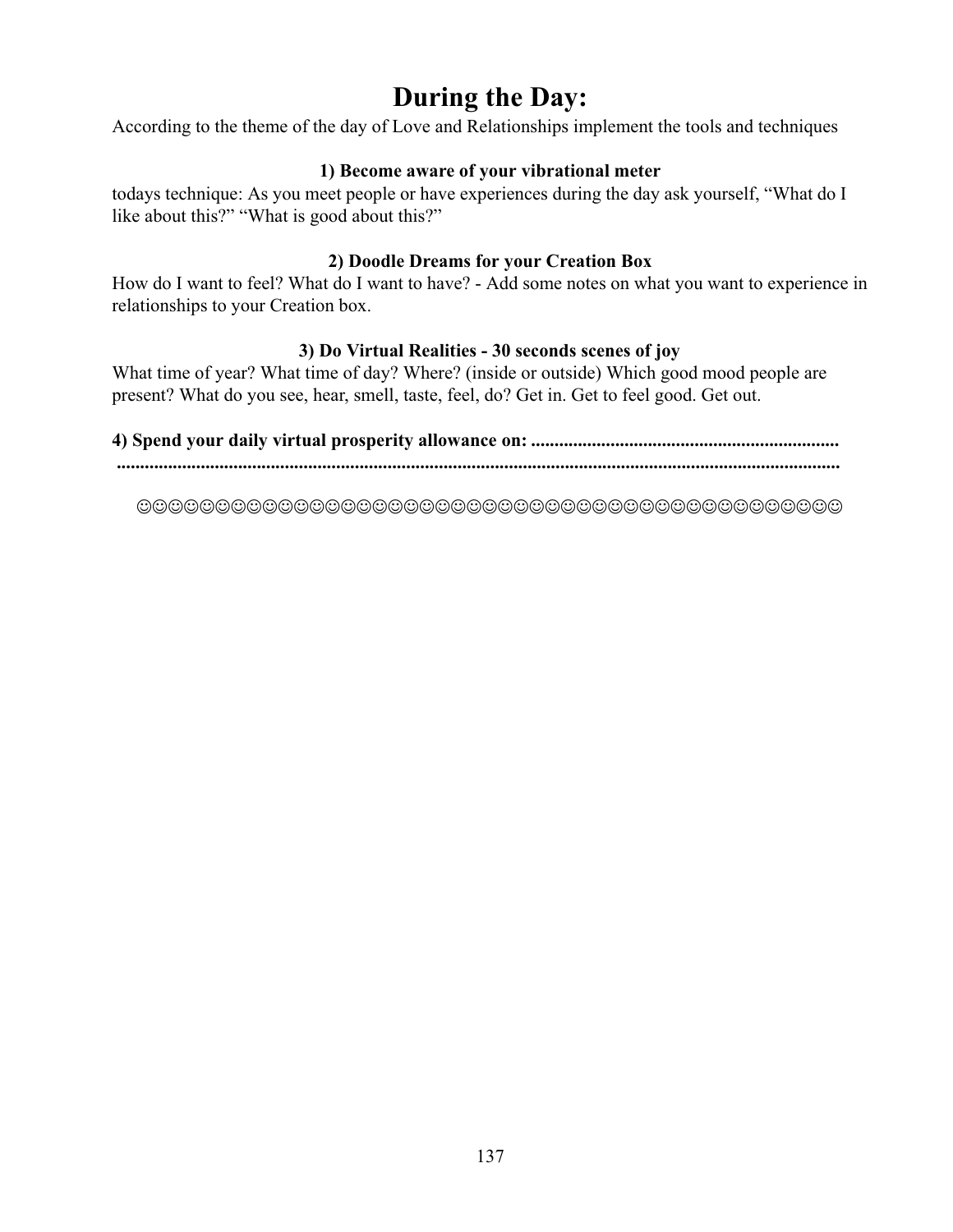# Evening ritual:

Quote for the night:

Your greatest value to others is when you are joyful. Your greatest value to others is when you are connected. Your greatest value to others is to be radiantly healthy. Your greatest value to others is when you are happy. Your greatest value to others is to have and to be and do all the things that are very important to you. And as you are living that and vibrating that and oozing that and radiating that—then you are a catalyst that is inspiring others to an awareness of that.

Abraham G 2/1/92

Our strongest wanting for you is that you lighten up. In other words, spend more time looking for things to laugh about and play with. Play your way through this. It really is the key. When you  $follow your \, bliss\$  is always an easy journey.

Abraham G 9/4/93

Calendar pg. 427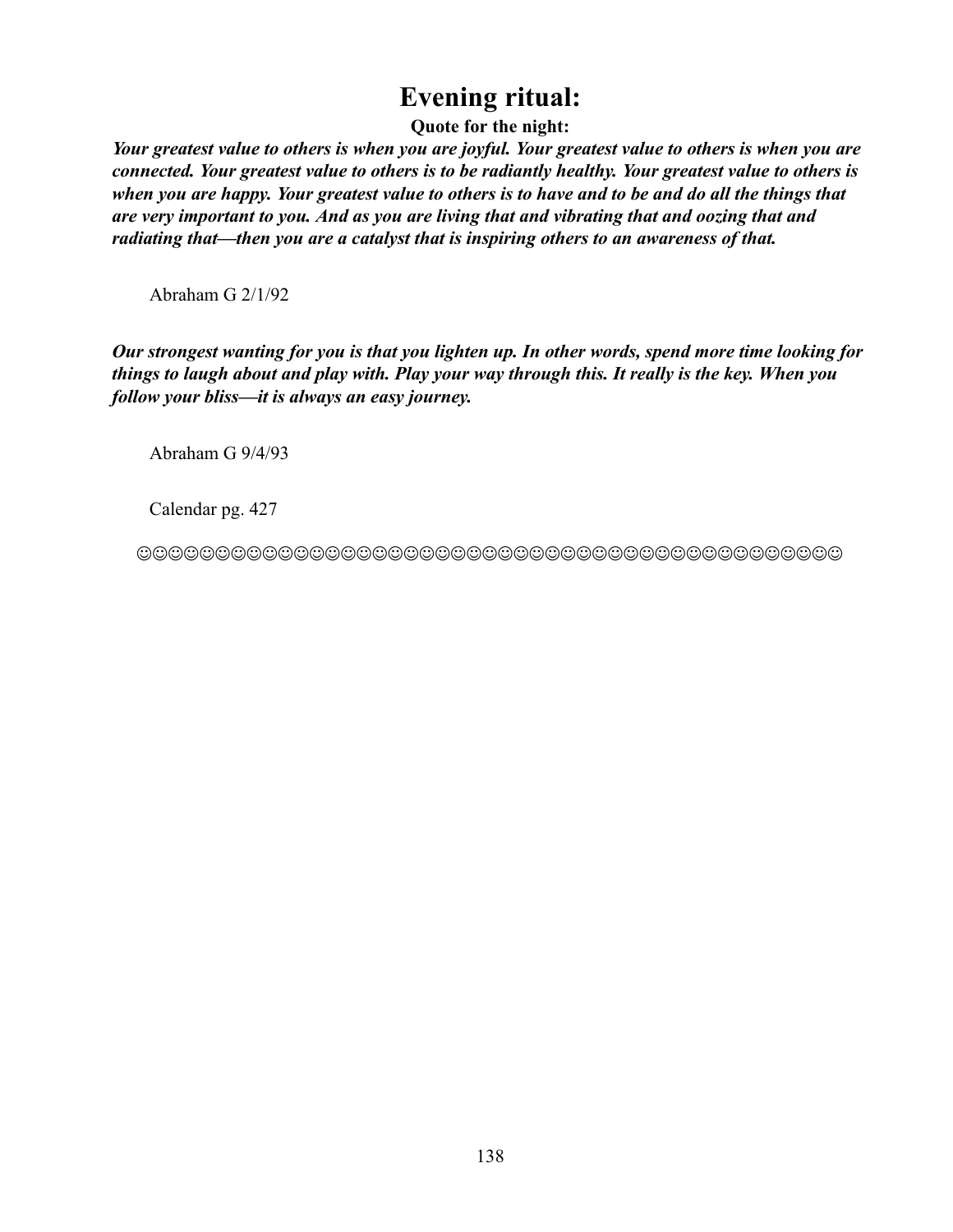#### Remember the good things of the day, list of success

## BOPA for yourself and other people and things

Segment intend the sleep and dream period.

"Here is the way we would utilize our dreams most effectively. Before we go to sleep we would  $sav:$ 

'I believe I will dream tonight. I will manifest while I sleep' - so to speak. 'And if there is anything significant, I intend to recall it when I awaken.'

And then in the morning, the first thing that you do as soon as you are aware that you are back into physical consciousness, ask yourself: 'Did I dream?'

And if you did dream, then ask yourself even if it's vague: 'Well, how did the dream feel?' Because there's much more information coming to you in the way the dream feels than in the way *it plays out.*"

Abraham - San Antonio, TX 4/20/02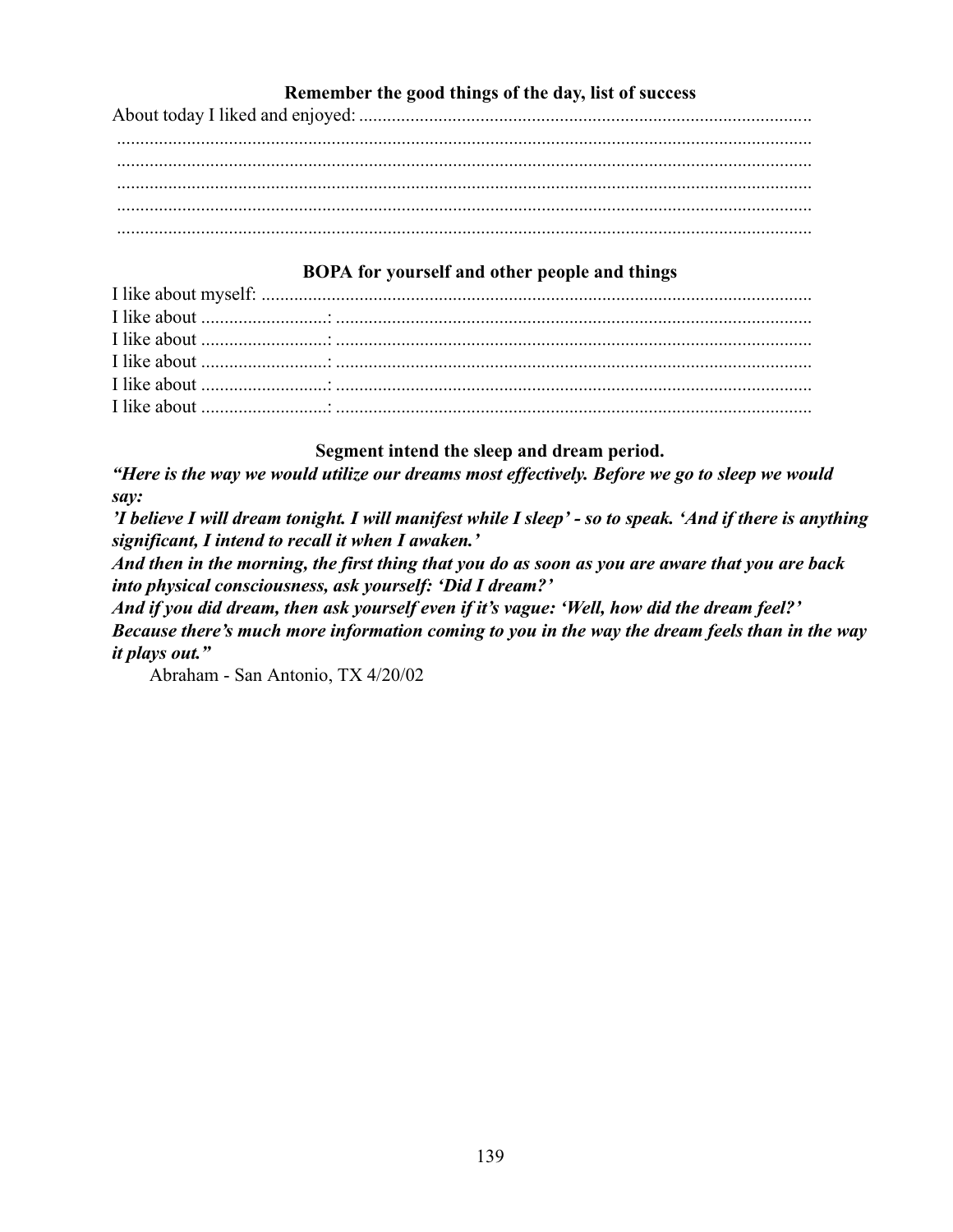# Day Twenty Five - Health

# Morning Ritual:

Quote for the day:

Q: I have a personal question about developing the ability to let go of things from the past. I can see that my now is colored by all of these things. And it's difficult for me not to constantly remind myself that I missed out on this or that.

Abe: Well, that is logical, isn't it? Because that's where your vibration is, it's logical that you would be reminded of things like that.

We have a fun way of looking at it: Let's say you have a piece of very fine sandpaper, and you rub it with your fingers. It is so fine that at first it feels almost like velvet. So you rub it a little more, and a little more, and a little more.

In the beginning, there is no detriment to this experience. But the longer you rub it, the more unpleasant it becomes. Your skin is beginning to feel some sensitivity — and after an hour or two, maybe even some beginnings of blisters. Yet sometimes that sandpaper is really the only thing visible in the room. And even though the experience is not very pleasant, you've got this habit going.

Then, all of a sudden, you realize "Hey, I don't have to do this!" And you simply lift your fingers up off the sandpaper!

This is a deliberate intent to remove yourself from this irritation. The sensation of lifting up is wonderful. As you lift off, it almost feels like spider webs pulling from your fingers. We want you to begin reaching for that ensuing sense of relief.

You've had your eye on this sandpaper. It seemed justified, it seemed important. People talked to you about it, there's evidence of it in your life, and everything seems to be somehow about sandpaper. But in reality, there is it and there is the absence of it, and you do have a choice of whether or not to lift your fingers — your thoughts, that is  $\sim$  off of what is evoking this unpleasant experience.

Begin to take pleasure in feeling relief from it.

Have you ever been in the middle of a negative conversation when someone tried to change the subject to something that felt positive? You didn't necessarily want them to change the subject  $$ you had some good juices flowing about that topic. But they persevered, because they had decided they were going to lift away from it.

And so you went with them in the different conversation, and stayed there for a moment. Then you, too, began to feel relief. We want you to get hooked on asking, "Which thought feels better?" Let the feeling of relief become what is most important to you.

art of resistance — that may be the art of 'reality' that I've always practiced. That may be the way<br> We want you to say, "I am practicing the art of letting in Well-being. The art of keeping out, or the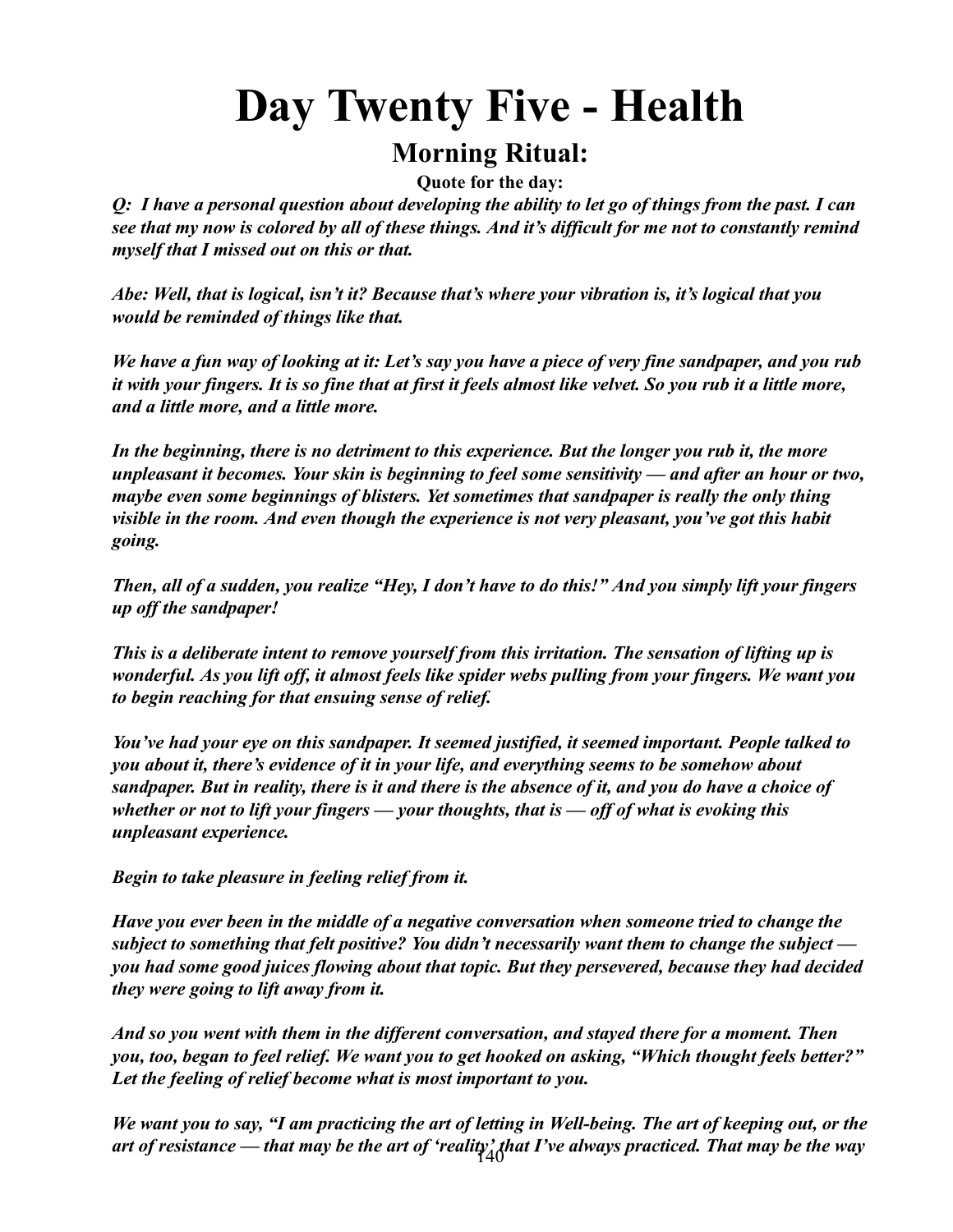my mother does it and my sister does it, and the way that everybody that I know does it. Keeping it out may be the art they're all practicing — but I'm practicing the art of letting it in. I'm lifting off of my discomfort and, in so doing, letting fresh energy flow into my experience.

When we talk about Deliberate Creation, we can feel some of you thinking,  $H$  must constantly hold my thoughts rigidly in better places." And we hear you dictating to one another, chastising one another:

"Now, you know that's not what Abraham teaches." And we say, "And  $*$ that's $*$  not what Abraham teaches, either!" (Abraham smiles)

We encourage the art of Allowing  $-$  the art of letting it in. The tricky thing is that sometimes, even though this sandpaper is not pleasant and can get really unpleasant, the key is in developing a more sensitive awareness.

We don't know many of you who would rub your hand until it is bloody. Yet that's the way you tend to handle some not-good-feeling subjects. You rub yourself all over them until you have so severely disallowed Well-being that negativity begins showing up in your life experience in different ways.

We want to get your attention by saying that no matter how bad that reality was and no matter how justified it may seem to be, none of it needs to have anything to do with your now. The only question we want to ask  $-$  and the only question we ever want you to try to answer, ever again  $$ is,

Am I letting in Well-being right now? Does this thought let it in? Does this memory let it in? Does this statement let it in? Does this discussion let it in? Does this fantasy let it in? Am I letting it in?"

When you begin to focus upon this "lifting off," you discover a whole lot of things you habitually think about, that are not letting it in. And as you start playing with this, you'll start having fun with it.

Perhaps you'll make a button or a bumper sticker: "Are you letting it in?"

Are you letting what in? Are you letting in the Well-being that would be there if you weren't letting it in? Are you letting it in? "Well," you ask, "how do I know if I'm letting Well-being in?" If you are letting it in, then right now you feel great  $-y$ ou feel appreciation or love. If you're letting it in you will feel good — but if you're not letting it in, you won't feel good. Nothing else has any bearing.

Well-being has to be important enough that you let it in. So you say, "Abraham, when  $I$  reflect back, 99% of my life doesn't let it in." Well, we say, then don't think about that. How can you not think about 99% of your life? Selectively sift your way through it. If you look back with enough intent, you can find something  $-$  within every aspect of every part of it  $-$  that would let it in.

- Abe from the April-June 2001 Abe-Hicks newsletter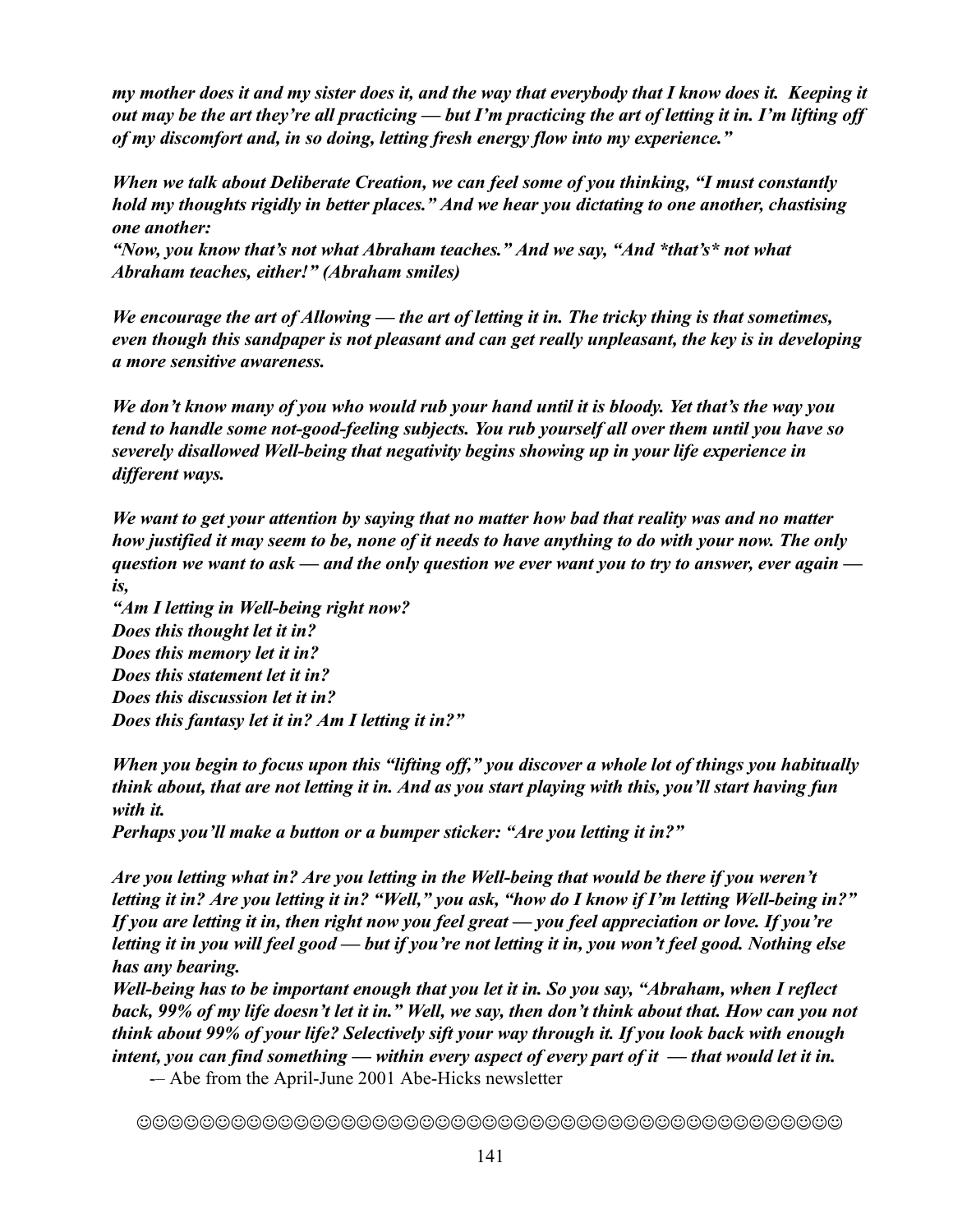#### **Smile for one Minute**

- this increases the seratonin levels in your system and is a powerful antidepressant.

## **Meditate for 5 Minutes**

todays technique: In awareness of your breating in and breathing out count off 60 breaths..

## Do the Placemat Exercise for 5 minutes

#### Do Segment intending for 4 minutes:

## Your virtual daily prosperity spending amount is 25 000 units of your currency.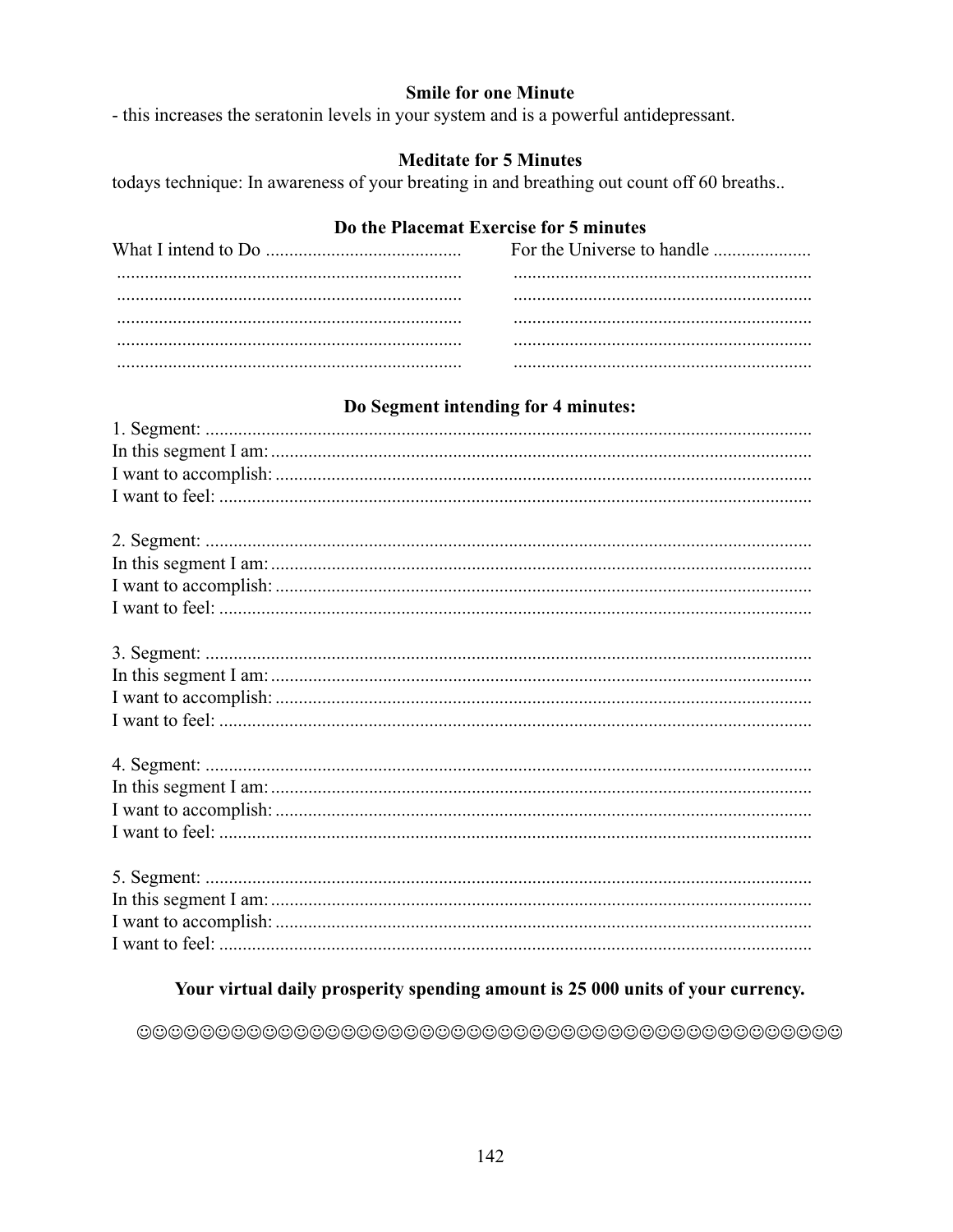# During the Day:

According to the theme of the day of Health implement the tools and techniques

#### 1) Become aware of your vibrational meter

todays technique: On any symptoms you may experience ask yourself, "What is bothering me?" This brings you to the heart of your resistance. Then ask yourself, "How do I want to feel?" and ponder that.

#### 2) Doodle Dreams for your Creation Box

On your anwer to "How do I want to feel?" put your answer to" What do I want to have?" into your Creation box.

#### 3) Do Virtual Realities - 30 seconds scenes of joy

What time of year? What time of day? Where? (inside or outside) Which good mood people are present? What do you see, hear, smell, taste, feel, do? Get in. Get to feel good. Get out.

4) Spend your daily virtual prosperity allowance on: .................................................................. ...........................................................................................................................................................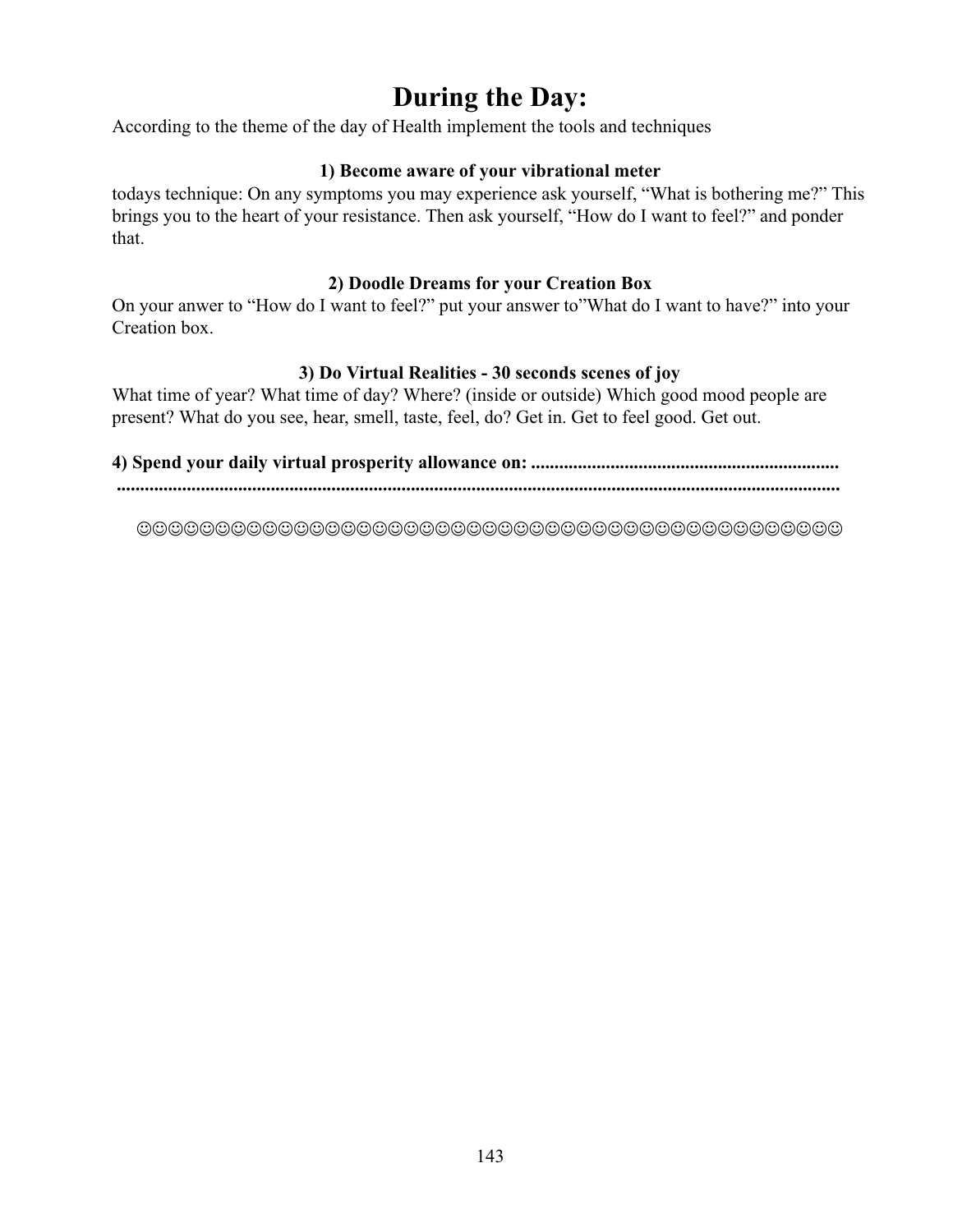# Evening ritual:

Quote for the night:

Take your Inner Being everywhere you go. If yu take your Inner Being to the party, it's going to be a good party! If you take your Inner Being, the food that you eat will be received by the cells of your body. Every word that comes out of your mouth will be beneficial to everyone who hears them with thier ears, or with their vibration. Don't go anywhere without your Inner Being. That's what "allowing" is. Always having your Inner Being present. And then, anything else that happens is always orchestrated perfectly by Law of Attraction. El PAso, TX-2/17/01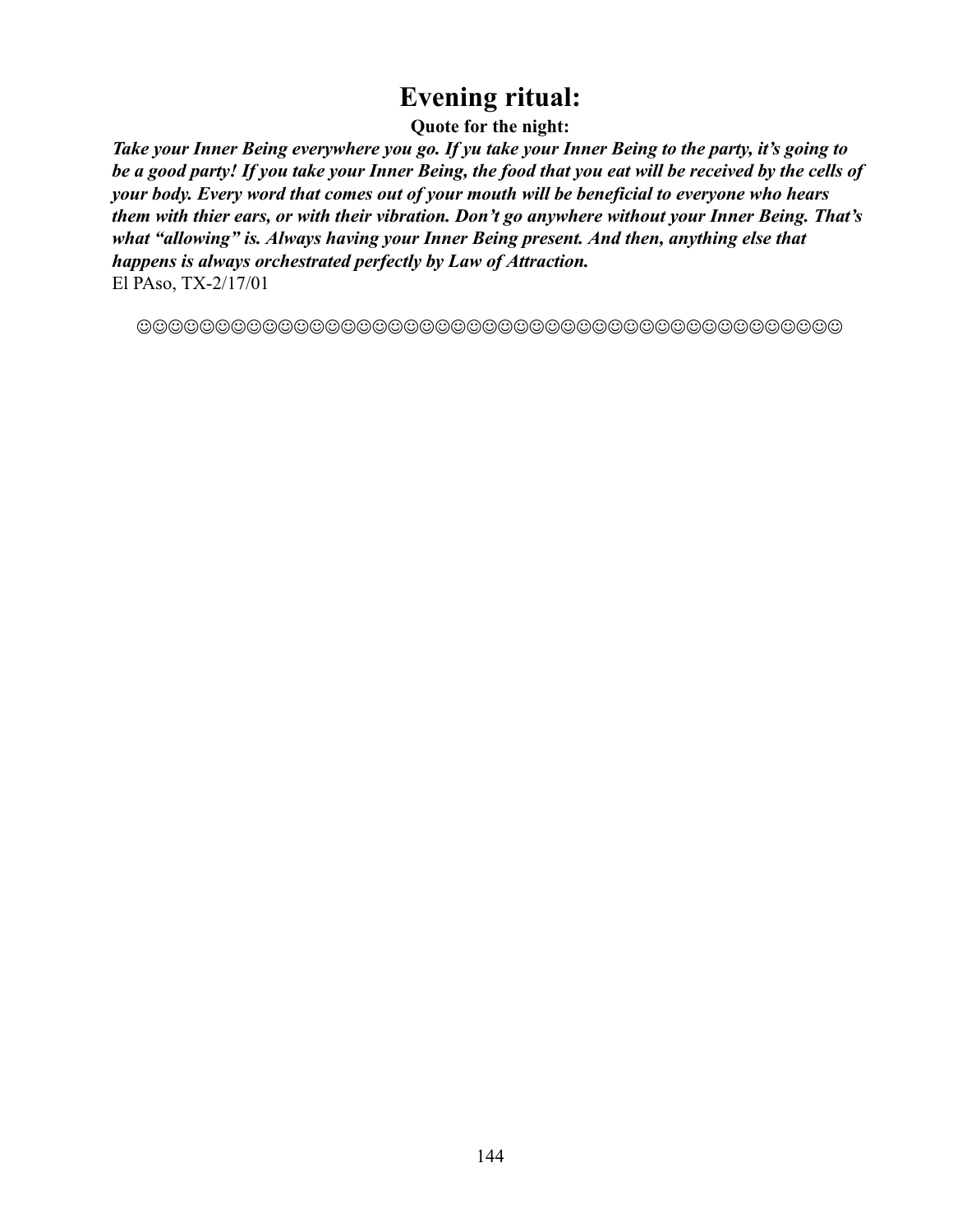#### BOPA for yourself and other people and things

Segment intend the sleep and dream period.

"Here is the way we would utilize our dreams most effectively. Before we go to sleep we would  $sav:$ 

'I believe I will dream tonight. I will manifest while I sleep' - so to speak. 'And if there is anything significant, I intend to recall it when I awaken.'

And then in the morning, the first thing that you do as soon as you are aware that you are back into physical consciousness, ask yourself: 'Did I dream?'

And if you did dream, then ask yourself even if it's vague: 'Well, how did the dream feel?' Because there's much more information coming to you in the way the dream feels than in the way *it plays out.*"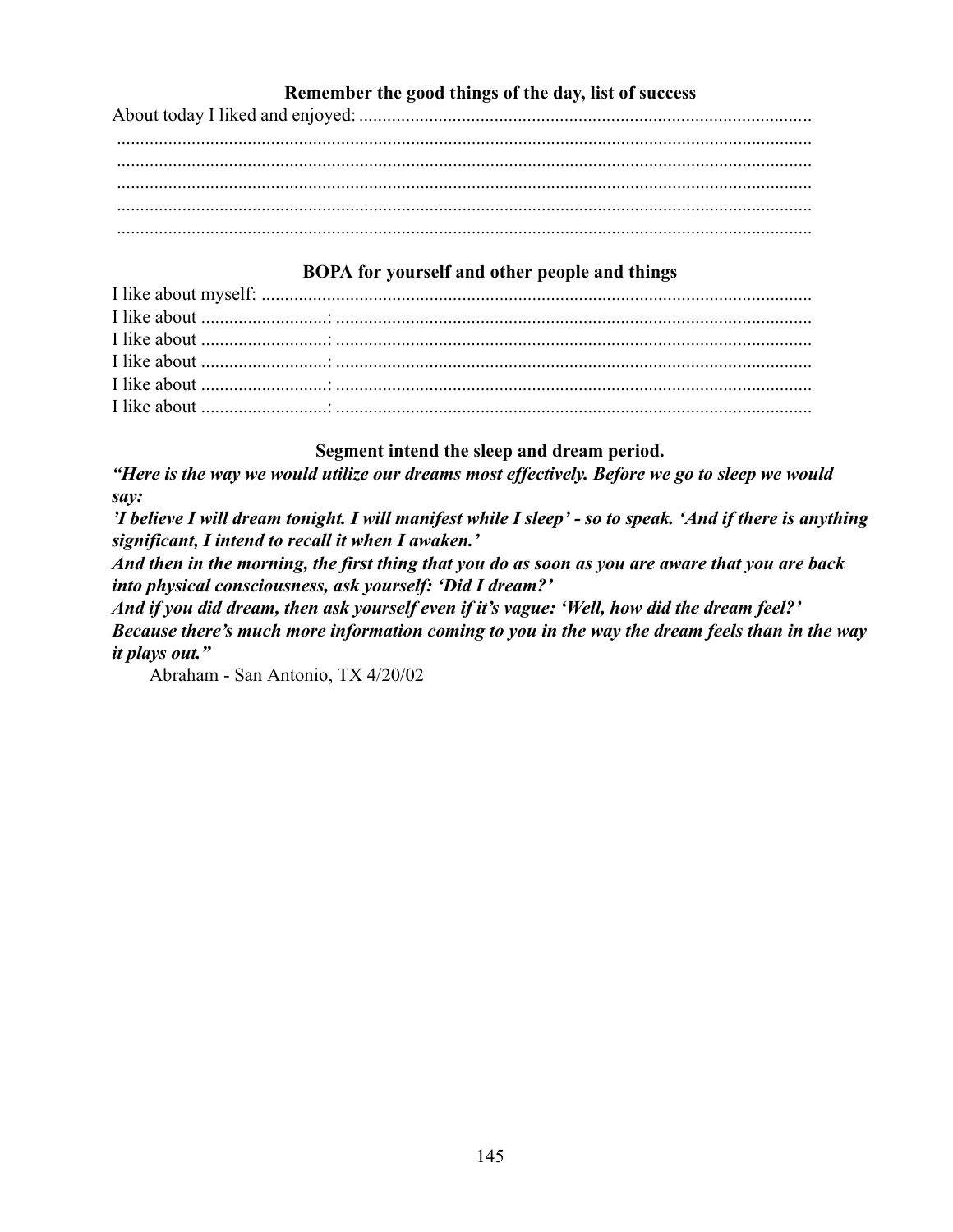# Day Twenty Six - Wealth

### Morning Ritual:

Quote for the day:

#### Abe ...........

Don't beat up on yourself about procrastination, for this reason. When you are focussed upon what you want and you are in a place of really expecting ...., in other words pure creation...., you will be inspired to action and the action comes easily. But if you are not really clear about what you want. Or if your expectation is not quite yet in alignment then it takes more action. But even in offering the action it is counter productive because you are working against yourself. In other words you are splitting the energy. You are following? So procrastination is nothing more than your physical realisation that you are acting too soon., that some mental alignment is in order. Or that the fire isn't there yet so don't spray the hose in the house!

It is interesting that you ask us to reinforce your memory of the Book of Positive Aspects for it is the key of the final statement or question that you have asked. It is the way to bring your self from a place of procrastination ......which isn't a bad thing!!. Procrastination is not a bad thing!! It is the realisation that the Universe has not sufficiently aligned.

It is the same thing as saying "Abraham, I went out to the garden. I looked at the bush. I saw that great big green hard tomato and I just didn't feel like plucking it and eating it"

We would say "Of course you didn't feel like plucking it and eating it!! You'd rather wait a few days until it becomes soft and delicious and ripe and ready for you" And in the same way we say don't try so hard to bang your way forward. Allow, or trust that the laws of the Universe will brings things into the perfect alignment. And you be one who is at the right place at the right time and you will be when you are looking for reasons to feel good

Extract from Abraham-Hicks tape G- 2/8/91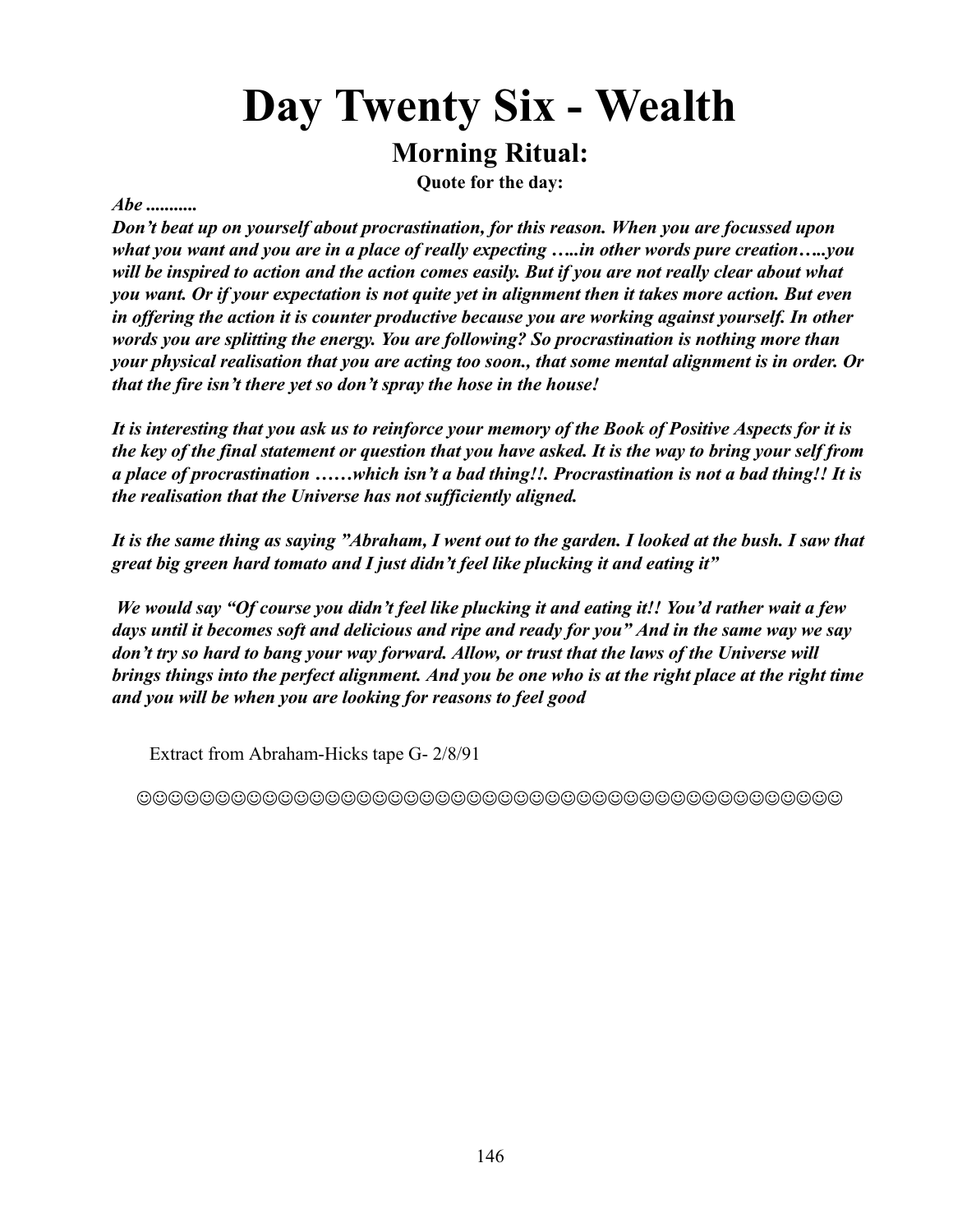#### **Smile for one Minute**

- this increases the seratonin levels in your system and is a powerful antidepressant.

#### **Meditate for 5 Minutes**

todays technique: Repeat for five minutes: "The sun is shining and the grass is green."

#### Do the Placemat Exercise for 5 minutes

#### Do Segment intending for 4 minutes:

#### Your virtual daily prosperity spending amount is 26 000 units of your currency.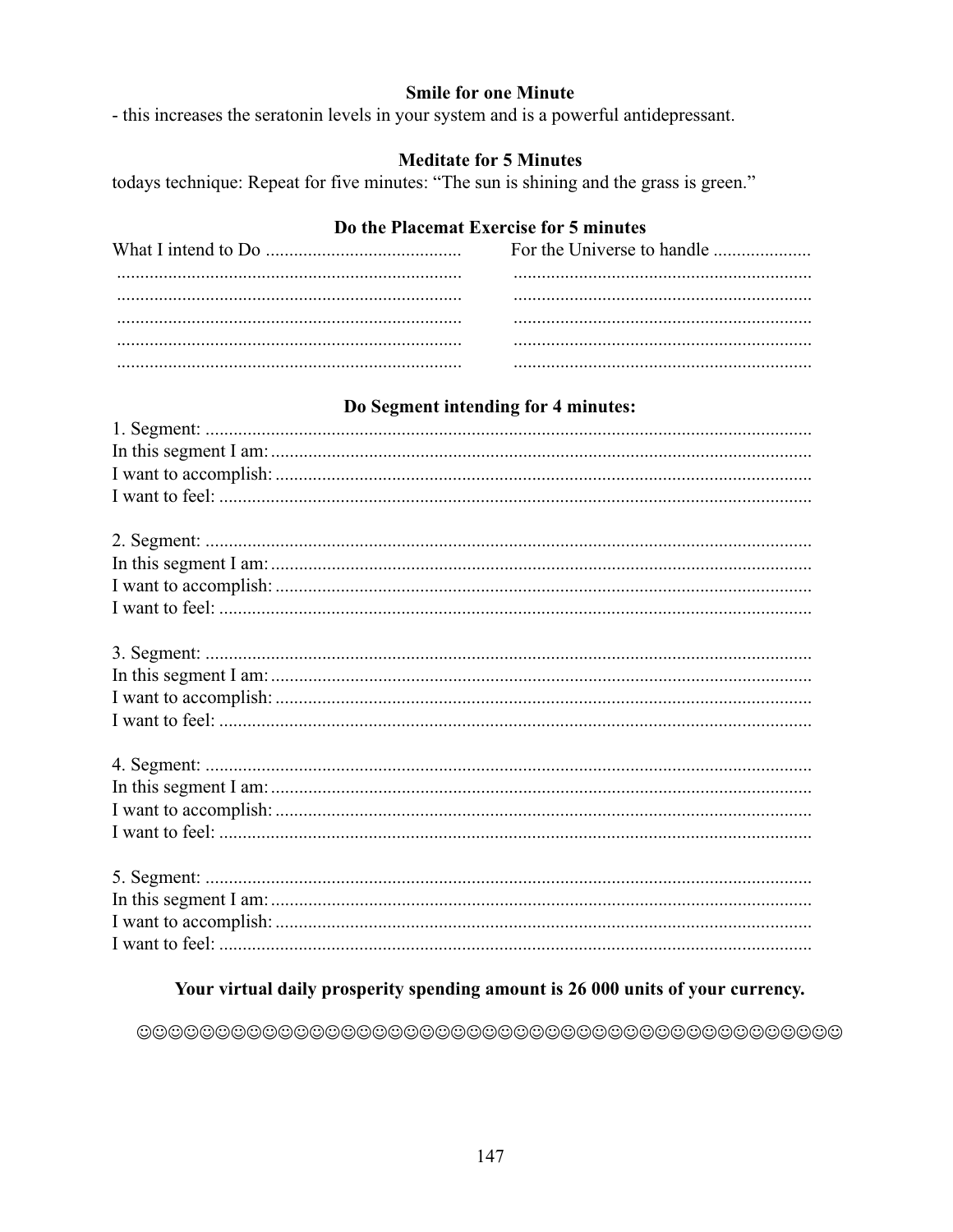## During the Day:

According to the theme of the day of Wealth implement the tools and techniques

#### 1) Become aware of your vibrational meter

todays technique: Relative to the conditions around you how do you feel? If the reality you observe is not to your liking ponder a few moments "How do I want to feel" and then "What do i want to have?"

#### 2) Doodle Dreams for your Creation Box

How do I want to feel? What do I want to have? - If you have the time to spare do a little script on any subject for your Creation box.

#### 3) Do Virtual Realities - 30 seconds scenes of joy

What time of year? What time of day? Where? (inside or outside) Which good mood people are present? What do you see, hear, smell, taste, feel, do? Get in. Get to feel good. Get out.

4) Spend your daily virtual prosperity allowance on: .................................................................. ...........................................................................................................................................................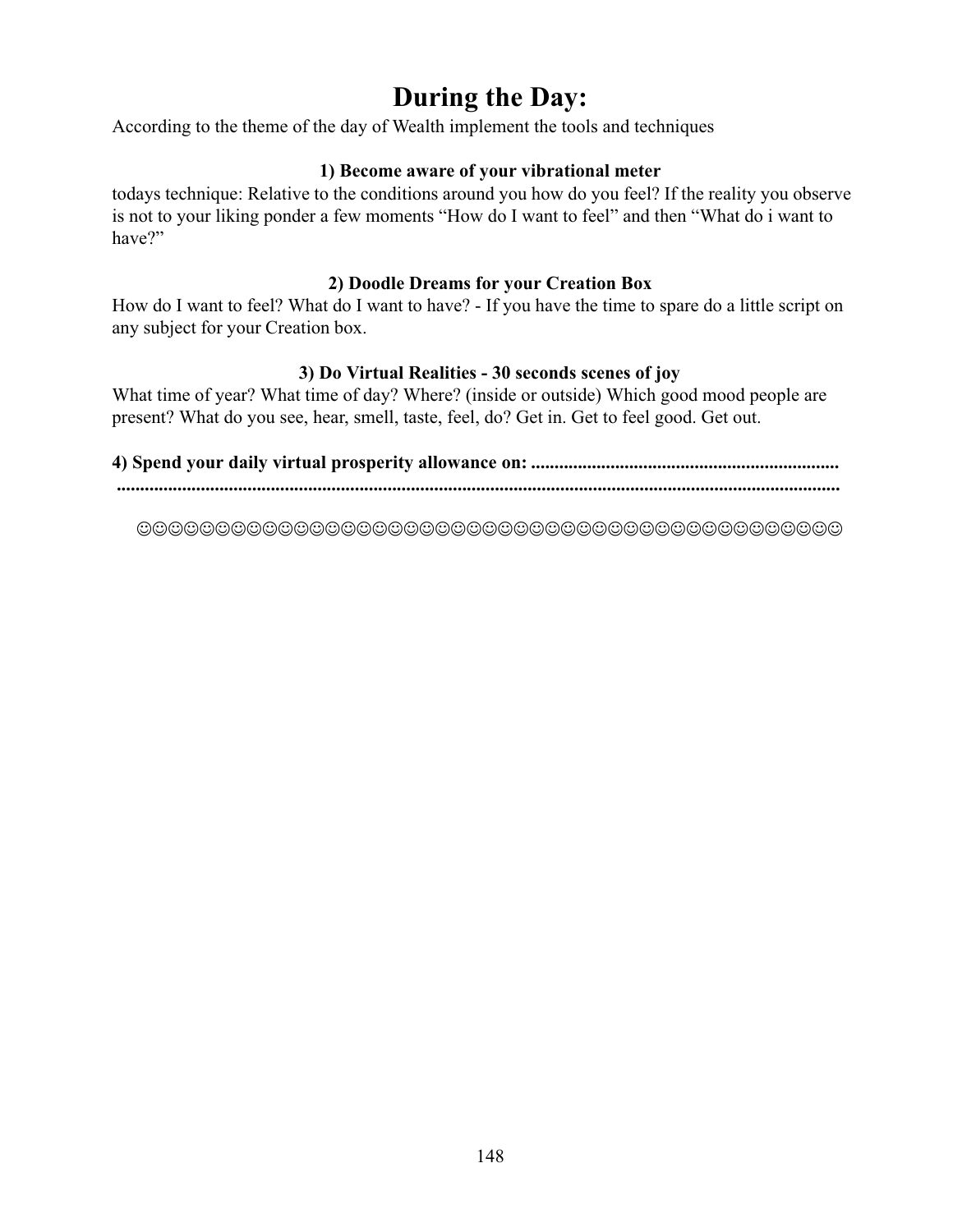## Evening ritual:

Quote for the night:

Subject: Find something to be happy about

 All day long, every day, you are launching vibrational desires. And Universal Forces are receiving that and answering that. And Law of Attraction is managing all of that. You are being answered, steadily.

As Jerry and Esther drove across the Golden Gate Bridge, the city was so beautiful. The sun was beginning to set, and the light was shining on the buildings in the city, and there was a fog muting everything; and the combination of the grays of the background of the city with the lights in the windows, that the sun was reflecting, and the pink in the sky... Esther nearly stopped the car on the bridge to savor it. She said, "Have you ever seen anything so beautiful?" She said, "I'm going to remember this always, always, always.

In that moment, as she found something to appreciate, she was in the utter state of allowing, so that every desire that she had ever uttered, vibrationally or verbally, was being allowed fully, in this moment. She did not have to think about the building projects. She did not have to think about the computer projects. She did not have to think about the CD projects. She did not have to think about the book projects. She did not have to think about the water garden project. She did not have to think about the new grandbaby on the way. She did not have to specifically think about any of these things that she wants to be perfect in every way. All she had to do was admire the beauty of a moment and hold herself not in resistance to what she's been asking for.

YOU DO NOT HAVE TO HAMMER ANYTHING INTO PLACE. UNIVERSAL FORCES KNOW HOW TO MAKE IT HAPPEN. Universal Forces know how and where and who - and when. All you have to do is NOT be in the place of disallowance. All you have to do is NOT be in the place of doing that thing you do that doesn't allow yourself to receive all that you've been asking for.

With each moment of bliss, more of that which you've identified as your desire flows to you, until another moment of bliss comes and another, and another, and it seems as if the entire Universe revolves around you  $-$  and it does.

So, a very short seminar would serve you, if you could hear it. And it would go something like this: FIND SOMETHING TO BE HAPPY ABOUT. GOODBYE! Abraham — The Science of Deliberate Creation Journal — Apr, May, June, 2002 pg 48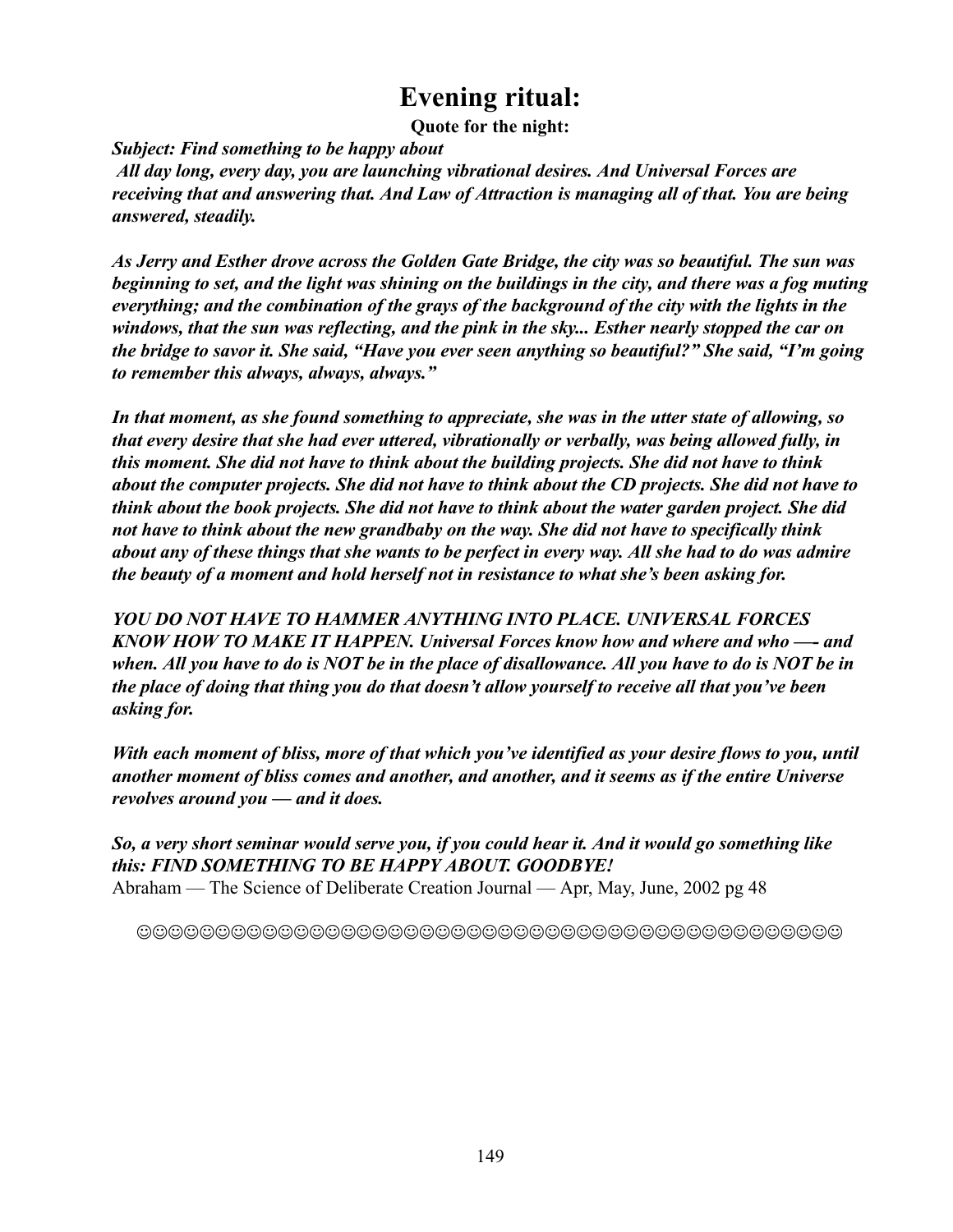#### BOPA for yourself and other people and things

Segment intend the sleep and dream period.

"Here is the way we would utilize our dreams most effectively. Before we go to sleep we would  $sav:$ 

'I believe I will dream tonight. I will manifest while I sleep' - so to speak. 'And if there is anything significant, I intend to recall it when I awaken.'

And then in the morning, the first thing that you do as soon as you are aware that you are back into physical consciousness, ask yourself: 'Did I dream?'

And if you did dream, then ask yourself even if it's vague: 'Well, how did the dream feel?' Because there's much more information coming to you in the way the dream feels than in the way it plays out."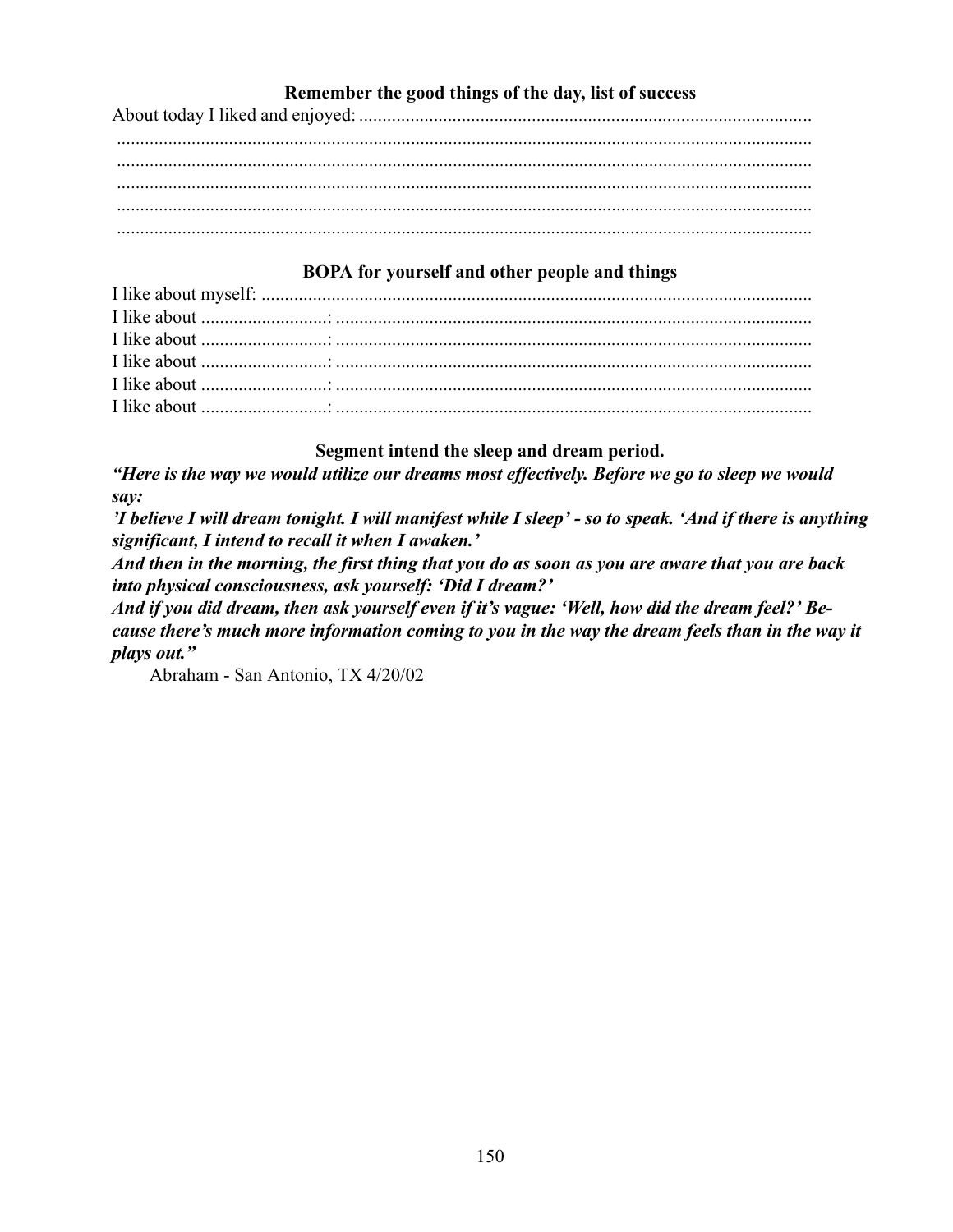# Day Twenty Seven - Love

## Morning Ritual:

Quote for the day:

Only by seeing examples of others who do appreciate and approve of and like themselves, can anyone be inspired to self-appreciation. Unfortunately, there are few such examples around.

You would recognize another who truly appreciates him[her]self by noting these characteristics:

They are genuinely happy. Not offering insincere smiles but the warm and genuine smile that comes from the eyes as well as the heart. They are one who appreciates you, seeing things in you that you would like to see in you, pointing out to you things that you, perhaps, have never seen about yourself....

SELF-APPRECIATION IS ESSENTIAL TO JOYFUL LIFE EXPERIENCE.

A New Beginning II, page 70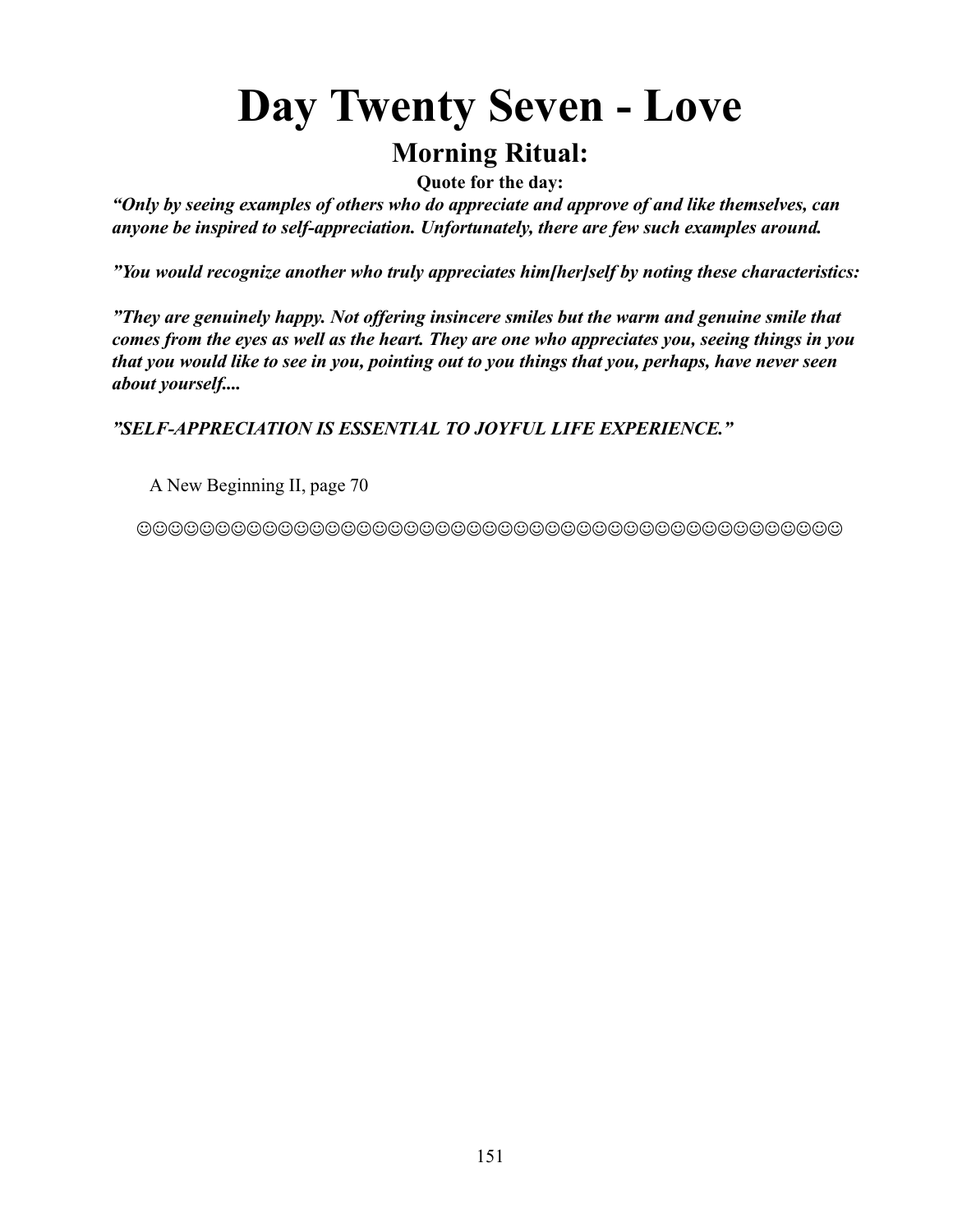#### **Smile for one Minute**

- this increases the seratonin levels in your ssystem and is a powerful antidepressant.

#### **Meditate for 5 Minutes**

| todays technique: |                                        |
|-------------------|----------------------------------------|
|                   | Do the Placemat Exercise for 5 minutes |
|                   |                                        |
|                   |                                        |
|                   |                                        |
|                   |                                        |
|                   |                                        |
|                   |                                        |
|                   |                                        |

#### Do Segment intending for 4 minutes:

#### Your virtual daily prosperity spending amount is 27 000 units of your currency.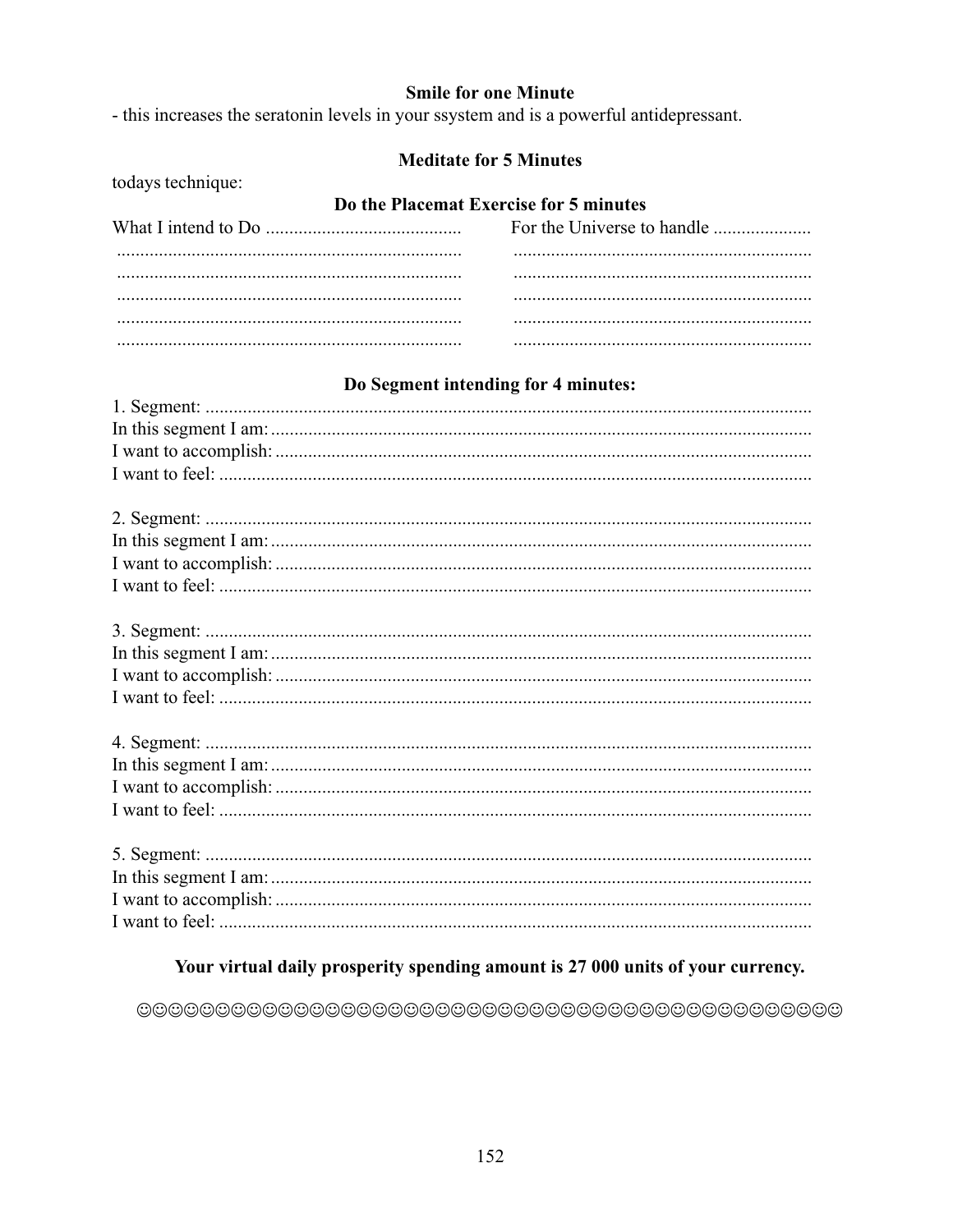## During the Day:

According to the theme of the day of Love and Relationships implement the tools and techniques

#### 1) Become aware of your vibrational meter

todays technique: As you meet people or have experiences during the day ask yourself, What do I like about this?" "What is good about this?"

#### 2) Doodle Dreams for your Creation Box

How do I want to feel? What do I want to have? - Add some notes on what you want to experience in relationships to your Creation box.

#### 3) Do Virtual Realities - 30 seconds scenes of joy

What time of year? What time of day? Where? (inside or outside) Which good mood people are present? What do you see, hear, smell, taste, feel, do? Get in. Get to feel good. Get out.

4) Spend your daily virtual prosperity allowance on: ..................................................................

...........................................................................................................................................................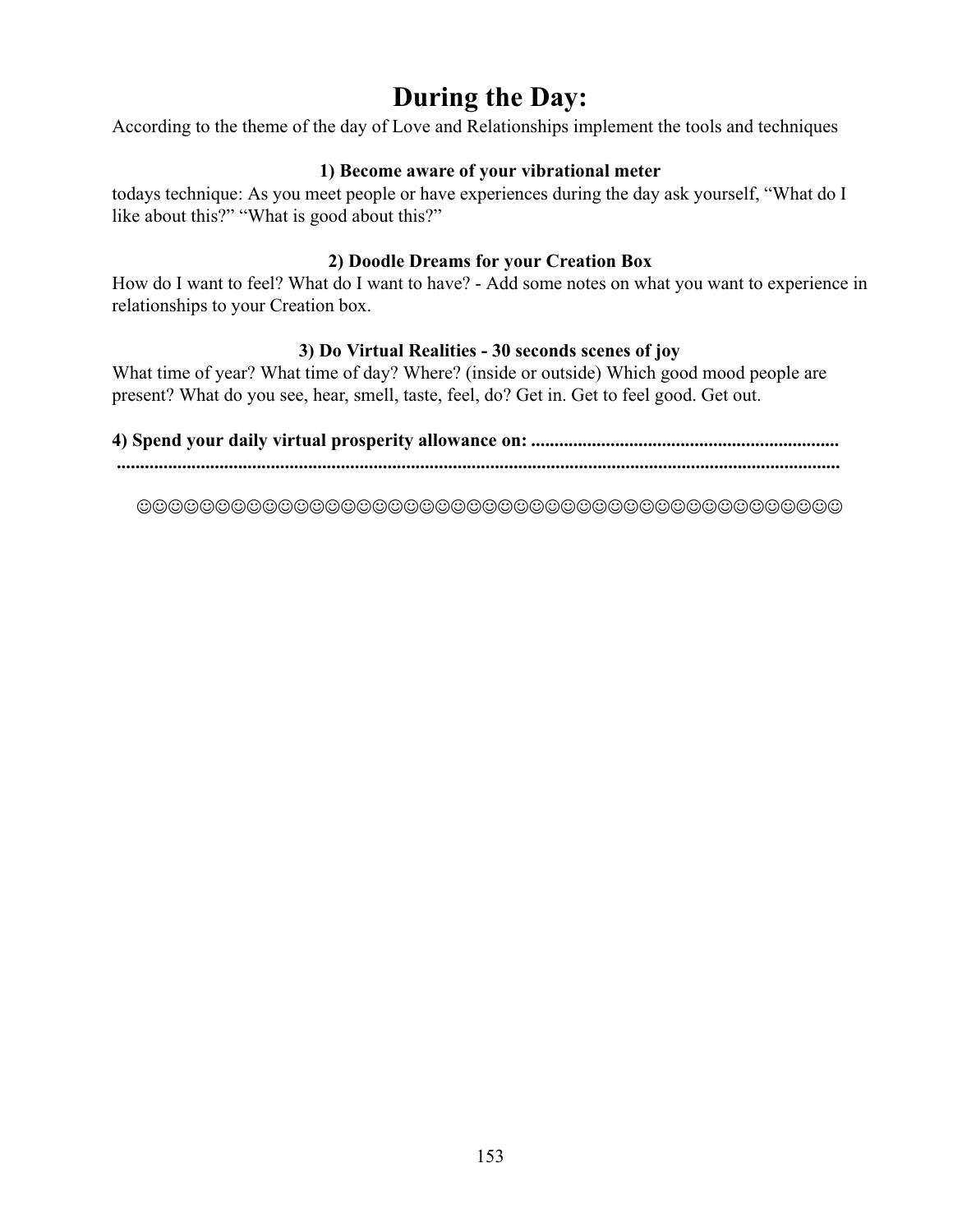## Evening ritual:

Quote for the night:

Subject: Allowing Others The Same Freedom

 Once you understand the power of thought, you will joyously experience your own freedom to express and to be as you are—while you will be willing to allow all others the same freedom. As more of you reach this state of being, it will be a time of peace and a time of contentment and a time of wondrous joy upon your Planet Earth.

The Law of Attraction and the Law of Creation are universal. They apply to all dimensions and to all experience, physical and Non-physical. And just as they apply to your individual creating, to that creating which does not involve others, such as the maintenance of perfect health—they also apply to that which you create, through the form of your agreements, one with another. Abraham Calendar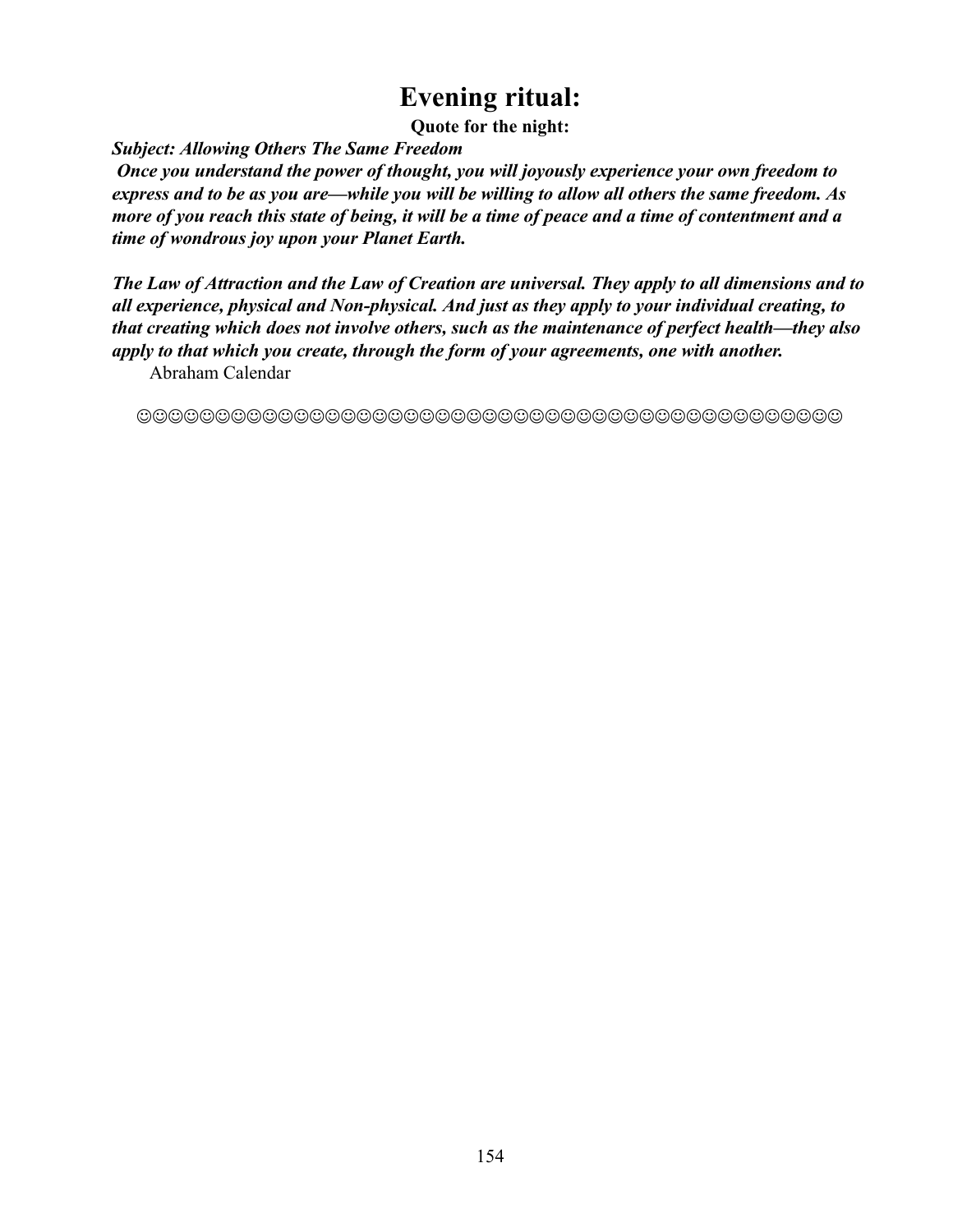#### BOPA for yourself and other people and things

Segment intend the sleep and dream period.

"Here is the way we would utilize our dreams most effectively. Before we go to sleep we would  $sav:$ 

'I believe I will dream tonight. I will manifest while I sleep' - so to speak. 'And if there is anything significant, I intend to recall it when I awaken.'

And then in the morning, the first thing that you do as soon as you are aware that you are back into physical consciousness, ask yourself: 'Did I dream?'

And if you did dream, then ask yourself even if it's vague: 'Well, how did the dream feel?' Because there's much more information coming to you in the way the dream feels than in the way it plays out."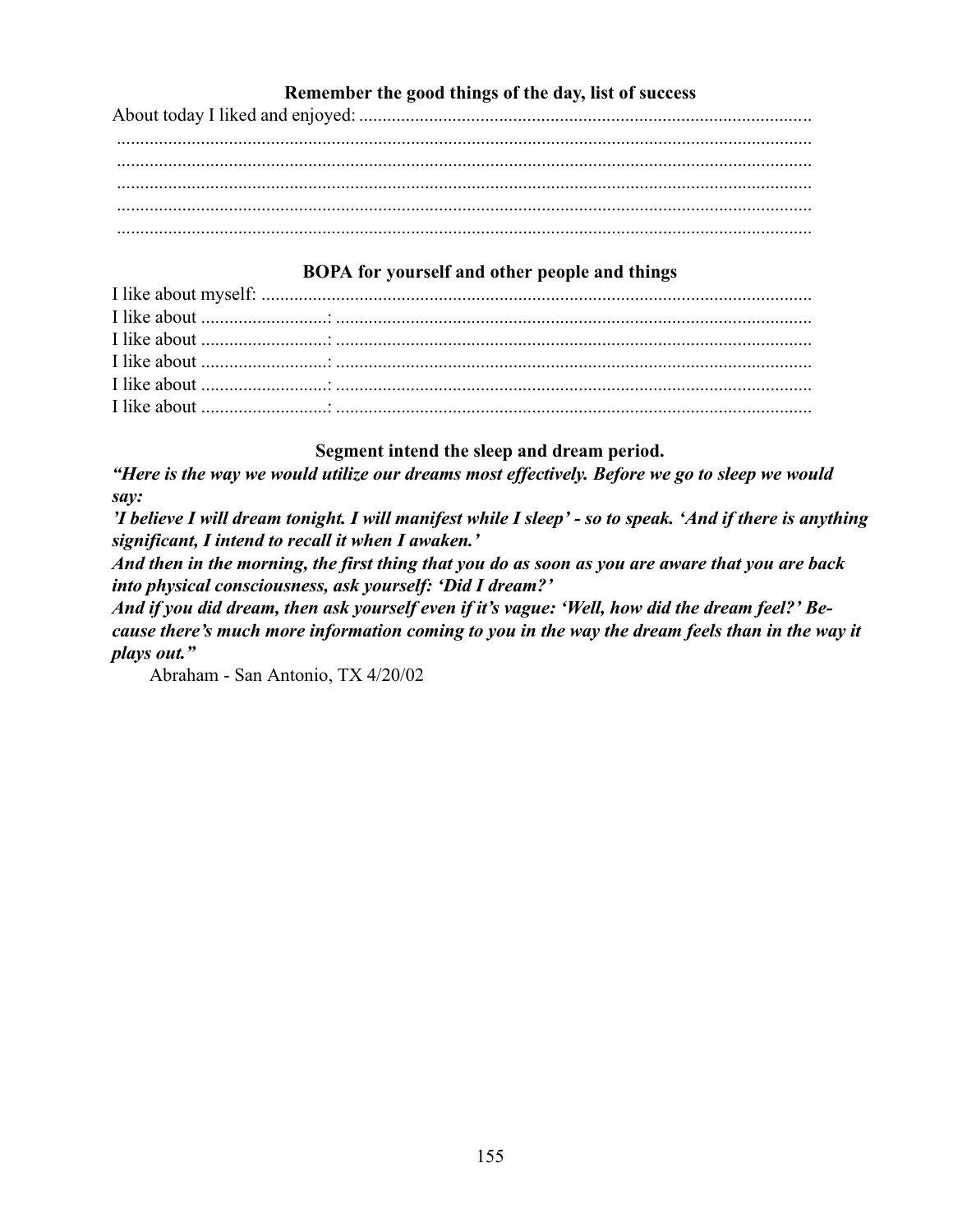## Day Twenty Eight - Health Morning Ritual:

Quote for the day:

As we visit with you here, with all of you here, with all that is human and deliberately creating in your physical environment, we do not worry about your contribution because you cannot help but make it. We do not worry [whether or not you] fulfill because you cannot avoid that. Your deciphering of data and the preference that is born within you makes you the leading edge attractor that you intended to be. And we are not concerned that eternalness will not continue  $-$  it must. And we are not concerned about the salvation of your soul because it is assured. And we are not worried about your dying because when you die, you re-emerge into pure, positive energy. And weare not worried about your placement when you die because we know the worthiness and true nature of your being. The only reason that we visit with you in this format at all is because in this powerful now you deserve to feel good. And since your life is now, we want you to feel good now. Not toward some world-peace end, not toward some 'getting the house I want' end, not toward bringing someone who is out of balance back into balance — because you are a pure energy who intended to use your powerful now to feel good now. We want you in on the expansion that you are so much a part of, you see.

Your value is not in question. Your worthiness is not in question. Your future is not even in question. The only thing that is ever in question is your now  $-$ 

How do you feel now? How do you feel now?

So you can acknowledge the value before you in this world and feel good now or you can find pockets of things to worry and fuss about and not feel good now  $-$  it's your choice. But we wish for you fulfilling, satisfying, life-giving now.

 $-$  Abe  $-$  Boise, ID,  $7/3/02$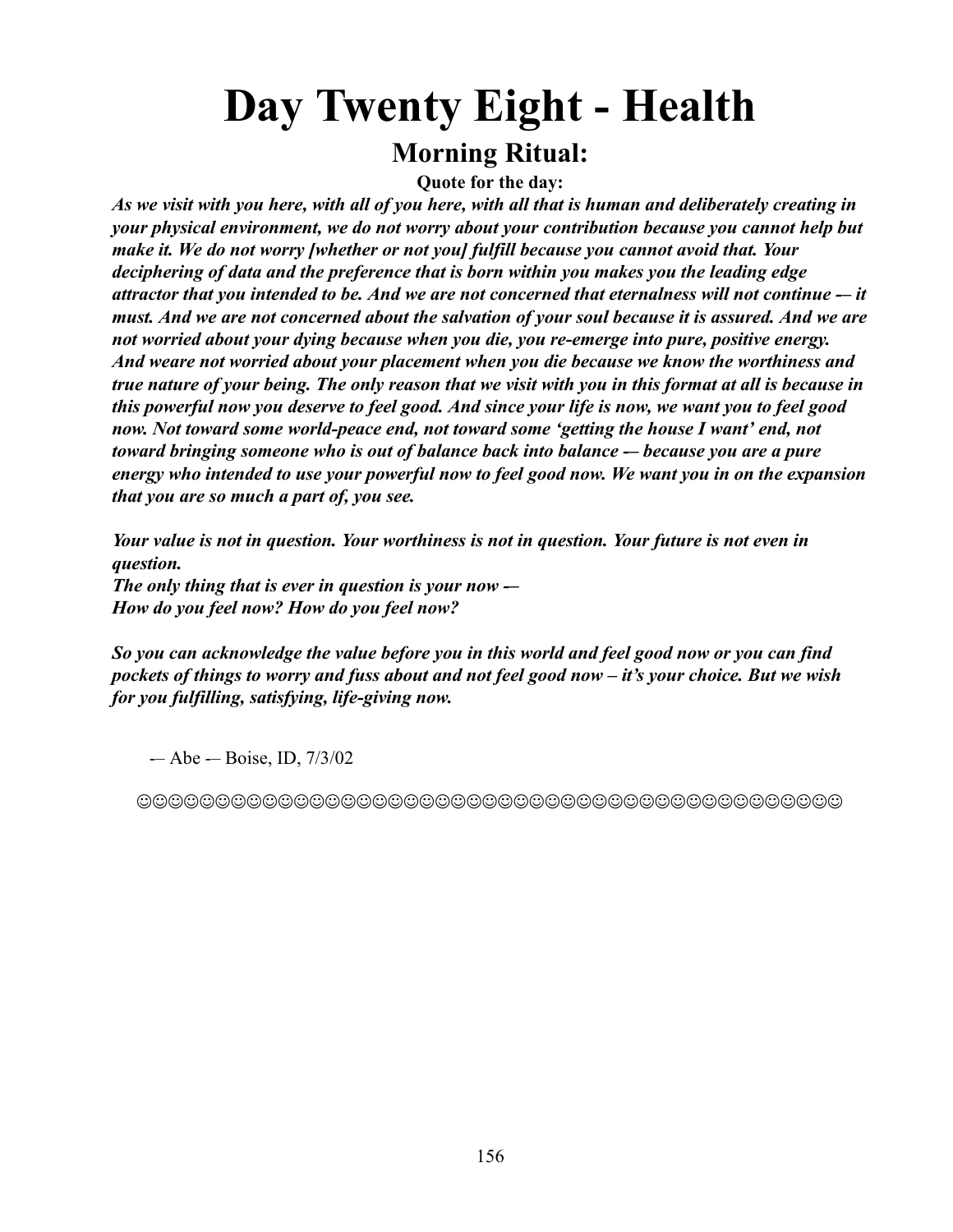#### **Smile for one Minute**

- this increases the seratonin levels in your system and is a powerful antidepressant.

#### **Meditate for 5 Minutes**

todays technique: In awareness of your breathing in and breathing out count off 60 breaths..

#### Do the Placemat Exercise for 5 minutes

#### Do Segment intending for 4 minutes:

#### Your virtual daily prosperity spending amount is 28 000 units of your currency.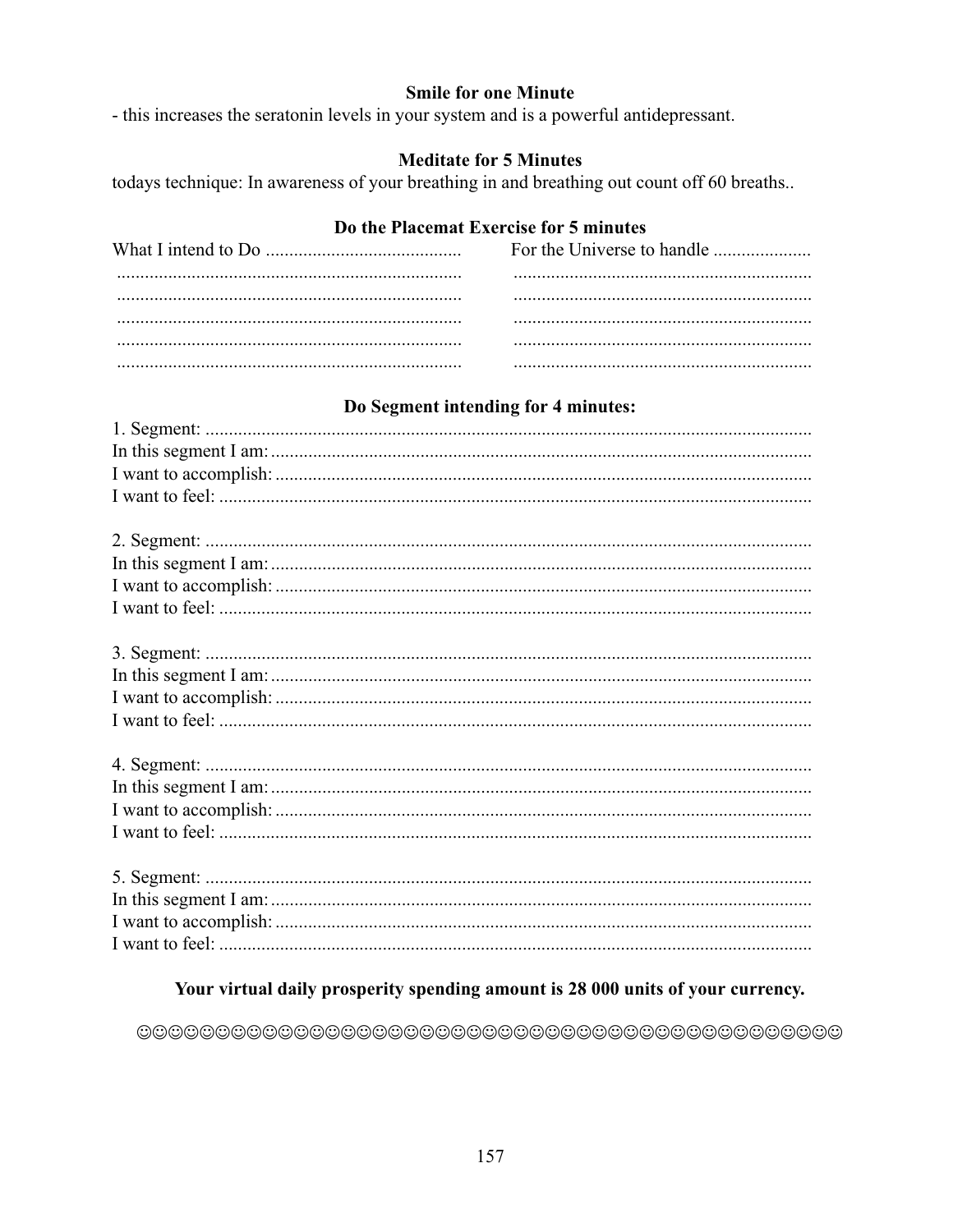## During the Day:

According to the theme of the day of Health implement the tools and techniques

#### 1) Become aware of your vibrational meter

todays technique: On any symptoms you may experience ask yourself, "What is bothering me?" This brings you to the heart of your resistance. Then ask yourself, "How do I want to feel?" and ponder that.

#### 2) Doodle Dreams for your Creation Box

On your anwer to "How do I want to feel?" put your answer to" What do I want to have?" into your Creation box.

#### 3) Do Virtual Realities - 30 seconds scenes of joy

What time of year? What time of day? Where? (inside or outside) Which good mood people are present? What do you see, hear, smell, taste, feel, do? Get in. Get to feel good. Get out.

4) Spend your daily virtual prosperity allowance on: .................................................................. ...........................................................................................................................................................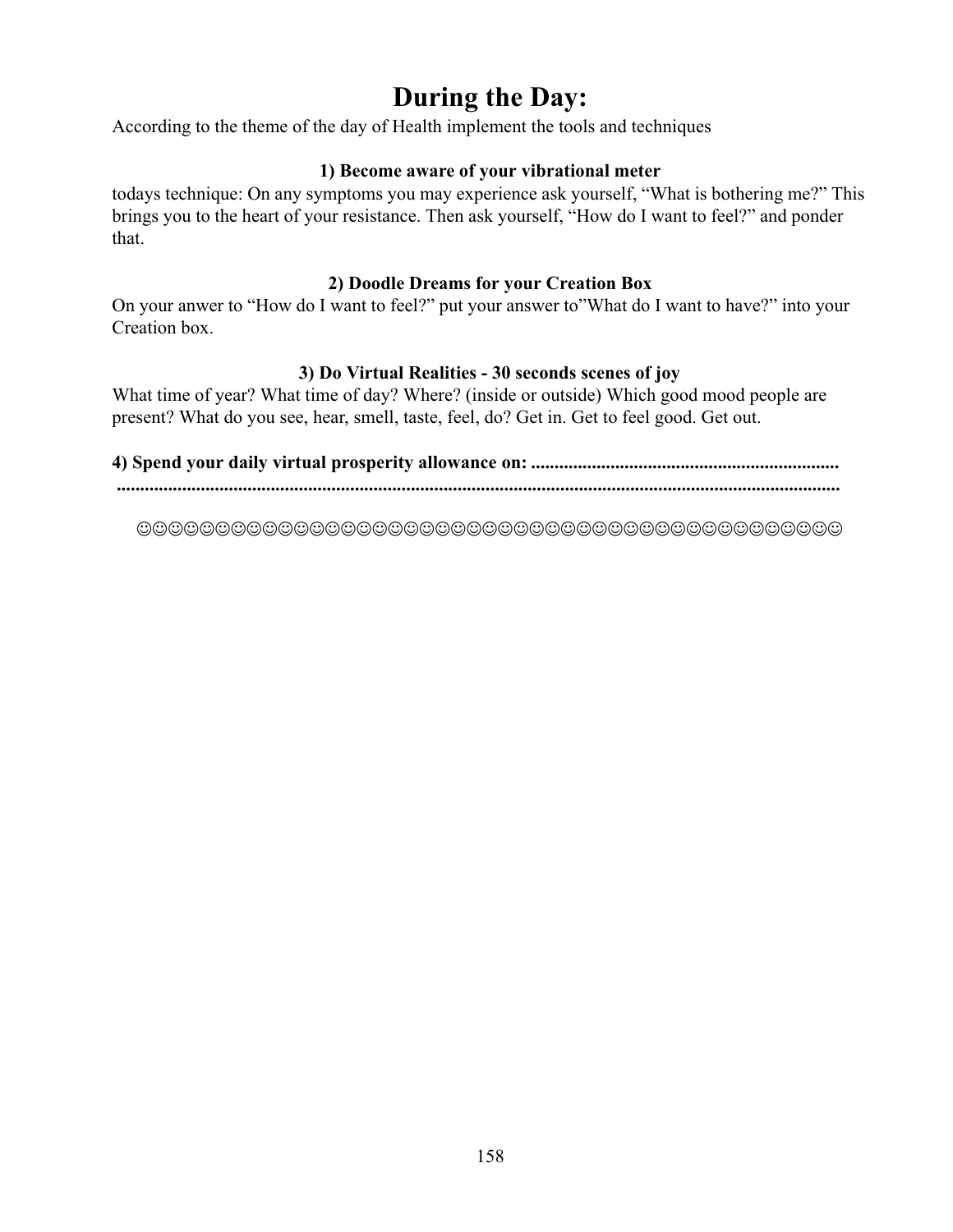## Evening ritual:

Quote for the night:

If you get a diagnosis that is not what you want to hear, the tendency is to say, "Oh, my god! how did I get so far away from something I want so much?" And we say, it isn't big like that at all - it's just a series of little things. It is the, "I could choose this thought which feels good, or this thought which doesn't feel good. But I've developed a pattern for what doesn't feel good. And os, it is the daily dose of not being in the receiveing mdoder that keeps me not in the receiving mode." And that's all that it is!

San Rafael, CA - 3/24/01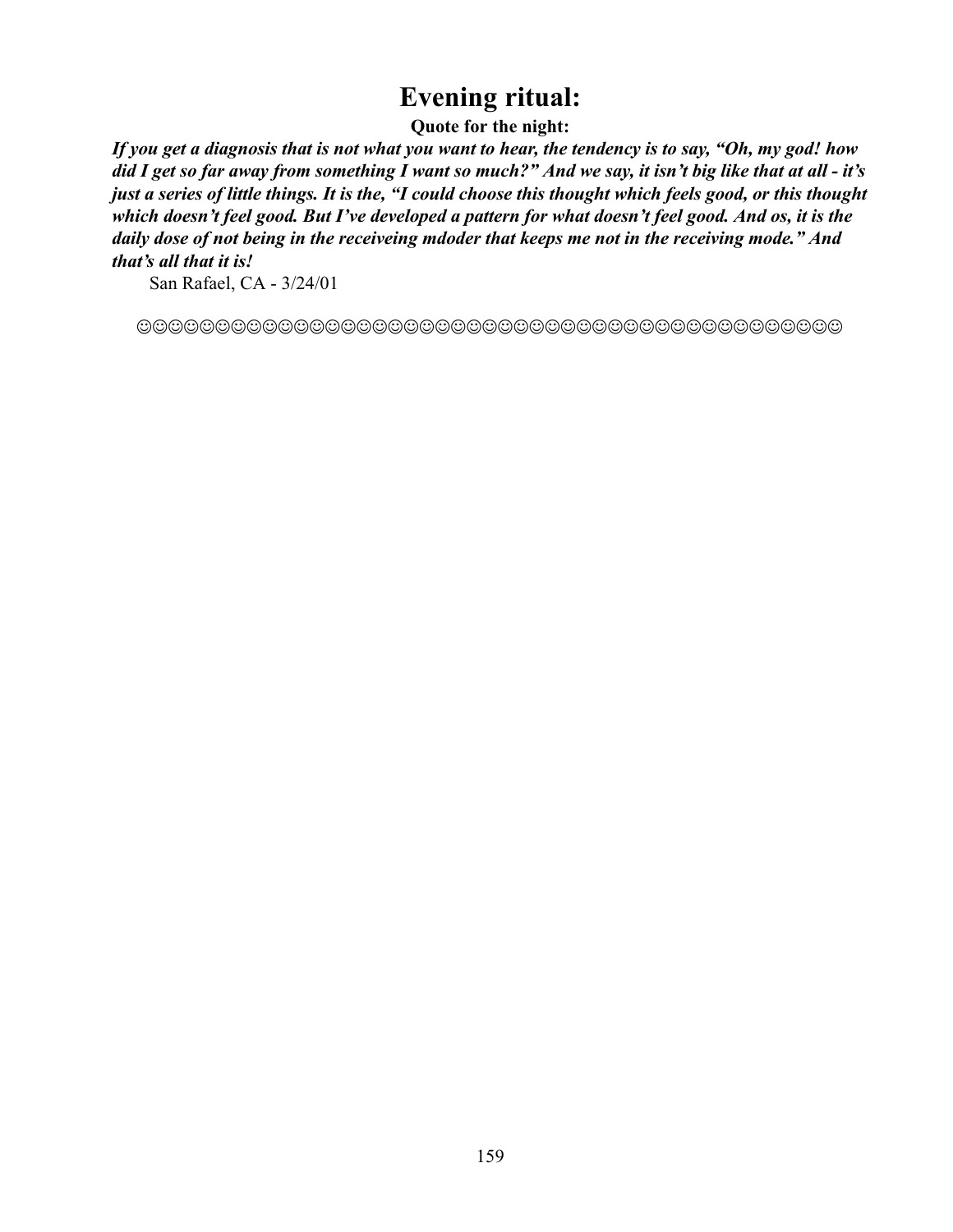#### BOPA for yourself and other people and things

Segment intend the sleep and dream period.

"Here is the way we would utilize our dreams most effectively. Before we go to sleep we would  $sav:$ 

'I believe I will dream tonight. I will manifest while I sleep' - so to speak. 'And if there is anything significant, I intend to recall it when I awaken.'

And then in the morning, the first thing that you do as soon as you are aware that you are back into physical consciousness, ask yourself: 'Did I dream?'

And if you did dream, then ask yourself even if it's vague: 'Well, how did the dream feel?' Because there's much more information coming to you in the way the dream feels than in the way *it plays out.*"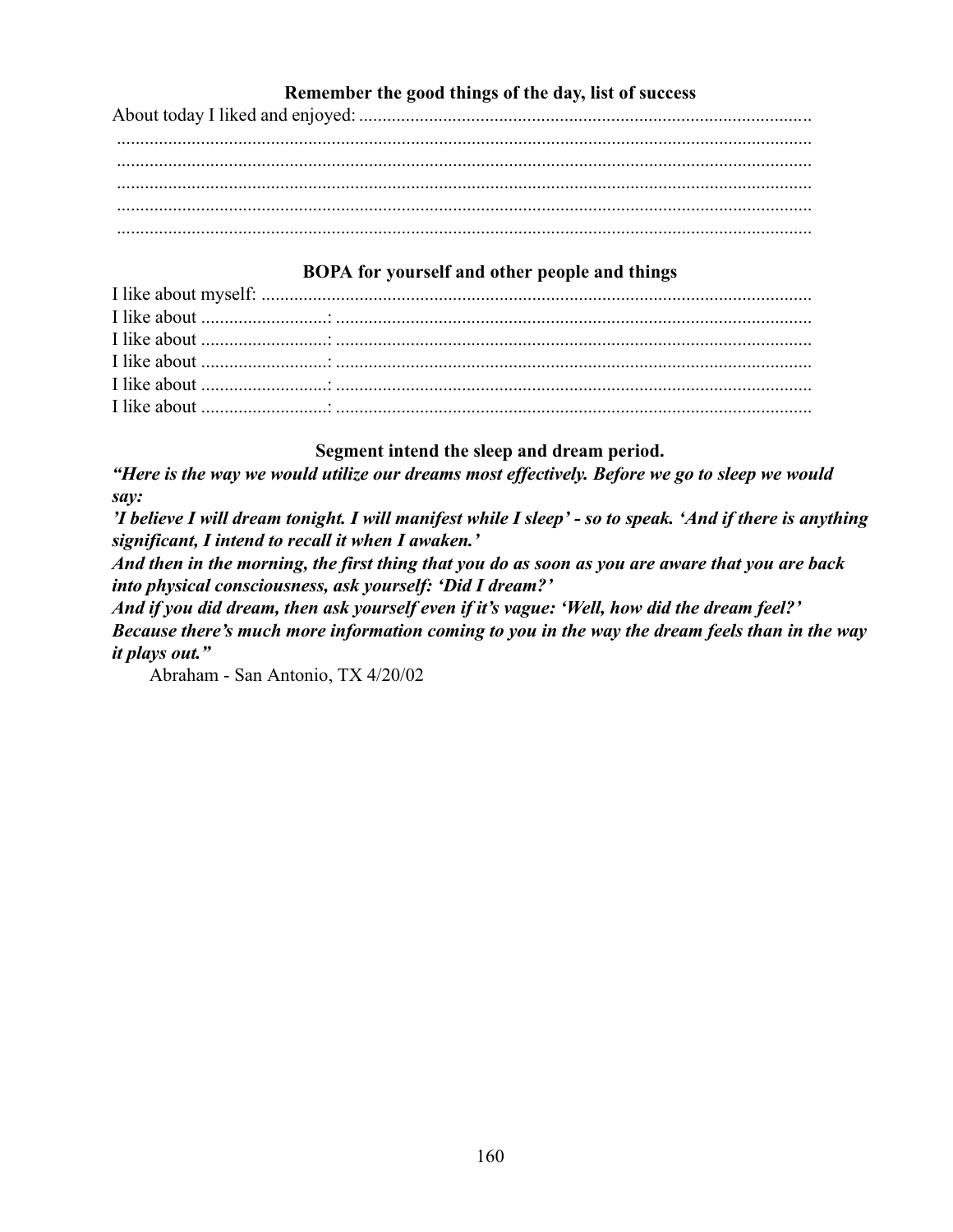# DayTwenty Nine - Wealth

### Morning Ritual:

Quote for the day:

Subject: Abe: ALL desires are answered

Every particle of the universe is choosing... but we would say instead of saying "choice" or "decide" or "decision", we would say "discovering personal individual preference". So much so that, even the fish in the ocean feels preference. Even a cell in your body feels preference. In other words, "this feels better than this." I prefer this to this, prefer this to this. And this extraordinary universe that we are all a part of says that when the preference of the individual preferrer or the individual consciousness is discovered, Source Energy answers it. So every preference is... how wonderful is that!?

That would be like saying to you, in a much more bulky version: So here are all of these people here in this room and Source Energy is responding to every single one of you at all times. And you say Well that sounds pretty good. But what if one wants it to be 80 degrees in this room and another wants it to be 65 degrees in this room? How does Source Energy answer both preferences?" And we say, both preferences are answered; the individual must be in the place of allowing it. And you say Well how can we share the same space and time, and have two different experiences?" And we say it has to do with your willingness to allow. The reason that one wants 80 degrees and the other wants 65 degrees is because both want to be comfortable. If this one is wanting to be comfortable and not disallowing it and this (one) is wanting to be comfortable and not disallowing it, both are comfort(able)....but if this one says "I don't like what this one is asking for", then this one is not a match to what they want and if this one says "I don't like what that one is asking for.", then this one is not a match to what he wants.... so now you have two beings neither one in vibrational harmony with their own desire both blaming each other for things going wrong, you see.

So, is it possible for every consciousness in all of the universe to conclude their own individual preference and all be answered? YES! EVERY asking is answered. The question is, "Are you letting it in or not?"

Abraham-Hicks workshop, Cincinnati, OH - 7/7/0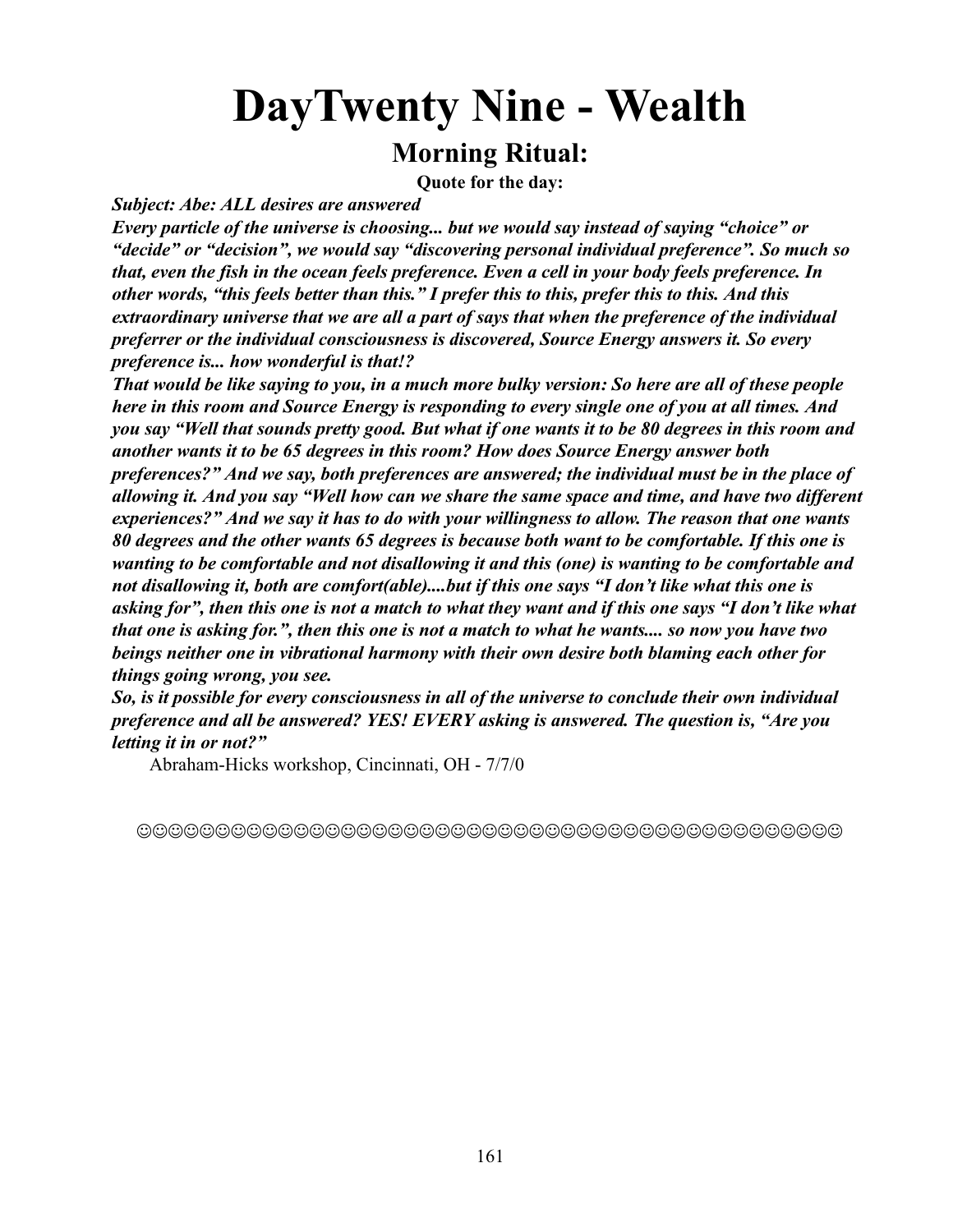#### **Smile for one Minute**

- this increases the seratonin levels in your system and is a powerful antidepressant.

#### **Meditate for 5 Minutes**

todays technique: Repeat for five minutes: "The sun is shining and the grass is green."

#### Do the Placemat Exercise for 5 minutes

#### Do Segment intending for 4 minutes:

#### Your virtual daily prosperity spending amount is 29 000 units of your currency.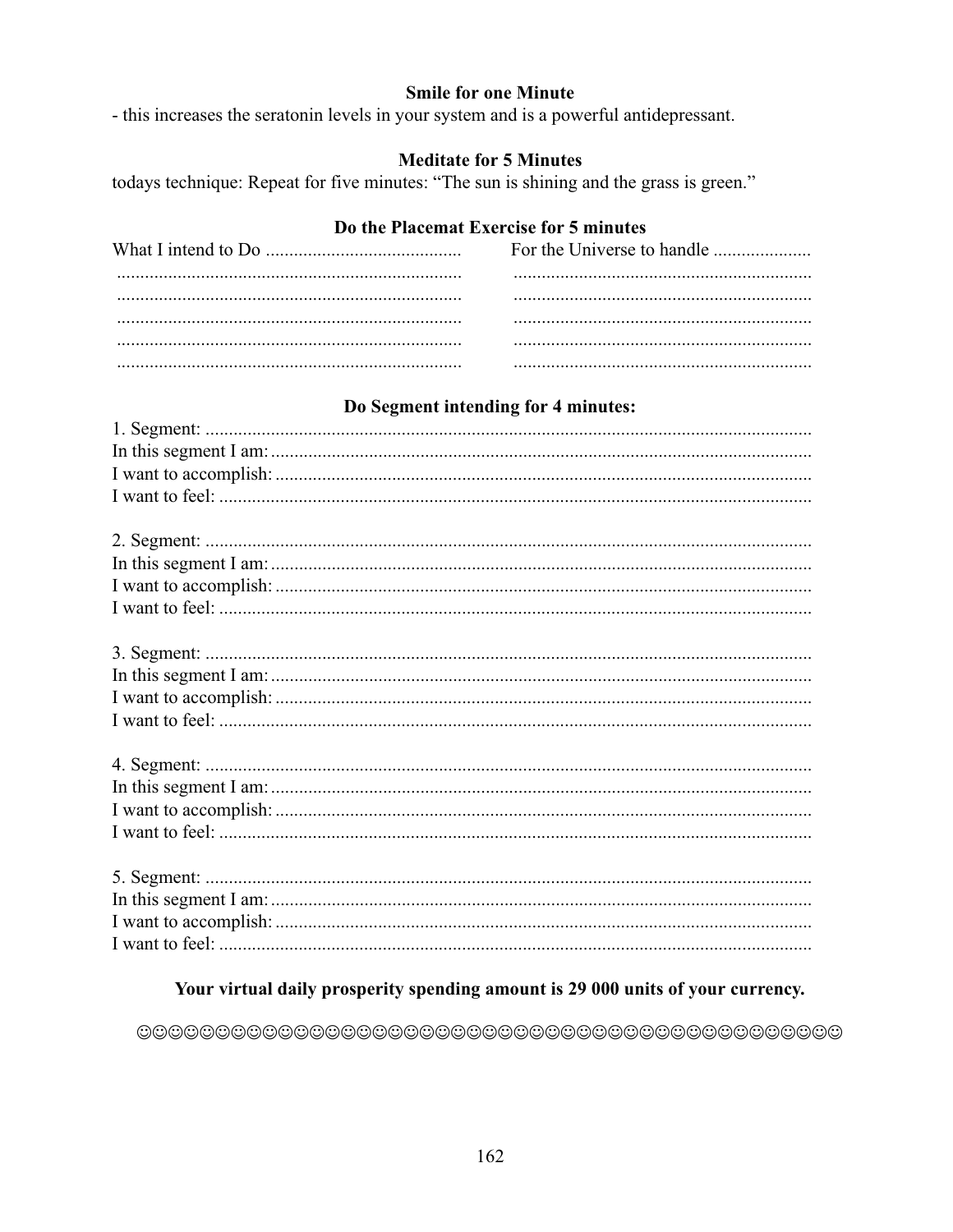## During the Day:

According to the theme of the day of Wealth implement the tools and techniques

#### 1) Become aware of your vibrational meter

todays technique: Relative to the conditions around you how do you feel? If the reality you observe is not to your liking ponder a few moments "How do I want to feel" and then "What do i want to have?"

#### 2) Doodle Dreams for your Creation Box

How do I want to feel? What do I want to have? - If you have the time to spare do a little script on any subject for your Creation box.

#### 3) Do Virtual Realities - 30 seconds scenes of joy

What time of year? What time of day? Where? (inside or outside) Which good mood people are present? What do you see, hear, smell, taste, feel, do? Get in. Get to feel good. Get out.

4) Spend your daily virtual prosperity allowance on: .................................................................. ...........................................................................................................................................................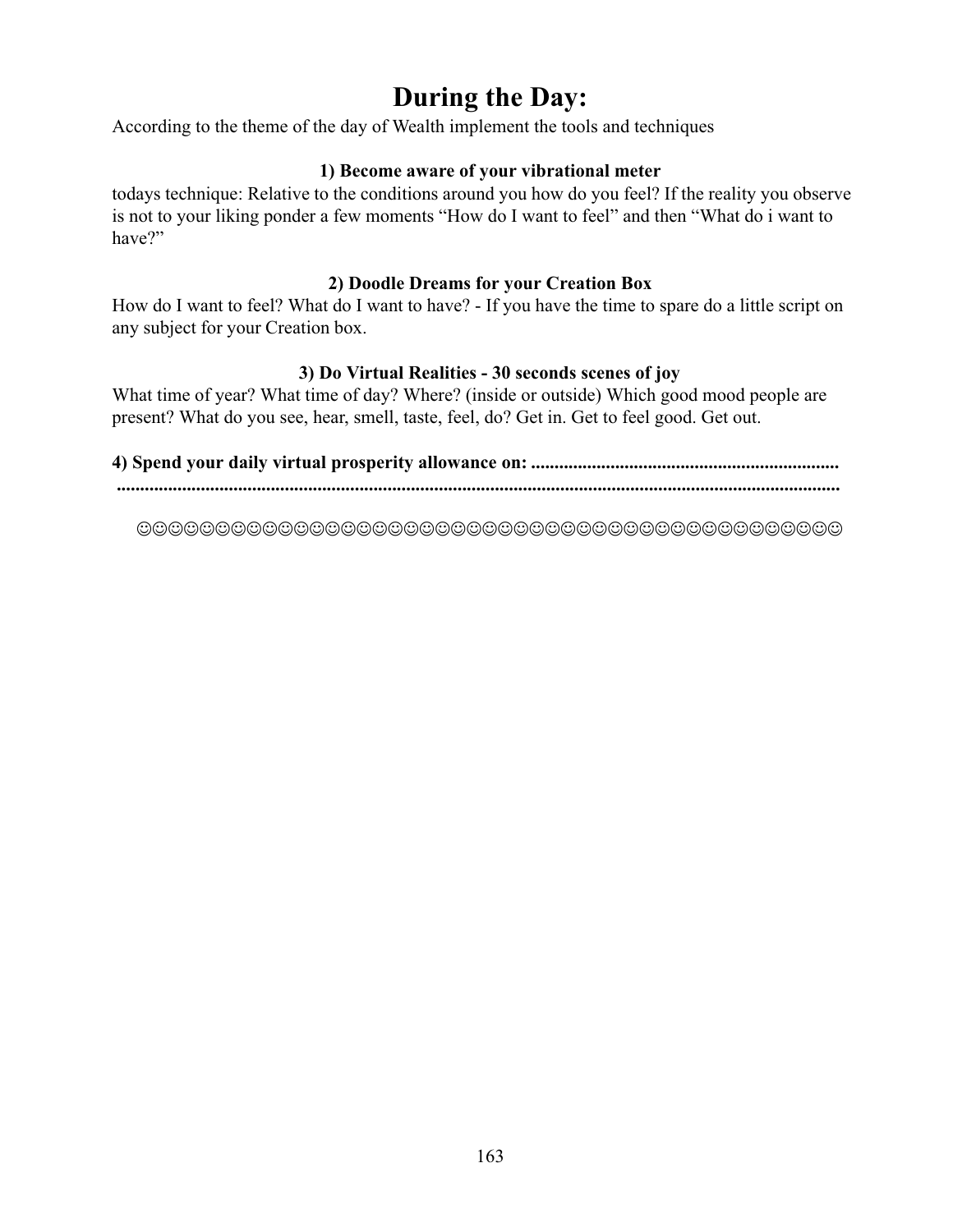## Evening ritual:

Quote for the night:

Once you start deliberately offering thought, then you can never offer enough action to keep up with the thought, Once you access the Energy that creates worlds, a huge vortex comes into place, and there's just not enough action for you to keep up with that. And so, what you have to do do is visualize every step of the way, envision you happy in the proces. Envision things in place, envision people catching on. Just envision it working. Skip over the how and where and the when and the who - and just stay focussed upon the waht and the why.

Monterey, CA - G-3/14/00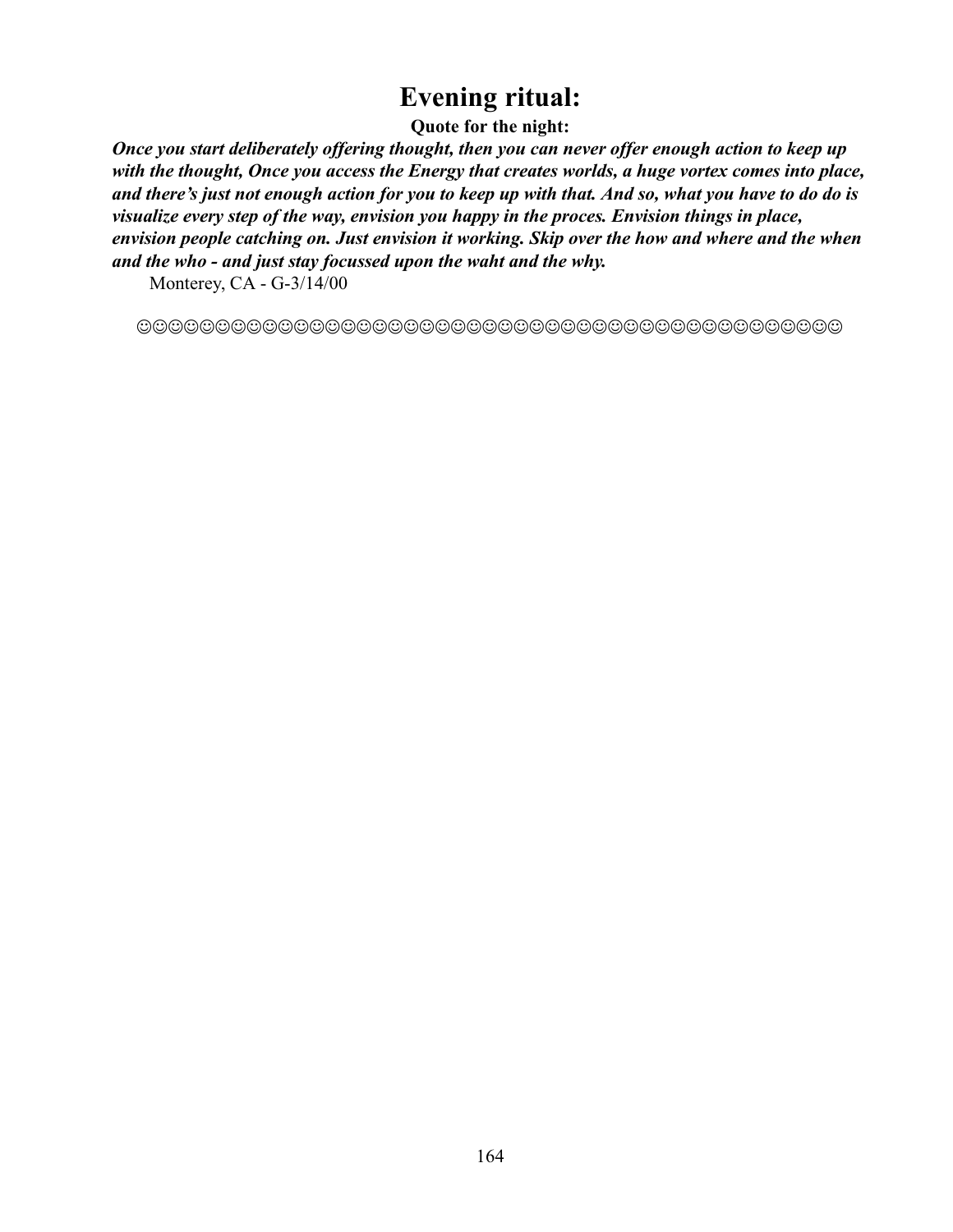#### BOPA for yourself and other people and things

Segment intend the sleep and dream period.

"Here is the way we would utilize our dreams most effectively. Before we go to sleep we would  $sav:$ 

'I believe I will dream tonight. I will manifest while I sleep' - so to speak. 'And if there is anything significant, I intend to recall it when I awaken.'

And then in the morning, the first thing that you do as soon as you are aware that you are back into physical consciousness, ask yourself: 'Did I dream?'

And if you did dream, then ask yourself even if it's vague: 'Well, how did the dream feel?' Because there's much more information coming to you in the way the dream feels than in the way *it plays out.*"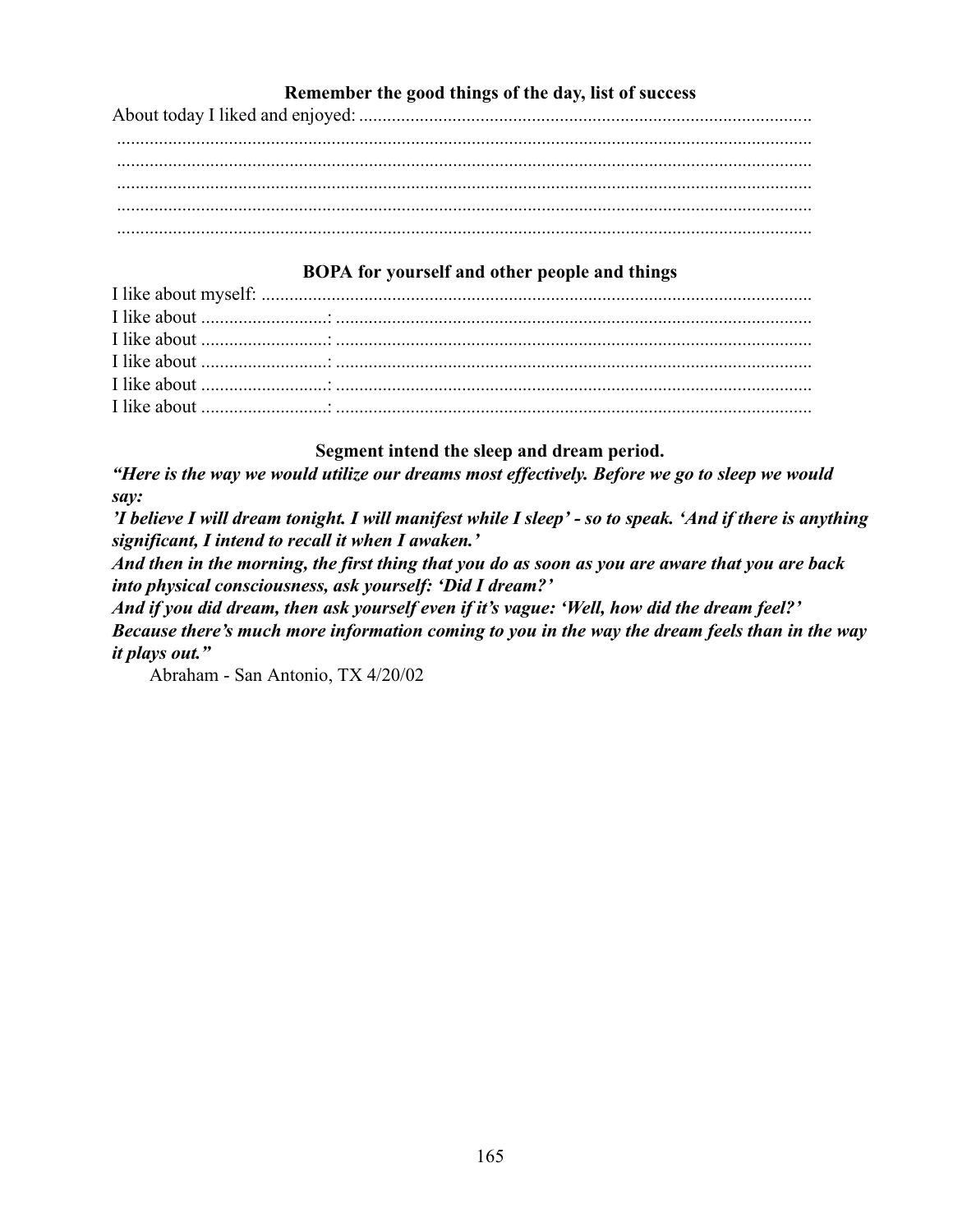## Day Thirty - Love Morning Ritual:

#### Quote for the day:

As you move through your experience, sometimes (when you were very young or... it could have happened yesterday) you were exposed to an experience -- and we have to say Law of Attraction is part of what causes you to be exposed; you could not be exposed to anything that you were not a vibrational match to - but sometimes you were exposed to something that seemed small and insignificant, and as you gave it a good dose of attention and you began to reverberate within it, then LOA brought you more. So... you notice it, you offer a vibration about it, LOA matches your vibration, so now you notice it more. And as you notice it more, you offer even more vibration about it and LOA brings you even more to match it, and then you offer more vibration. And so what happens is you attract by virtue of your vibration, not knowing that you are doing it, and then you say, "See, that's why I believe this  $-$  there is evidence all around me to support it. There is fact" or "There is history" or "There is my own experience." And we say that is true, but every bit of fact or history or... experience is without exception coming in response to your vibrational offering.

So you say, "Well, Abraham, this doesn't seem right.

I come innocently into this environment and just because I observe stuff, it gets in my vibration and then I'm sort of stuck there forever more?" And we say you're stuck there forever more if you just observe and offer a vibration, but you are not stuck anywhere if you are being deliberate in your choice of thoughts. And if you care at all how you feel and are willing to let the only thing that matters be that it feels good while you're giving your attention to it, you can easily guide yourself from any place in a very short period of time just by diligently choosing the thought -\*you\* choosing the thought that \*you\* want to make active in your vibration.

Now, why would you want to choose? Well, because it's your life. It's your connection. It's your moment. It's your moment of feeling good or bad. It's your moment of attraction. Your future experience is based upon it. In other words, everything that you are depends upon your allowing of your connection to Source or your disallowing of connection to Source. Everything that you are living  $-$  your vitality, your clarity, your health, your abundance, your relationships, your environment - everything about your life is about the way you manage this juncture between your Source you and the physically-conscious, physically-focused, human, powerful-creator you.

 $-$  Abe  $-$  Chicago, IL,  $9/7/02$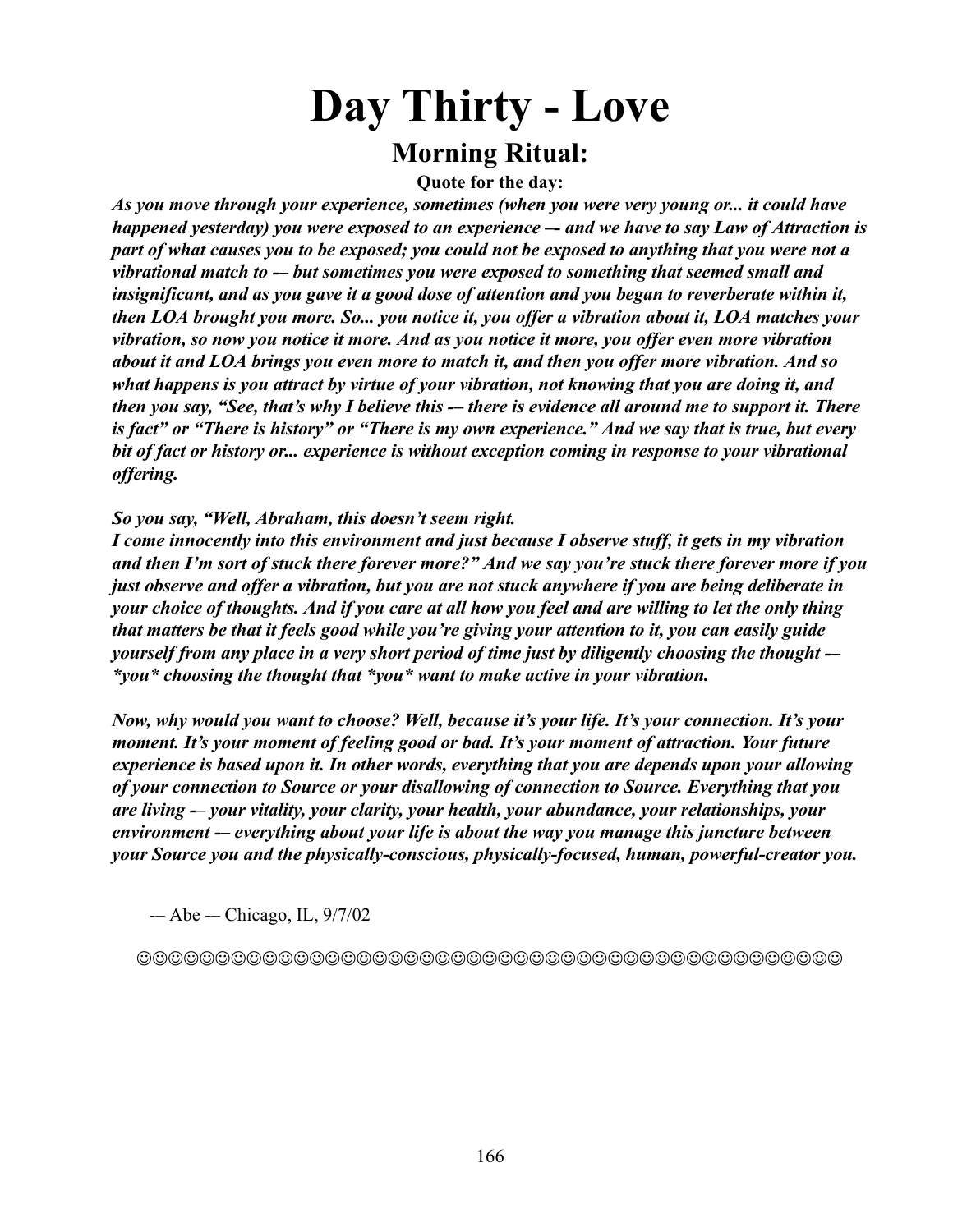#### **Smile for one Minute**

- this increases the seratonin levels in your ssystem and is a powerful antidepressant.

todays technique:

#### **Meditate for 5 Minutes**

| Do the Placemat Exercise for 5 minutes |  |
|----------------------------------------|--|
|                                        |  |
|                                        |  |
|                                        |  |
|                                        |  |
|                                        |  |

#### Do Segment intending for 4 minutes:

#### Your virtual daily prosperity spending amount is 30 000 units of your currency.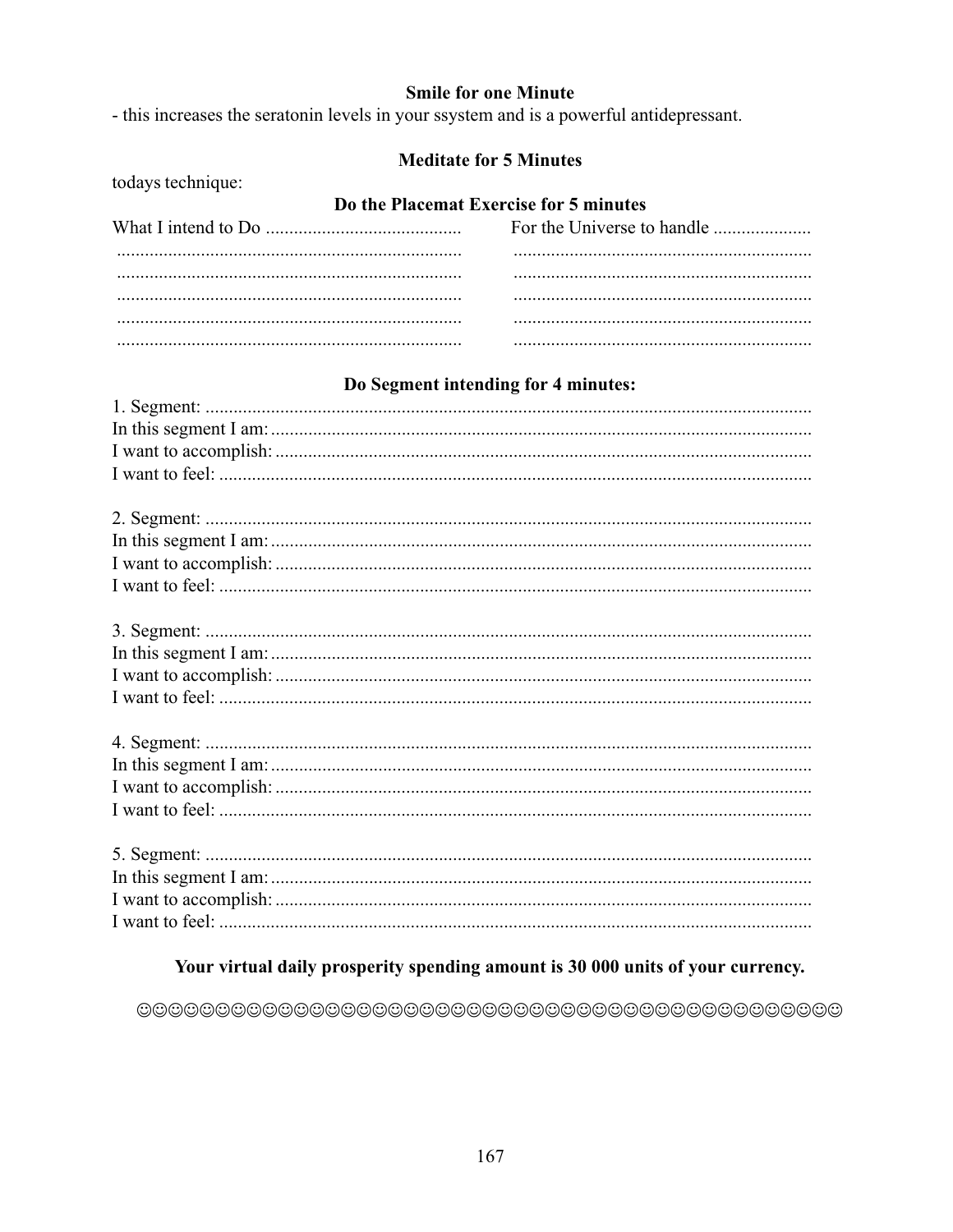## During the Day:

According to the theme of the day of Love and Relationships implement the tools and techniques

#### 1) Become aware of your vibrational meter

todays technique: As you meet people or have experiences during the day ask yourself, What do I like about this?" "What is good about this?"

#### 2) Doodle Dreams for your Creation Box

How do I want to feel? What do I want to have? - Add some notes on what you want to experience in relationships to your Creation box.

#### 3) Do Virtual Realities - 30 seconds scenes of joy

What time of year? What time of day? Where? (inside or outside) Which good mood people are present? What do you see, hear, smell, taste, feel, do? Get in. Get to feel good. Get out.

4) Spend your daily virtual prosperity allowance on: ..................................................................

...........................................................................................................................................................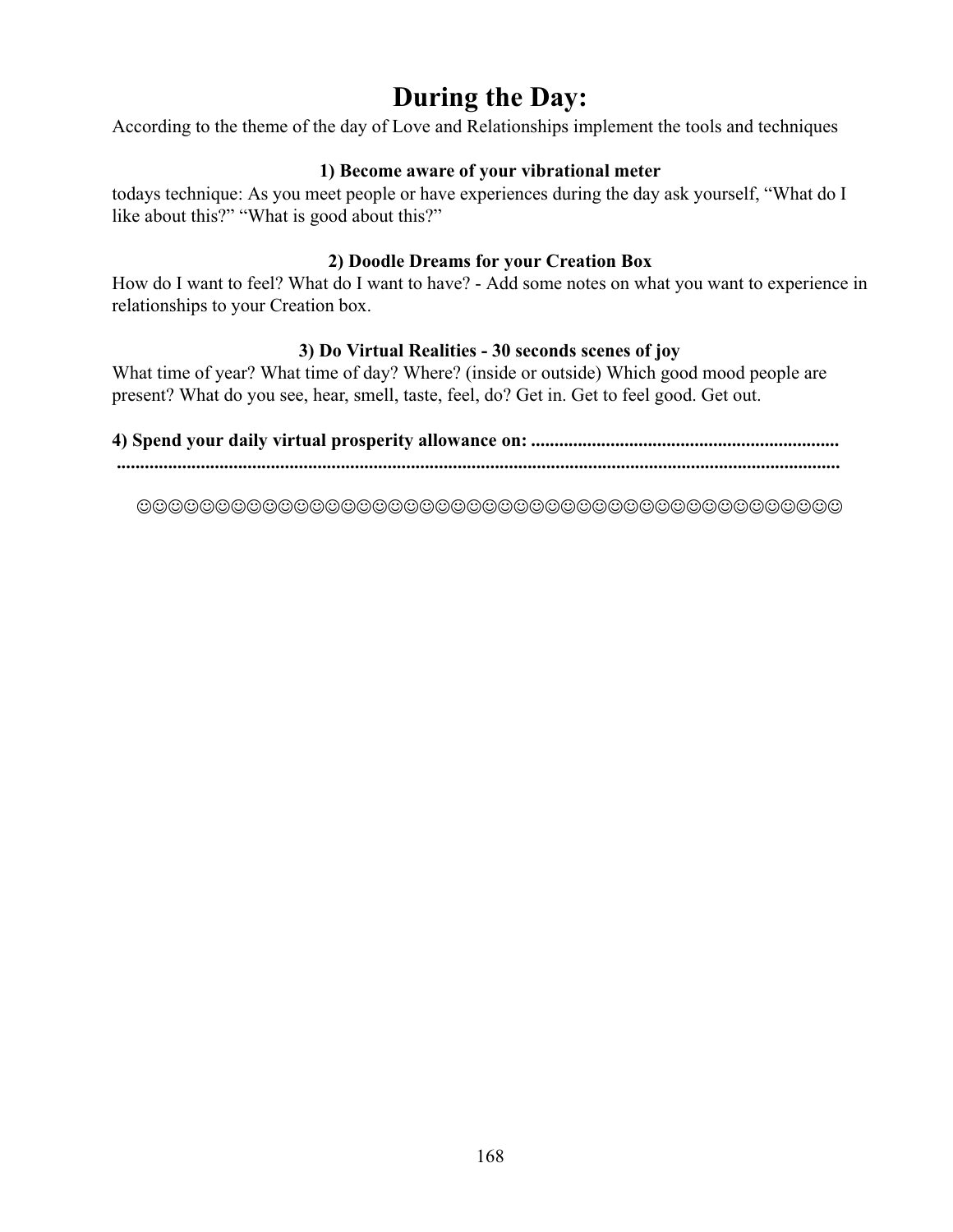## Evening ritual:

Quote for the night:

Appreciation, self-love

You see us, we don't try too hard to please you. We don't try to all to please you. We never tell you what we think you want to hear, we always tell you what we know, and you can like it or not, that's the way it is. We please ourselves, we align with what we know to be and you may join us or not, but you will not keep us from being in concert with that which we are about, you see. We are aligned with Source and that's what you're reaching for too.

Our favorite thought is that of you allowing the well-being that you are identifying to flow into your experience. But whether you do or not, we are eternally appreciative of your chewing on the data and giving birth to the new idea, which takes us and all that we know forward into the new eternal arena of everlasting life.

Be kind to yourselves. We want you to love you as we love you. We want you to know your value as we know your value... but that's something you will have to find on your own. Because while we know it and while we express it and while we want it for you, we cannot vibrate for you. We can hold you as the object of our attention and we can know your power and your value, but that is really your work, to come to know your own power and value. And the way you come to know it is through SELF-APPRECIATION  $-$  through acknowledging the well-being that is for you and by looking for the evidence of it that is flowing to you eternally, and by looking for the evidence that is flowing to others, and by no longer keeping score about the physical comparisons, and by feeling the exhilaration of the new idea born within you, and by feeling the zest and exhilaration of life pouring through you toward the new idea and by reaching for the idea of visualization to find the feeling place, to find the new idea and to make it feel familiar  $\sim$  or not.

You cannot get it wrong and you never get it done and there is no possible way you could ever displease that which is nonphysically rooting and acknowledging the value of that which you are.

There is great love here for you.  $-$  Abe  $-$  Sedona, AZ,  $8/5/00$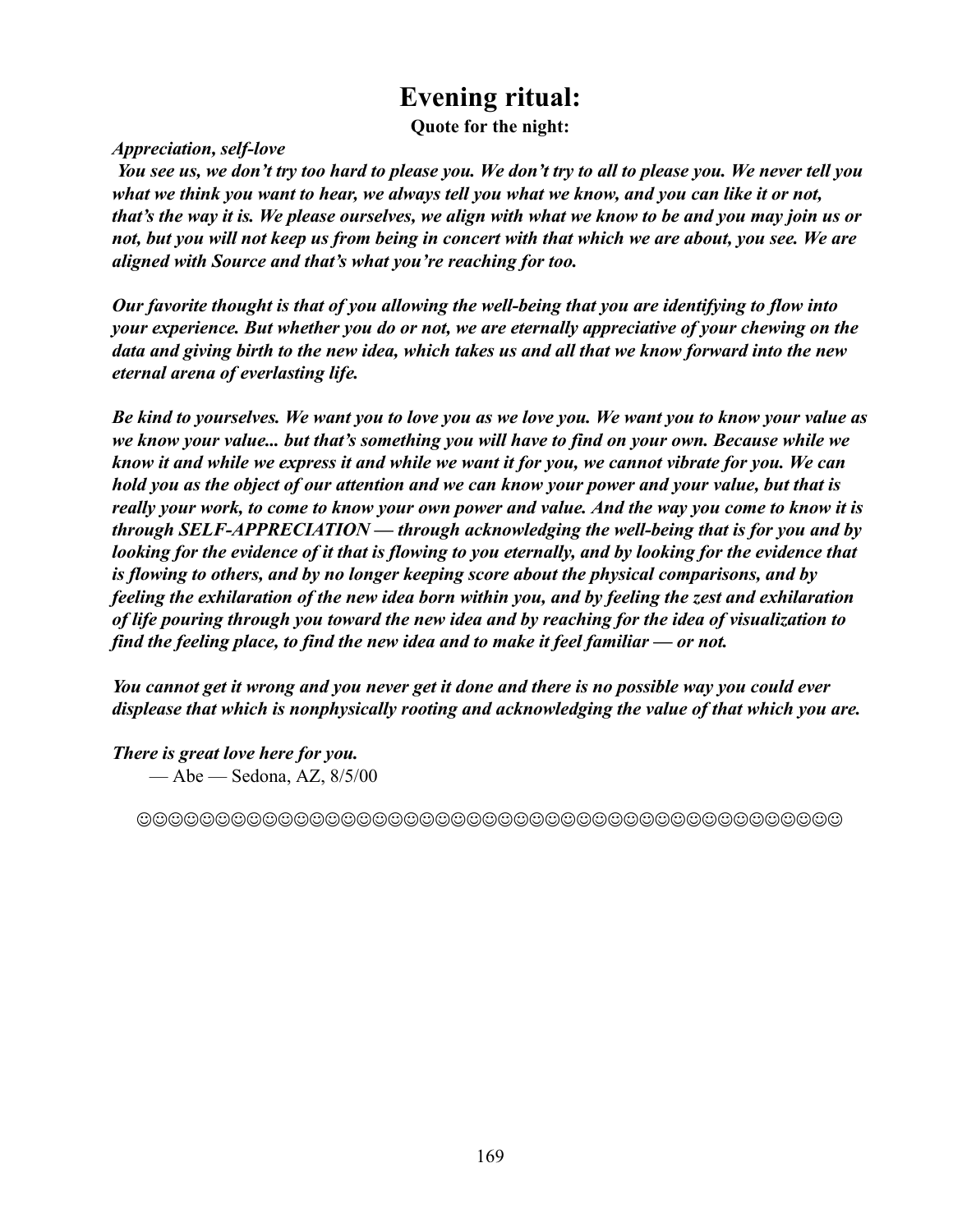#### BOPA for yourself and other people and things

Segment intend the sleep and dream period.

"Here is the way we would utilize our dreams most effectively. Before we go to sleep we would  $sav:$ 

'I believe I will dream tonight. I will manifest while I sleep' - so to speak. 'And if there is anything significant, I intend to recall it when I awaken.'

And then in the morning, the first thing that you do as soon as you are aware that you are back into physical consciousness, ask yourself: 'Did I dream?'

And if you did dream, then ask yourself even if it's vague: 'Well, how did the dream feel?' Because there's much more information coming to you in the way the dream feels than in the way it plays out."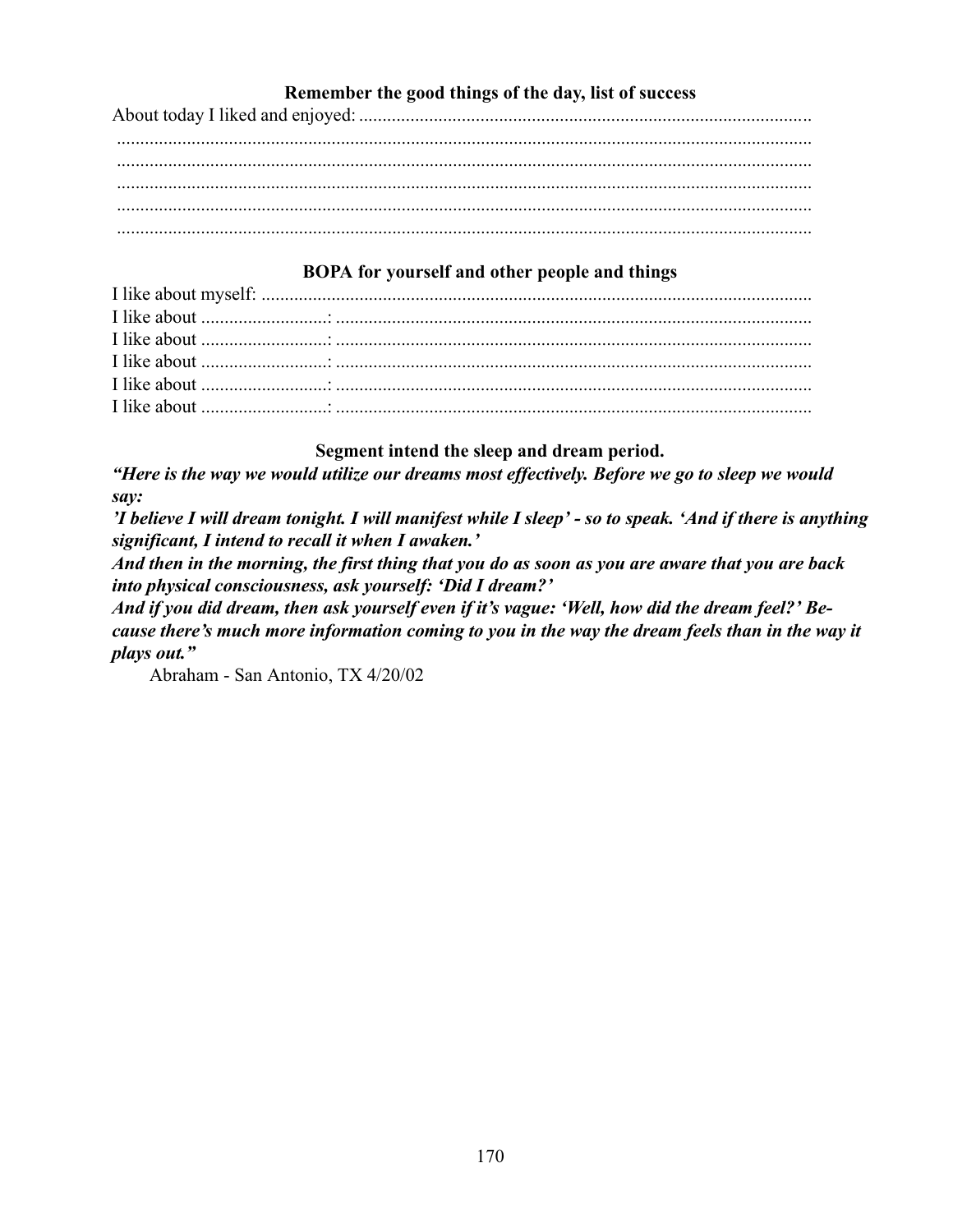## 9-Minute Guide to Ecstasy

Something we've been observing in you as you've been deliberately applying the law of attraction and deliberately applying your desire to be deliberate creators, and deliberately wanting to allow-what we've noticed, almost without exception among you, is that, when you feel negative emotion, usually you beat up on yourself. Usually, when you feel negative emotion, you feel wrongdoing in that moment. And we've never wanted to imply that to you. In other words, we didn't, really. You just picked it up because you're used to beating up on yourself. And because your physical training teaches you more clearly to know what you don't want than what you do want.

What we are wanting you to realize is that negative emotion is a wonderful thing, because negative emotion is part of that guidance system that shows you how you are flowing energy. So, next time you feel negative emotion, rather than saying, "Agh, shame on me. Here I'm doing it again. I keep doing it. I keep doing this dumb thing." Instead of beating up on yourself, instead feel appreciation for your AWARENESS that you are feeling negative emotion. "Ah, my guidance system is working. I can feel that I'm flowing my energy in the opposite direction of something I want."

Whether it is a flurry or a ruckus you're having with your child; or whether it is an animal that you don't understand; or whether it is boys that don't behave; or whether it is a mate that doesn't appreciate you; whether it's not having enough money; or whether it's having a body that doesn't cooperate; or whether it's having a dog that is biting you. It doesn't matter what the negative experience that you are having in the moment IS. The only thing that matters is that out of it is coming a keener awareness of what you are wanting.

And as you let that negative experience serve as a catalyst to help you identify what you DO want, and then you gently talk about why you want it, and envision that it has already happened, or talk about, describe what it would be like to be there, or tell others how wonderful it would be, or remember a time when you were more there, you will feel the negative emotion go away in that moment. And the negative emotions go away- in that moment your energy has shifted. And your new point of attraction has begun. Everything is about the way you are flowing energy. Everything is about what you are attracting. And you now know where you are in every moment.

So, if we were standing in your physical shoes, this is the way we would approach our physical life from this point forward. We would make more decisions in every day about what we are wanting. Because, as you make more decisions, you alert all of the universe to you. The entire universe becomes aware that you want this thing. And every resource that you have which includes everyone and every thing in the universe begins to focus upon you relative to that desire. You don't have to tell them-just let it be known yourself. And as you are then now knowing what you are wanting, your guidance system kicks in in a supreme manner. Your guidance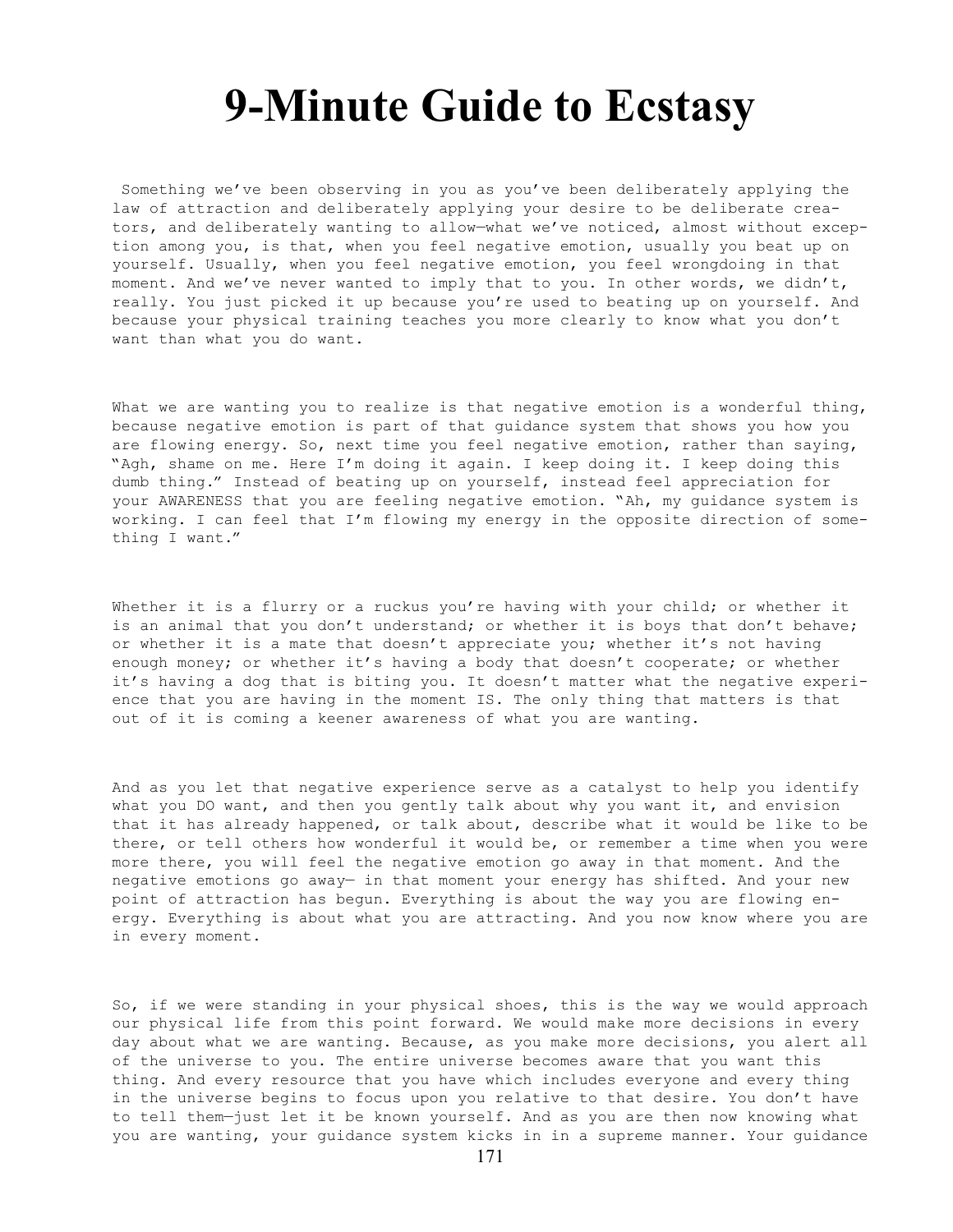system is now letting you know in every moment where you stand vibrationally relative to this new decision that you have made.

So that if you begin to diverge in terms of thought, word, or action, from this new decision that you have just made you will receive a negative warning bell that lets you know-you said you want this but you're vibrating this. Wanna make a new decision? You said you wanted this, just this morning in your affirmation. We heard you say you want this, but right now you're thinking, vibrating, feeling this way. Wanna make a new decision? Yeah, I think I will. I can feel that I'm flowing my energy in opposition to what  $I'm$  wanting. What is it that  $I'm$  wanting? Then make your statement of desire again. Speak it again. Talk about why you want it. FEEL the energy come right back into place with you.

Oh, friends, it is so exciting once you begin to feel the deliberateness of flowing energy. You think it's fun to be strong enough that you can pick a lot of things up and move them around. WAIT UNTIL YOU CAN FEEL THE ENTIRE UNIVERSE FLOW-ING WITH YOUR DESIRE.

There is nothing more exhilarating than to be physically focused in an environment with so many other participants. There is so much data, so much information, so much movement, so much stuff, so much mass that you have ability to move with the power of your thought and energy flow-there is not an arena anywhere in the universe that a creator takes greater delight in than right here and now where you are. It is like a playshop beyond description.

SO when you feel negative emotion, it doesn't mean anything other than right now I've just picked up the wrong tool. In other words, it's sort of like picking up the screwdriver that has the little straight edge instead of the little star edge. In other words, it doesn't mean anything! Don't be so hard on yourself. This is not a big thing. This is a process of sort of see sawing yourself forward into ecstasy and into joy and into contentment and into growth. There is no right answer, there is no ONE right answer. There are MILLIONS of right answers. And the fun is in putting the answers together that work best, you see.

You're getting the sense of all of this? You can't do it wrong, you can't mess it up. You can disconnect from clarity, but SO WHAT? It's only momentary. It's only as long as it takes you to realize you've done it, and recognize you don't want it-and then re-identify what you do want.

You might trip and fall. When you see your little babies learning to walk- remember that? When he fell down, did you say, "Get up, you little dummy!" Or did you say, "That's all right." Did you worry about him not ever being able to get up, or did you know that he would? You see he had within him a wanting. He didn't need you. He had a wanting and one way or another he was going to figure out how to do it, you see. And one way or another you'll figure out how to do it too. You don't need us.